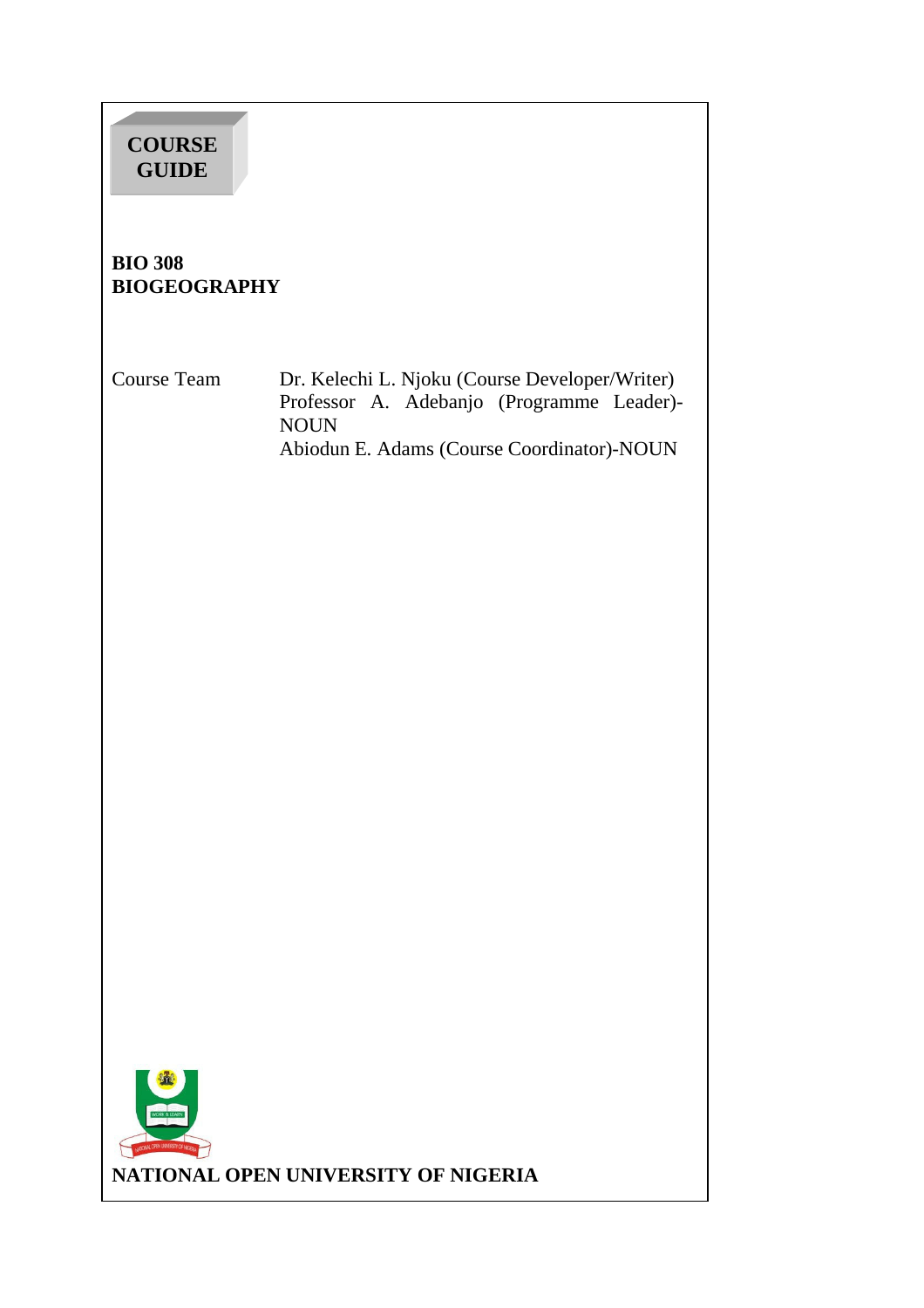National Open University of Nigeria **Headquarters** 14/16 Ahmadu Bello Way Victoria Island Lagos

Abuja Office No. 5 Dar es Salaam Street Off Aminu Kano Crescent Wuse II, Abuja

e-mail: centralinfo@nou.edu.ng URL: www.nou.edu.ng

Published by National Open University of Nigeria

Printed 2013

ISBN: 978-058-434-X

All Rights Reserved

Printed by: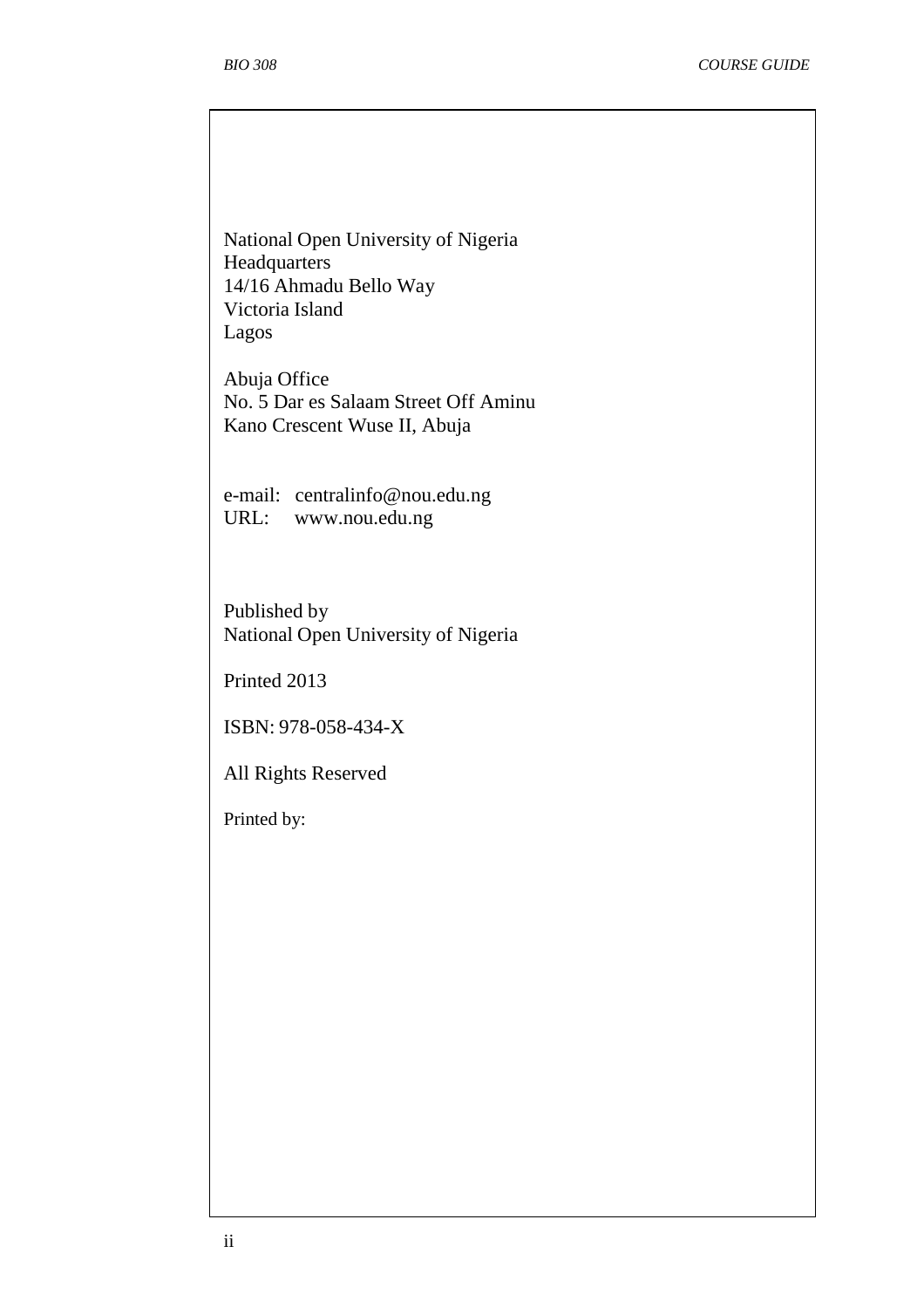## **CONTENTS PAGE**

| 1V                      |
|-------------------------|
| 1V                      |
| 1V                      |
| 1V                      |
| V                       |
| V                       |
| V                       |
| V <sub>1</sub>          |
| V <sub>1</sub>          |
| $\overline{\mathbf{v}}$ |
| V11                     |
| V11                     |
| V11                     |
| V <sub>11</sub>         |
|                         |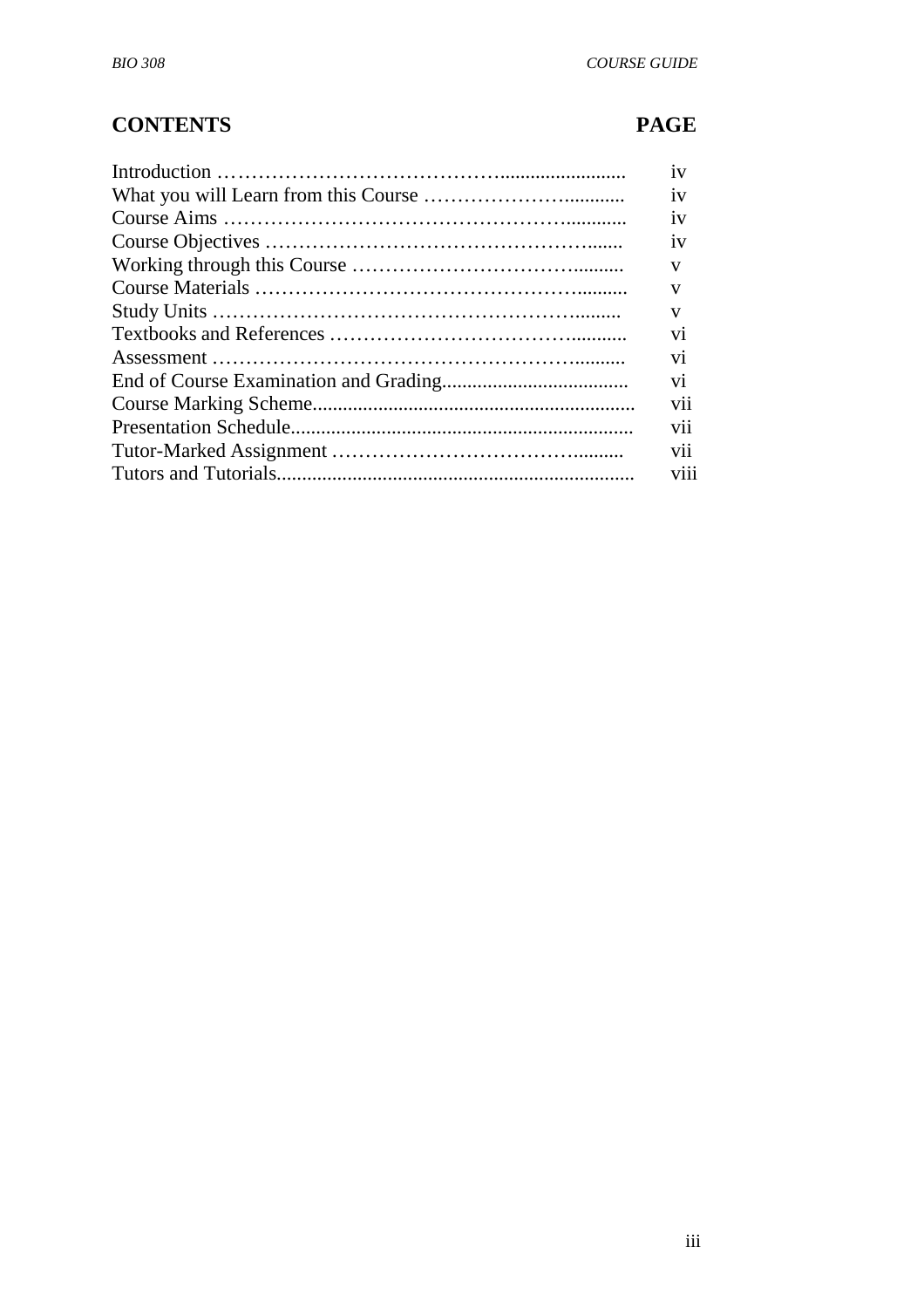#### **INTRODUCTION**

BIO 308: Biogeography is a one-semester, 2 credit- hour course in Biology. It is a 300 level, second semester undergraduate course offered to students admitted in the School of Science and Technology, School of Education who are offering Biology or related programmes.

The course guide tells you briefly what the course is all about, what course materials you will be using and how you can work your way through these materials. It gives you some guidance on your Tutor-Marked Assignments.

There are Self-Assessment Exercises within the body of a unit and/or at the end of each unit. The exercise(s) is/are an overview of the unit to help you assess yourself at the end of every unit.

#### **WHAT YOU WILL LEARN FROM THIS COURSE**

This course contains fifteen (15) units which cover a generalised survey of the plant and animal kingdom based mainly in the study or similarities and differences in the external features, ecological adaptation of plant and animal forms.

Plants and animals consist of different forms: from the simple forms to the complex forms. At the end of this course, you would have acquainted yourself of the different forms of the plant and animal kingdom, especially their external features and ecological adaptation.

#### **COURSE AIMS**

The aim of this course is to provide a generalised survey of the floristic and zoogeographic regions of the world with reference to tropical and temperate flora based mainly on the study of the similarities and differences in the dispersal and colonisation of land by plants and animals ecological adaptations of plants and animals forms.

#### **COURSE OBJECTIVES**

In addition to the aim of this course, the course sets an overall objective which must be achieved. In addition to the course objectives, each of the units has its own specific objectives. You are advised to read properly the specific objectives for each unit at the beginning of that unit. This will help you to ensure that you achieve the objectives. As you go through each unit, you should from time to time go back to these objectives to ascertain the level at which you have progressed.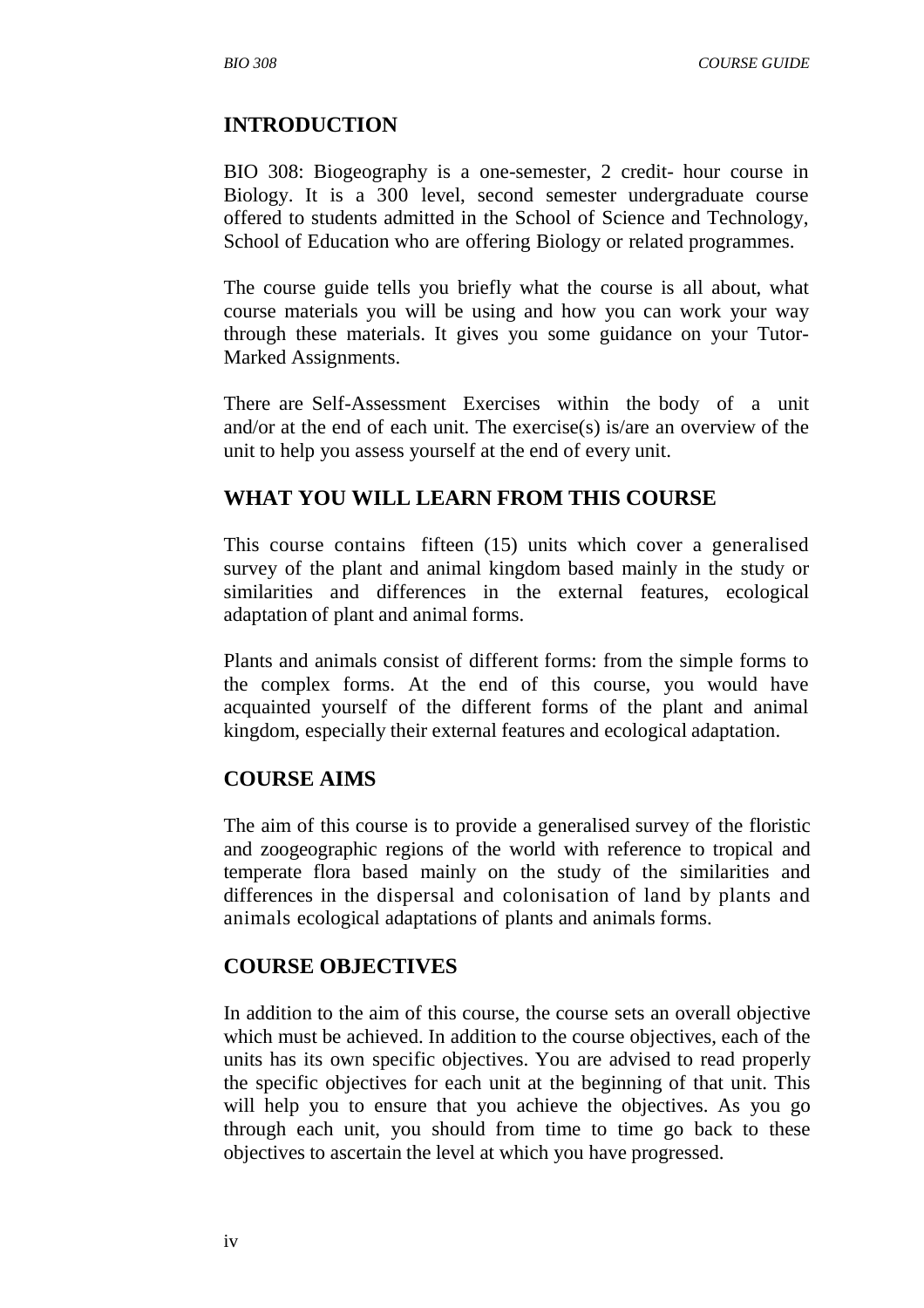By the time you have finished going through this course, you should be able to:

- explain the different floristic and zoogeographic regions of the world
- compare tropical and temperate flora
- recognise the patterns of dispersal and colonisation of land by plants and animals
- describe the island biogeography
- recognise relationships between vegetation, soil types and climate and relationship between plant distribution and world fauna.

## **WORKING THROUGH THIS COURSE**

In this course, you are advised to devote your time in reading through the material. You would be required to do all that has been stipulated in the course: study the course units, read the recommended reference textbooks and do all the unit(s) self-assessment exercise(s) and at some points, you are required to submit your assignment (TMAs) for assessment purpose. You should therefore avail yourself of the opportunity of being present during the tutorial sessions so that you would be able to compare knowledge with your colleagues.

## **COURSE MATERIALS**

You are to be provided with the two major course materials. These are:

- Course Guide
- Study Units

The course comes with a list of recommended textbooks. These textbooks are supplement to the course materials so that you can avail yourself of reading further. Therefore, it is advisable you acquire some of these textbooks and read them to broaden your scope of understanding.

#### **STUDY UNITS**

This course is divided into 3 modules with a total of fifteen units which are divided as follows:

#### **Module 1**

| Unit 1 |  |  | Fundamentals of Biogeography and Ecosystem |
|--------|--|--|--------------------------------------------|
| _ _ _  |  |  |                                            |

Unit 2 Tropical and Temperate Flora and Fauna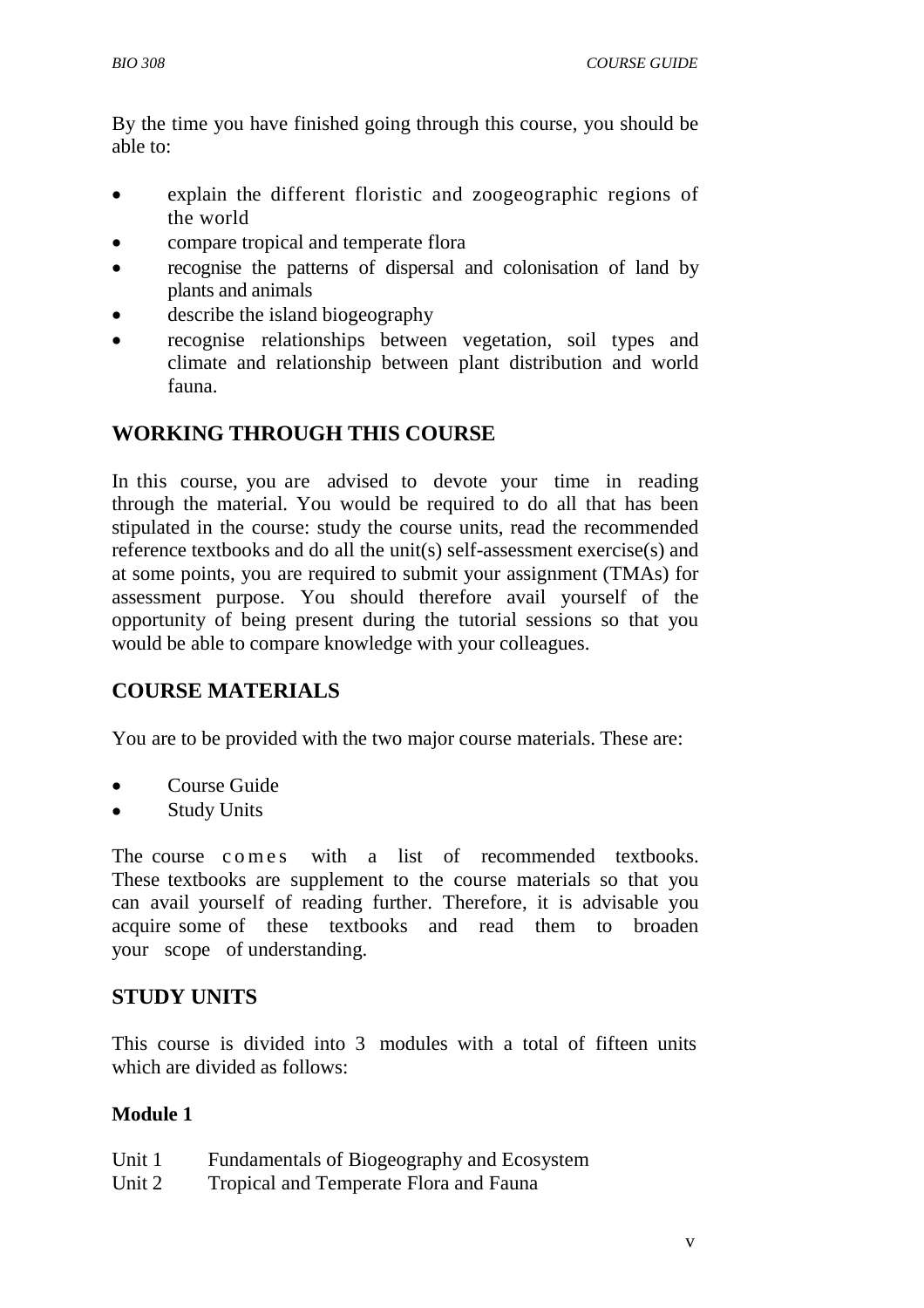- Unit 3 Classifications and Types of Biogeography
- Unit 4 Floristic Regions of the World
- Unit 5Holarctic Kingdom

#### **Module 2**

| Unit 1               | Paleotropical Kingdom |
|----------------------|-----------------------|
| $I\left[ n+i\right]$ | Neotronical Kingdom   |

- Unit 2 Neotropical Kingdom
- Unit 3 South African Kingdom Unit 4 Antarctic Kingdom
- 
- Unit 5 Zoogeography

#### **Module 3**

- Unit 1 Zoogeographical Provinces
- Unit 2 Island Biogeography
- Unit 3 Relationship between Vegetation and Climate
- Unit 4 Relationship between Soil Type and Vegetation

#### **TEXTBOOKS AND REFERENCES**

You will find some recommended textbooks for this course. You may wish to purchase them or any other textbook that you may find useful for the course.

#### **ASSESSMENT**

There are two aspects of assessment in this course; the tutor marked assignments and the written examination/end of course examination.

You are advised to be sincere in working on the exercise. In tackling the assignments, you are expected to apply information, knowledge and techniques gathered during the course. The assignments must be submitted to your tutor/facilitator for formal assessment in accordance with the deadlines stated in the presentation schedule and the assignment file. The work you submit to your tutor for assessment will count for 30% of your total course work. At the end of the course you will need to sit for a final or end of course examination of about three hours duration. This examination will count for 70% of your total course mark.

#### **END OF COURSE EXAMINATION AND GRADING**

The end of course examination has a value of 70% of the total course guide. The examination will consist of questions, which will reflect the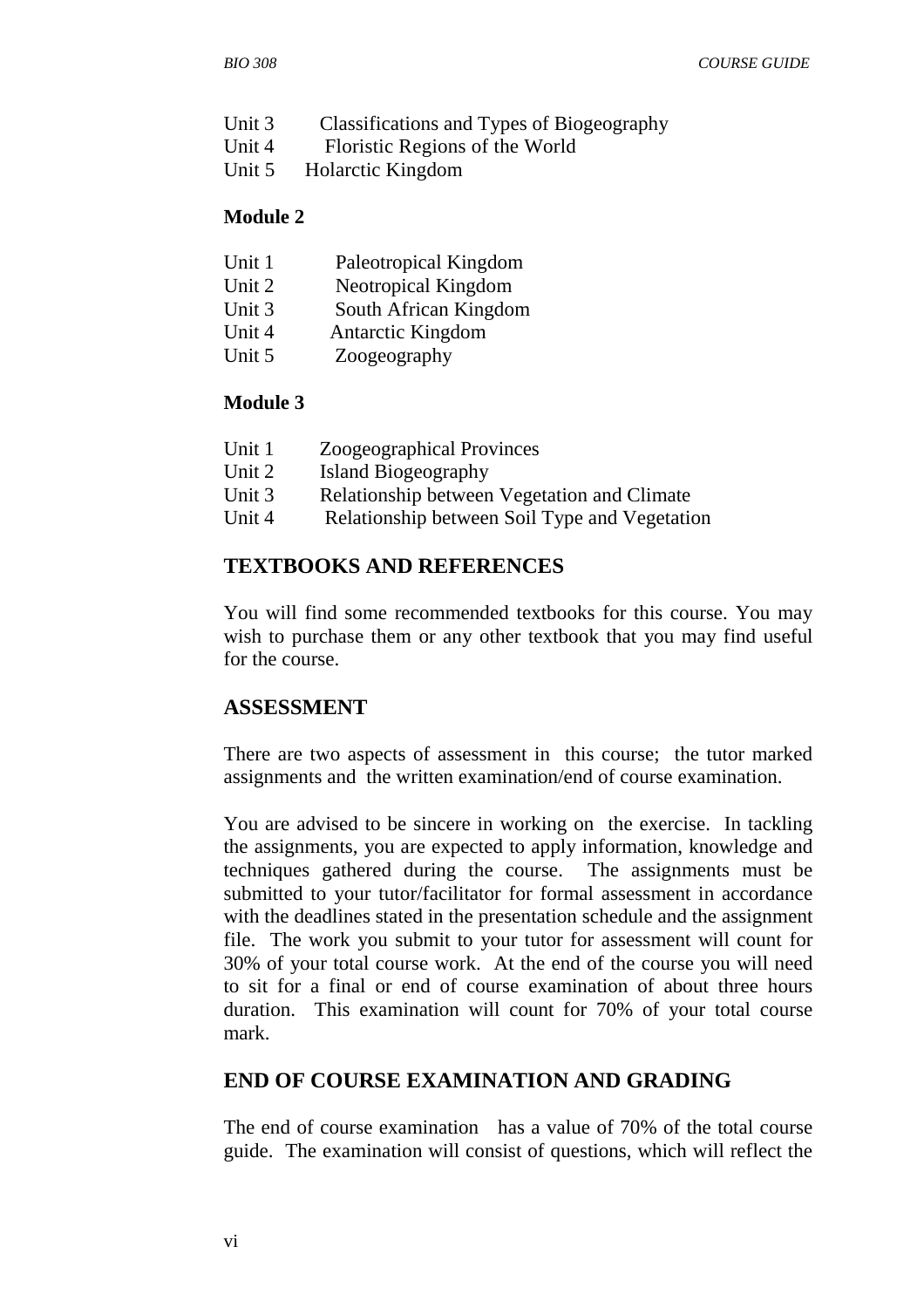type of self-testing exercise and tutor-marked assignment problems you have previously encountered. All areas of the course will be assessed.

Use the time between finishing the last unit and sitting for the examination to revise the whole course. You might find it useful to review your self-test, TMAs and comments on them before the examination from all parts of the course.

### **COURSE MARKING SCHEME**

| <b>ASSESSMENT</b>   | <b>MARKS</b>                                   |
|---------------------|------------------------------------------------|
| Assignments $1 - 4$ | Four assignments, best three marks of the four |
|                     | count at $10\%$ each $-30\%$ of Course marks   |
| of<br>End           | course   70% of overall course marks           |
| examination         |                                                |
| Total               | 100% of course materials                       |

#### **PRESENTATION SCHEDULE**

Your course materials have important dates for the early and timely completion and submission of your TMAs and attending tutorials. You should remember that you are required to submit all your assignments by the stipulated time and date. You should guard against falling behind in your work or studies.

## **TUTOR- MARKED ASSIGNMENT (TMAs)**

The TMA is a continuous assessment component of your course. It accounts for 30% of the total score. You will be given four (4) TMAs to answer. Three of these must be answered before you are allowed to sit for the end of course examination. The TMAs would be given to you by your facilitator and returned after you have done the assignment as of before. Now TMA questions are through electronic system known as E-TMA. These comprise of eighty (80) questions. TMAs 1, 2, 3 and 4 comprise twenty (20) questions each respective fully.

Assignment questions for the units in this course are contained in the assignment file. You will be able to complete your assignment from the information and material contained in your reading, references and study units. However, it is desirable in all degree level to demonstrate that you have read and researched more into your references, which will give you a wider view point and may provide a deeper understanding of the subject.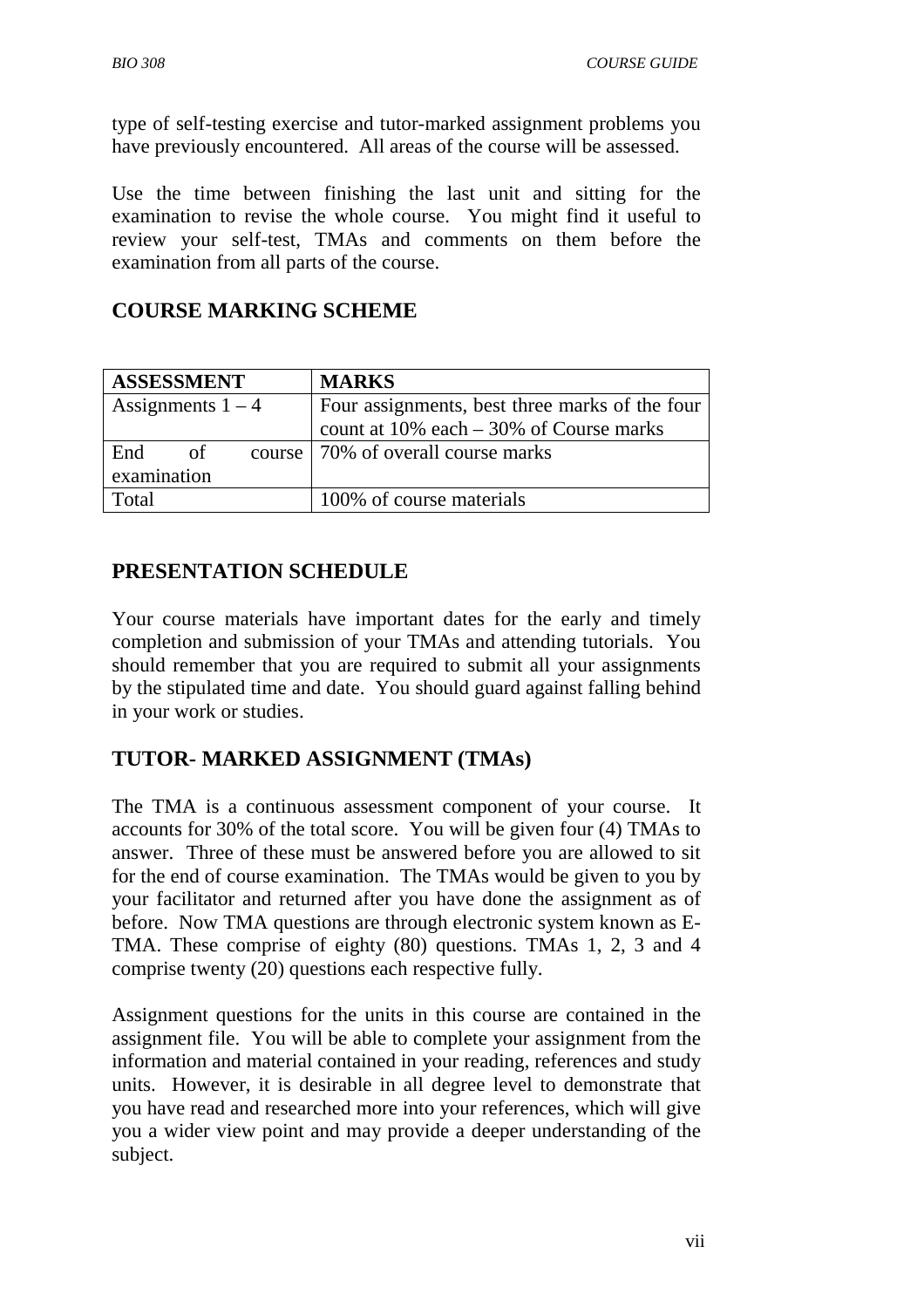Make sure that each assignment reaches your facilitator on or before the deadline given in the presentation schedule and assignment file. If for any reason you cannot complete your work on time, contact your facilitator before the assignment is due to discuss the possibility of an extension. Extension will not be granted after the due date unless there are exceptional circumstances.

#### **TUTORS AND TUTORIALS**

There are hours of tutorials provided in support of this course. You will be notified of the dates, time and location of these tutorials as well as the names and phone number of your facilitator, as soon as you are located a tutorial group.

Your tutor facilitator will mark and comment on your assignments, keep a close watch on your progress on any difficulties you might face and provide assistance to you during the course. You mail your tutorial marked assignment to your facilitator before the scheduled date (at least two working days are required.). They will be marked by your tutor and returned to you as soon as possible. With e- examination, it is no more applicable.

Do not delay to contact your facilitator by telephone, e-mail and discuss problems if you need assistance.

The following might be circumstances in which you would find assistance necessary. Contact your facilitator if:

- You do not understand any part of the study units or the assigned readings.
- You have difficulty with the self-test or exercises.
- You have a question or problem with an assignment or with the grading of an assignment.

You should endeavour to attend the tutorials. This is the only chance to have face to face contact with your course facilitator and to ask questions which are answered instantly. You can raise any problem encountered in the course of your study.

To gain much benefit from course tutorials, prepare a question list before attending them. You will learn a lot from participating in active discussion.

I wish you success in the course and hope that you will find it both interesting and useful.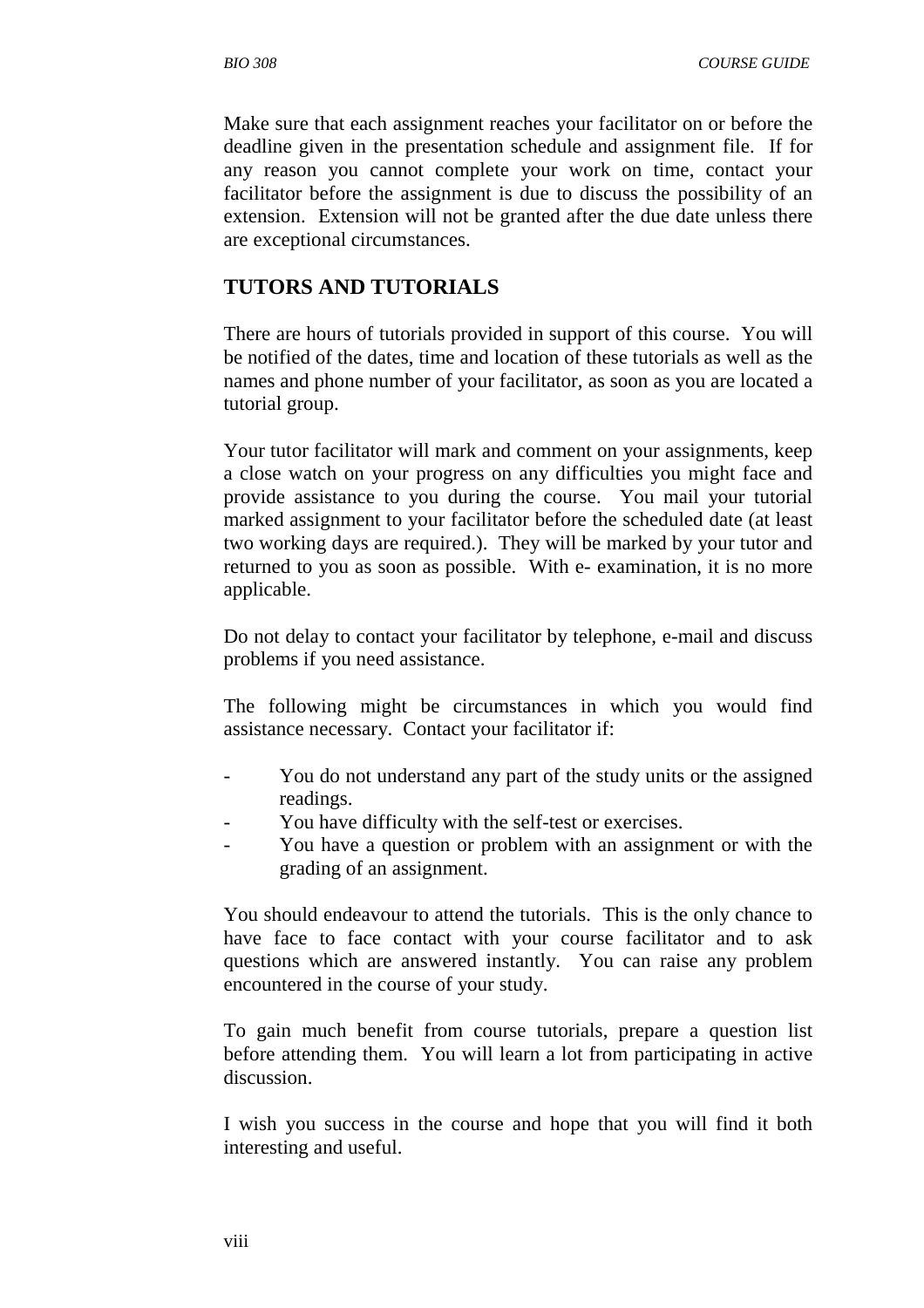## **MAIN COURSE**

## **CONTENTS PAGE**

| <b>Module 1</b> |                                               | 1  |
|-----------------|-----------------------------------------------|----|
| Unit 1          | Fundamentals of Biogeography and Ecosystem    | 1  |
| Unit 2          | Tropical and Temperate Flora and Fauna        | 5  |
| Unit 3          | Classifications and Types of Biogeography     | 11 |
| Unit 4          |                                               | 19 |
| Unit 5          |                                               | 22 |
| <b>Module 2</b> |                                               | 35 |
| Unit 1          |                                               | 35 |
| Unit 2          |                                               | 38 |
| Unit 3          |                                               | 42 |
| Unit 4          |                                               | 45 |
| Unit 5          |                                               | 49 |
| <b>Module 3</b> |                                               | 55 |
| Unit 1          |                                               | 55 |
| Unit 2          |                                               | 65 |
| Unit 3          | Relationship between Vegetation and Climate   | 68 |
| Unit 4          | Relationship between Soil Type and Vegetation | 73 |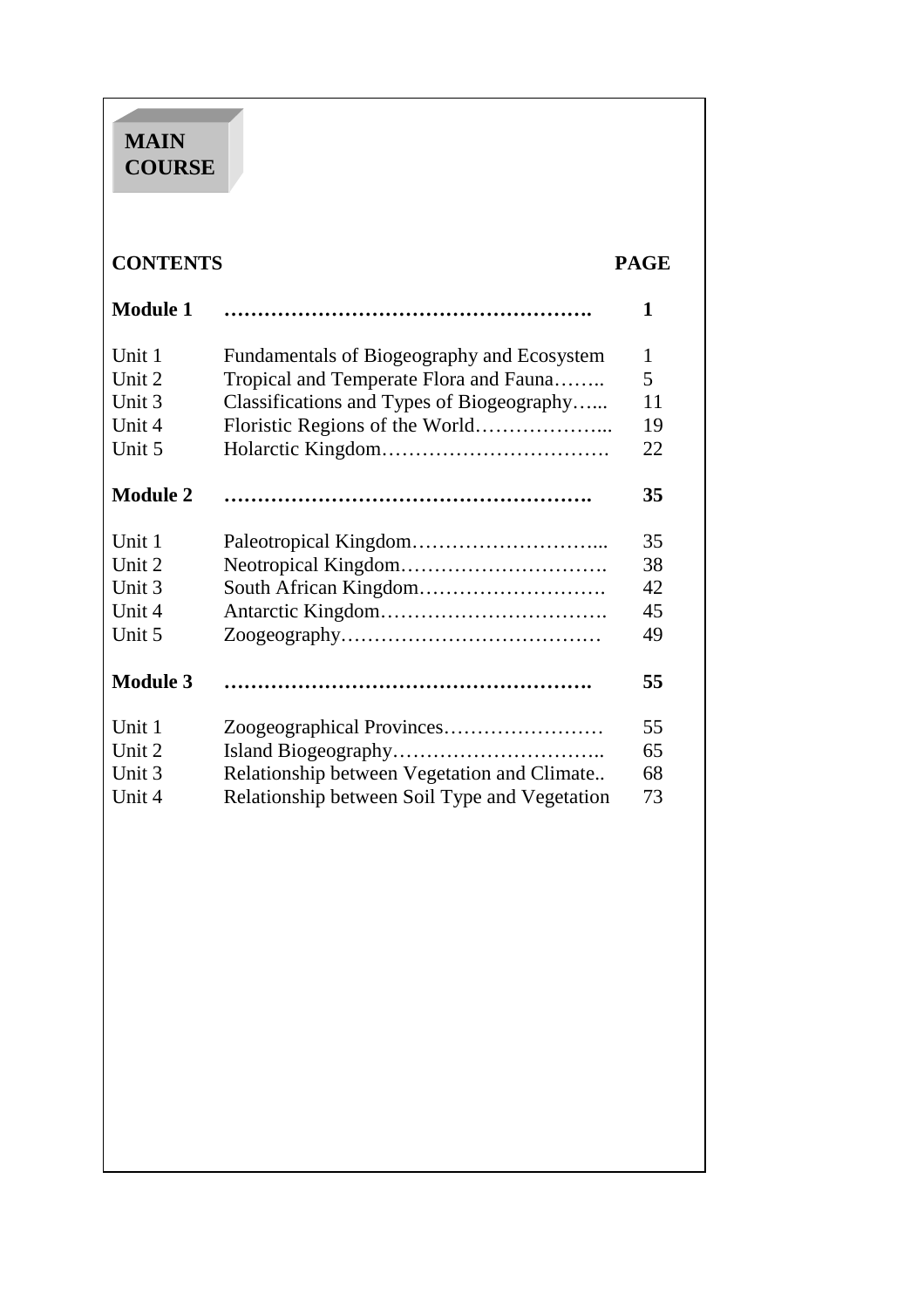## **MODULE 1**

- Unit 1 Fundamentals of Biogeography and Ecosystem
- Unit 2 Tropical and Temperate Flora and Fauna
- Unit 3 Classifications and Types of Biogeography
- Unit 4 Floristic Regions of the World
- Unit 5 **Holarctic Kingdom**

## **UNIT 1 FUNDAMENTALS OF BIOGEOGRAPHY AND ECOSYSTEM**

#### **CONTENTS**

- 1.0 Introduction
- 2.0 Objectives
- 3.0 Main Content
	- 3.1 Definition of Biogeography
	- 3.2 Historical Development of Biogeography
	- 3.3 Classes of Biogeography
- 4.0 Conclusion
- 5.0 Summary
- 6.0 Tutor-Marked Assignment
- 7.0 Reference/Further Reading

## **1.0 INTRODUCTION**

In this unit, the concept of biogeography will be explained. This will include the definition and the aims and objectives of the study of biogeography. Some historical developments in the study of biogeography will also be explained.

## **2.0 OBJECTIVES**

At the end of this unit, you should be able to:

- explain the concept of biogeography
- outline the aim and the objectives of the study of biogeography.

## **3.0 MAIN CONTENT**

#### **3.1 Definition of Biogeography**

Biogeography is the study of the distribution of plants and animals throughout the world. From this, it is known that each of the continents has its own distinctive fauna and flora. In Africa, for example, we find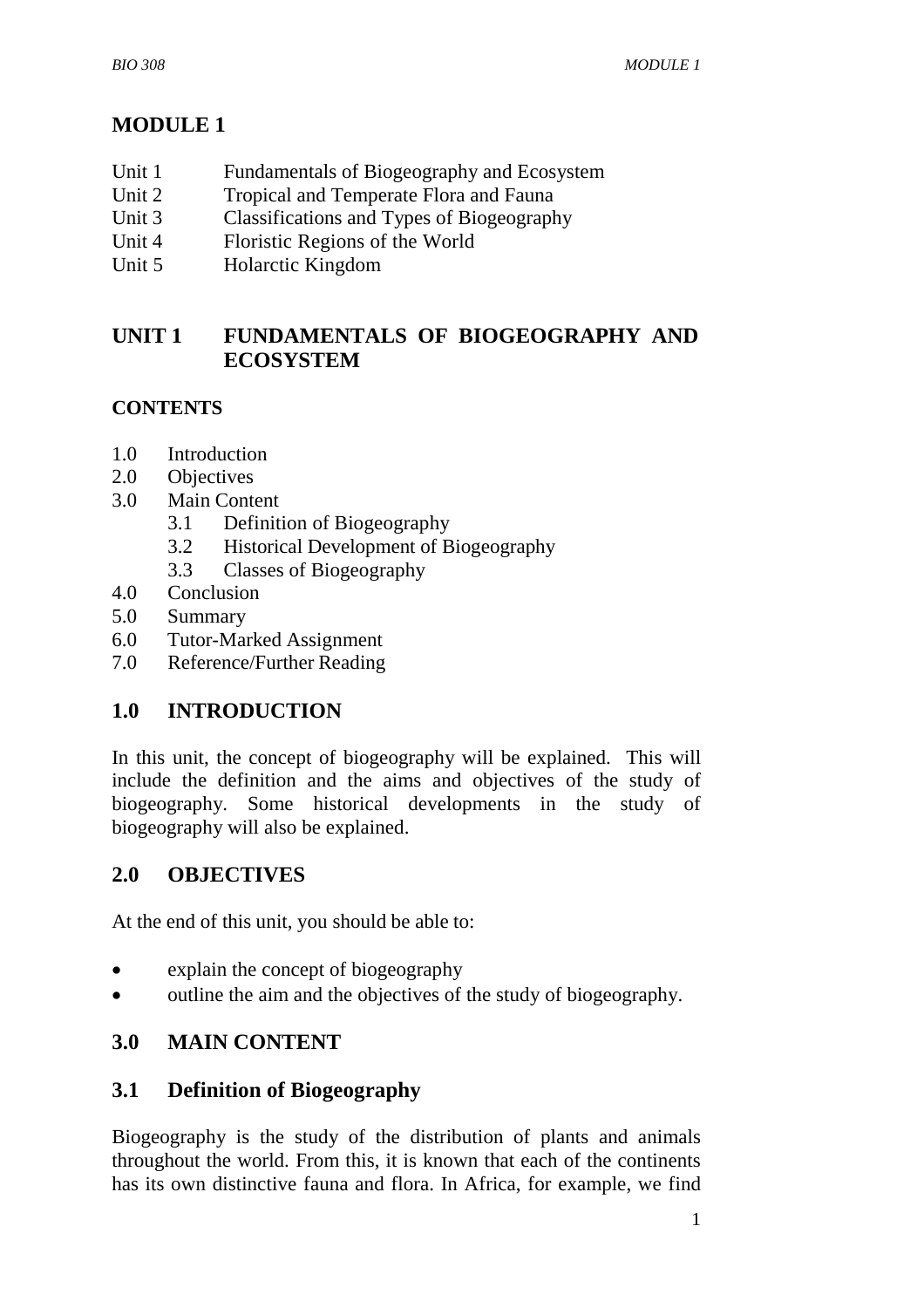rhinoceroses, hippopotamuses, lions, hyenas, giraffes, zebras, chimpanzees and gorillas. South America has none of these. Instead, it is home to pumas, jaguars, raccoons, opossums and armadillos. Marsupials are found in Australia and South America, but not in Europe. Such observations have led biogeographers to divide the world into six main faunal regions. Similarly, six main floral regions have been identified. Evolutionists claim that the most reasonable explanation for these biogeographic distributions is that the different animals and plants evolved separately, from ancestors that colonised different areas of the world thousands or millions of years ago. Further evidence for this is argued from the study of island biogeography. For example, of the 1,500 known species of fruit flies (*Drosophila*), nearly one third of them live only on the Hawaiian Islands. These islands are also home to more than 1,000 species of snails and other land molluscs that are not found anywhere else.

In fact, some biogeographic observations are extremely difficult to explain within an evolutionary framework.

Biogeography is a branch of geography that studies the past and present distribution of the world's many species. It is usually considered to be a part of physical geography as it often relates to the examination of the physical environment and how it affects species and shaped their distribution across space. As such it studies the world's biomes and taxonomy - the naming of species. In addition, biogeography has strong ties to biology, ecology, evolution studies, climatology, and soil science.

Biogeography is the study of the distribution of species (biology) spatially (geography) and temporally (history). Biogeography aims to reveal where organisms live, at what abundance, and why they are (or are not) found in a certain geographical area. It is important as a branch of geography that sheds light on the natural habitats around the world. It is also essential in understanding why species are in their present locations and in developing protecting the world's natural habitats. Biogeography is a synthetic science, related to geography, biology, soil science, geology, climatology, ecology and evolution.

#### **3.2 Historical Development of Biogeography**

Edward O. Wilson, a prominent biologist and conservationist, coauthored "The Theory of Island Biogeography" and helped to start much of the research that has been done on this topic since the work of Watson and Wallace almost a century before.

The scientific theory of biogeography grows out of the work of Alexander von Humboldt (1769–1859), Hewett Cottrell Watson (1804–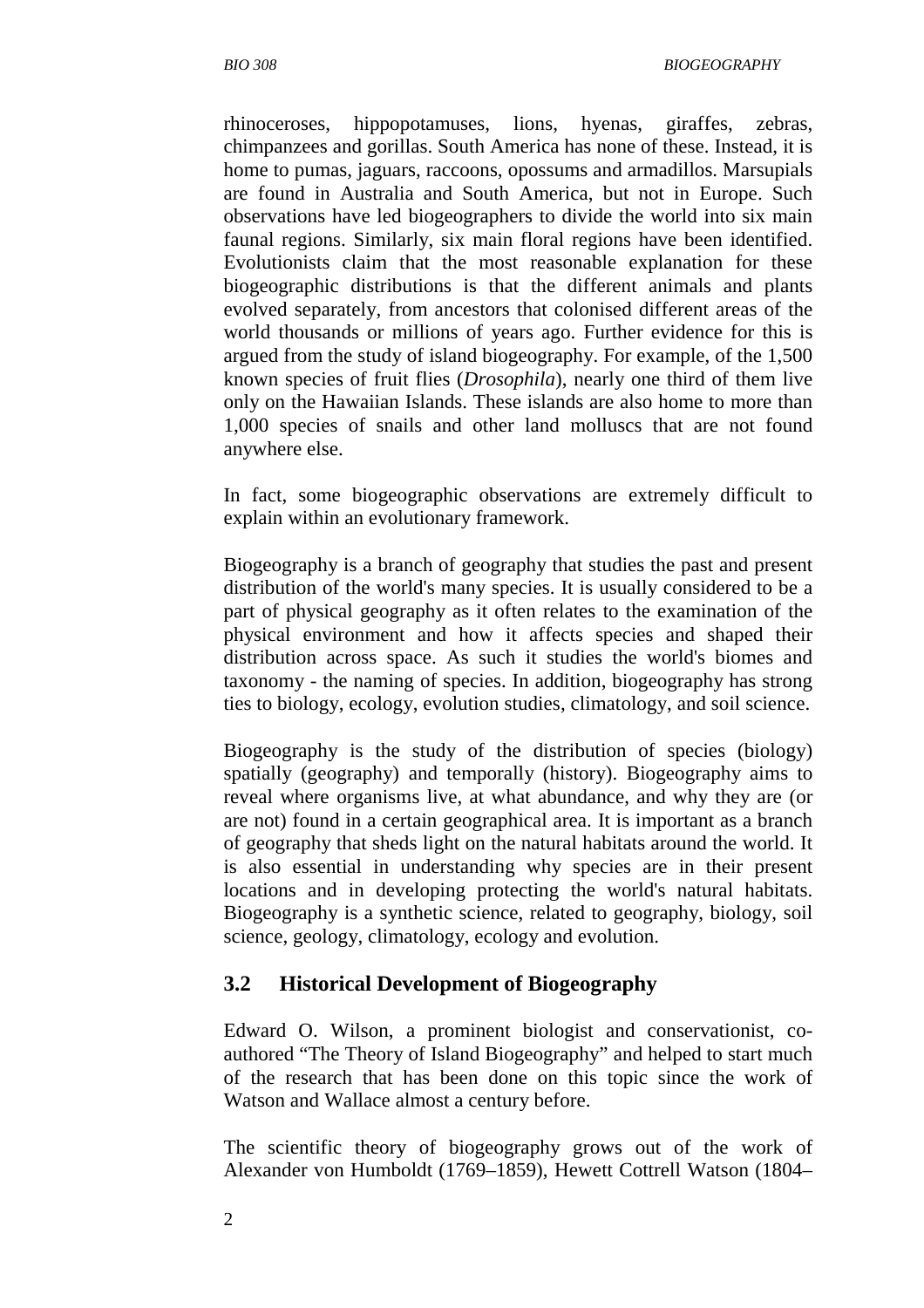1881), Alfred Russel Wallace (1823–1913), and Philip Lutley Sclater (1829–1913) and other biologists and explorers.

Wallace studied the distribution of flora and fauna in the Amazon Basin and the Malay Archipelago in the mid-19th century. Wallace and Sclater saw biogeography as a source of support for the theory of evolution. Key findings, such as the sharp difference in fauna either side of the Wallace Line, can only be understood in this light. Otherwise, the field of biogeography would be seen as a purely descriptive one.

The publication of The Theory of Island Biogeography by Robert MacArthur and E.O. Wilson in 1967 showed that the species richness of an area could be predicted in terms of such factors as habitat area, immigration rate and extinction rate. This added to the long-standing interest in island biogeography. The application of island biogeography theory to habitat fragments spurred the development of the fields of conservation biology and landscape ecology.

Classic biogeography has been expanded by the development of molecular systematics, creating a new discipline known as phylogeography. This development allowed scientists to test theories about the origin and dispersal of populations, such as island endemics. For example, while classic biogeographers were able to speculate about the origins of species in the Hawaiian Islands, phylogeography allows them to test theories of relatedness between these populations and putative source populations in Asia and North America.

#### **3.3 Types of Biogeography**

Today, biogeography is broken into three main fields of study. The three fields are historical biogeography, ecological biogeography, and conservation biogeography. Each field, however, looks at phytogeography (the past and present distribution of plants) and zoogeography (the past and present distribution of animals).

Historical biogeography is called paleobiogeography and studies the past distributions of species. It looks at their evolutionary history and things like past climate change to determine why a certain species may have developed in a particular area. For example, the historical approach would say there are more species in the tropics than at high latitudes because the tropics experienced less severe climate change during glacial periods. This led to fewer extinctions and more stable populations over time.

The branch of historical biogeography is called paleobiogeography because it often includes paleogeographic ideas- most notably plate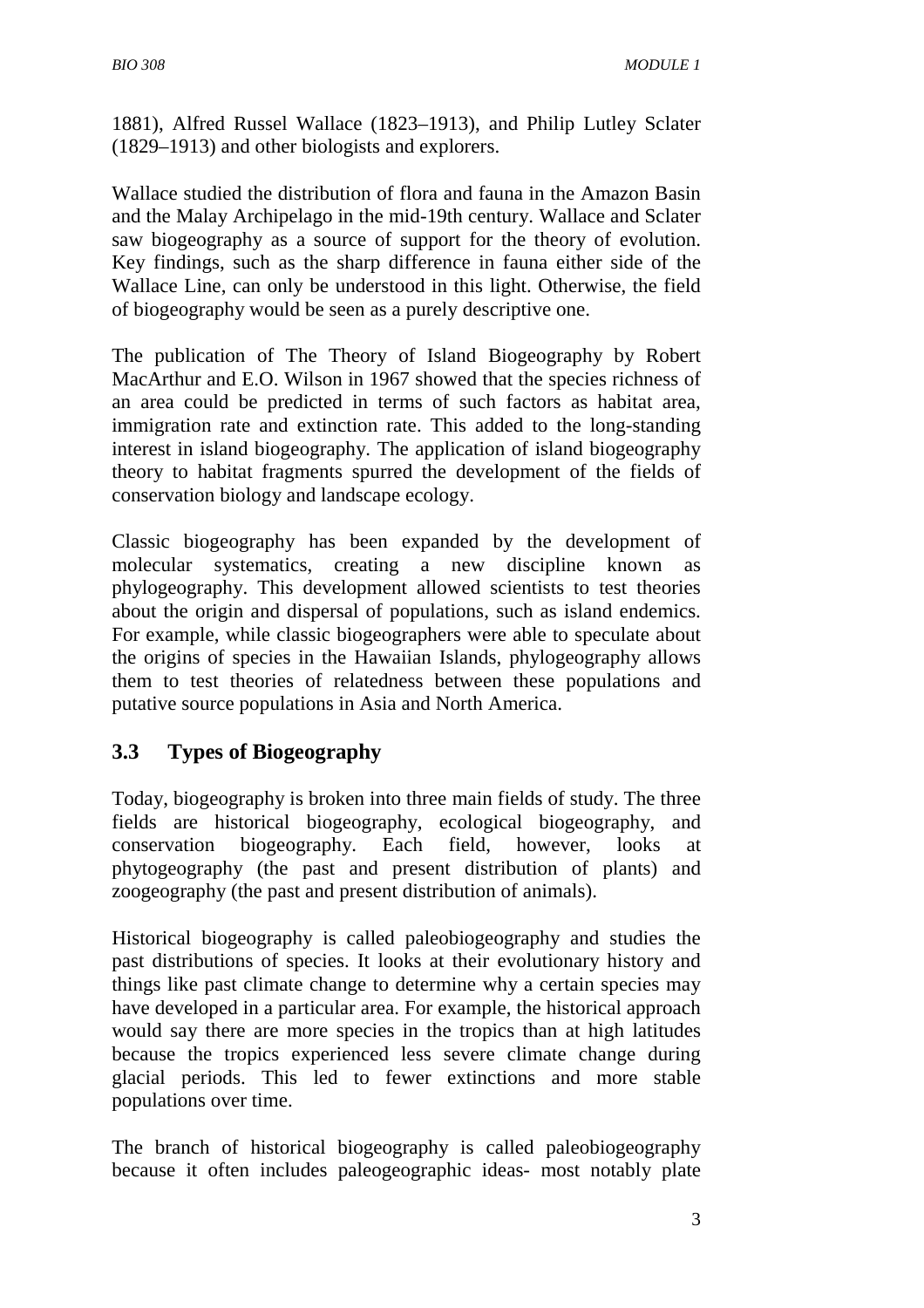tectonics. This type of research uses fossils to show the movement of species across space via moving continental plates. Paleobiogeography also takes varying climate as a result of the physical land being in different places into account for the presence of different plants and animals.

Ecological biogeography looks at the current factors responsible for the distribution of plants and animals. The most common fields of research within ecological biogeography are climatic equability, primary productivity, and habitat heterogeneity.

#### **4.0 CONCLUSION**

Biogeography studies the distribution or the geographical location of organisms. It can be divided into phytogeography and zoogeography. Other branches/types include paleobiogeography and ecological biogeography

#### **5**.**0 SUMMARY**

In this unit, you have learnt:

- the meaning of biogeography
- the historical developments in biogeography
- the branches and aim of the study of biogeography.

## **6.0 TUTOR-MARKED ASSIGNMENT**

- i. Describe the different types of biogeography.
- ii. Explain the importance of the study of biogeography.

## **7.0 REFERENCE/FURTHER READING**

Taggart, S. (2004). Biology: *The Unity and Diversity of Life.* (10<sup>th</sup> ed). 933 pp.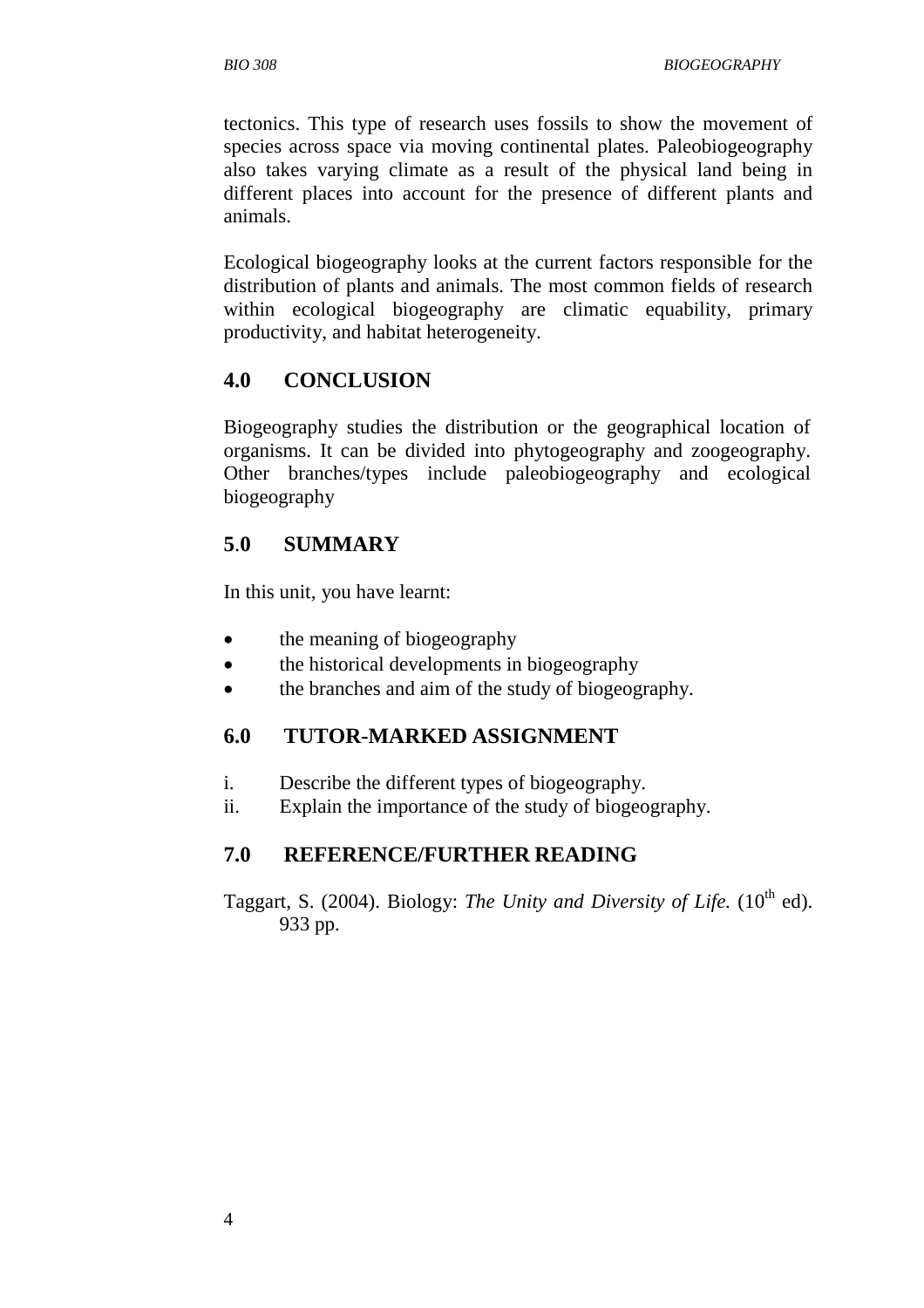## **UNIT 2 TROPICAL AND TEMPERATE FLORA**

#### **CONTENTS**

- 1.0 Introduction
- 2.0 Objectives
- 3.0 Main Content
	- 3.1 Tropical and Temperate Regions
	- 3.2 Plants Found in the Tropic (Tropical Flora)
	- 3.3 Difference between Flora and Temperate Fauna
- 4.0 Conclusion
- 5.0 Summary
- 6.0 Tutor-Marked Assignment
- 7.0 Reference/Further Reading

#### **1.0 INTRODUCTION**

The nature of a region affects the type of plants and animals to be found in such region. The flora and the fauna in the tropic and temperate regions are considered in this unit. The unit begins with an overview of the tropical and temperate regions

#### **2.0 OBJECTIVES**

At the end of this unit, you should be able to:

- tell the parts of the world that make up the tropic and the temperate regions
- classify the types of plants and animals found in the tropical and temperate regions.

## **3.0 MAIN CONTENT**

#### **3.1 Tropical and Temperate Regions**

The tropic is a region of the earth surrounding the equator. It is limited in latitude by the Tropic of Cancer in the northern hemisphere at approximately 23° 26′ 16″ (or 23.4378°) N and the Tropic of Capricorn in the southern hemisphere at 23° 26′ 16″ (or 23.4378°) S. The tropics are also referred to as the tropical zone and the torrid zone. The tropics include all the areas on the Earth where the sun reaches a point directly overhead at least once during the solar year. About 40 percent of the world's human population lives within the tropical zone (by 2008 statistics), and by 2060, 60% of the human population will be in the tropics, owing to high birth rates and migration.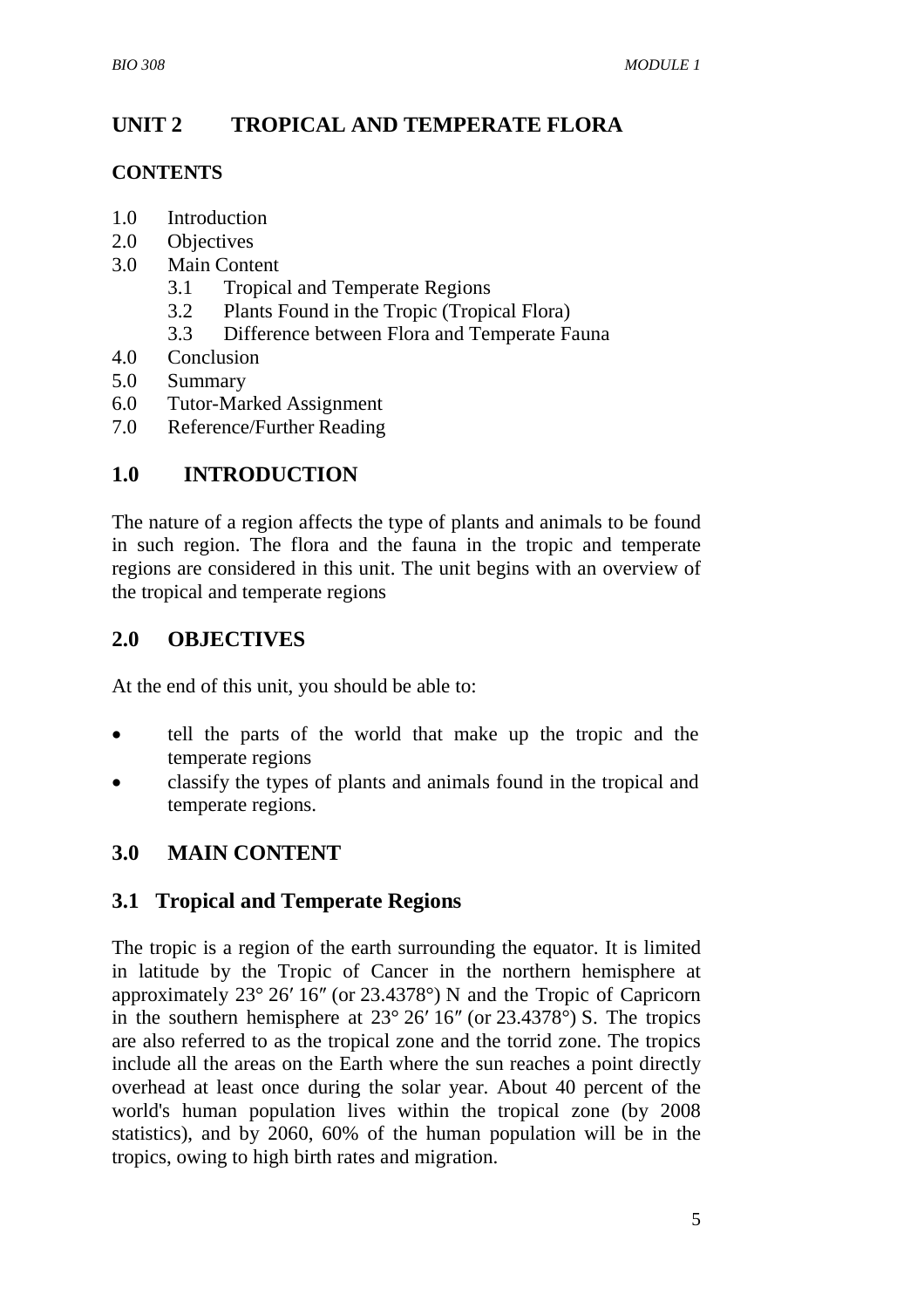Some regions within the tropics may well not have a tropical climate. There are alpine tundra and snow-capped peaks, including Mauna Kea, Mount Kilimanjaro, and the Andes as far south as the northernmost parts of Chile and Argentina. In biogeography, the tropics are divided into Paleotropics (Africa, Asia and Australia) and Neotropics (Caribbean, Central America, and South America). Together, they are sometimes referred to as the Pantropics.

Temperate or tepid regions of the globe lie between the tropics and the polar circles. The changes in these regions between summer and winter are generally relatively moderate, rather than extreme hot or cold. However, in certain areas, such as Asia and central North America, the variations between summer and winter can be extreme because these areas are far away from the sea, causing them to have a Continental climate. In regions traditionally considered tropical, localities at high altitudes (e.g. parts of the Andes) may have a temperate climate.

The north temperate zone extends from the Tropic of Cancer (at about 23.5 degrees north latitude) to the Arctic Circle (at approximately 66.5 degrees north latitude). The south temperate zone extends from the Tropic of Capricorn (at approximately 23.5 degrees south latitude) to the Antarctic Circle (at approximately 66.5 degrees south latitude). Within these borders there are many climate types, which are generally grouped into six categories: oceanic (maritime), mediterranean, humid subtropical, continental, arid and semi-arid.

#### **3.2 Tropical and Temperate Flora**

- **a) Common characteristics of tropical trees:** Tropical plant species frequently possess one or more of the following attributes not seen in trees of higher latitudes.
	- **Buttresses:** many species have broad, woody flanges at the base of the trunk. Originally believed to help support the tree, now it is believed that the buttresses channel stem flow and it's dissolved nutrients to the roots.
	- **Large leaves** are common among trees of the C layer. Young individuals of trees destined for the B and A layers may also have large trees. When the reach the canopy new leaves will be smaller. The large leaf surface helps intercept light in the sun-dappled lower strata of the forest.
	- **Drip tips** facilitate drainage of precipitation off the leaf to promote transpiration. They occur in the lower layers and among the saplings of species of the emergent layer (A layer).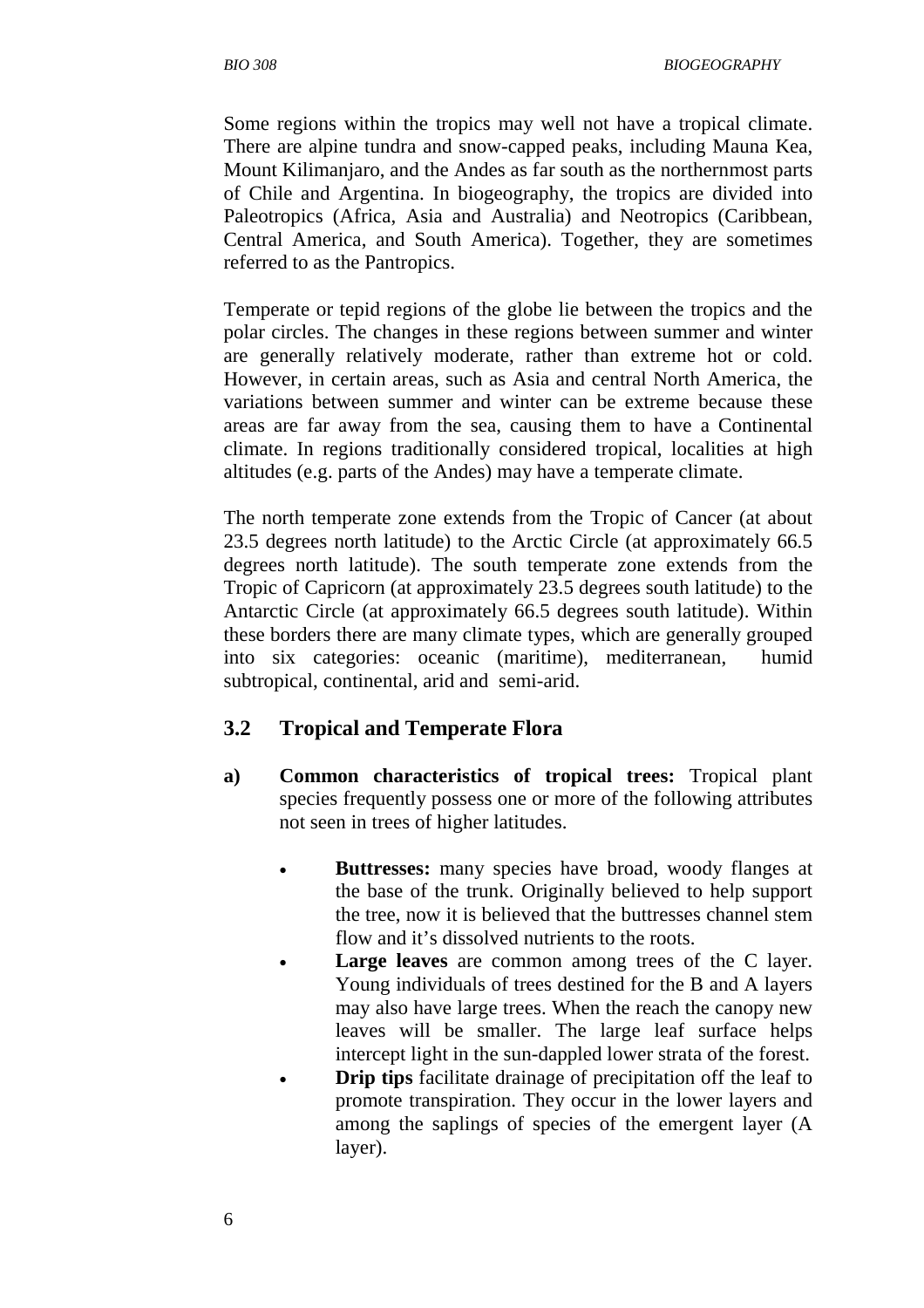#### **b) Examples of Temperate Plants**

Dominant plants include trees like Maple (*Acer spp*.), Beech (*Fagus spp*.), Oak (*Quercus spp*.), Hickory (*Carya spp*.), Basswood (*Tilia spp*.), Cottonwood (*Populus spp*.), Elm (*Ulmus spp*.), and Willow (*Salix spp*.).

#### **c) Differences between Tropical and Temperate Flora**

The characteristics that distinguish tropical species of trees from those of temperate forests include:

- Exceptionally **thin bark**, often only 1-2 mm thick. Usually very smooth, although sometimes armed with spines or thorns.
- **Cauliflory**, the development of flowers (and hence fruits) directly from the trunk, rather than at the tips of branches.
- Large fleshy fruits attract birds, mammals, and even fish as dispersal agents
- Often palms and tree seedlings poke up from a sparsely covered ground while convoluted vines weave their way from one tree trunk to another.
- Branches may be heavily weighed by birds nest ferns and orchids growing on them.

## **3.3 Tropical and Temperate Fauna**

TROPICAL ANIMALS

| S/N            | <b>Animals</b>    | <b>Features</b>                                    |
|----------------|-------------------|----------------------------------------------------|
|                | <b>Toucans</b>    | Their large, colourful beaks are almost half the   |
|                |                   | size of their short bodies. They have small wings  |
|                |                   | because they don't need to fly long distances.     |
|                |                   | Toucans mostly eat fruits and their long beaks     |
|                |                   | help them grab fruit in far to reach places. They  |
|                |                   | build their nests inside hollow trees and the      |
|                |                   | tropical climates give them the perfect tree       |
|                |                   | house.                                             |
| $\overline{2}$ | <b>Red-Eyed</b>   | Most frogs hop, but these frogs like walking or    |
|                | <b>Tree Frogs</b> | climbing in trees! These tree frogs live in areas  |
|                |                   | near ponds, streams and rivers. They like to eat   |
|                |                   | the insects mostly found in tropical climates      |
| 3              | Orangutans:       | These monkeys have taught themselves how to        |
|                |                   | make hats and roofs out of leaves to protect       |
|                |                   | themselves from the rain! They spend most of       |
|                |                   | their time in the trees, they have feet like hands |
|                |                   | and very long arms that make it easy for them to   |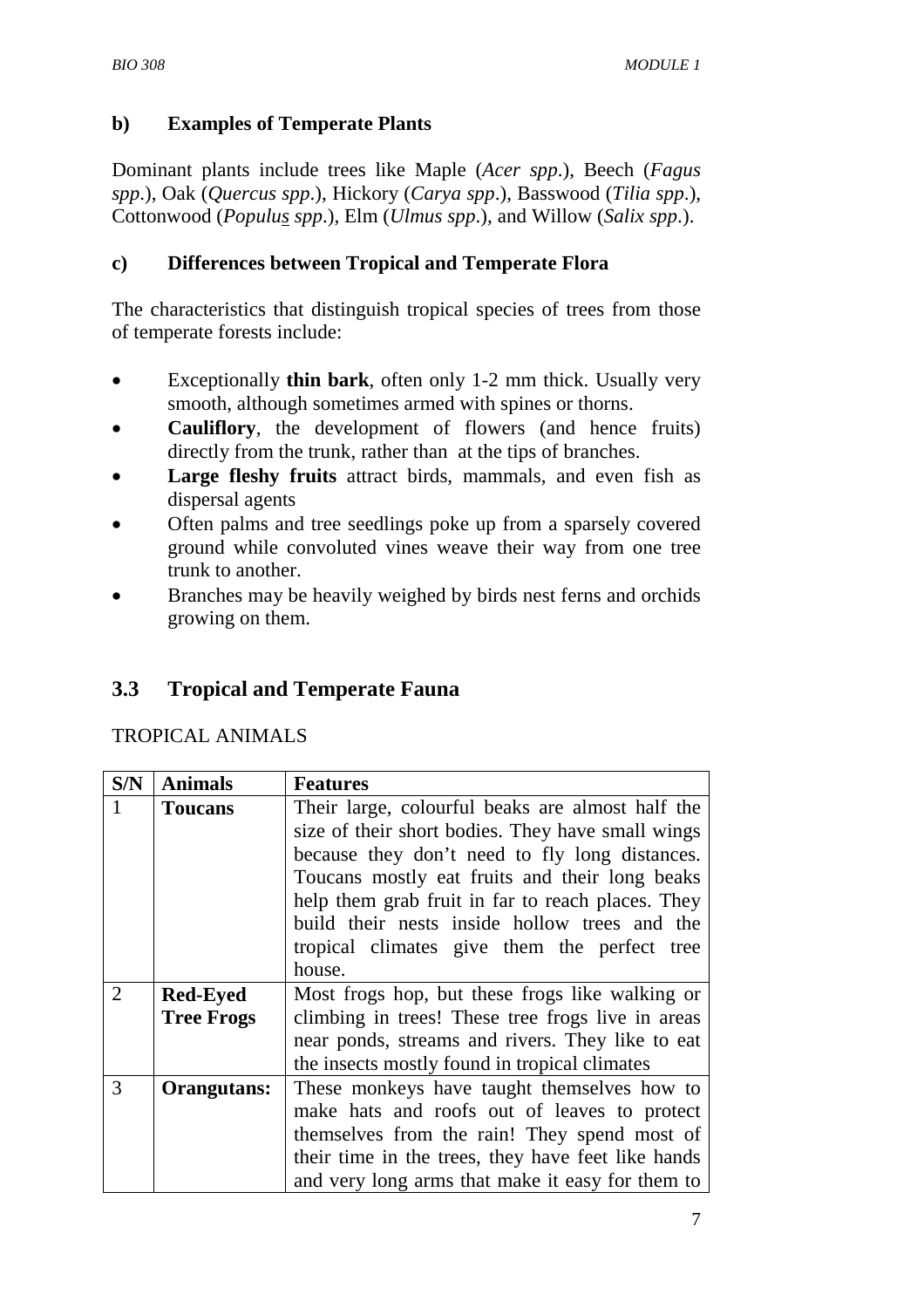|                |                       | travel through the trees by swinging from one to      |
|----------------|-----------------------|-------------------------------------------------------|
|                |                       | the other. Orangutans eat things like tropical fruit  |
|                |                       | and insects                                           |
| $\overline{4}$ | <b>Gorillas:</b>      | They move around by walking on their knuckles.        |
|                |                       | Like chimps, gorillas are very smart. When raised     |
|                |                       | by humans, gorillas can learn sign language           |
|                |                       |                                                       |
| 5              | <b>Bengal</b>         | These tigers are good swimmers and climb trees.       |
|                | <b>Tigers:</b>        | There are lots of trees in the rainforest making it a |
|                |                       | great place for them to live. The beautiful orange    |
|                |                       | and brown colours of their fur help them blend        |
|                |                       | into the rainforest, allowing them to sneak up on     |
|                |                       | their prey (food). Bengal Tigers eat so much          |
|                |                       | during one meal that they can go a few days           |
|                |                       | without having to eat again                           |
| 6              | Boa                   | These huge snakes can grow longer than 10 feet!       |
|                | <b>Constrictors</b>   |                                                       |
|                |                       | They are usually pinkish or tan in colour with        |
|                |                       | dark bands. Boa constrictors are not poisonous,       |
|                |                       | and they eat small animals like bats and lizards      |
| 7              | <b>Chimpanzees</b>    | They are the closest living relatives to people!      |
|                |                       | Chimpanzees are very smart, and sometimes             |
|                |                       | make hunting tools out of twigs or sticks. Chimps     |
|                |                       | eat plants and small animals. They spend a lot of     |
|                |                       | time on the ground, but usually sleep in nests they   |
|                |                       | build up in the trees.                                |
| 8              | <b>Monarch</b>        | These are a species of poisonous butterflies that     |
|                | <b>butterflies</b>    | feed on the milkweed plant. They are mainly           |
|                |                       | found in North America. They appear beautiful         |
|                |                       | and have bright-coloured scaly wings. Their           |
|                |                       |                                                       |
|                |                       | predators fall sick if they eat them due to the       |
|                |                       | poison and hence, avoid preying on them.              |
| 9              | <b>Poison</b><br>Dart | Poison dart frogs are brightly coloured frogs         |
|                | <b>Frogs</b>          | found in the tropical rainforests of South and        |
|                |                       | Central America. They have a poisonous skin and       |
|                |                       | the poison is used on the tips of darts and arrows    |
|                |                       | for hunting. The poison also works on their           |
|                |                       | predators. They feed on small insects like spiders,   |
|                |                       | ants and flies                                        |
| 10             | Anaconda              | These also known as the water boa, is the largest     |
|                |                       | snake in the world and is mostly found in marshes     |
|                |                       | and swamps. It is not venomous and it swallows        |
|                |                       | its prey. It is a good climber and can go without     |
|                |                       |                                                       |
|                |                       | food for almost a year after feeding on a big prey.   |
|                |                       | It mostly hunts at night and kills its prey by        |
|                |                       | constricting. It feeds on rodents, pigs, deer, birds, |
|                |                       | fish, etc                                             |
|                |                       |                                                       |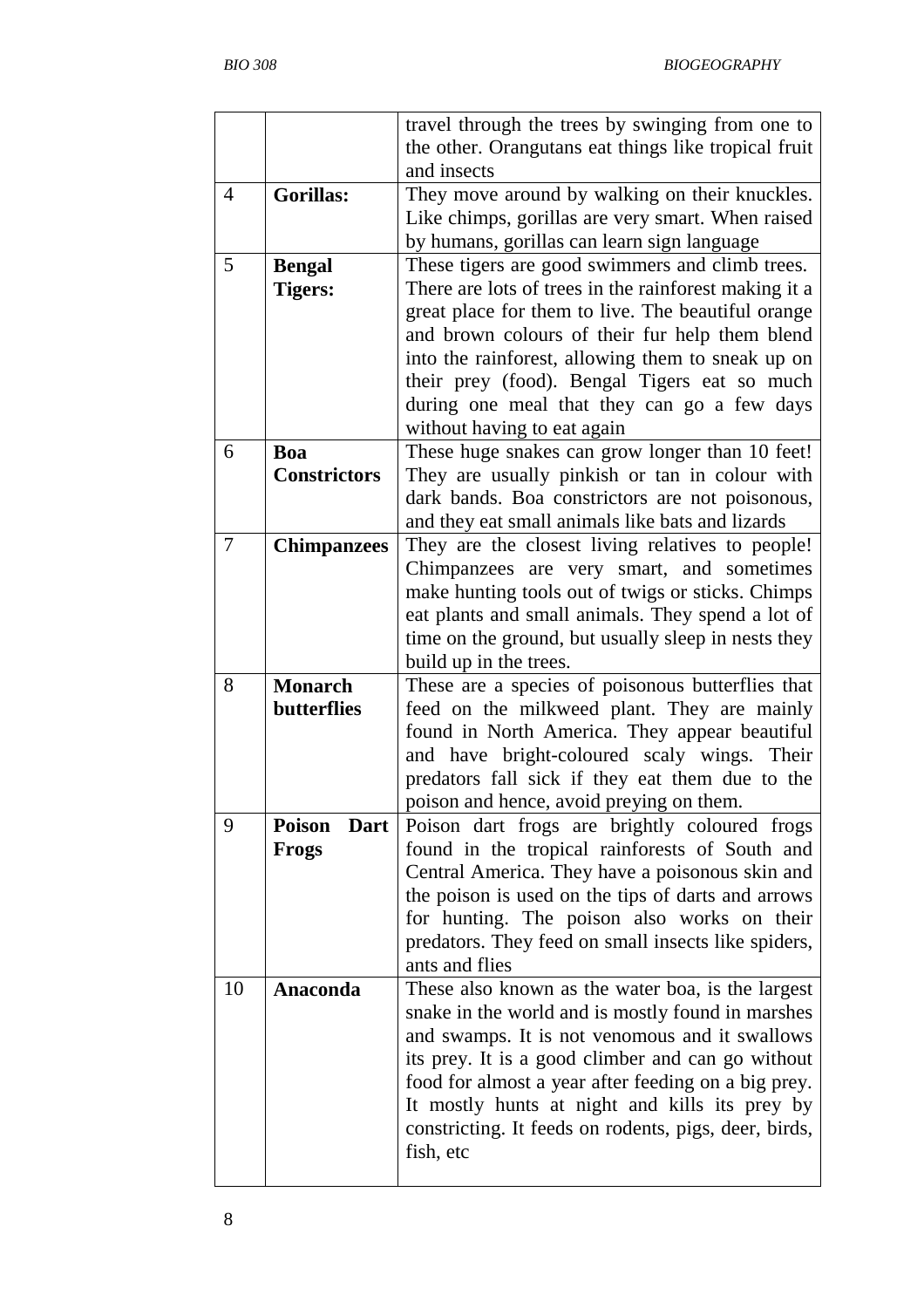| 11 | <b>Golden</b> Lion | Golden lion tamarins are primates of the size of a                                                 |
|----|--------------------|----------------------------------------------------------------------------------------------------|
|    | <b>Tamarin</b>     | squirrel, with a golden silky mane like that of a                                                  |
|    |                    | lion. They are arboreal; they live in families and                                                 |
|    |                    | are mainly found in the tropical rainforests of                                                    |
|    |                    | Brazil in South America. Golden lion tamarins                                                      |
|    |                    | mainly feed on insects, fruits and small birds.                                                    |
|    |                    | They have very strong legs with long, sharp claws                                                  |
|    |                    | that enable them to dig out insects from tree                                                      |
|    |                    | barks. They have been declared endangered due                                                      |
|    |                    | to the vast destruction of their habitats and also                                                 |
|    |                    | because they are poached for their golden silky                                                    |
|    |                    | mane.                                                                                              |
| 12 | <b>Jaguar</b>      | Jaguars are species of wild cats found in the                                                      |
|    |                    | tropical rainforests of Central and South America.                                                 |
|    |                    | They prefer living in habitats that have water                                                     |
|    |                    | sources and they are good swimmers. They prey                                                      |
|    |                    | on capybaras, turtles, birds and reptiles. Jaguars                                                 |
|    |                    | nocturnal animals with strong physical<br>are                                                      |
|    |                    | features like short limbs and an extremely strong                                                  |
|    |                    | jaw with long and sharp canine teeth. Jaguars are<br>declared as endangered owing to their hunting |
|    |                    | and considerable loss of habitat.                                                                  |
| 13 | Capybara           | Capybaras are the largest rodents and are found in                                                 |
|    |                    | swamps, marshes and near rivers and lakes in                                                       |
|    |                    | Central and South America. They are found in                                                       |
|    |                    | large groups and are excellent swimmers. They                                                      |
|    |                    | mainly feed on aquatic plants, tree barks and                                                      |
|    |                    | fruits. They have barrel-shaped bodies with                                                        |
|    |                    | brownish fur and webbed feet to help them swim.                                                    |
|    |                    | They are preyed upon by jaguars, anacondas,                                                        |
|    |                    | harpy eagles, etc                                                                                  |
| 14 | <b>Toco Toucan</b> | Toco Toucans are the largest among their species                                                   |
|    |                    | and are mainly found in the Amazon river basin.                                                    |
|    |                    | Their striking feature is their long, curved bill and                                              |
|    |                    | their bright colour. They cannot fly very well and                                                 |
|    |                    | are found hopping most of the time. They feed on                                                   |
|    |                    | bird eggs, frogs and fruits. They are social birds                                                 |
|    |                    | and live in cavities built in tree barks.                                                          |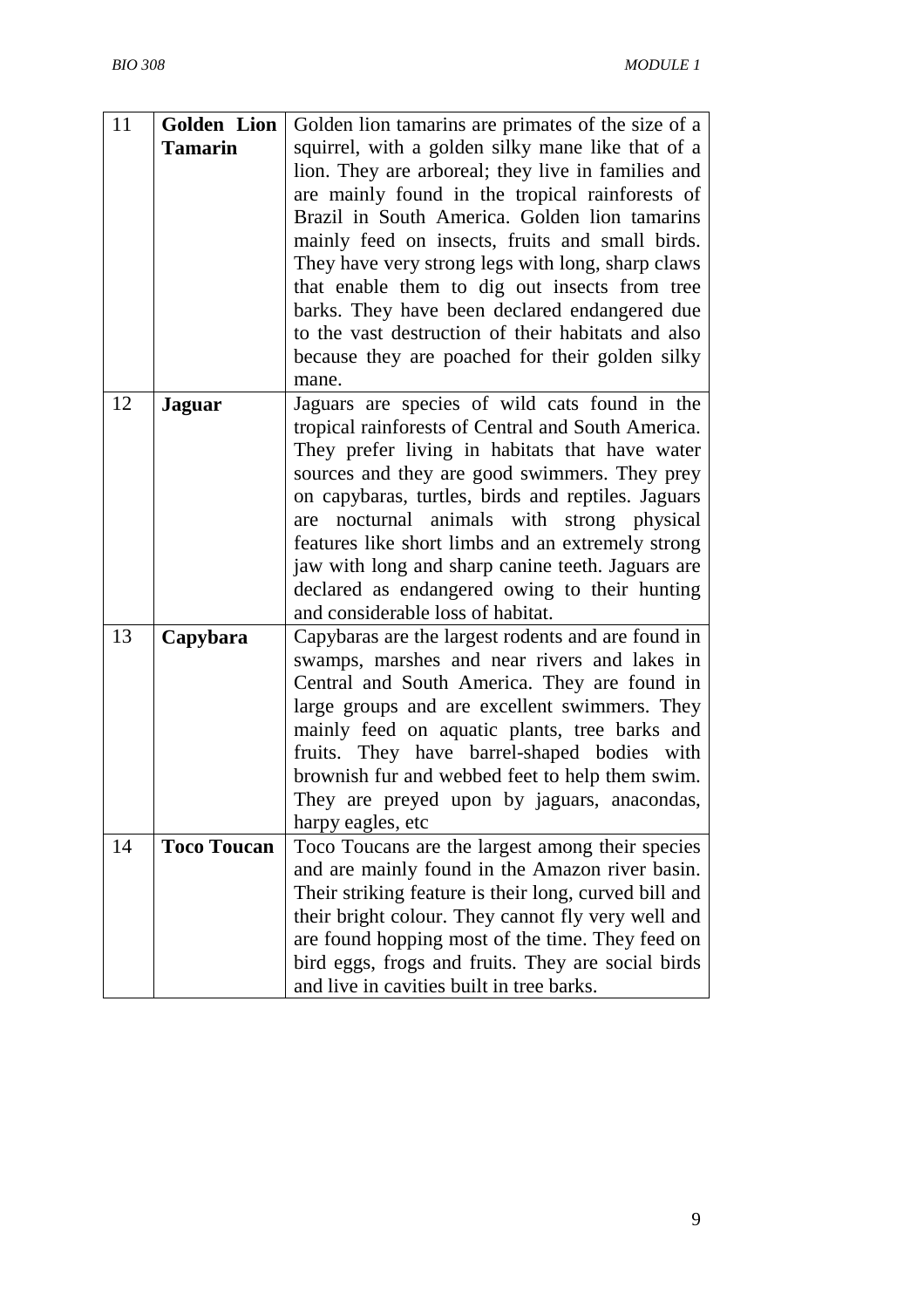**S/N** | **Zone** Animals 1 Australia koalas, possums, wallabies, wombats, kookaburras, and many small marsupials 2 Europe boars, badgers, squirrels, and songbirds 3 Canada and the United **States** deer, bears, mountain lions, bobcats, rabbits, woodpeckers, and many smaller birds 4 | China | Giant pandas, red pandas

Some of the temperate animals are shown in the table below

Others include Slugs, banana slug, *Nucifraga columbiana*, *Dendeagapus obscurus*, *Ixoreus naevis,* American bald eagle, American black bear, coyote, duckbill platypus, eastern chipmunk, fat dormouse, least weasel, and white -tailed bear.

#### **4.0 CONCLUSION**

The prevailing condition in the tropical and temperate regions influence the flora and fauna found in these regions. The flora and fauna found in the regions have distinguishing features.

## **5.0 SUMMARY**

In this unit, you have learnt:

- about the tropical and the temperate regions
- the flora and fauna in these regions
- the differences between the organisms in the regions.

#### **6.0 TUTOR-MARKED ASSIGNMENT**

- i. State the differences between tropical flora and temperate flora
- ii. State the features of five name tropical animals.

## **7.0 REFERENCE/FURTHER READING**

Fact Sheet: bald eagle", http://www.seaworld.org/animalbytes/ eaglefc. html,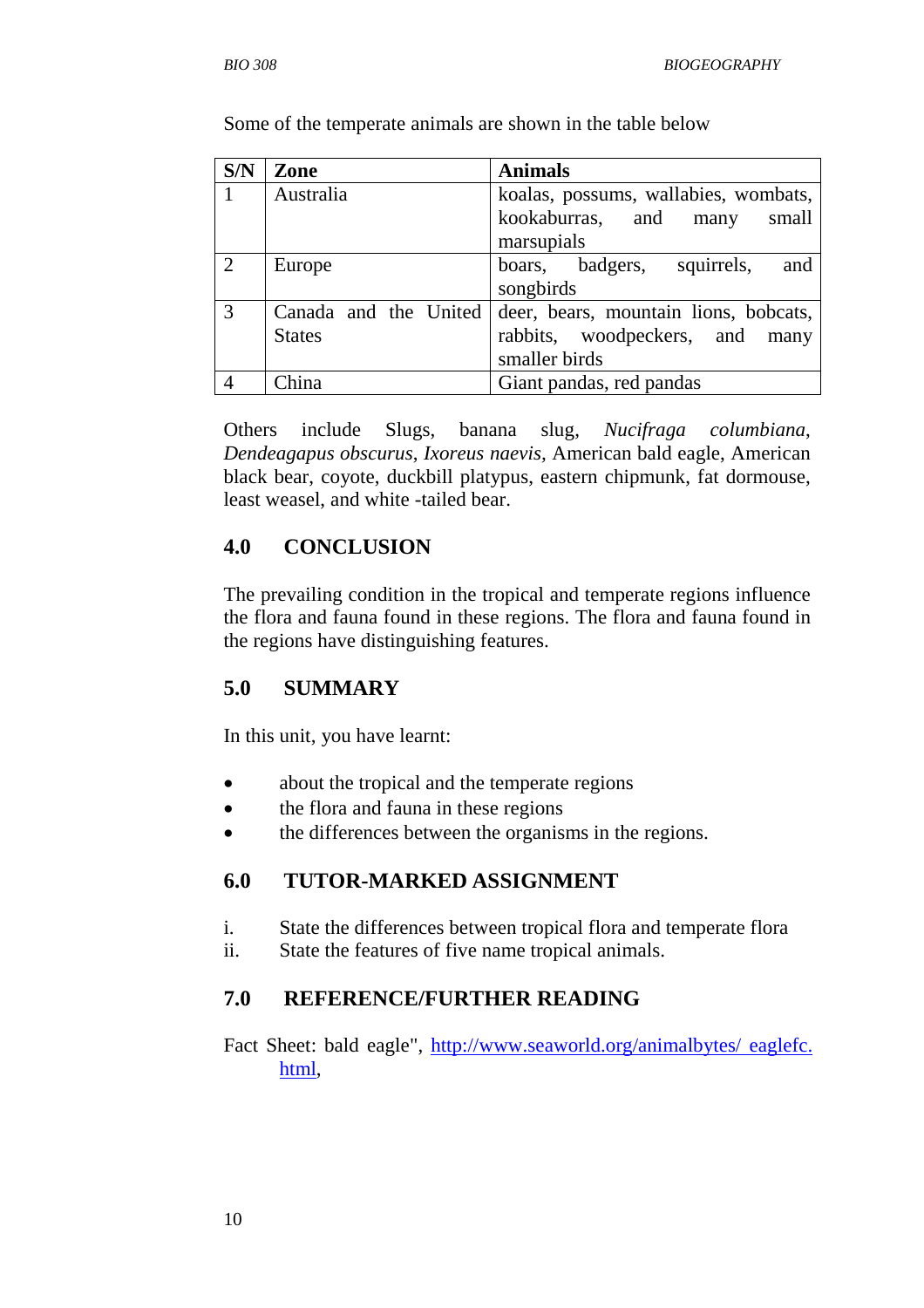## **UNIT 3 DISPERSAL AND COLONISATION OF PLANTS AND ANIMALS**

## **CONTENTS**

- 1.0 Introduction
- 2.0 Objectives
- 3.0 Main Content
	- 3.1 Plant Dispersal
	- 3.2 Means of Animal Dispersal
	- 3.3 Factors affecting Animal Dispersal
- 4.0 Conclusion
- 5.0 Summary
- 6.0 Tutor-Marked Assignment
- 7.0 Reference/Further Reading

#### **1.0 INTRODUCTION**

This unit explains the mechanisms of plants and animals dispersal. Dispersal helps in distribution of organisms, reduces competition and enhances occupation of new areas.

#### **2.0 OBJECTIVES**

At the end of this unit, you should be able to:

- relate the patterns of seed and animal dispersals
- describe the agents of plants and animals dispersal
- write factors affecting dispersal.

#### **3.0 MAIN CONTENT**

Species of animals and plants show some well-known patterns of distribution. Three laws that govern distribution and postulate that every species should be found everywhere unless:

- 1. It was unable to reach the place where it is absent due to barriers.
- 2. It was unable to stay and adapt there because of unfavourable conditions.
- 3. It became modifies into another species due to directional selection.

## **3.1 Dispersal of Plants**

**Agents of Plant Dispersal**: These include animals, wind, water, and force due to gravity.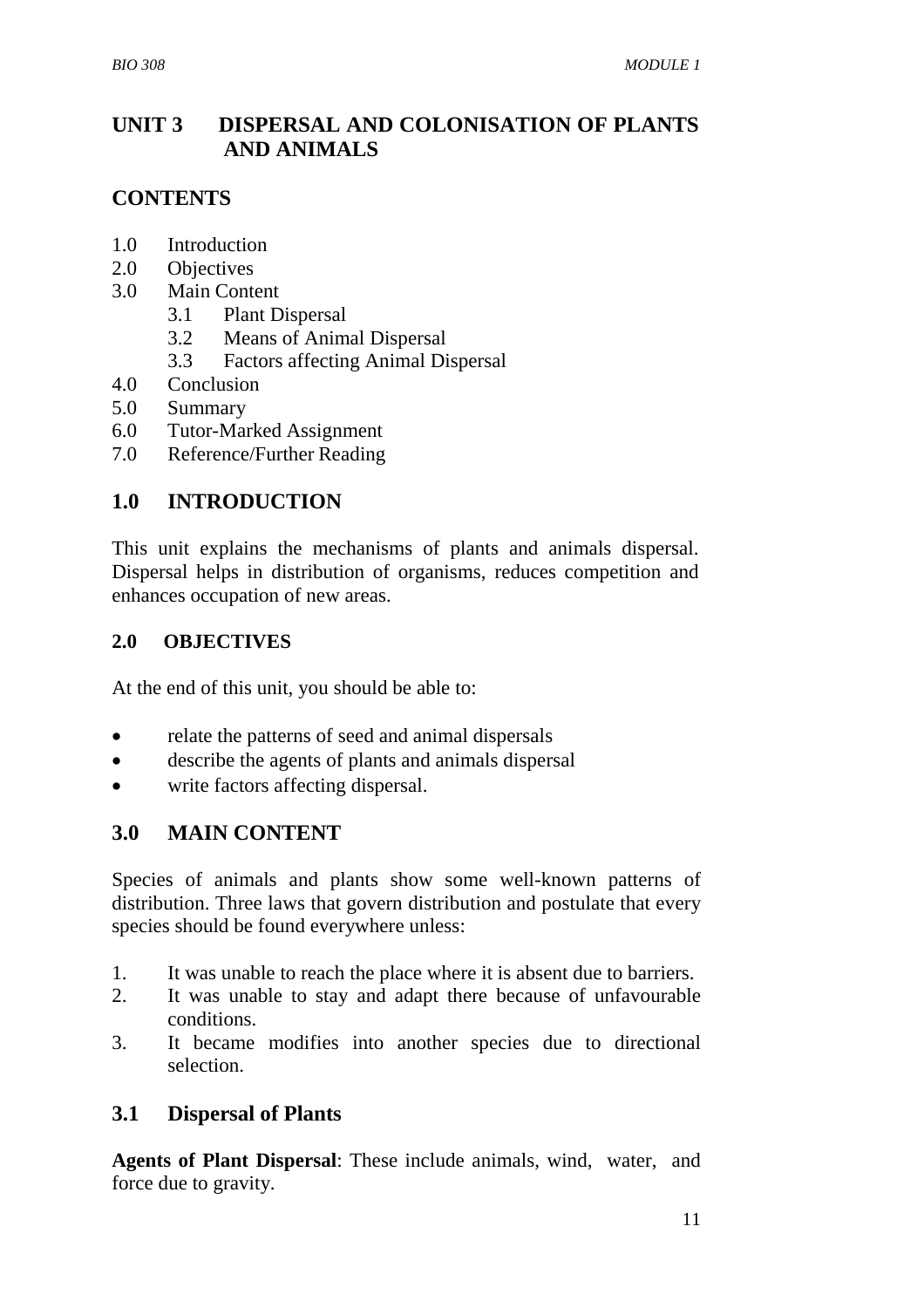Animals can act as dispersers of seeds by:

- eating fruit and seed and passing the seeds undamaged in faeces
- eating the fruit but discarding the seed
- transporting seeds which get caught or stick to the body of the animal.

One of the most important groups for seed dispersal is the pigeons. The rainforest species tend to be nomadic, moving around to take advantage of locally available fruit. Fruit bats are also important long-distance dispersal agents. Cassowaries are considered the main animal dispersal agent for many large-fruited trees. If an animal dispersal agent should ever become rare, the plant species dependent upon it would also be affected.

Rainforest trees with seeds adapted to dispersal by fruit eaters have traits which encourage certain dispersal agents and discourage others. Fruits with bird-dispersal traits are generally vibrantly coloured black, blue, red, orange or white. Bat-dispersed fruits are usually duller colours such as browns, greens or yellows.

Plants have also evolved character traits which protect immature fruits from being eaten, including camouflage (e.g. unripe fruits are often green), spines and chemicals which make the unripe fruits unpalatable or poisonous to potential consumers.

**Wind dispersal**: Seeds which glide in a still environment are well represented amongst trees and lianes of tropical rainforests. Although wind dispersed seeds are common among canopy and emergent trees where both wind and height enhance the potential dispersal distance, it is also found in some tree species of the sub-canopy. Wind dispersed seeds are usually grey or brown, mimicking the colour of dead plant tissue.

**Water dispersal**: Dispersal of seed by water is basically confined to rainforest trees fringing watercourses. The woody material enclosing the seed of some tree species can float while the actual seed remains viable for considerable periods. This is a necessary requirement for species often found in riparian rainforests and species near salt water such as mangroves.

**Gravity dispersa**l: While rolling down slopes may seem trivial, it is possibly the only means of dispersal for some species with large seeds. Generally, only a select few animals with a large gape can disperse large seeded species which highlights the importance of the cassowary as a dispersal agent (and as a keystone species) in Wet Tropics rainforests.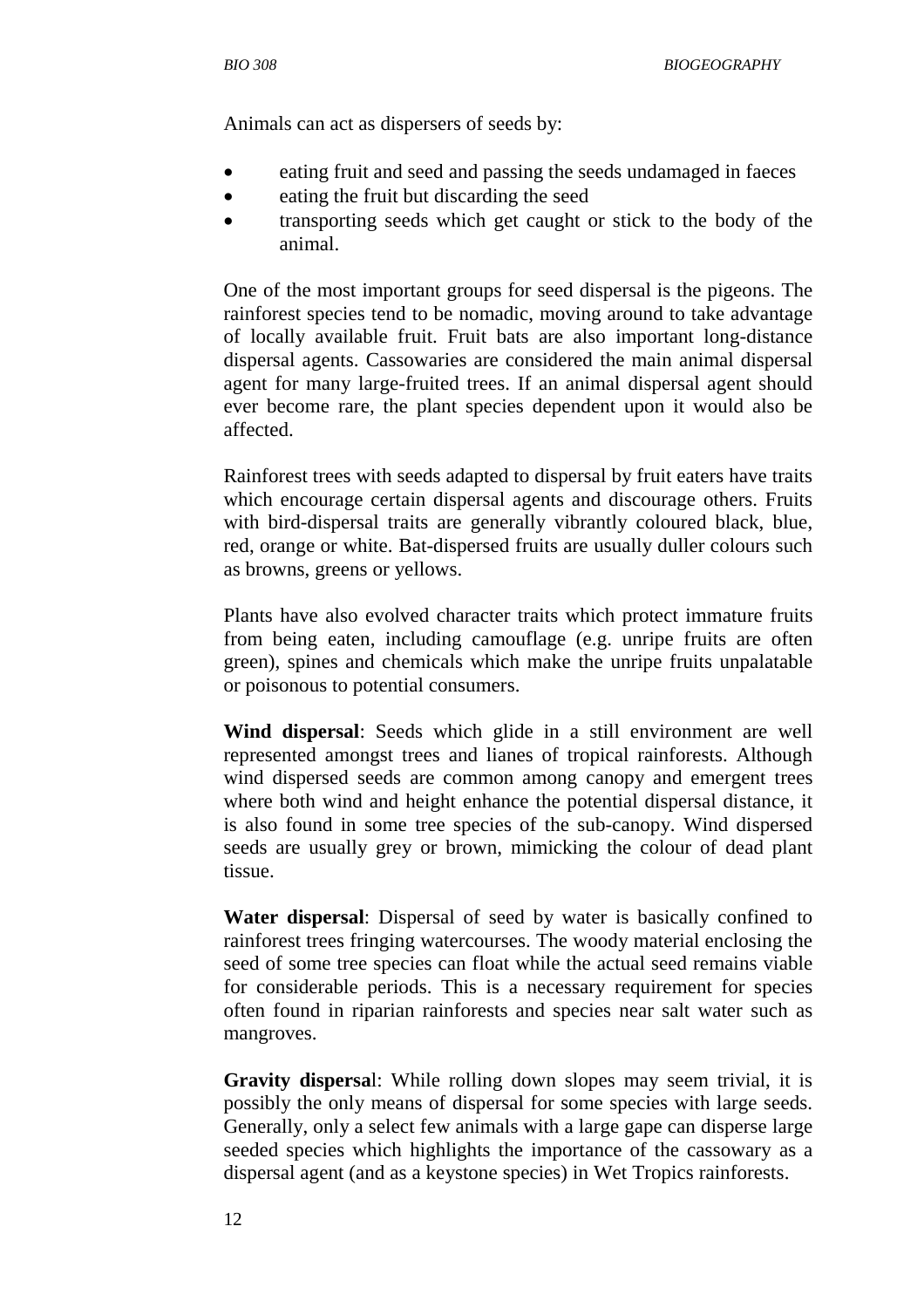Seed dispersal must take place quickly. Seeds of many species of the primary forest have no dormancy period and lose viability quickly, remaining fertile for only a few weeks. Even seeds of the wider ranging secondary forests remain viable for only a few months and seeds which are enclosed by a fleshy fruit generally cannot tolerate prolonged desiccation.

### **3.2 Means of Dispersal of Animals**

All animals do not spread across the sea or other barriers with the same speed, some spread faster and others slowly and some do not cross the barriers at all. Therefore, distribution also depends on the animal's body size, psychology, reproductive rate, locomotory organs, physiological endurance and some means to carry them to long distances across barriers. Some means of dispersal are discussed below.

- **1.** Land bridges: They are land connections between two large land masses which are separated by sea that may have existed in the past and facilitated movement of animals across them. The theory of land bridges was formulated to explain away discontinuous distribution of animals in continents that are presently separated by thousands of kilometres of oceans, For instance, ostriches and lungfishes occur in South America, Africa and Australia and few species of marsupials are found in South America apart from their home in Australia and alligators exist in America and China. They are of two types, namely, Corridor bridges and Filter bridges.
	- *a)* **Corridor bridges***:* They are land connections of continent size stretching across oceans and connecting two continents. When a single continental mass called Gondwanaland existed in Mesozoic, all southern continents, namely, South America, Africa, Australia and Antarctica were connected by huge corridors across which animals could freely migrate. The continuity of southern land masses can account for the distribution of marsupials, lungfishes, flightless birds, side-neck turtles and crocodiles if we presume that the bridges existed after the origin of these groups and that Antarctica was a habitable continent at that time.
		- o **South Atlantic Corridor***:* This bridge is supposed to have connected South America with Africa and also included islands of St. Helena, Tristan da Cunha and Ascension and facilitated spread of lungfish, characin fish, pipid toads, ostriches,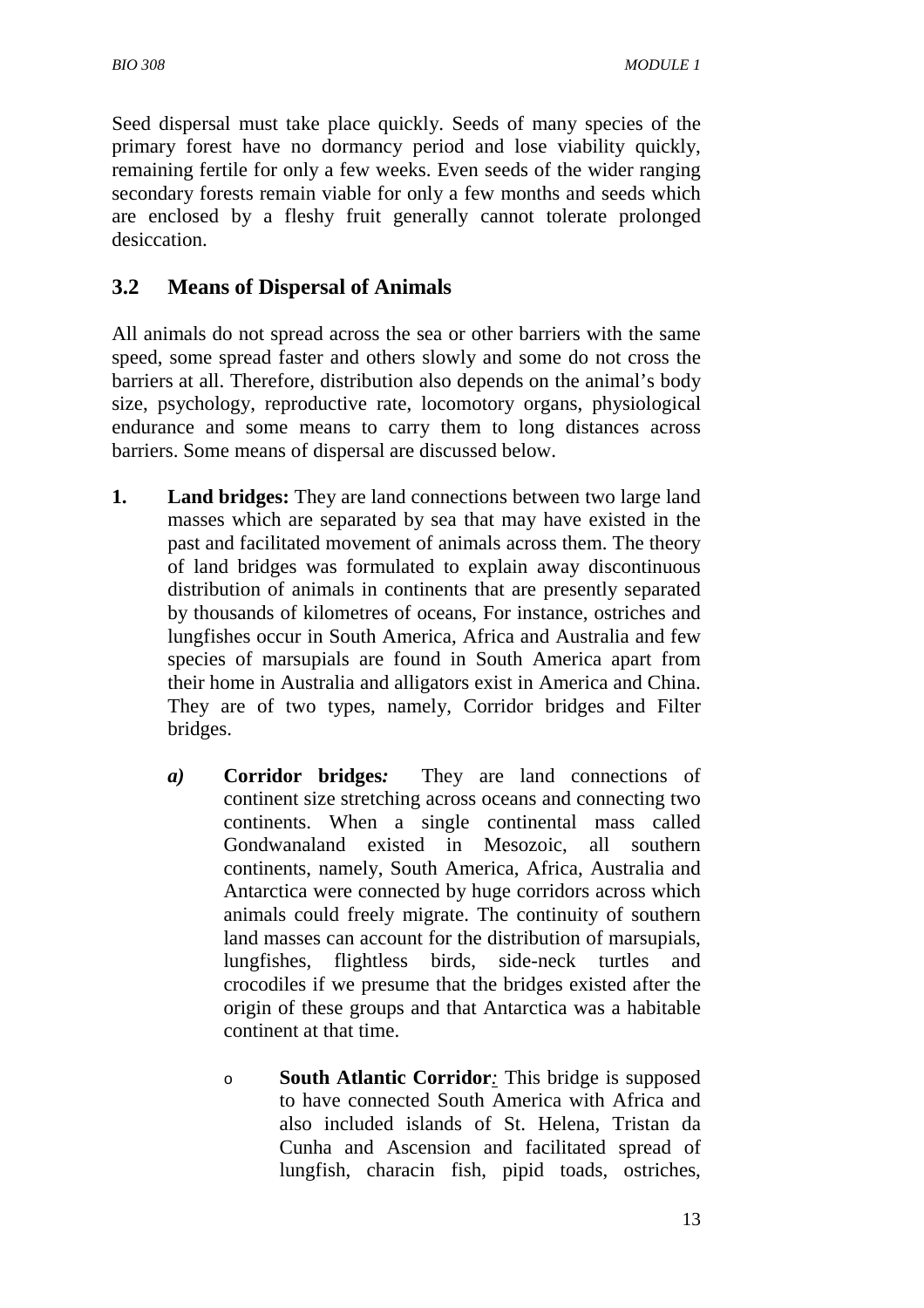porcupines and monkeys which are common in both the continents today.

- o **Lemuria Corridor***:* The continent of Lemuria is believed to have existed till early Coenozoic and connected Africa, Madagascar and India across which lemurs and their relative lorises spread.
- o **Antarctica Corridor**: This would have been the largest land bridge that connected South America with Australia through Antarctica during Mesozoic and its position was more northerly and habitable.
- o **Panama Corridor**: During end Cretaceous and early Palaeocene North America and South America were connected by a narrow corridor, through which migrated to the south marsupials and early placentals such as Condylartha which were ancestors of modern ungulates. After Palaeocene this corridor submerged, disconnecting the two continents and isolating the South American fauna which then got a chance to diversify. The two continents again joined together sometime in Pliocene facilitating advent of New World Monkeys, rodents and placental carnivores.
- o *A***rctic Corridor***.* During Mesozoic Nearctic and Palaearctic Regions were connected by a broad corridor that later narrowed but continued until late Eocene, allowing free exchange of marsupials and insectivores and also freshwater fishes and amphibian.

Land bridge theory does not explain with certainty the distribution of late Mesozoic and Coenozoic animals and can perhaps be used to explain invertebrates, fish, amphibians and primitive reptiles as these animals existed when the super continents, Laurasia and Gondwanaland existed and animals were uniformly distributed over all continents.

 *b.* **Filter bridges***:* Filter bridges are series of islands between two land masses that allow some animals to spread across but stop others. The animals could spread by "island hopping", crossing small stretches of sea by swimming, flying, rafting or through wind. Such a filter bridge now exists between the Oriental and Australian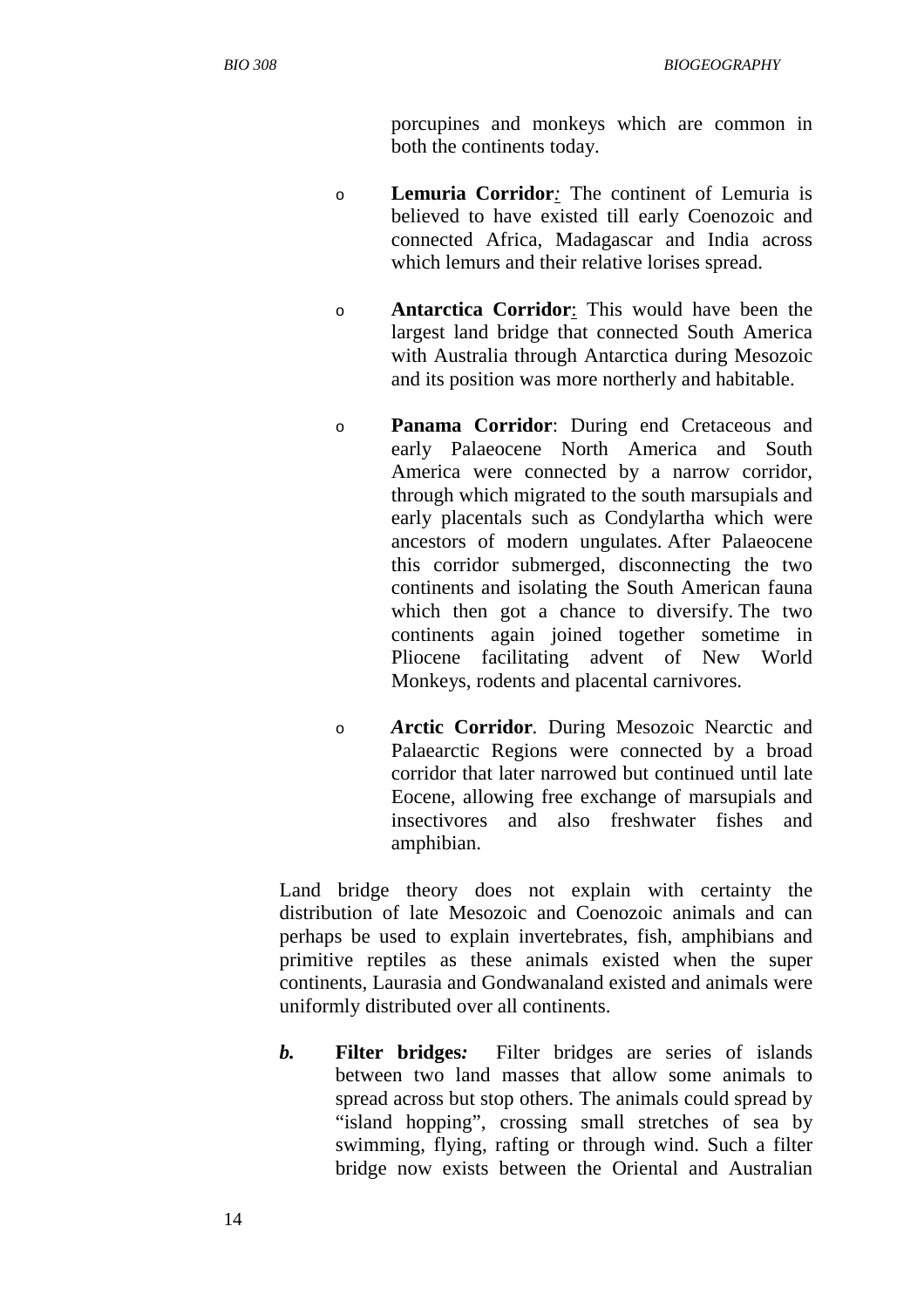Regions through Wallacea. The two regions are separated by a chain of islands called Malaya Archipelago and it is difficult to determine which island belongs to which region. Two lines, namely, Wallace's line and Weber's line were suggested as boundaries and they enclose an area called Wallacea that contains large number of islands that serves as Filter Bridge between the Oriental and Australian regions.

Bering Strait contains a chain of islands that served as Filter Bridge during Oligocene and Miocene and then after Pleistocene between eastern Asia and Alaskan side of North America.

During late Cretaceous Africa got disconnected from Eurasia, was surrounding by sea on all sides and perhaps had a filter bridge in the north which lasted until late Oligocene. Arboreal primates such as lemurs and other prosimians and insectivores arrived in Africa from the Palaearctic through this route and later evolved into old world monkeys and apes.

- **2. Sweepstakes:** Rafts, driftwood, icebergs and other floating objects in the sea can carry small animals, their eggs and other stages to long distances. But this is a one-way transport, uncertain and enormously dangerous. Natural rafts are made when trees are uprooted by storms, cyclones or hurricanes to make small floating islands on which insects, snails, reptiles of all kinds, rats, insectivores and other small animals can make a journey to islands thousands of miles away. Rats are known to be accomplished rafters and hence can boast of worldwide distribution.
- **3. Winds and storms:** Wind is used by many plants for dispersal of their seeds for which they possess specialised aerodynamic structures to keep them airborne and drift to long distances. Flying insects can also be carried by air current to long distances across oceans. Insect nets tied to airplanes have collected insects at altitudes of 15,000 to 20,000 above sea level. Birds and bats can make use of favourable air currents to cross long stretches of sea.
- **4. Through birds:** Birds being gifted with the power to fly can cross long stretches of sea to travel from one continent to another and to remote islands in the sea. Water birds can carry eggs of snails and seeds of plants on their legs and transport them across the sea. Parasites such as lice and mites can travel on their bodies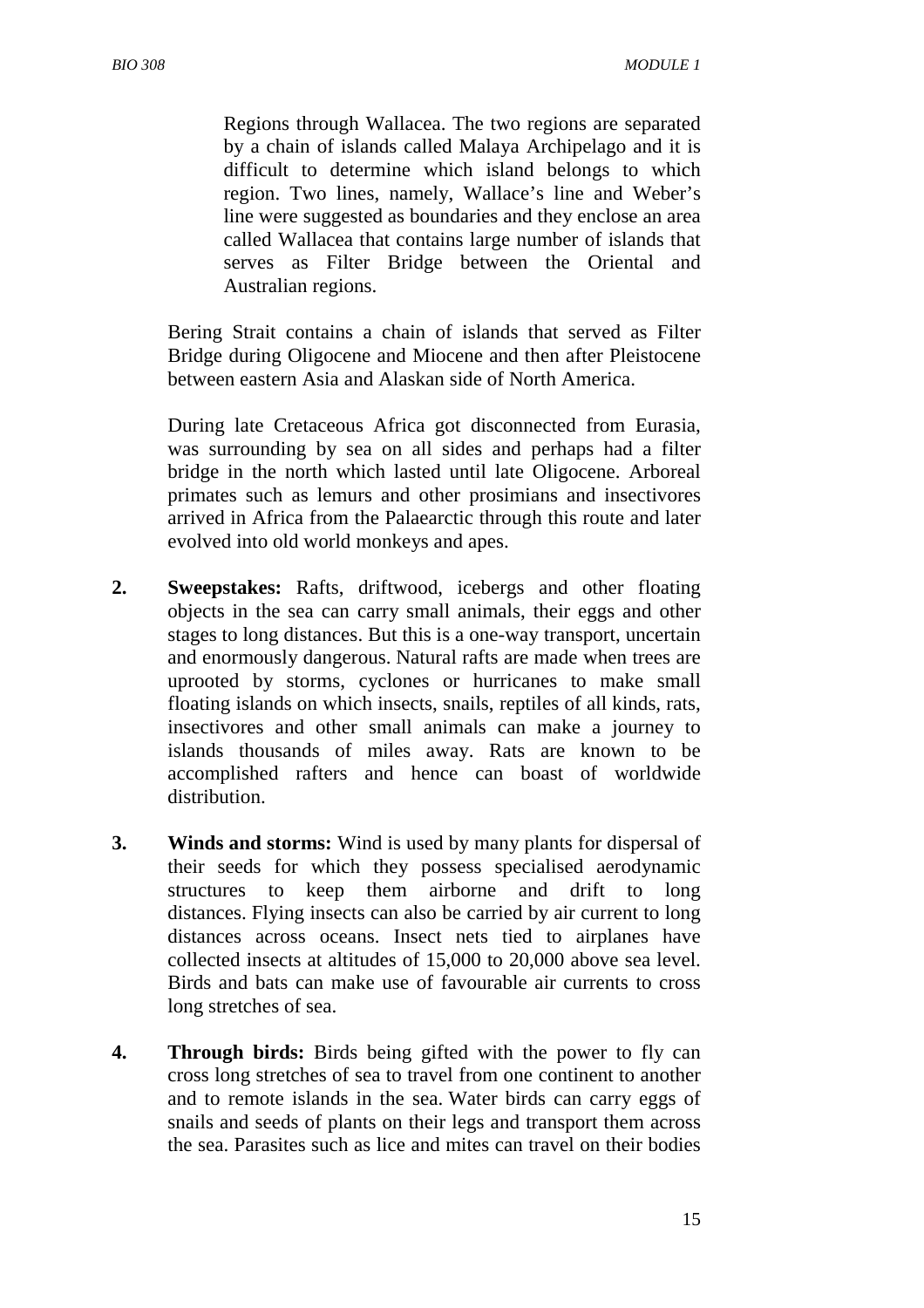hidden under the feathers and helminths in the intestine only to be released in remote uninhabited areas elsewhere.

**5. Human agency:** Rats, cockroaches, houseflies and grain feeding insects have been constant companions of man in habitation as well as in travel. They are quite common in cargo ships and have spread to all places visited by man. Pets such as dogs, cats, rabbits, sheep and goats have travelled with man to all parts of the world and have sometimes become wild as in Australia where otherwise placental mammals were unknown

#### **3.3 Factors Affecting Dispersal of Animals and Plants**

There are four main factors due to which animals and plants are prevented from spreading to every possible area:

- **1. Climate:** Animals are adapted to a combination of temperature and humidity that is affected by rainfall. Lower temperature prevents majority of reptiles from migrating northwards into the temperate areas. Polar bear, penguins and a large number of mountain inhabiting species are adapted to cold climate and cannot come down to tropics and subtropics. Amphibians need high humidity not only for their survival but also for reproduction and hence cannot venture into areas of low rainfall. Majority of animals cannot cross or survive in deserts due to extremely low moisture and high temperature. That makes deserts effective physical barriers. Fishes, although adapted to live in aquatic environment, are clearly restricted to either marine or freshwater habitats apparently due to osmotic problems. Very few migratory fishes can make use of both environments such as species of salmons and eels that migrate thousands of kilometres for reproduction. Low temperature of mountains prevents certain animals such as parrots from spreading to these areas.
- **2. Vegetation:** Like animals plants are also sensitive to temperature and rainfall and they affect dispersal of animals because the latter depend on vegetation for food. Tropical areas support broadleaved dense forests whereas in temperate areas only cold tolerant conifers can survive, each type harbours its distinctive fauna. Desert climate can support few plants and thereby few animals. Some animals can feed on many types of vegetation and hence can spread to larger areas but others are choosy and would not accept anything except for their specialised diet. For instance, giant panda feeds on bamboo shoots in China and Koala can live only on eucalyptus leaves in Australia. Such animals cannot survive outside their habitats.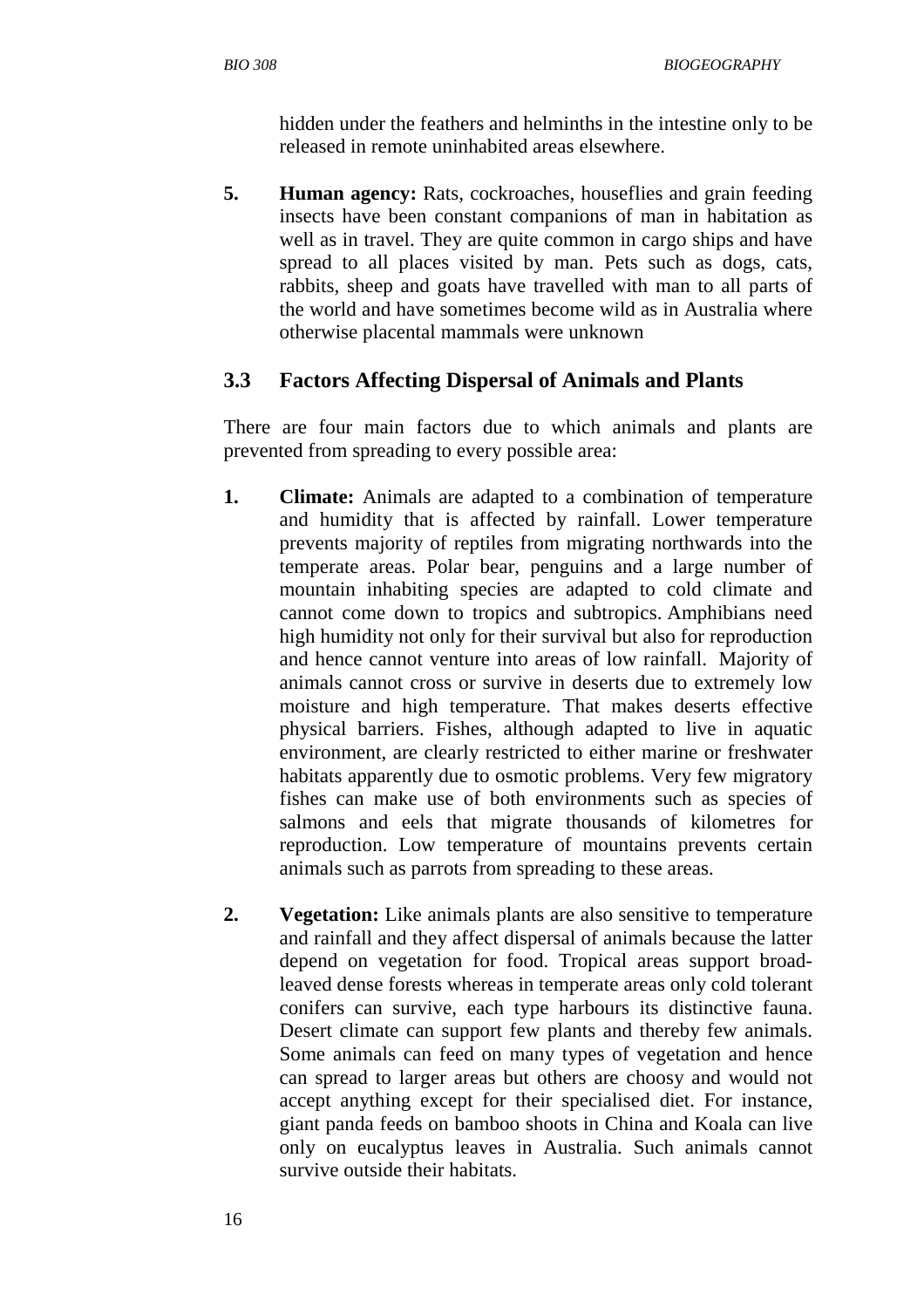- **3.** Other animals: Different animals at different tropic levels make food chains which are interwoven in a complex food web. Such interactions among animals often restrict a particular species to migrate alone to other areas. Interaction between predator and prey, parasite and host and among commensals and competitors pose complex problems in an ecosystem and any immigrating exotic species can upset the balance in the native population. Dingo dogs, placental cats and foxes are in a danger of exterminating native carnivores in Australia. When two species have similar ecological requirements, they become competitors and one of the species is generally exterminated and restricted to a very small area. British red squirrel has reduced its range after the introduction of American grey squirrel. Similarly extinction of Tasmanian wolf is attributed to the arrival of dingo dogs in Australia. Parasites generally have specific hosts and hence must migrate together to new areas. Predators and prey also show similar interactions.
- **4. Physical barriers:** Barriers such as mountains, deserts, rivers and oceans physically stop animals from invading new areas even when environment is conducive to their survival. For land animals water is a barrier and for aquatic animals land. Fresh water fishes and amphibians cannot cross seas but amphibious reptiles such as tortoises, lizards and snakes, owing to their thick and impervious skin have crossed seas to reach distant islands far away from the mainland. Climate and scarcity of vegetation makes deserts and mountains effective barriers rather than inability of animals to walk over them. Generally, rivers and lakes do not form effective barriers for most of the vertebrate species if they are good swimmers and usually they are, and rivers form a network of highways for migrating freshwater fishes.

#### **3.4 Principles of Animal Distribution**

- Animal species are distributed in areas where they are most adapted.
- Different barriers act differently for different species depending on their modes of locomotion and dispersal.
- Poikilotherms generally spread slowly as compared to homeotherms (birds and mammals).
- Food, temperature, water etc. restrict animals to an area even without barriers. For example, penguins are restricted to Antarctica, giant panda to bamboo forests in China and Koala to eucalyptus forests of Australia.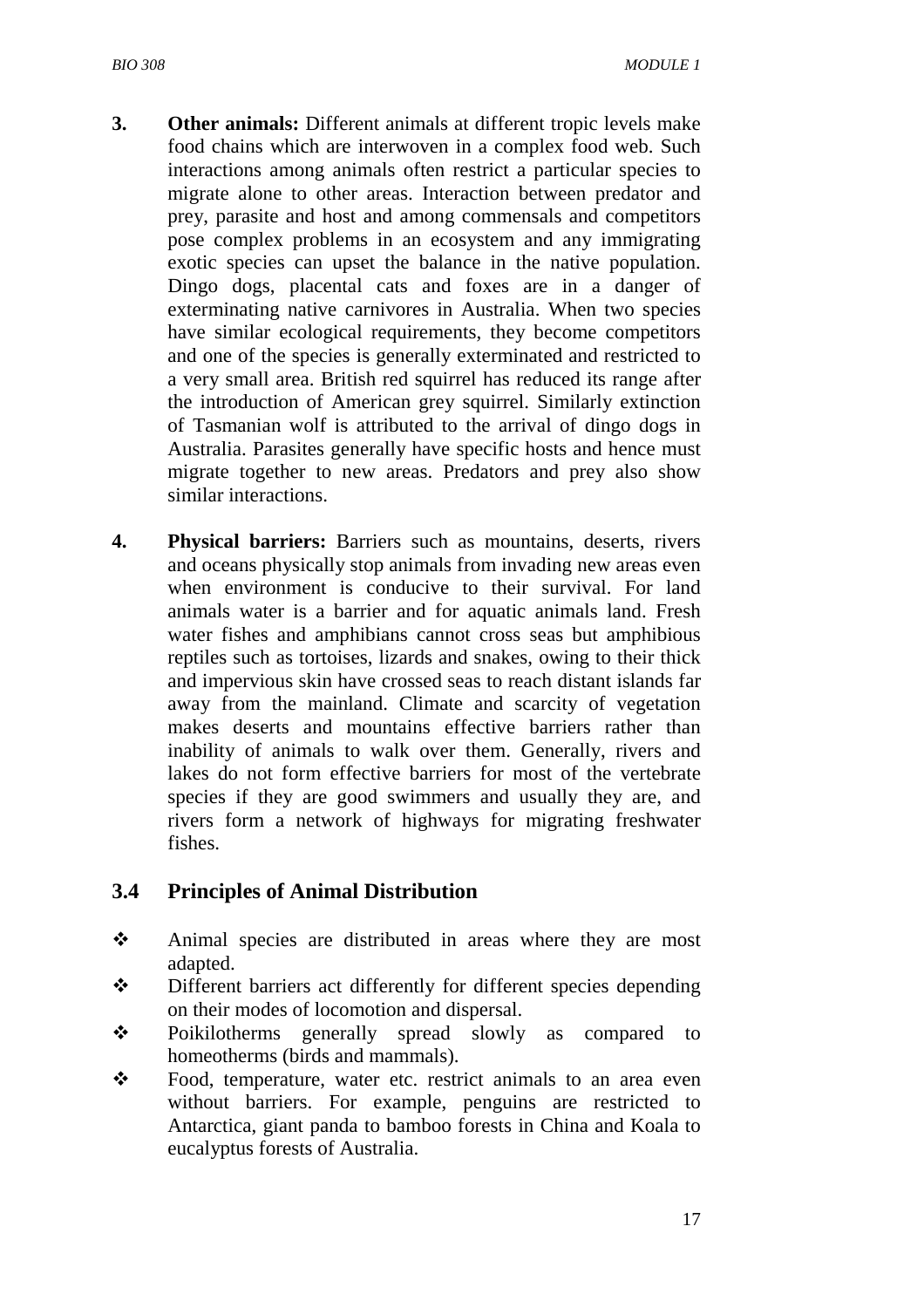- Parasites generally disperse with their hosts and predators along with prey.
- Majority of birds do not face any physical barriers due to their ability to fly over them.
- $\mathbf{\hat{P}}$  Low temperature prevents tropical animals to migrate northwards and polar and temperate animals to migrate southwards.
- $\mathbf{\hat{P}}$  For aquatic animals land is the barrier while for terrestrial animals sea, rivers and lakes are physical barriers.
- Oceans act as barriers for freshwater fishes and amphibians due to osmotic problems.

## **4.0 CONCLUSION**

The dispersal of plants and animals is affected by certain factors and can be facilitated by certain agents. The availability and distribution of the organisms also depend on the climatic conditions and resources available.

## **5.0 SUMMARY**

In this unit, you have learnt:

- the agents of plant dispersal
- the means and factors that affect animal dispersal
- the distribution of animals.

## **6.0 TUTOR-MARKED ASSIGNMENT**

- i. State the mechanisms of animal dispersal
- ii. What are the agents that facilitate plant dispersal.

## **7.0 REFERENCE/FURTHER READING**

Taggart, S. (2004). Biology: *The Unity and Diversity of Life.* (10<sup>th</sup> ed). 933 pp.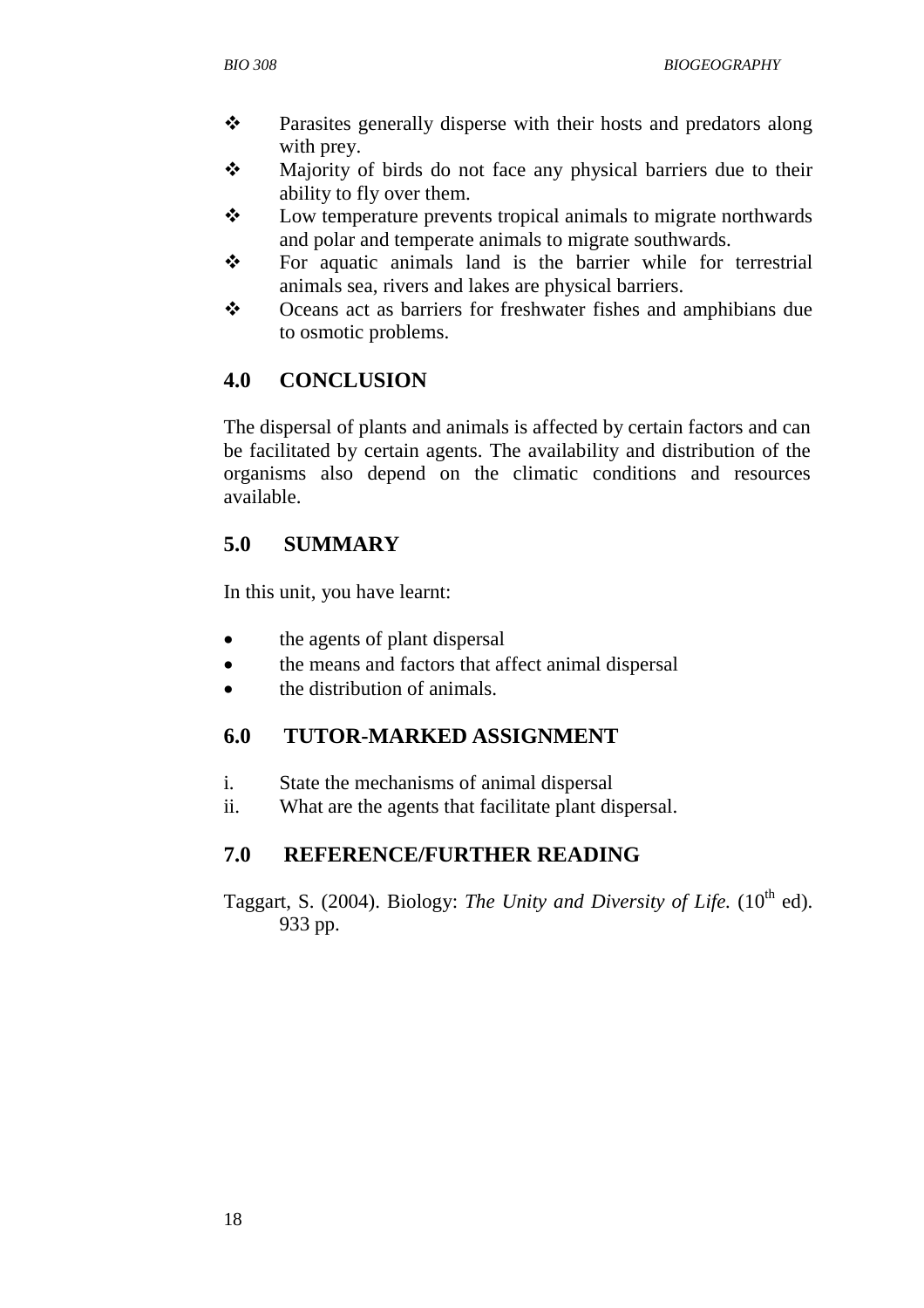## **UNIT 4 FLORISTIC REGIONS OF THE WORLD**

#### **CONTENTS**

- 1.0 Introduction
- 2.0 Objective
- 3.0 Main Content
	- 3.1 Holarctic Kingdom
	- 3.2 Paleotropical Kingdom
	- 3.3 Neotropical Kingdom
	- 3.4 South African Kingdom
	- 3.5 Australian Kingdom
	- 3.6 Antarctic Kingdom
- 4.0 Conclusion
- 5.0 Summary
- 6.0 Tutor-Marked Assignment
- 7.0 Reference/Further Reading

#### **1.0 INTRODUCTION**

In this unit, the different floristic kingdoms will be highlighted. A map showing the different kingdoms will be also provided.

#### **2.0 OBJECTIVE**

At the end of this unit, you should be able to:

state the six floristic regions of the world and their subkingdoms and regions.

#### **3.0 MAIN CONTENT**

Floristic regions of the world are grouped into six kingdoms. Each kingdom has regions and each region is subdivided into provinces. A floristic kingdom is the botanical analogue to an ecozone, which takes into account the distribution of animal as well as plant species.

#### **3.1 Holarctic Kingdom**

Circumboreal · Eastern Asiatic · North American Atlantic · Rocky Mountain · Macaronesian · Mediterranean · Saharo-Arabian · Irano-Turanian · Madrean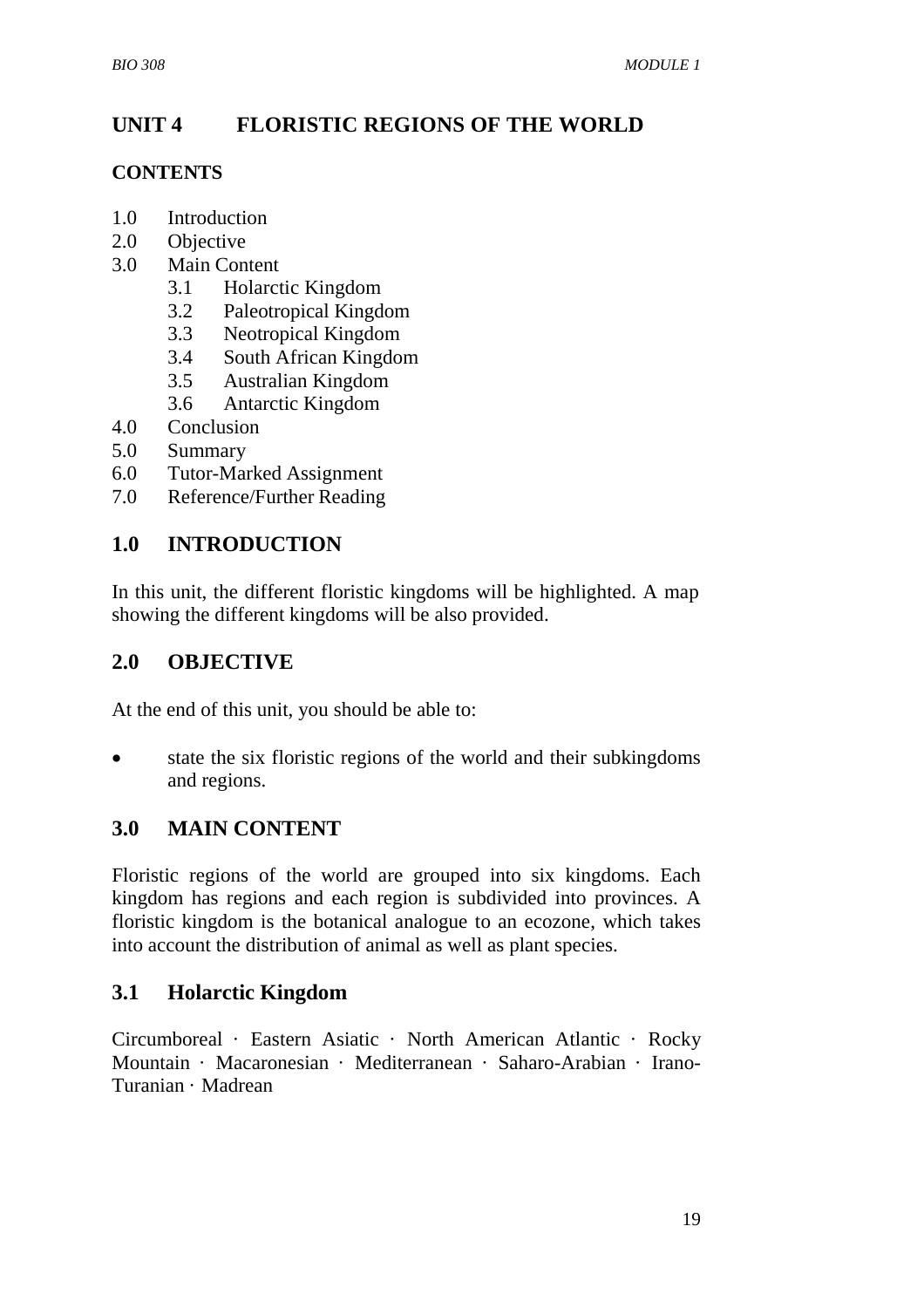#### **3.2 Paleotropical Kingdom**

Guineo-Congolian · Usambara-Zululand · Sudano-Zambezian · Karoo-Namib · St. Helena and Ascension · Madagascan · Indian · Indochinese · Malesian · Fijian · Polynesian · Hawaiian · Neocaledonian

#### **3.3 Neotropical Kingdom**

Caribbean · Guayana Highlands · Amazonian · Brazilian · Andean

#### **3.4 South African Kingdom**

Cape

#### **3.5 Australian Kingdom**

Northeast Australian-Southwest Australian, Central Australian

#### **3.6 Antarctic Kingdom**

Fernandezian · Chile-Patagonian · South Subantarctic Islands · Neozeylandic



**Fig. 1: World Map Showing the different Floristic Kingdoms and Regions**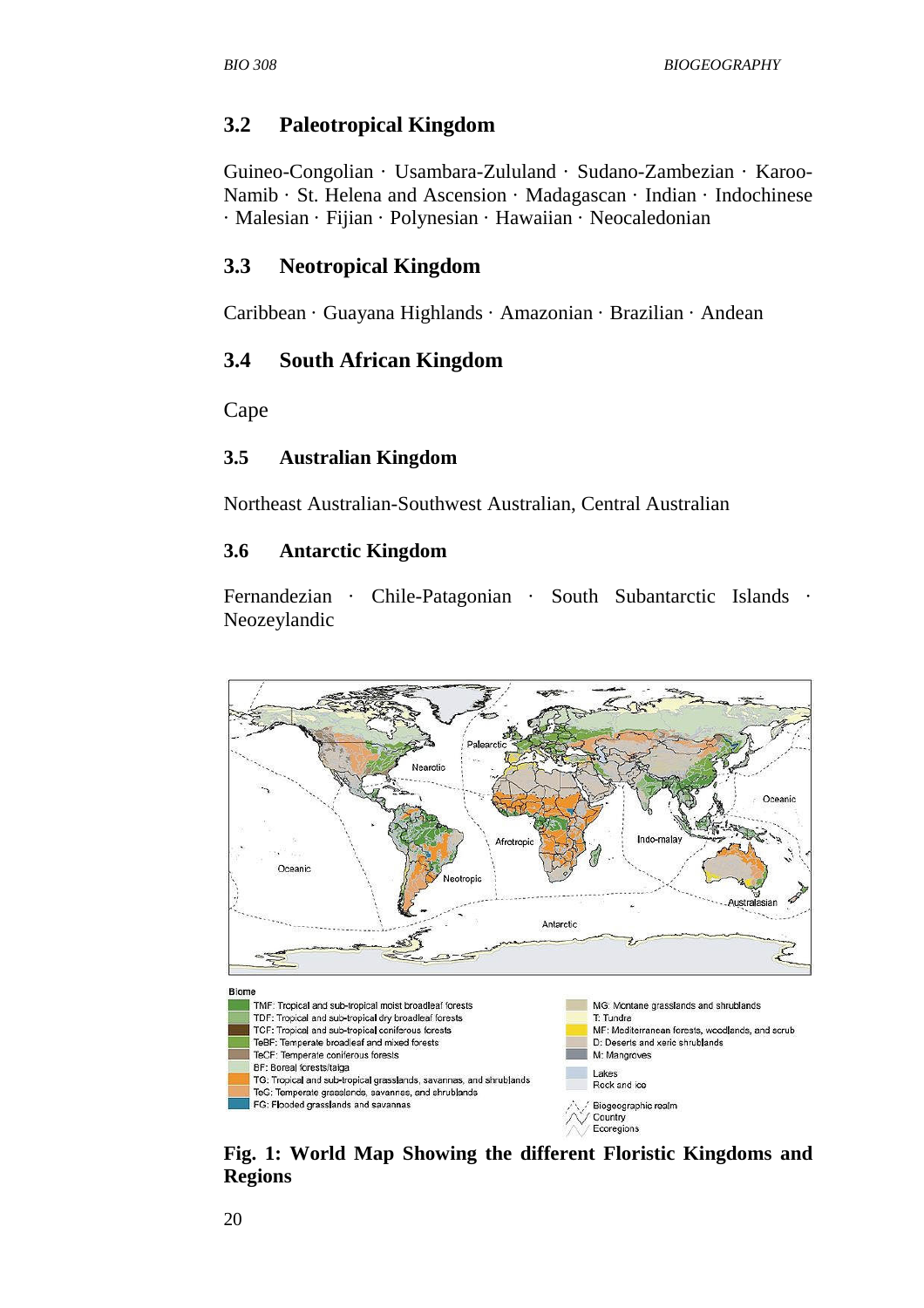### **4.0 CONCLUSION**

There are six floristic kingdoms with each kingdom subdivided into subkingdoms, provinces and regions.

#### **5.0 SUMMARY**

In this unit, you have learnt the different floristic kingdoms and their global locations with the aid of the world floristic map attached.

#### **6.0 TUTOR-MARKED ASSIGNMENT**

i. State the different floristic kingdoms and the regions in each kingdom

#### **7.0 REFERENCE/FURTHER READING**

Taggart, S. (2004). Biology: *The Unity and Diversity of Life*, (10<sup>th</sup> ed). 933 pp.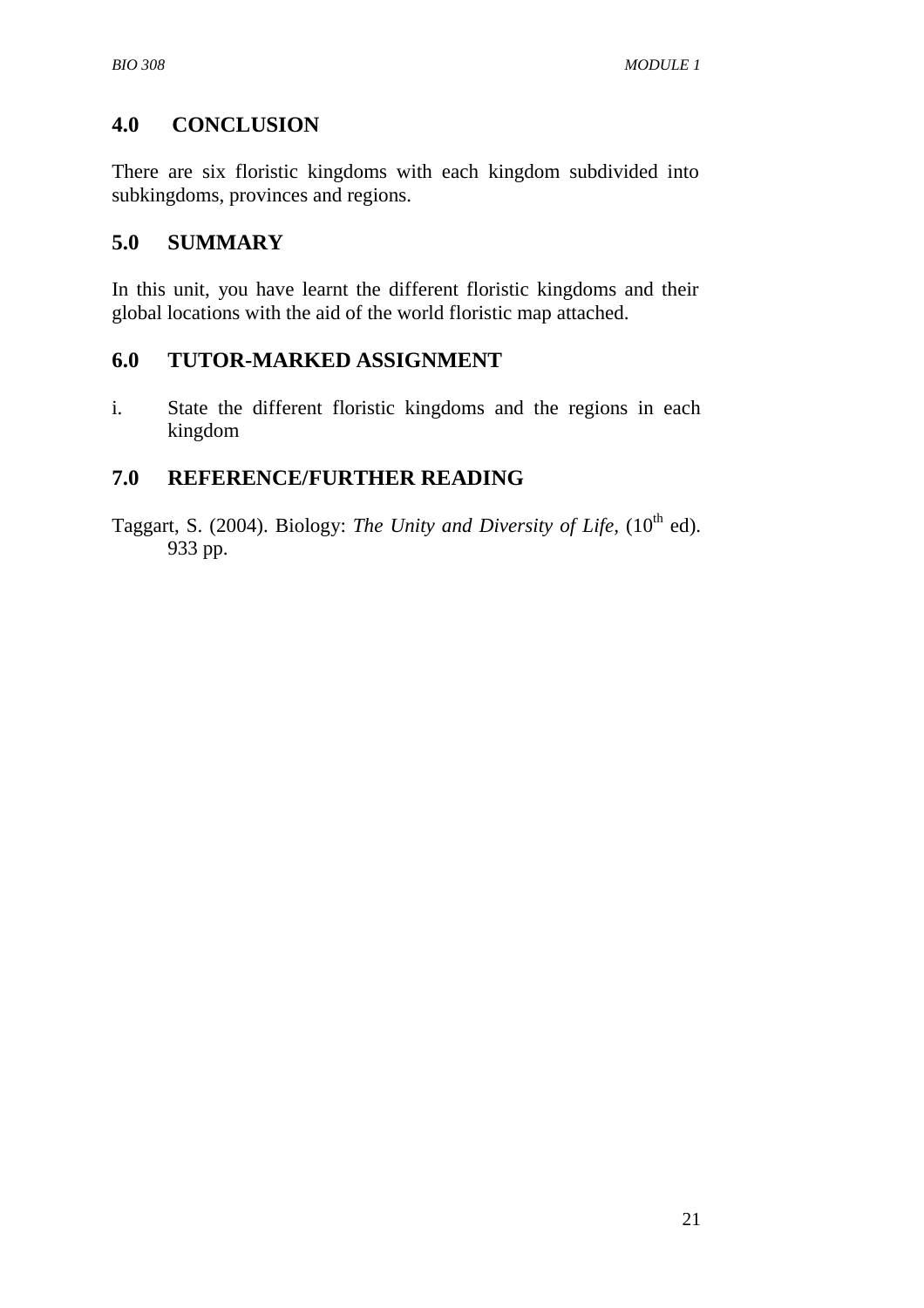## **UNIT 5 HOLARCTIC KINGDOM**

#### **CONTENTS**

- 1.0 Introduction
- 2.0 Objectives
- 3.0 Main Content
	- 3.1 Description of the Holarctic Kingdom
	- 3.2 The Subdivisions of Holarctic Kingdom
	- 3.3 Boreal Subkingdom
	- 3.4 Tethyan Subkingdom
	- 3.5 Madrean Subkingdom
- 4.0 Conclusion
- 5.0 Summary
- 6.0 Tutor-Marked Assignment
- 7.0 Reference/Further Reading

#### 1**.0 INRODUCTION**

In this unit, the nature and location of the Holarctic kingdom will be explained. The different kingdoms, regions, and provinces of the Holarctic kingdom will also be explained. Some endemic plants in the kingdom will be highlighted.

#### **2.0 OBJECTIVES**

At the end of this unit, you should be able to:

- evaluate general nature of the Holarctic kingdom
- mention subdivisions and the regions of the Holarctic kingdom
- analyse the organisms endemic in the Holarctic kingdom.

#### **3.0 MAIN CONTENT**

#### **3.1 General Description of the Holarctic Kingdom**

The Boreal Kingdom or Holarctic Kingdom (Holarctic) is a floristic kingdom identified by botanist Ronald Good (and later by Armen Takhtajan), which includes the temperate to Arctic portions of North America and Eurasia. Its flora is inherited from the ancient supercontinent of Laurasia. However, much of the floristic kingdom (and most of its Circumboreal Region) was glaciated during the Pleistocene and has a very young flora. Tertiary relicts found refuge in the southern and mountainous parts of the kingdom, especially in the Eastern Asiatic Region and North American Atlantic Region.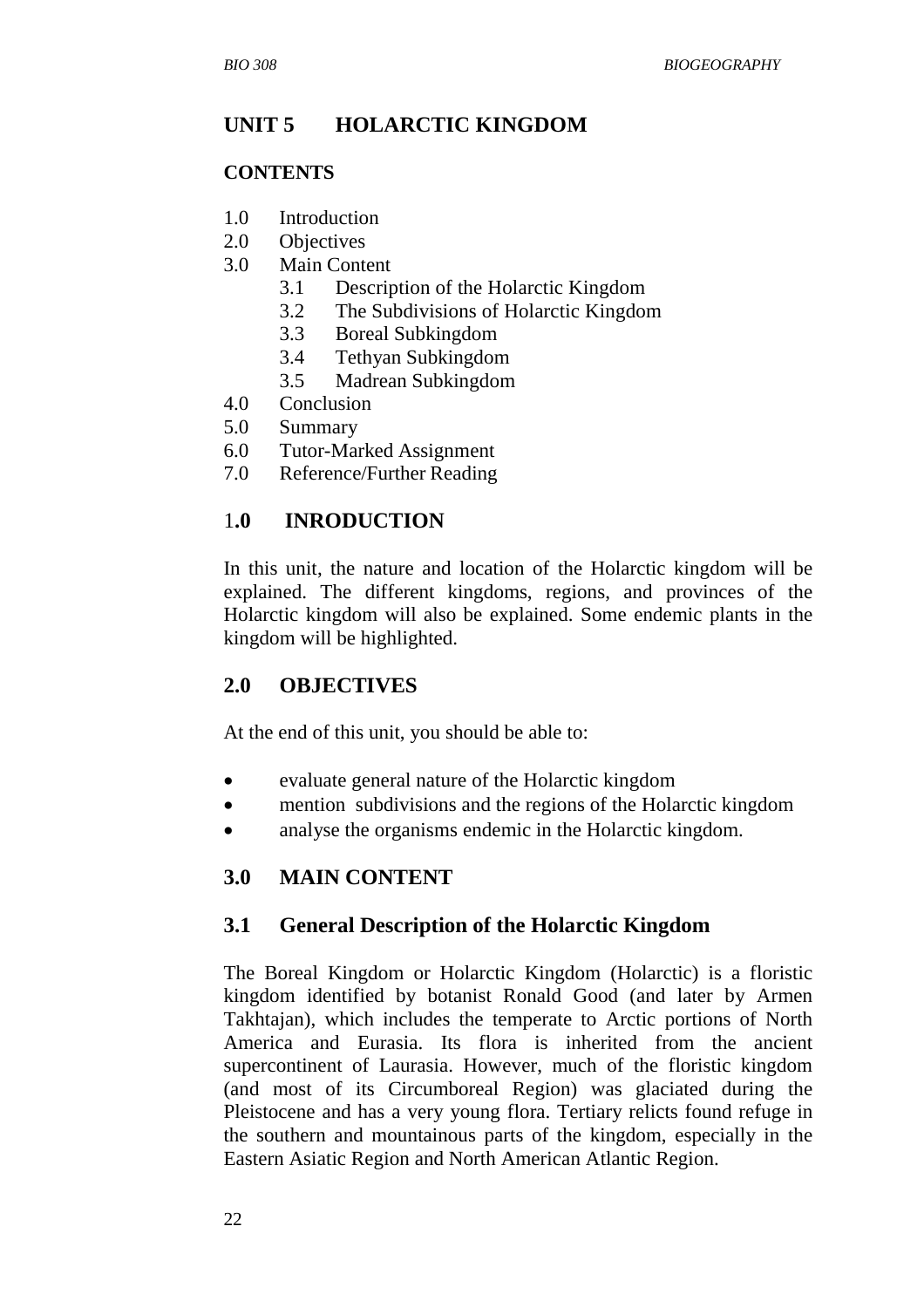Good noted that the plant species of temperate North America and Eurasia were very closely related, despite their separation by the Atlantic Ocean and the Bering Strait.

Millions of years ago, before the opening of the Atlantic Ocean, North America and Eurasia were joined as a single continent, Laurasia. After the opening of the Atlantic, the continents were connected to one another periodically via land bridges linking Alaska and Siberia. Until a few million years ago, the global climate was warmer than at present, especially at higher latitudes, and many temperate climate species were distributed across North America and Eurasia via Alaska and Siberia. The sharply cooler climate of the past few million years eliminated a temperate-zone connection between North America and Eurasia, but common Laurasian origins and a long history of temperate-climate land bridges account for the botanical similarities between the temperate floras on the two continents.

Many biogeographers distinguish the Boreal Kingdom as comprising two ecozones, the Nearctic (North America) and Palearctic (Eurasia). Others, based on the distribution of related plant and animal families, include the Palearctic and Nearctic in a single Holarctic ecozone, which corresponds to Good's Boreal Kingdom.

The kingdom is subdivided into three floristic subkingdoms and nine floristic regions. These include: Boreal Subkingdom, Tethyan Subkingdom and Madrean Subkingdom.

#### **3.2 Subdivisions of the Holarctic Kingdom**

**Boreal Subkingdom:** Circumboreal Region, Eastern Asiatic Region, North American Atlantic Region, Rocky Mountain Region. **Tethyan Subkingdom,** Macaronesian Region, Mediterranean Region, Saharo-Arabian Region, Irano-Turanian Region. **Madrean Subkingdom :** Madrean Region.

#### **3.3 The Circumboreal Region**

The Circumboreal Region is a floristic region within the Holarctic Kingdom in Eurasia and North America, as delineated by such geobotanists as Josias Braun-Blanquet and Armen Takhtajan. It is the largest floristic region in the world by area, comprising most of Canada, Alaska, Europe, Caucasus and Russia, as well as North Anatolia (as the southernmost part of the region) and parts of northern New England, Michigan, and Minnesota. Many geobotanists divide the Eurasian and North American areas into two distinct regions. The continents, however, share much of their boreal flora (e.g. *Betula nana, Alnus*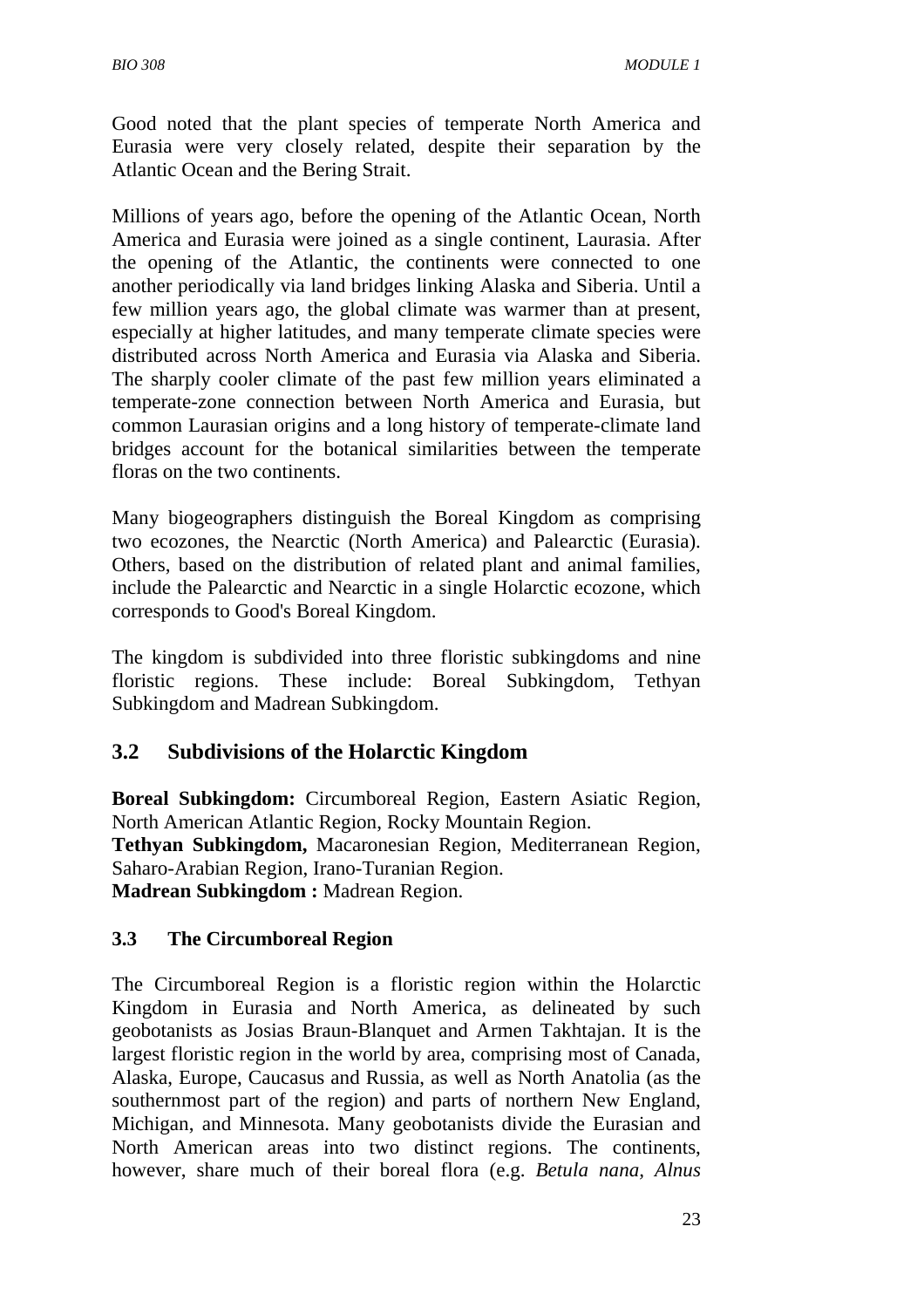*viridis, Vaccinium vitis-idaea, Arctostaphylos uva-ursi*). The flora was severely impoverished during glaciations in the Pleistocene. The region is bordered by Eastern Asiatic, North American Atlantic, Rocky Mountain, Mediterranean and Irano-Turanian Regions.

There are no biological families endemic to this region, but it has endemic genera (e.g. Lunaria, Borodinia, Gorodkovia, Redowskia, Soldanella, Physospermum, Astrantia, Thorella, Pulmonaria, Erinus, Ramonda, Haberlea, Jankaea, Stratiotes, Telekia) and a lot of endemic species, especially in the mountains.

**Floristic Provinces** It is subdivided into a number of floristic provinces. Their delineation is debatable. According to a version of Takhtajan's classification, these are the Arctic, Atlantic European, Central European, Illyrian, Euxinian, Caucasian, Eastern European, Northern European, West Siberian, Altai-Sayan, Central Siberian, Transbaikalian, Northeastern Siberian, Okhotsk-Kamtchatkan and Canadian Provinces.

**Arctic Province** (Greenland, Iceland, northern treeless parts of Norway, Finland, Russia, Alaska and Canada, all the Arctic Islands), with one endemic genus (Diapensia) and more than a hundred endemic species (e.g. *Ranunculus sabinei, Papaver polare, Salix arctica, Colpodium vahlianum,* С*olpodium wrightii, Puccinellia angustata*).

**Atlantic European Province** (Ireland, United Kingdom, Andorra, parts of Portugal, Spain, France, Belgium, Netherlands, Germany, Denmark and Norway), with two endemic genera (Petrocoptis and Thorella), few dozens of endemic species (e.g. *Corydalis claviculata, Ulex europaeus, Genista anglica, Deschampsia setacea*).

**Central European Province** (Austria, Switzerland, Luxembourg, Poland, Czech Republic, Slovakia, Hungary, parts of Croatia, Slovenia, Italy, France, Belgium, Netherlands, Germany, Denmark, Norway, Sweden, Finland, Russia, Estonia, Latvia, Lithuania, Belarus, Ukraine, Moldova, Romania), with several endemic genera (e.g. Rhizobotrya, Hacquetia, Hladnikia, Berardia) and 10-15% endemic species (e.g. *Aconitum paniculatum, Dianthus alpinus, Rhododendron hirsutum, Soldanella carpatica, Rosa abietina, Saxifraga muscoides, Trifolium saxatile, Chaerophyllum villarsii, Heracleum carpaticum, Syringa josikaea, Valeriana tripteris, Campanula zoysii,* С*ampanula carpatica, Pulmonaria filarzkyana, Leontopodium alpinum, Narcissus poeticus, Narcissus angustifolius, Gymnadenia albida, Carex carvula, Calamagrostis villosa*).

**Illyrian Province** (Bosnia and Herzegovina, Serbia, Kosovo, Republic of Macedonia, parts of Slovenia, Croatia, Montenegro, Albania,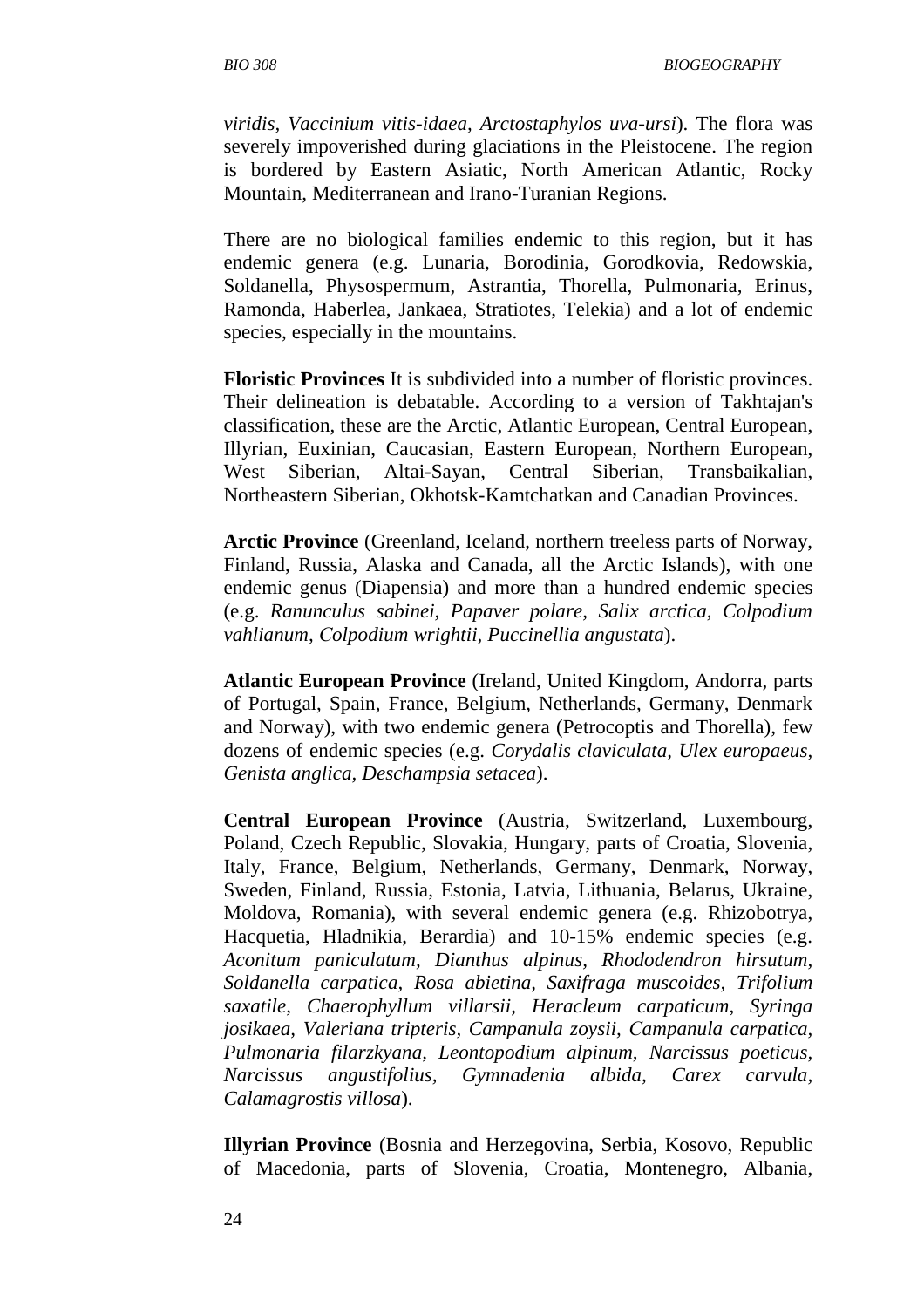Bulgaria, Greece and Turkey) with several endemic genera (e.g. Haberlea and Jankaea) and many endemic species (e.g. *Ramonda nathaliae, Ramonda serbica, Picea omorika, Pinus heldreichii, Pinus peuce, Rheum rhaponticum, Aesculus hippocastanum, Forsythia europaea, Lathraea rhodopea, Wulfenia baldacci, Solenanthus scardicus, Amphoricarpus neumayeri, Narthecium scardicum, Dioscorea balcanica*).

**Euxinian Province** (parts of Bulgaria, Turkey, Georgia and Russia around the Black Sea), with two endemic genera (Chymsidia and Megacaryon) and many endemic species (e.g. *Abies nordmanniana, Epimedium pubigerum, Quercus pontica, Quercus hartwissiana,* Ве*tula medwedewii,* В*etula megrelica, Corylus colchica,* С*orylus pontica, Paeonia wittmanniana, Hypericum bupleuroides, Hypericum xylosteifolium, Rhododendron ungernii, Rhododendron smirnovii, Epigaea gaultherioides, Primula megaseifolia, Cyclamen adsharicum, Andrachne colchica, Trapa colchica, Staphylea colchica, Hedera colchica, Astrantia pontica, Heracleum mantegazzianum, Seseli rupicola, Rhamnus imeretinus, Osmanthus decorus, Trachystemon orientalis, Rhamphicarpa medwedewii, Gentiana paradoxa, Scabiosa olgae, Campanula mirabilis,* С*ampanula lactiflora, Inula magnifica, Lilium ponticum, Ruscus colchicus, Dioscorea caucasica, Campanula mirabilis*), some endemic species and genera shared with the Caucasian Province.

**Caucasian Province** (parts of Russia, Georgia, Armenia and Azerbaijan), with five endemic genera (Pseudovesicaria, Symphyoloma, Pseudobetckea, Trigonocaryum and Cladochaeta) and many endemic species (e.g. *Betula raddeana, Papaver oreophilum, Corydalis pallidiflora,* С*orydalis emanuelii, Cerastium kasbek,* С*erastium argenteum,* С*erastium multiflorum, Minuartia inamoena, Silena lacera, Gypsophila acutifolia, Dianthus fragrans, Sobolevskia caucasica, Draba bryoides, Draba elisabethae, Draba supranivalis, Draba molissima, Draba ossetica, Primula bayernii, Saxifraga subverticillata, Sedum stevenianum, Geranium renardii, Oxytropis owerinii, Genliana grossheimii, Gentinana septemfida var. lagodechiana, Gentiana marcowiczii, Veronica caucasica, Campanula andina, Centaurea amblyolepis, Lilium monadelphum, Galanthus latifolius, Ornithogalum magnum, Colchicum laetum, Asphodoline tenuior, Gagea helenae, Calamagrostis caucasica*), many endemic species and genera shared with the Euxinian Province (e.g. *Agasyllis, Sredinskya, Rhododendron caucasicum, Vaccinium arctostaphylos, Daphne pontica, Paris incompleta*).

**Eastern European Province** (parts of Estonia, Latvia, Lithuania, Russia, Belarus, Ukraine, Moldova and Romania) without endemic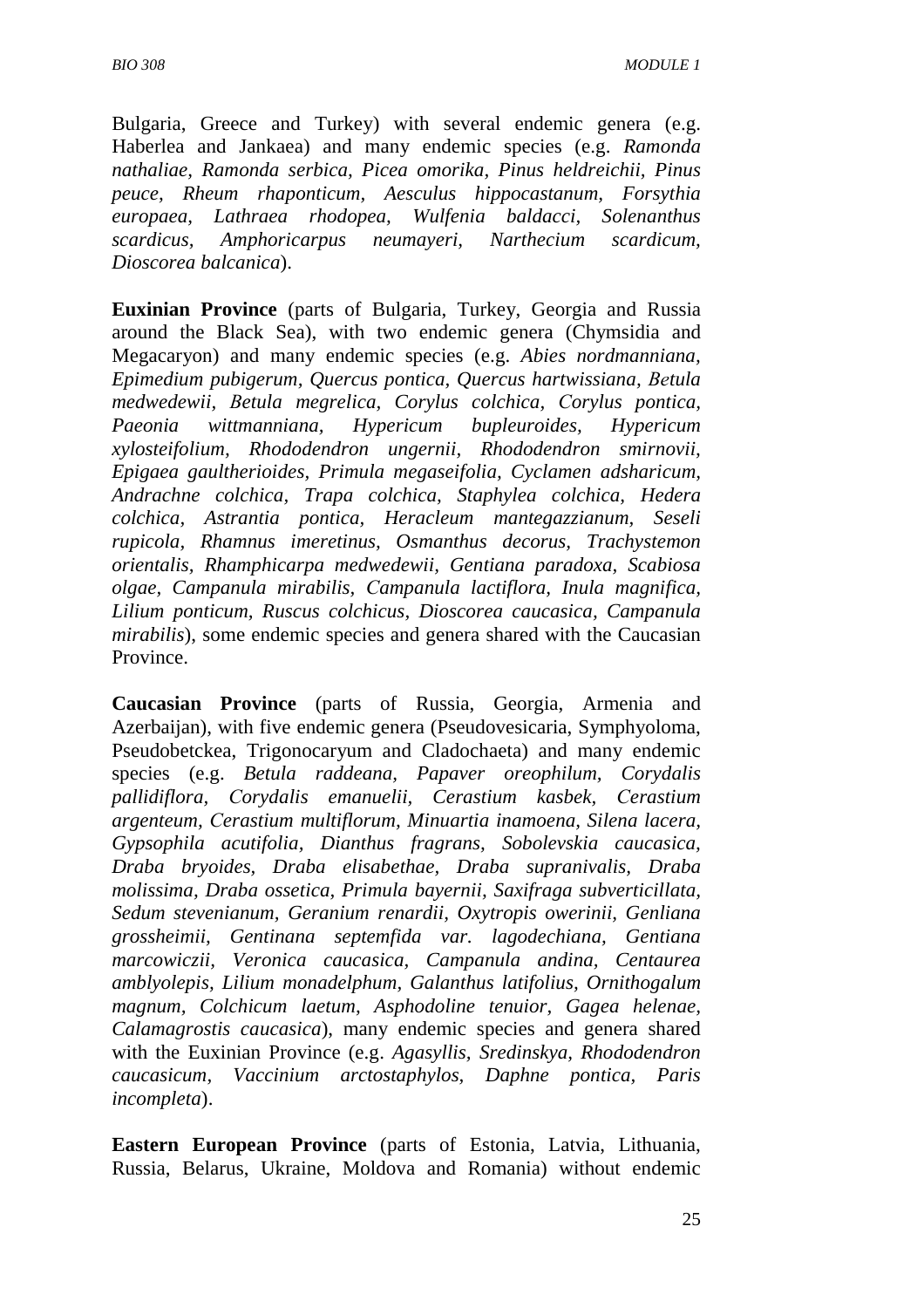genera, with some endemic species (e.g. *Anemone uralensis, Papaver maeoticum, Dianthus eugeniae, Dianthus krylovianus, Dianthus volgicus, Diplotaxis cretacea, Sisymbrium wolgense, Syrenia talievii, Pyrus rossica, Hedysarum cretaceum,* Н*edysarum ucrainicum, Erodium beketowii, Linaria cretacea, Linaria macroura, Scrophularia cretacea*). Northern European Province (parts of Finland, Sweden, Norway and Russia), without endemic genera, with but few endemic species (e.g. *Corispermum algidum, Castilleja schrenkii*).

**West Siberian Province** (parts of Russia and Kazakhstan), without endemic genera, with few endemic species.

**Altai-Sayan Province** (Parts of Russia and Mongolia), with one endemic genus (Microstigma) and many endemic species (e.g. *Callianthemum sajanense, Eranthis sibirica, Aquilegia borodinii, Delphinium mirabile, Delphinium inconspicuum, Aconitum krylovii, Aconitum altaicum, Anemone baicalensis, Ranunculus sajanensis, Gymnospermium altaicum, Betula kelleriana, Stellaria martjanovii, Stellaria imbricata, Stellaria irrigua, Silene turgida, Aphragmus involucratus, Erysimum inense, Euphorbia alpina, Euphorbia altaica, Euphorbia tshuiensis, Rhodiola algida, Sedum populifolium, Chrysosplenium filipes, Caragana altaica, Vicia lilacina, Lathyrus frolovii, Lathyrus krylovii, Linum violascens, Scrophularia altaica, Schizonepeta annua, Valeriana petrophila, Brachanthemum baranovii, Echinops humilis, Saussurea serratuloides, Saussurea sajanensis, Allium pumilum, Carex tatjanae, species of Astragalus and Oxytropis*).

**Central Siberian Province** (parts of Russia) without endemic genera, with but few endemic species.

**Transbaikalian Province** (Parts of Russia and Mongolia) without endemic genera, with some endemic species (e.g. *Aconitum montibaicalensis, Draba baicalensis, Saxifraga algisii, Potentilla adenotricha, Astragalus trigonocarpus, Oxytropis heterotricha, Mertensia serrulata*).

**Northeastern Siberian Province** (parts of Russia), with one endemic genus (Gorodkovia) and many endemic species (e.g. *Corydalis gorodkovii, Androsace gorodkovii, Saxifraga anadyrensis, Potentilla anadyrensis, Potentilla tollii, Helictotrichon krylovii, Poa lanatiflora*).

**Okhotsk-Kamchatkan Province** (parts of Russia), with one endemic genus (Redowskia) and many endemic species (e.g. *Abies gracilis, Picea kamtschatkensis, Delphinium ochotense, Aconitum ajanense, Aconitum ochotense, Corydalis redowskii, Stellaria peduncularis,*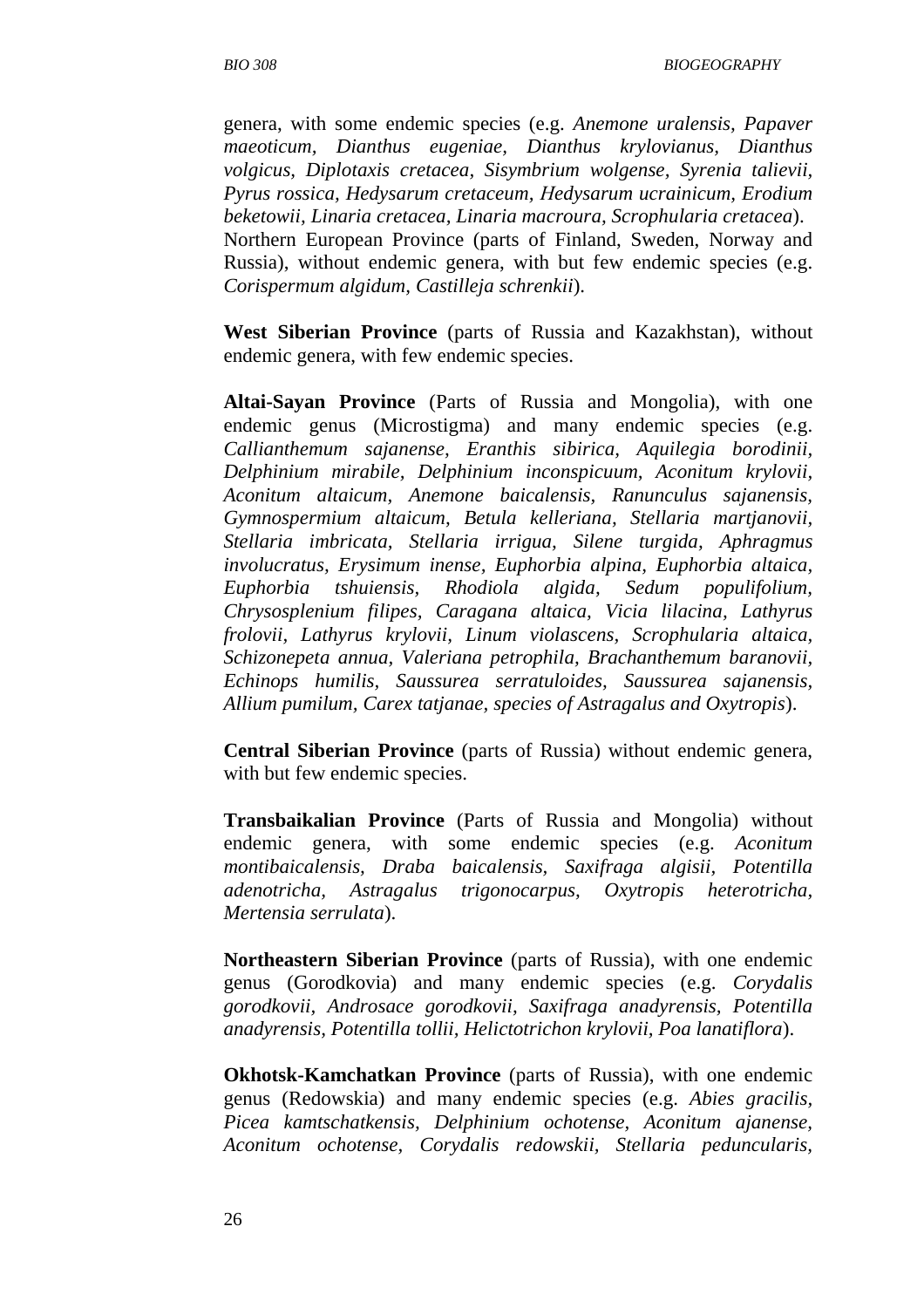*Arenaria redowskii, Lychnis ajanensis, Sorbus kamtschatcensis, Oxytropis ajanensis, Oxytropis tilingii, Sambucus kamtschatica*).

## **3.3 Tethyan Subkingdom**

This is divided into the macronesia region, the Mediterranean region

### **3.4 Macaronesia Region**

Macaronesia is a modern collective name for several groups of islands in the North Atlantic Ocean near Europe and North Africa belonging to three countries: Portugal, Spain, and Cape Verde. The name (which is often misspelt 'Macronesia') comes from the Greek for "islands of the fortunate" µακάρων νῆσοι makárōn nêsoi, a term used by Ancient Greek geographers for islands to the west of the Straits of Gibraltar.

Macaronesia consists of five archipelagos:

Azores (Portugal) Canary Islands (Spain) Cape Verde (Cape Verde) Madeira, including Porto Santo Island and the Desertas Islands (Portugal) Savage Islands (Portugal), administratively part of the Madeira Autonomous Region.

The islands of Macaronesia are volcanic in origin, and are thought to be the product of several geologic hotspots. The climate of the Macaronesian islands ranges from subtropical to tropical. The Portuguese archipelagos of the Azores and Madeira have a generally cooler climate and higher rainfall than the Canaries and Cape Verde.

The islands have a unique biogeography, and are home to several distinct plant and animal communities. None of the Macaronesian islands were part of a continent, so the native plants and animals reached the islands via long-distance dispersal. Laurel-leaved forests, called laurisilva, once covered most of the Azores, Madeira, and parts of the Canaries between 400–1200 m altitude (the eastern Canaries and Cape Verde being too dry). These forests resemble the ancient forests that covered the Mediterranean basin and northwestern Africa before cooling and drying of the ice ages. Trees of the genera Apollonias (Lauraceae), Clethra (Clethraceae), Dracaena (Ruscaceae), Ocotea (Lauraceae), Persea (Lauraceae), and Picconia (Oleaceae), which are found in the Macaronesian laurel forests, are also known from fossils to have lived around the Mediterranean before the ice ages.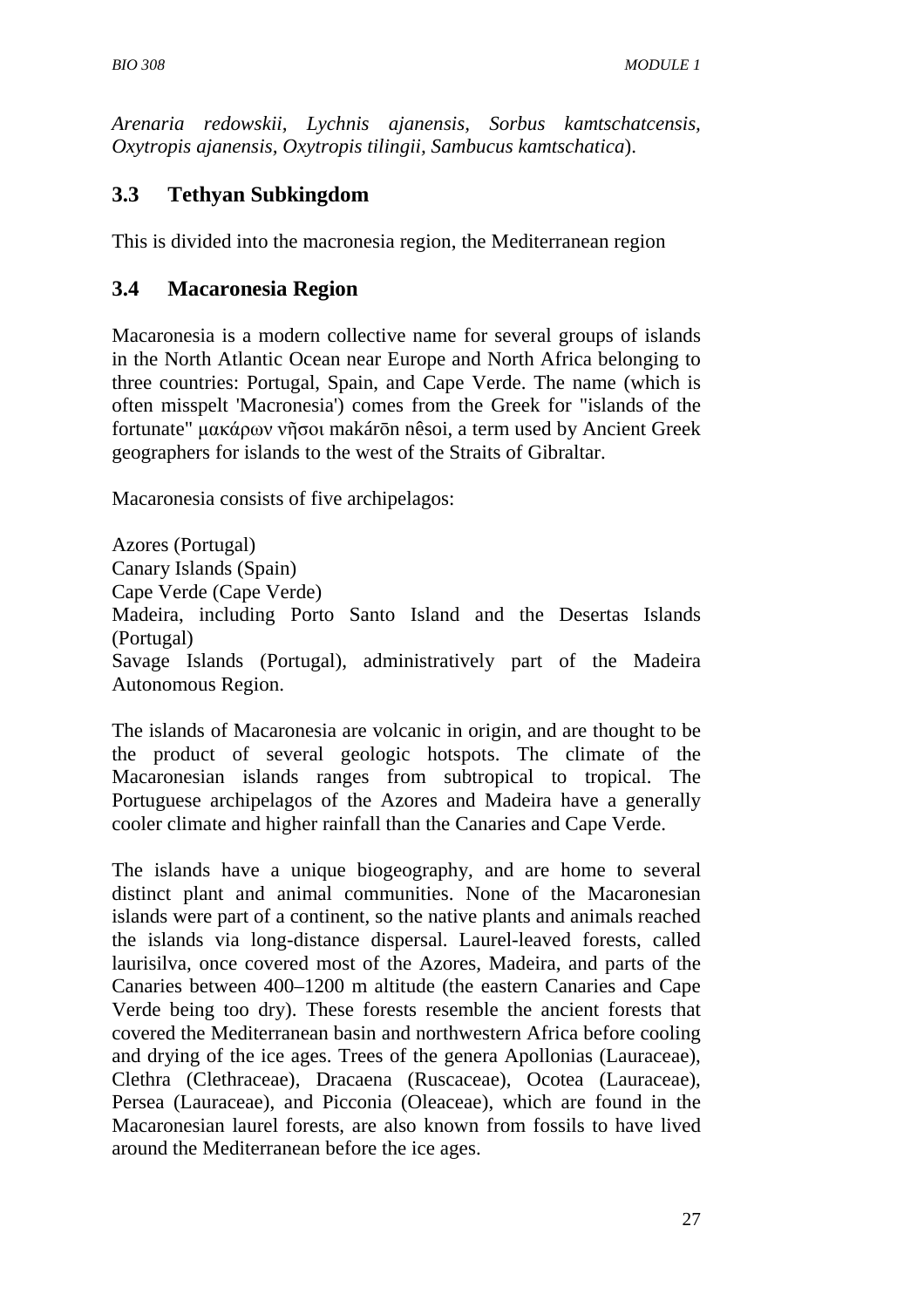Felling of the forests for timber and firewood, clearing vegetation for grazing and agriculture, and the introduction of exotic plants and animals by humans have displaced much of the native vegetation. The laurisilva has been reduced to small pockets. As a result, many of the endemic biota of the islands are seriously endangered or extinct.

#### **Mediterranean Basin**

The Mediterranean Basin comprises the lands around and surrounded by the Mediterranean Sea. In biogeography, the Mediterranean Basin refers to the lands around the Mediterranean Sea that have a Mediterranean climate, with mild, rainy winters and hot, dry summers, which supports characteristic Mediterranean forests, woodlands, and scrub vegetation. As a rule of thumb, the Mediterranean Basin is the Old World region where olive trees grow.

#### **Geography**

The Mediterranean basin covers portions of three continents, Europe, Asia, and Africa. Europe lies to the north, and three large Southern European peninsulas, the Iberian Peninsula, Italian Peninsula, and the Balkan Peninsula, extend into the Mediterranean-climate zone. A system of folded mountains, including the Pyrenees dividing Spain from France, the Alps dividing Italy from Central Europe, the Dinaric Alps along the eastern Adriatic, and the Balkan and Rhodope mountains of the Balkan Peninsula divide the Mediterranean from the temperate climate regions of Western and Central Europe.

The Mediterranean Basin extends into Western Asia, covering the western and southern portions of the peninsula of Turkey, excluding the temperate-climate mountains of central Turkey. It includes the Mediterranean climate Levant at the eastern end of the Mediterranean, bounded on the east and south by the Syrian and Negev deserts.

The northern portion of the Maghreb region of northwestern Africa has a Mediterranean climate, separated from the Sahara Desert, which extends across North Africa, by the Atlas Mountains. In the eastern Mediterranean the Sahara extends to the southern shore of the Mediterranean, with the exception of the northern fringe of the peninsula of Cyrenaica in Libya, which has a dry Mediterranean climate.

#### **Flora and fauna**

Phytogeographically, the Mediterranean basin together with the nearby Atlantic coast, the Mediterranean woodlands and forests and Mediterranean dry woodlands and steppe of North Africa, the Black Sea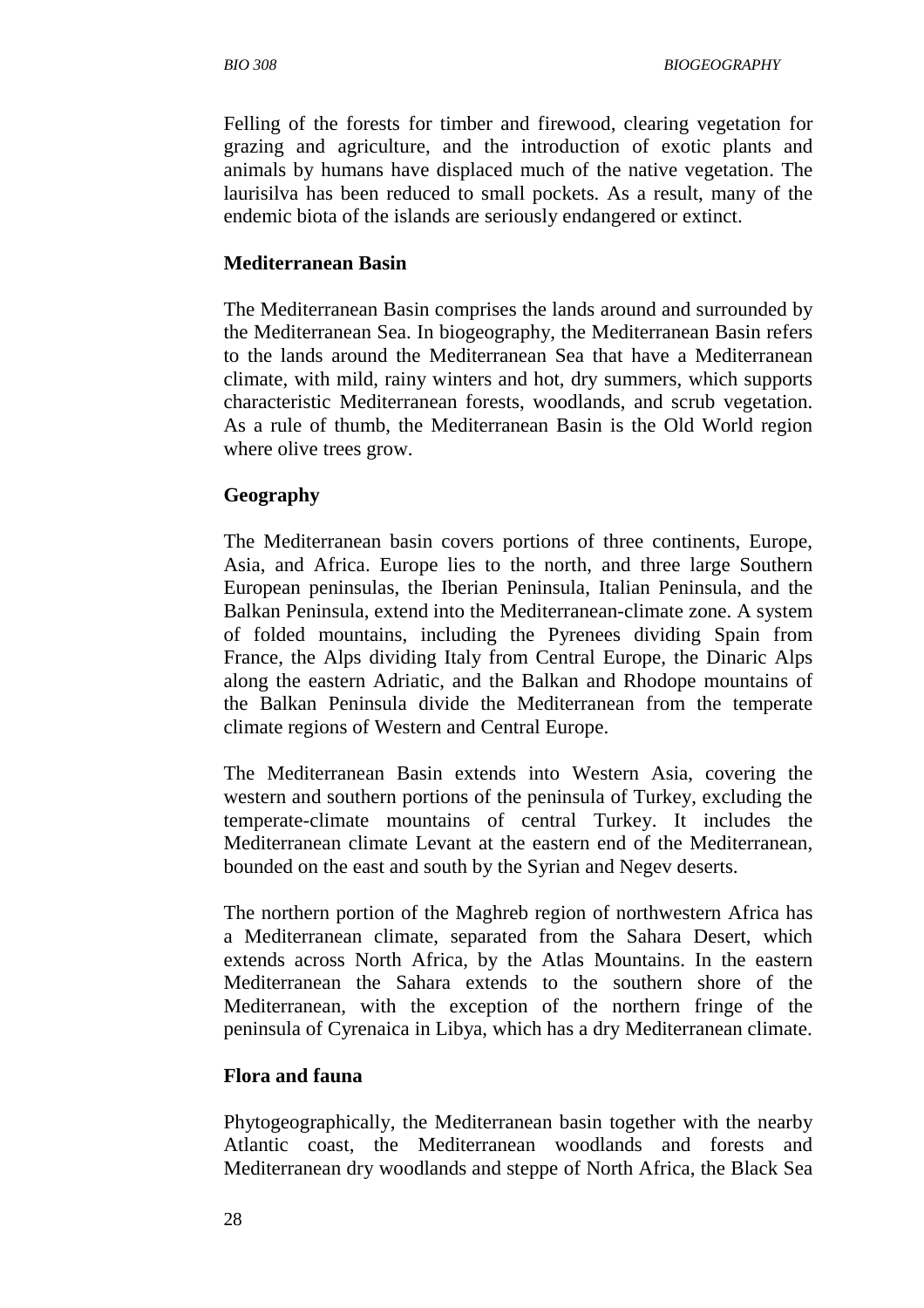coast of northeasten Anatolia, the southern coast of Crimea between Sevastopol and Feodosia and the Black Sea coast between Anapa and Tuapse in Russia forms the Mediterranean Floristic Region, which belongs to the Tethyan Subkingdom of the Boreal Kingdom and is enclosed between the Circumboreal, Irano-Turanian, Saharo-Arabian and Macaronesian floristic regions.

The Mediterranean Region was first proposed by German botanist August Grisebach in the late 19th century. Drosophyllaceae, recently segregated from Droseraceae, is the only plant family endemic to the region. Among the endemic plant genera are:

| <b>Tetraclinis</b> | Rupicapnos           | Ceratocapnos     |
|--------------------|----------------------|------------------|
| Soleirolia         | Ortegia              | <b>Bolanthus</b> |
| Lycocarpus         | Ionopsidium          | Bivonaea         |
| Euzomodendron      | Hutera               | Vella            |
| <b>Boleum</b>      | Didesmus             | Morisia          |
| Guiraoa            | Malope               | Drosophyllum     |
| Ceratonia          | Chronanthus          | Anagyris         |
| Callicotome        | Spartium             | Hymenocarpus     |
| <b>Biserrula</b>   | Argania              | Petagnia         |
| Lagoecia           | Putoria              | Fedia            |
| Tremastelma        | Bellardia            | Lafuentea        |
| Rosmarinus         | Argantoniella        | Preslia          |
| Gyrocarion         | Dorystoechas         | Coridothymus     |
| Trachelium         | Santolina            | Cladanthus       |
| Staehelina         | Leuzea               | Andryala         |
| Rothmaleria        | Chionodoxa           | Hermodactylus    |
| Triplachne         | <b>Helicodiceros</b> | Chamaerops       |
| Aphyllantes        |                      |                  |

The genera Aubrieta, Sesamoides, Cynara, Dracunculus, Arisarum and Biarum are nearly endemic. Among the endemic species prominent in the Mediterranean vegetation are the Aleppo Pine, Stone Pine, Mediterranean Cypress, Bay Laurel, Oriental Sweetgum, Holm Oak, Kermes Oak, Strawberry Tree, Greek Strawberry Tree, Mastic, Terebinth, Common Myrtle, Oleander, *Acanthus mollis, Vitex agnuscastus*. Moreover, many plant taxa are shared with one of the four neighboring floristic regions only. According to different vesions of Armen Takhtajan's delineation, the Mediterranean Region is further subdivided into seven to nine floristic provinces: Southwestern Mediterranean (or Southern Moroccan and Southwestern Mediterranean), Ibero-Balearian (or Iberian and Balearian), Liguro-Tyrrhenian, Adriatic, East Mediterranean, South Mediterranean and Crimeo-Novorossiysk.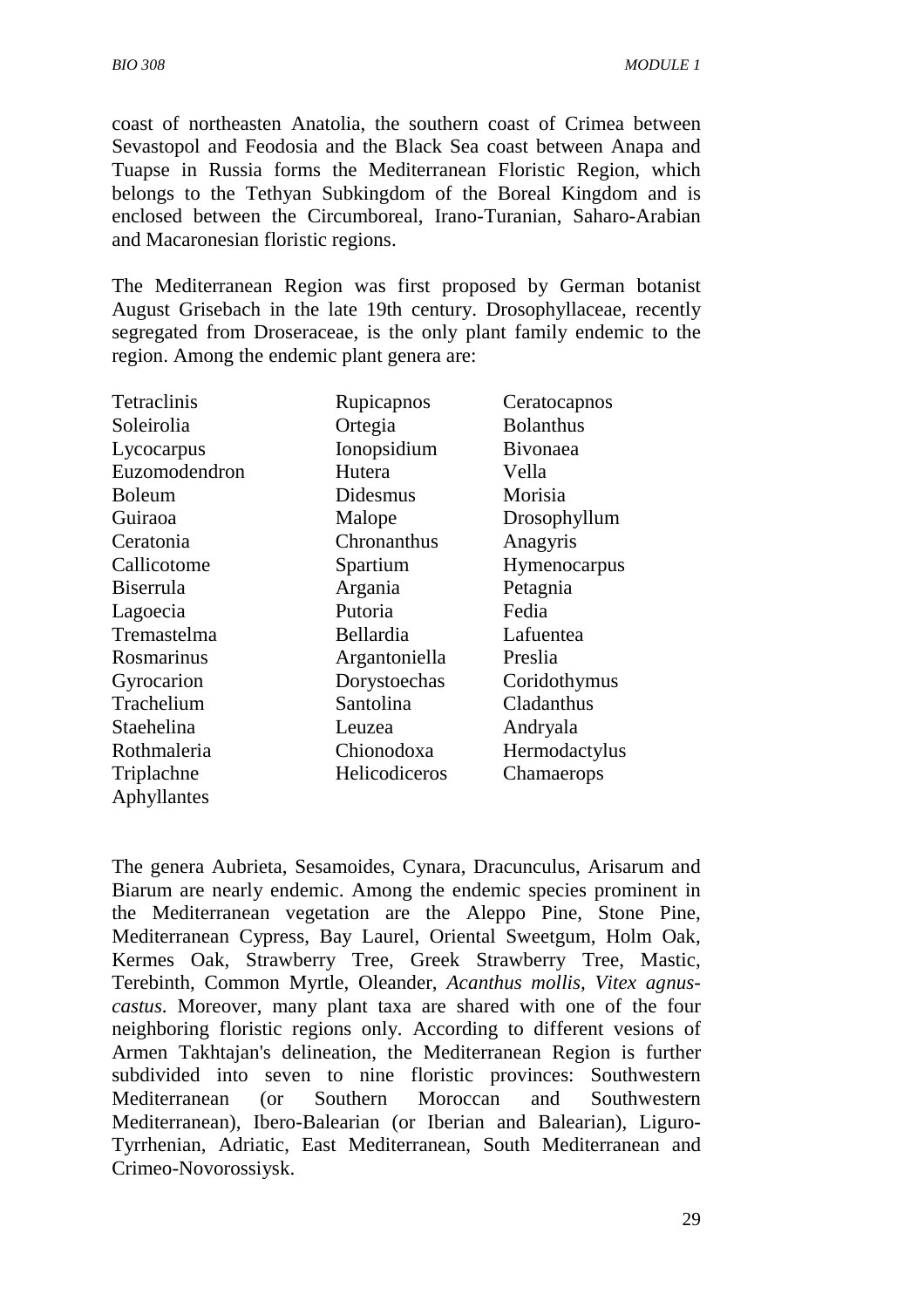The Mediterranean Basin is the largest of the world's five Mediterranean forests, woodlands, and scrub regions. It is home to a number of plant communities, which vary with rainfall, elevation, latitude, and soils.

Scrublands occur in the driest areas, especially areas near the seacoast where wind and salt spray are frequent. Low, soft-leaved scrublands around the Mediterranean are known as garrigue in France, phrygana in Greece, tomillares in Spain, and batha in Israel.

Shrublands are dense thickets of evergreen sclerophyll shrubs and small trees, and are the commonest plant community around the Mediterranean. Mediterranean shrublands are known as matorral in Spain, macchia in Italy, and maquis in France, Malta and elsewhere around the Mediterranean. In some places shrublands are the mature vegetation type, and in other places the result of degradation of former forest or woodland by logging or overgrazing, or disturbance by major fires.

Savannas and grasslands occur around the Mediterranean, usually dominated by annual grasses.

Woodlands are usually dominated by oak and pine, mixed with other sclerophyll and coniferous trees.

Forests are distinct from woodlands in having a closed canopy, and occur in the areas of highest rainfall and in riparian zones along rivers and streams where they receive summer water. Mediterranean forests are generally composed of evergreen trees, predominantly oak and pine. At higher elevations Mediterranean forests transition to mixed broadleaf and tall conifer forests similar to temperate zone forests.

The Mediterranean Basin is home to considerable biodiversity, including 22,500 endemic vascular plant species. Conservation International designates the region as a biodiversity hotspot, because of its rich biodiversity and its threatened status. The Mediterranean Basin has an area of 2,085,292 km<sup>2</sup>, of which only 98,009 km<sup>2</sup> remains undisturbed.

Endangered mammals of the Mediterranean Basin include the Mediterranean Monk Seal, the Barbary Macaque, and the Iberian Lynx.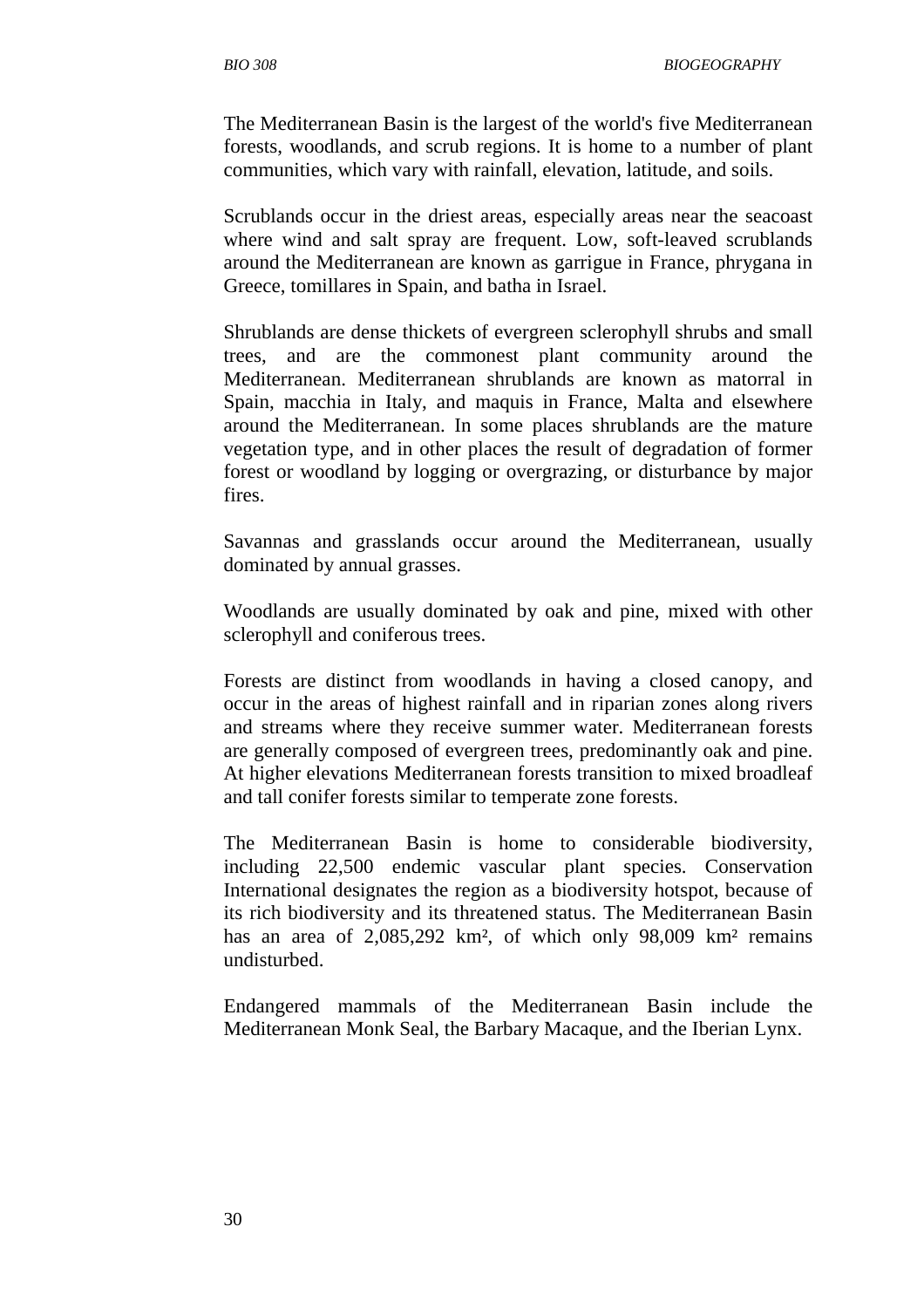# **Ecoregions**

| <b>Ecoregions</b>                              | <b>Vegetation</b>         | <b>Locations</b>        |
|------------------------------------------------|---------------------------|-------------------------|
| Aegean and Western                             | sclerophyllous<br>and     | Greece, Turkey          |
| Turkey                                         | mixed forests             |                         |
| Anatolian                                      | conifer and deciduous     | Turkey                  |
|                                                | mixed forests             |                         |
| Canary Islands                                 | dry woodlands<br>and      | Spain                   |
|                                                | forests                   |                         |
| Corsican                                       | montane broadleaf and     | France                  |
|                                                | mixed forests             |                         |
| Crete                                          | Mediterranean forests     | Greece                  |
| Cyprus                                         | Mediterranean forests     | Cyprus                  |
| Eastern Mediterranean                          | conifer-sclerophyllous-   | Lebanon, Israel, the    |
|                                                | broadleaf forests         | West Bank, the Gaza     |
|                                                |                           | Strip, Jordan, Syria,   |
|                                                |                           | Turkey                  |
| Iberian                                        | conifer forest            | Portugal, Spain         |
|                                                | sclerophyllous<br>and     |                         |
|                                                | semi-deciduous forests    |                         |
| Illyrian                                       | deciduous forests         | Albania, Bosnia<br>and  |
|                                                |                           | Herzegovina, Croatia,   |
|                                                |                           | Greece, Italy, Slovenia |
| Italian                                        | sclerophyllous<br>and     | France, Italy           |
|                                                | semi-deciduous forests    |                         |
| Mediterranean                                  | acacia-argania<br>dry     | Morocco,<br>Canary      |
|                                                | woodlands<br>and          | Islands (Spain          |
|                                                | succulent thickets        |                         |
| Mediterranean                                  | dry woodlands<br>and      | Algeria, Egypt, Libya,  |
|                                                | steppe                    | Morocco, Tunisia        |
| Mediterranean                                  | woodlands and forests     | Algeria, Morocco,       |
|                                                |                           | Tunisia                 |
| Northeastern Spain and   Mediterranean forests |                           | France, Spain           |
| <b>Southern France</b>                         |                           |                         |
| Northwest Iberian                              | montane forests           | Portugal, Spain         |
| <b>Pindus Mountains</b>                        | mixed forests             | Albania,<br>Greece,     |
|                                                |                           | Macedonia               |
| South Apennine                                 | mixed montane forests     | Italy                   |
| Southeastern Iberian                           | shrubs and woodlands      | Spain                   |
| Southern Anatolian                             | conifer<br>montane<br>and | Lebanon,<br>Israel,     |
|                                                | deciduous forests         | Jordan, Syria, Turkey   |
| Southwest Iberian                              | Mediterranean             | France, Italy, Morocco, |
|                                                | sclerophyllous<br>and     | Portugal, Spain         |
|                                                | mixed forests             |                         |
| Tyrrhenian-Adriatic                            | sclerophyllous<br>and     | Croatia, France, Italy, |
|                                                | mixed forests             | Malta                   |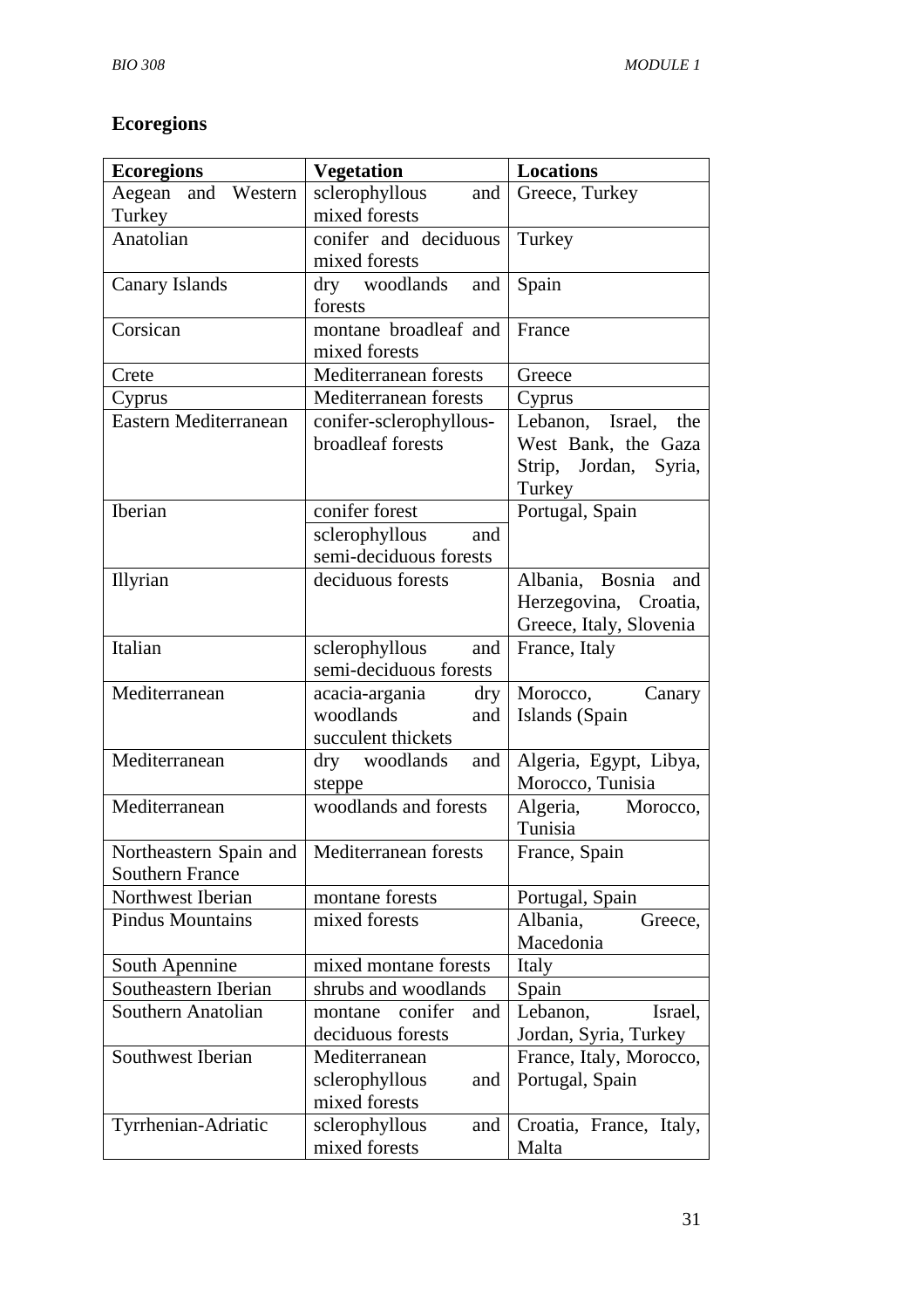## **3.5 Saharo-Arabian Region**

The Saharo-Arabian Region is a floristic region of the Holarctic Kingdom proposed by Armen Takhtajan. The region is covered by hot deserts, semideserts and savannas.

#### **Distribution**

The Saharo-Arabian Region occupies the temperate parts of the Sahara desert, Sinai Peninsula, Arabian Peninsula (geographically defined), Southern Palestine and Lower Mesopotamia.

#### **Flora**

Much of its flora is shared with the neighboring Mediterranean and Irano-Turanian Regions of the Holarctic Kingdom and Sudano-Zambezian Region of the Paleotropical Kingdom. However, about a quarter of the species, especially in the families Asteraceae, Brassicaceae and Chenopodiaceae, are endemic.

#### **Endemism**

Some of the endemic genera are Nucularia, Fredolia, Agathophora, Muricaria, Nasturtiopsis, Zilla, Oudneya, Foleyola, Lonchophora, Gymnarrhena, Lifago.

### **3.6 Madrean Region**

The Madrean Region (named after the Sierra Madre Occidental) is a floristic region within the Holarctic Kingdom in North America, as delineated by Armen Takhtajan and Robert F. Thorne. It occupies arid or semiarid areas in the southwestern United States and northwestern Mexico and is bordered by the Rocky Mountain Region and North American Atlantic Region of the Holarctic Kingdom in the north and in the east, as well as by the Caribbean Region of the Neotropical Kingdom in the south.

The Madrean Region is characterised a very distinct flora with at least three endemic families (Fouquieriaceae, Simmondsiaceae, and Setchellanthaceae). Crossosomataceae, Garryaceae, Lennoaceae, Limnanthaceae and Stegnospermataceae have their principal development here; for Onagraceae, Polemoniaceae and Hydrophyllaceae, it is the major centre of diversity. More than 250 genera and probably more than half of the species of the region are endemic to it according to Takhtajan.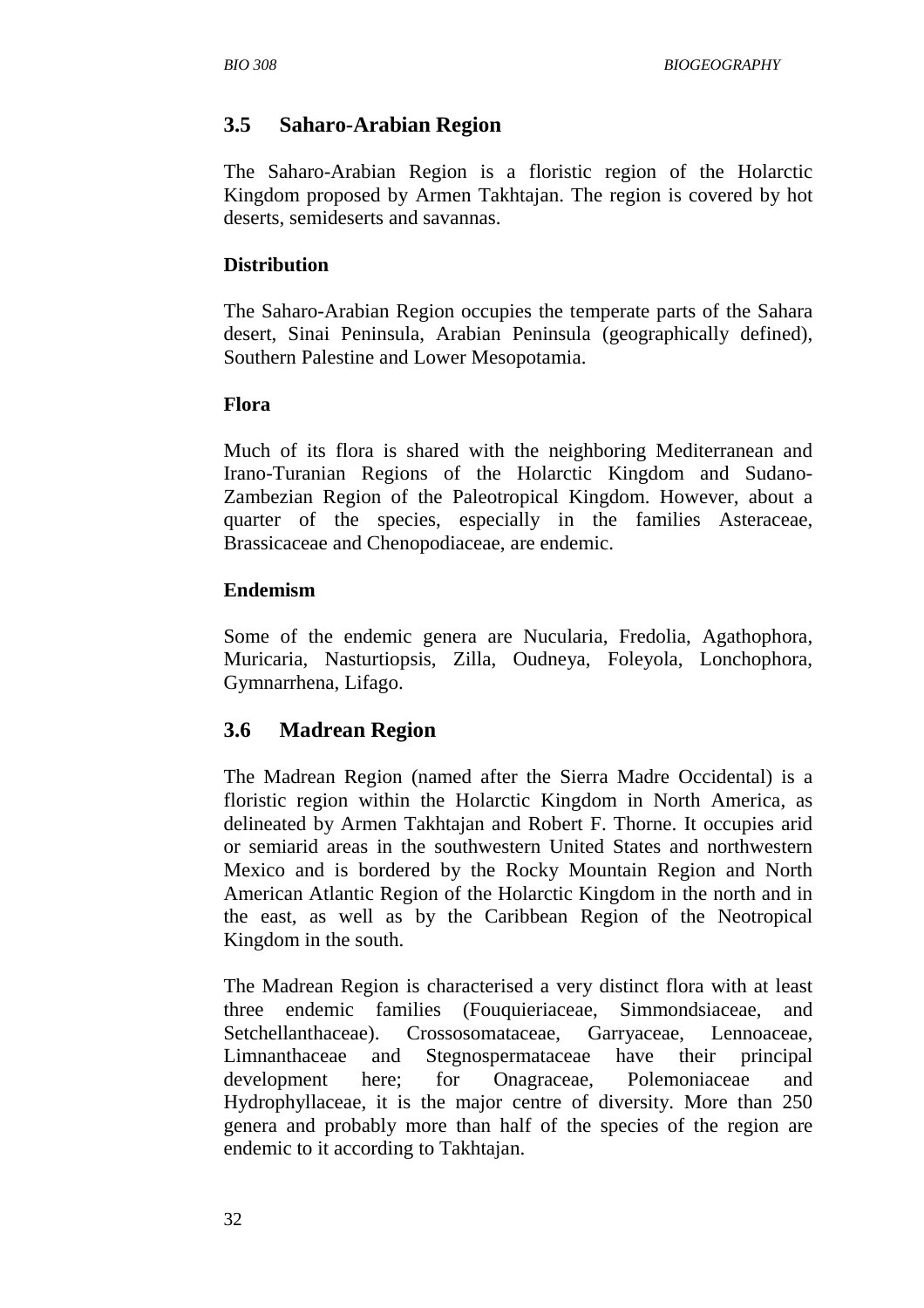#### **Floristic provinces**

The Madrean region is subdivided into four floristic provinces:

Great Basin Province, Californian Province, Sonoran Province and Mexican Highlands Province.

- a) **Great Basin Province:** The Great Basin Province includes most of the Great Basin. It shares much of its flora with the neighboring provinces and has but few endemic genera. Species endemism is also moderate (about 25%), but is much more considerable in such genera as Astragalus, Eriogonum, Penstemon, Cymopterus, Lomatium, Cryptantha, Chrysothamnus, Erigeron, Phacelia, Castilleja, and Gilia. The vegetation is dominated by Artemisia species and Chenopodiaceae in the central part of the province.
- b) **Californian Province:** The Californian Province occupies Central and Southern California from the seashore to the foothills of the Cascade Range, the Sierra Nevada range, and northern parts of Baja California in Mexico. It possesses the most diverse flora within the floristic region. About half of the species are endemic. More than 50 genera (e.g. Adenostoma, Bergerocactus, Carpenteria, Cneoridium, Dendromecon, Fremontodendron, Jepsonia, Lyonothamnus, Neostapfia, Odontostomum, Ornithostaphylos, Pickeringia, Romneya) are endemic or nearendemic as well. Arctostaphylos, Brodiaeinae, Calochortus, Caulanthus, Streptanthus, Ceanothus, Cryptantha, Downingia, Dudleya, Eritrichieae, Eriogonoideae, Gileae, Hydrophyllaceae, Limnanthaceae, Lotus, Madiinae, Mimulus, Onagreae, Epilobieae, Orcuttieae, Eschscholzioideae, Platystemonoideae, Astragalus and Cupressus have a principal centre of diversity within the province. The flora of the Californian Province is partially shared with the spatially distant Chile-Patagonian Region of the Antarctic Kingdom and to a lesser extent Mediterranean Region of the Holarctic Kingdom. The vegetation of the Californian Province is varied. Wetter northern parts of the Californian Province (Northern California and Oregon) as defined by Peter Raven and D.I. Axelrod, as well as by Conservation International, fall under the Rocky Mountain Region in Takhtajan and Thorne's system and don't make parts of the Madrean Region.
- c) **Sonoran Province:** The Sonoran Province comprises arid areas in the southwestern U.S. and northwestern Mexico from California and Baja California to Texas and Tamaulipas, including the Mojave (characterised by Yucca brevifolia, Joshua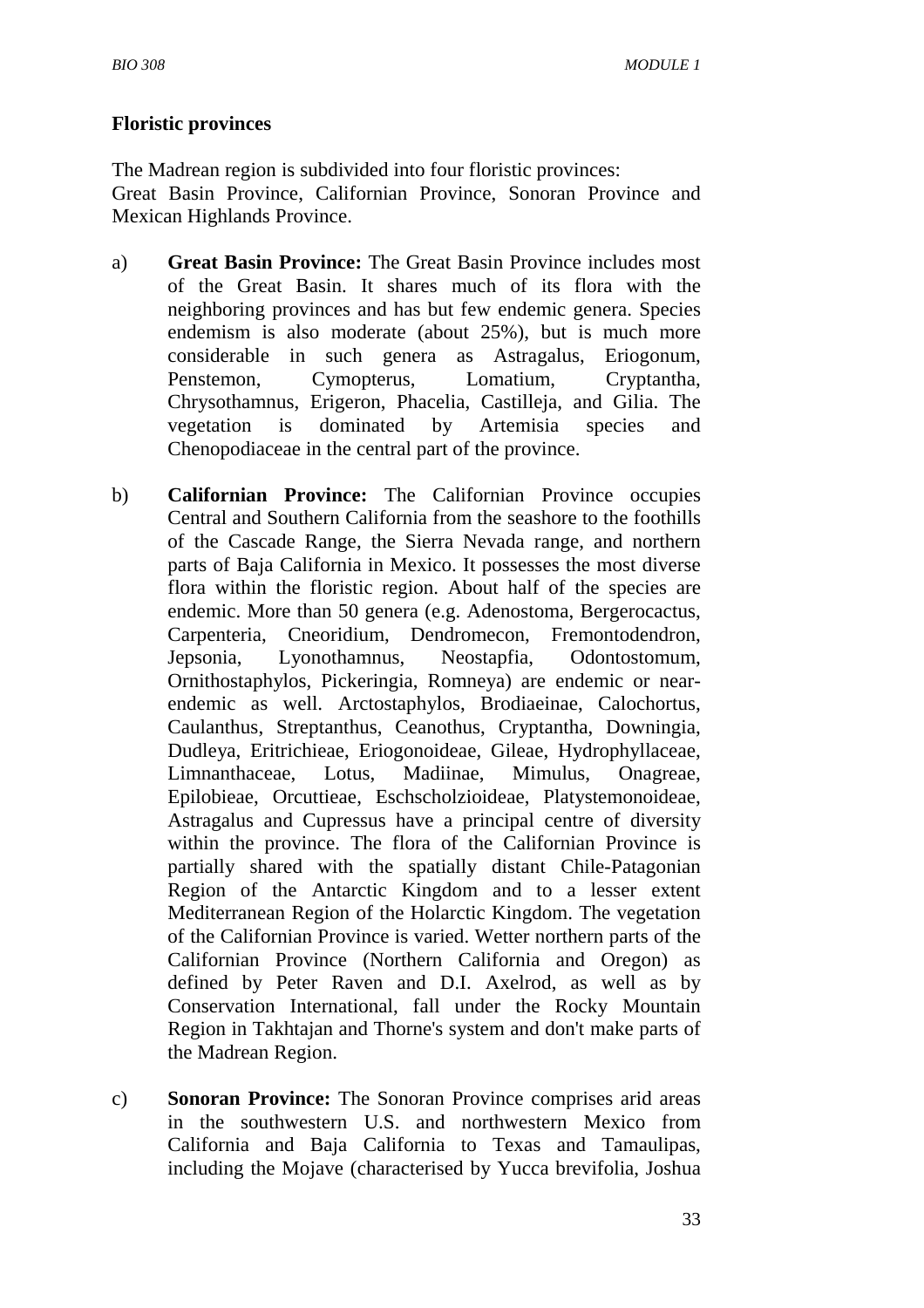Tree), Sonora and Chihuahua Deserts. The vegetation is dominated by Yucca, Cactaceae species (Opuntia spp. and other), as well as by Larrea tridentata (Creosote bush).

**d) Mexican Highlands Province:** The Mexican Highlands Province comprises areas in the Mexican Plateau region, including Madrean pine-oak woodlands.

## **4.0 CONCLUSION**

The Holarctic Kingdom is made up of three subkingdoms. Each subkingdom has floristic provinces and regions. Several plants are endemic in this kingdom.

### **5.0 SUMMARY**

In this unit, you have learnt the:

- general nature of the Holarctic kingdom
- subkingdom, provinces and regions of the Holarctic Kingdom
- plants that are endemic in this kingdom.

### **6.0 TUTOR-MARKED ASSIGNMENT**

- i. State the regions of each of the subkingdoms of the Holarctic kingdom.
- ii. State the ecozones of the holarctic region.
- iii. Give seven ecoregions of the Holarctic kingdom stating the type of plants found each ecoregion and the countries where such ecoregion is found.

# **7.0 REFERENCE/FURTHER READING**

Dallman, Peter F. (1998). *Plant Life in the World's Mediterranean Climates*. California Native Plant Society, California: University of California Press, Berkeley.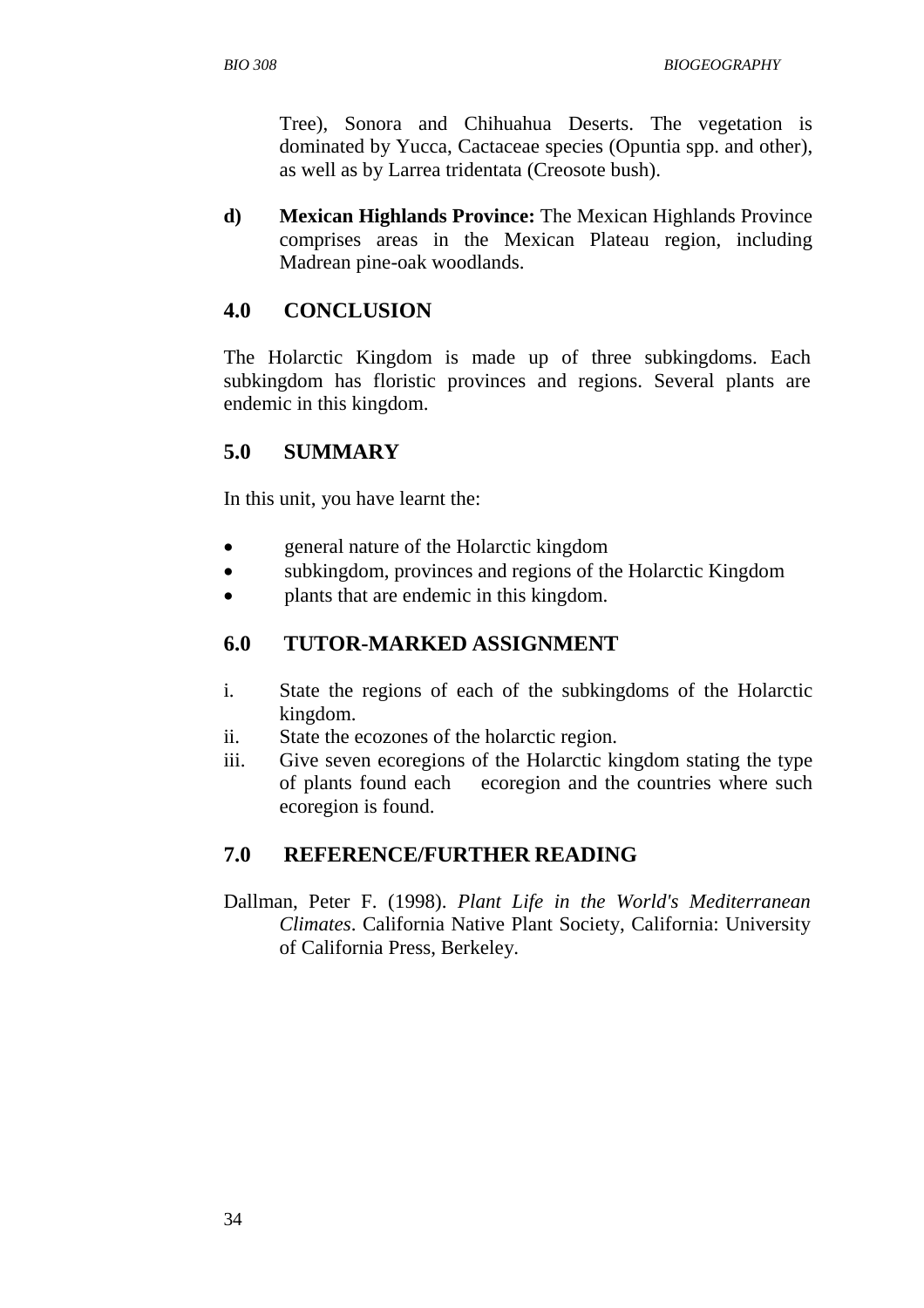# **MODULE 2**

- Unit 1 Paleotropical Kingdom
- Unit 2 Neotropical Kingdom
- Unit 3 South African Kingdom
- Unit 4 Antarctic Kingdom
- Unit 5 Zoogeography

# **UNIT 1 PALEOTROPICAL KINGDOM**

# **CONTENTS**

- 1.0 Introduction
- 2.0 Objectives
- 3.0 Main Content
	- 3.1 Description of the Paleotropical Kingdom
	- 3.2 The Subkingdoms of Paleotropical Kingdom
- 4.0 Conclusion
- 5.0 Summary
- 6.0 Tutor-Marked Assignment
- 7.0 Reference/Further Reading

# **1.0 INTRODUCTION**

This unit looks at the general features of the Paleotropical kingdom which comprises the tropical areas of Africa, Asia and Oceania. It also describes the subkingdoms of the paleotropical kingdom.

# **2.0 OBJECTIVES**

At the end of this unit, you should be able to:

- describe the paleotropical kingdom
- explain the subkingdoms in the Paleotropical kingdom.

# **3.0 MAIN CONTENT**

# **3.1 General Description of the Paleotropical Kingdom**

The Paleotropical Kingdom (Paleotropis) is a floristic kingdom comprising tropical areas of Africa, Asia and Oceania (without Australia). Its flora is characterised by about 40 endemic plant families, e.g. Nepenthaceae, Musaceae, Pandanaceae, Flagellariaceae. Part of its flora, inherited from the ancient supercontinent of Gondwana or exchanged later (e.g. Piperaceae with pantropical distribution and but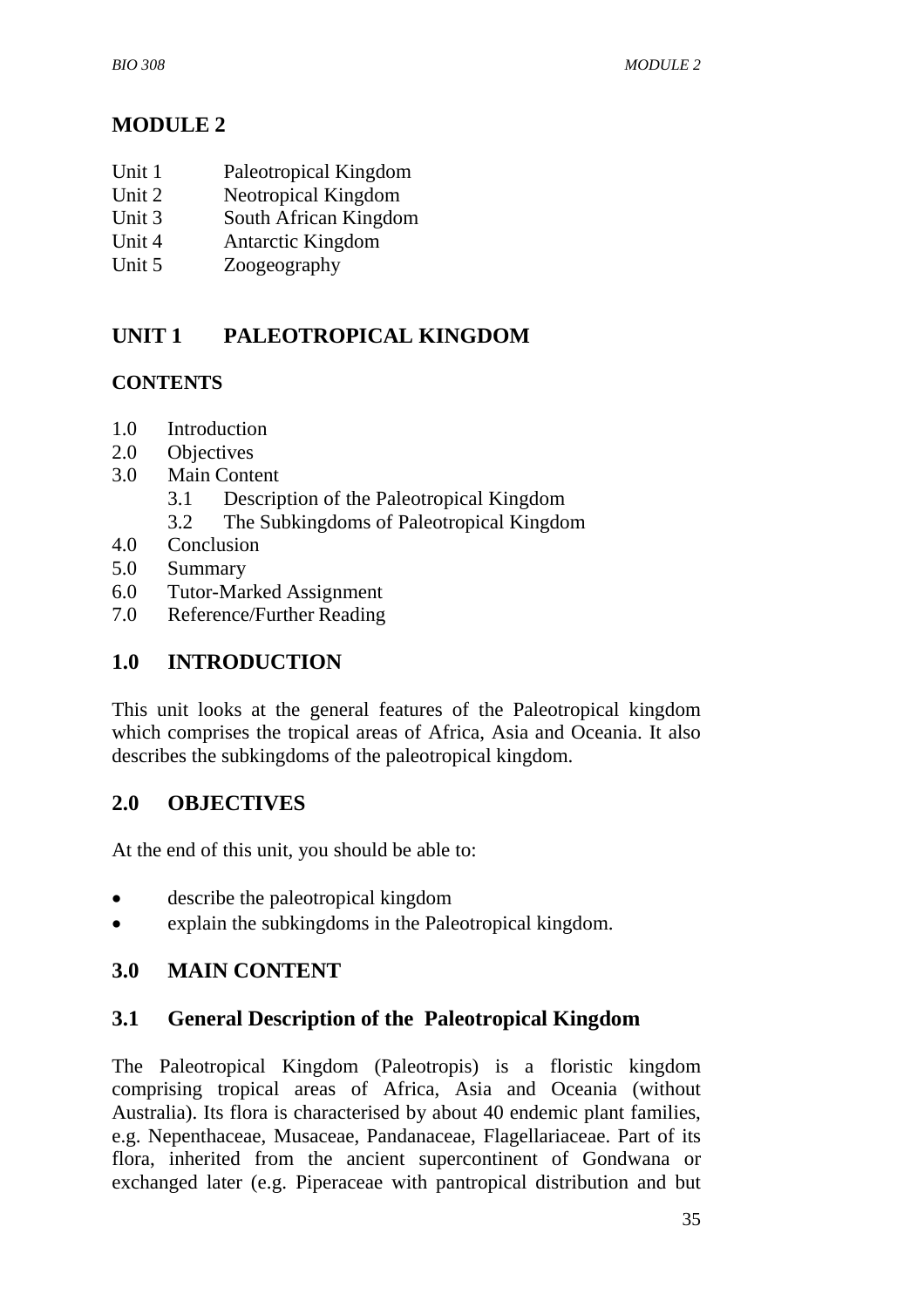*BIO 308 BIOGEOGRAPHY* 

few warm temperate representatives), is shared with the Neotropical Kingdom, comprising tropical areas of Central and South America. Moreover, the Paleotropical flora influenced the tropical flora of the Australian Kingdom.

### **3.2 The Subkingdoms of Paleotropical Kingdom**

The Paleotropical Kingdom is subdivided into five floristic subkingdoms about 13 floristic regions. The floristic subkingdoms of the paleotropical kingdom are as follows: African Subkingdom, Madagascan Subkingdom, Indo-Malesian Subkingdom, Polynesian Subkingdom and Neocaledonian Subkingdom

- **a) African Subkingdom**: This contains 10 endemic families and many endemic genera. The 10 endemic families include Dioncophyllaceae, Pentadiplandraceae, Scytopetalaceae, Medusandraceae, Dirachmaceae, and Kirkiaceae. The subkingdom is made up of the Guineo-Congolian Province, the Usambara-Zululand Region and the Sudano-Zambezian Region (including tropical Asia west of the Gulf of Khambhat) Karoo-Namib Region.
- **b) Madagascan Subkingdom**: This contains 9 endemic families, more than 450 endemic genera, and about 80% endemic species. It ceased to be influenced by the African flora in the Cretaceous, but underwent heavy influence of the Indian Region's flora. Mainly up of the Madagascan Region.
- **c) Indo-Malesian Subkingdom**: This contains 11 endemic families (including Degeneriaceae, Barclayaceae, Mastixiaceae) and many endemic genera. It is made the Indian Region, the Indochinese Region, the Malesian Region and the Fijian Region.
- **d) Polynesian Subkingdom**: This subkingdom contains no endemic families and many endemic genera. The flora is mostly derivative from that of the Indo-Malesian Subkingdom. It contains the Polynesian Region and the Hawaiian Region.
- **e) Neocaledonian Subkingdom:** This contains several endemic families (including Amborellaceae, Strasburgeriaceae) and more than 130 endemic genera (including. Exospermum and Zygogynum). The flora is partially shared with the Indo-Malesian Subkingdom and the Australian Kingdom. It contains the Neocaledonian Region.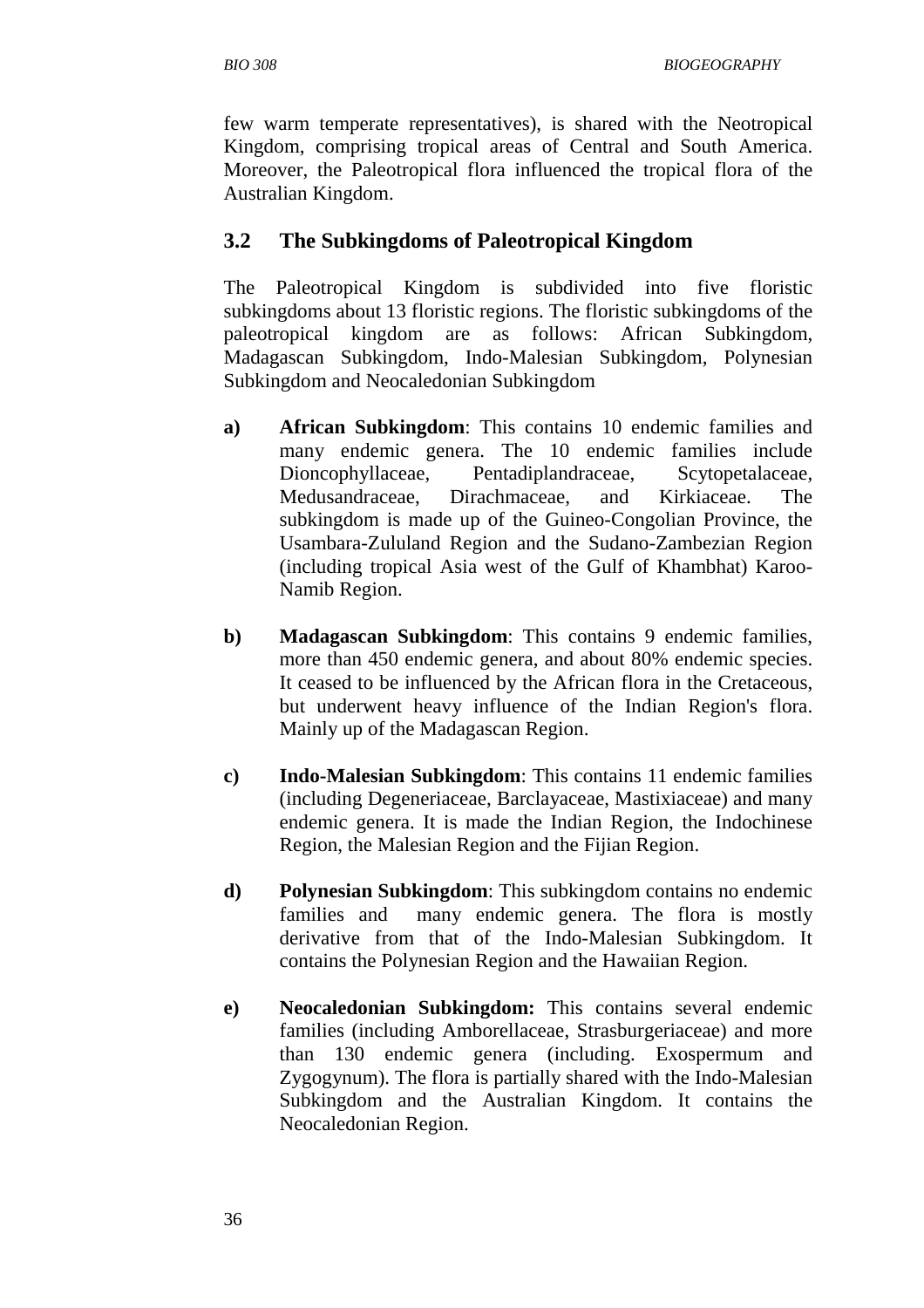# **4.0 CONCLUSION**

The Paleotropic floristic kingdom is found in the tropic areas of Africa, Asia and Oceania. It is made of five subkingdoms with forty endemic plant families.

### **5.0 SUMMARY**

In this unit, you have learnt the parts of the world that the paleotropical kingdom can be found. You have also learnt the subkingdoms of the Paleotropical kingdom and the types of organisms that are endemic in the kingdom.

### **6.0 TUTOR-MARKED ASSIGNMENT**

- i. State the floristic regions in each subkingdom of paleotropical kingdom.
- ii. What are the peculiar features found in the paleotropical kingdom?

## **7.0 REFERENCE/FURTHER READING**

Dallman, Peter F. (1998). *Plant Life in the World's Mediterranean Climates*. California Native Plant Society, California: University of California Press, Berkeley.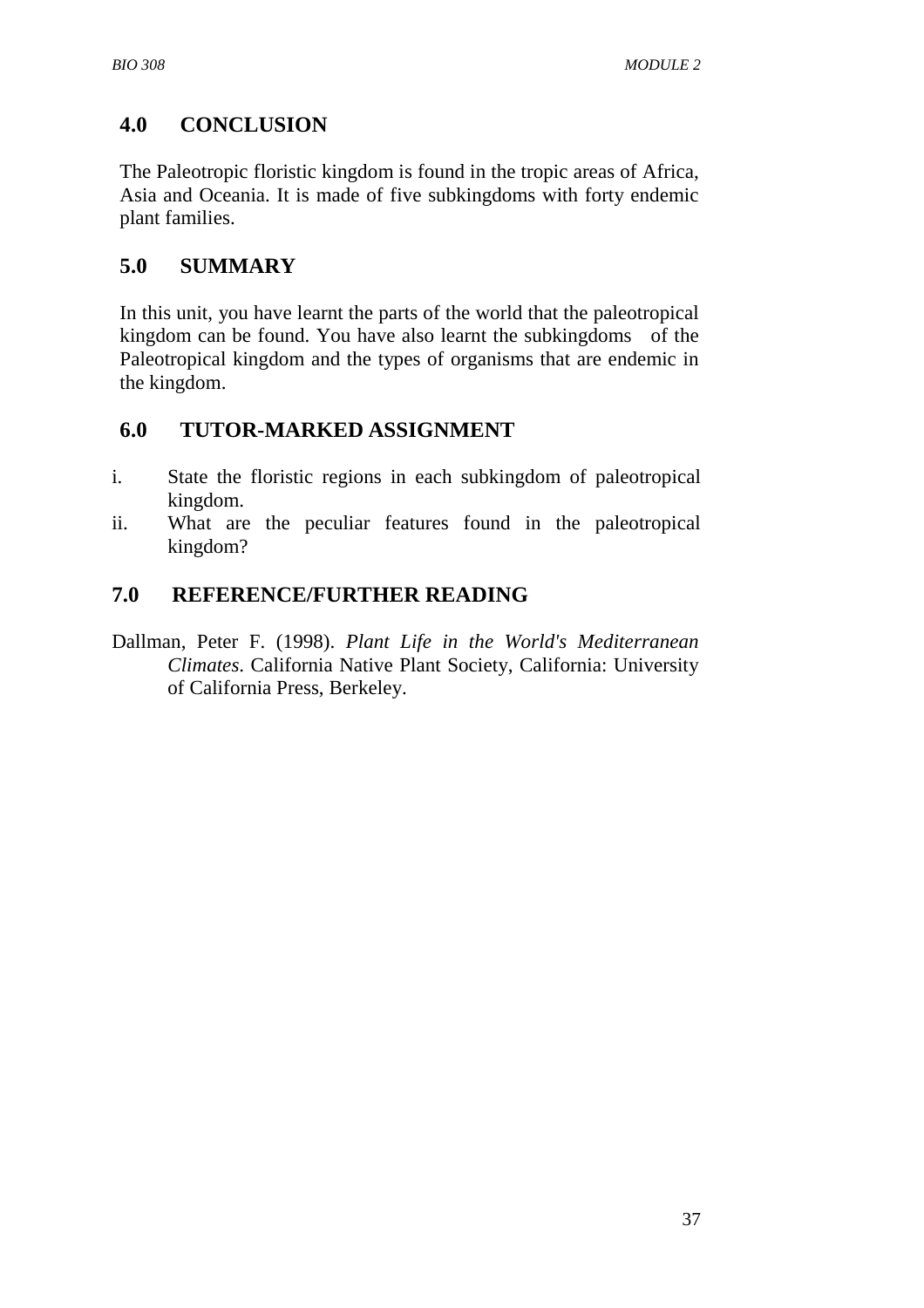# **UNIT 2 NEOTROPICAL KINGDOM**

#### **CONTENTS**

- 1.0 Introduction
- 2.0 Objectives
- 3.0 Main Content
	- 3.1 Description of the Neotropical Kingdom
	- 3.2 Ecological Regions of Neotropical Kingdom
	- 3.3 Endemic Animals and Plants in the Neotropical Kingdom
- 4.0 Conclusion
- 5.0 Summary
- 6.0 Tutor-Marked Assignment
- 7.0 Reference/Further Reading

### **1.0 INTRODUCTION**

The neotropical kingdom is sometimes described as the tropical area of South America. It has more tropical rainforests than any other kingdom hence with high biodiversity. It is divided into four floristic regions and has many endemic plants and animals.

#### **2.0 OBJECTIVES**

At the end of this unit, you should be able to:

- identify the general nature of the neotropical kingdom
- describe the ecological regions in the neotropical kingdom
- list the plants and the animals endemic in the neotropical kingdom.

### **3.0 MAIN CONTENT**

### **3.1 General Description of the Neotropical Kingdom**

In biogeography, the Neotropic or Neotropical zone is one of the eight terrestrial ecozones. This ecozone includes South and Central America, the Mexican lowlands, the Caribbean islands, and southern Florida, because these regions share a large number of plant and animal groups. It is sometimes used as a synonym for the tropical area of South America, although the ecozone also includes temperate southern South America. The Neotropical Floristic Kingdom excludes southernmost South America, which instead is placed in the Antarctic Kingdom.

The Neotropic includes more tropical rainforest (tropical and subtropical moist broadleaf forests) than any other ecozone, extending from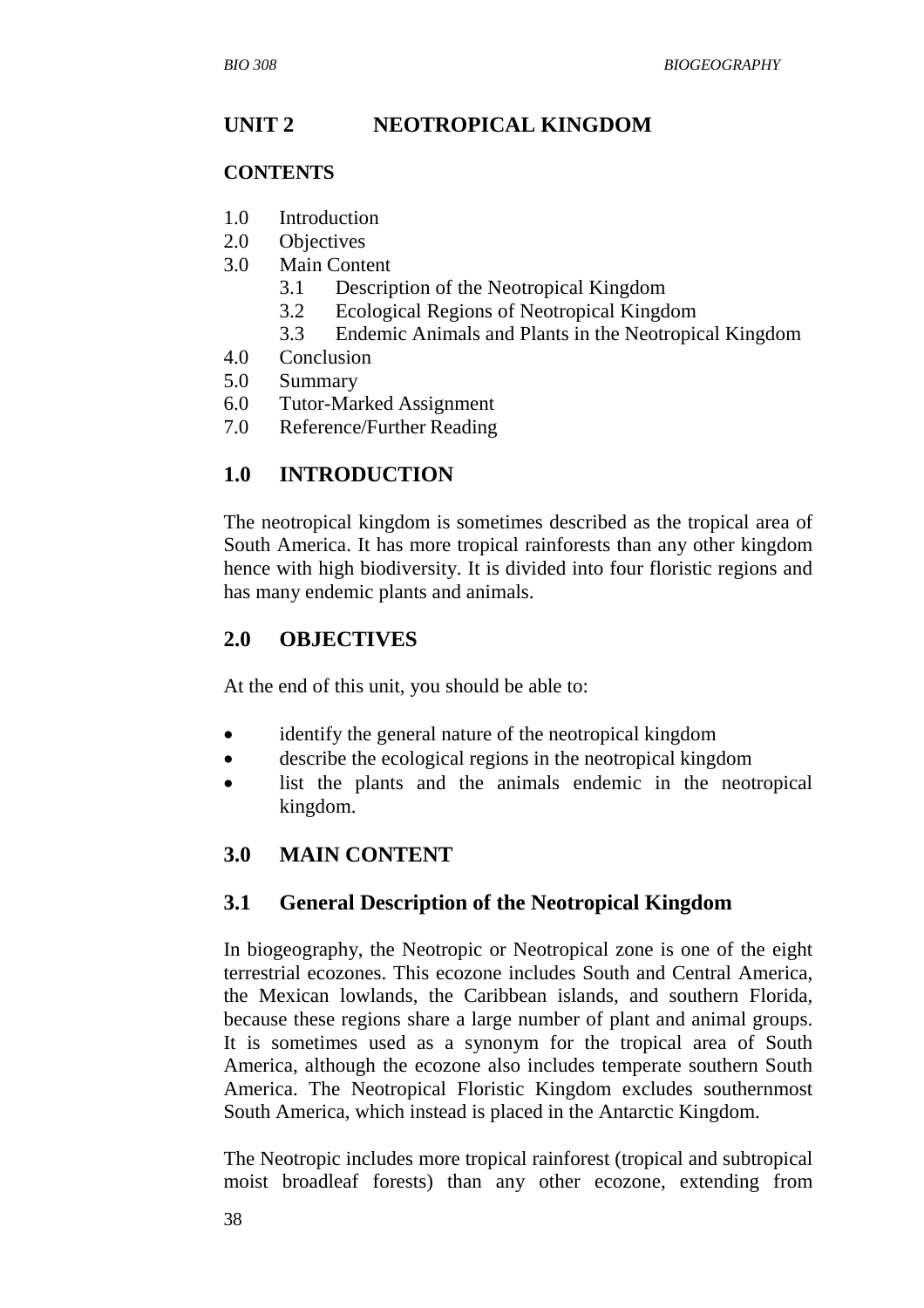southern Mexico through Central America and northern South America to southern Brazil, including the vast Amazon Rainforest. These rainforest ecoregions are one of the most important reserves of biodiversity on Earth. These rainforests are also home to a diverse array of indigenous peoples, who to varying degrees persist in their autonomous and traditional cultures and subsistence within this environment. The number of these peoples who are as yet relatively untouched by external influences continues to decline significantly, however, along with the near-exponential expansion of urbanisation, roads, pastoralism and forest industries which encroach on their customary lands and environment. Nevertheless amidst these declining circumstances this vast "reservoir" of human diversity continues to survive, albeit much depleted. In South America alone, some 350–400 indigenous languages and dialects are still living (down from an estimated 1,500 at the time of first European contact), in about 37 distinct language families and a further number of unclassified and isolate languages. Many of these languages and their cultures are also endangered. Accordingly, conservation in the Neotropic zone is a hot political concern, and raises many arguments about development versus indigenous versus ecological rights and access to or ownership of natural resources.

# **3.2 Major Ecological Regions of Neotropic Kingdom**

The WWF subdivides the ecozone into bioregions, defined as "geographic clusters of ecoregions that may span several habitat types, but have strong biogeographic affinities, particularly at taxonomic levels higher than the species level (genus, family)."

### **a) Amazonia Region**

The Amazonia bioregion is mostly covered by tropical moist broadleaf forest, including the vast Amazon rainforest, which stretches from the Andes Mountains to the Atlantic Ocean, and the lowland forests of the Guianas. The bioregion also includes tropical savannah and tropical dry forest ecoregions.

### **b) Eastern South America Region**

. Eastern South America includes the Caatinga xeric shrublands of northeastern Brazil, the broad Cerrado grasslands and savannas of the Brazilian Plateau, and the Pantanal and Chaco grasslands. The diverse Atlantic forests of eastern Brazil are separated from the forests of Amazonia by the Caatinga and Cerrado, and are home to a distinct flora and fauna.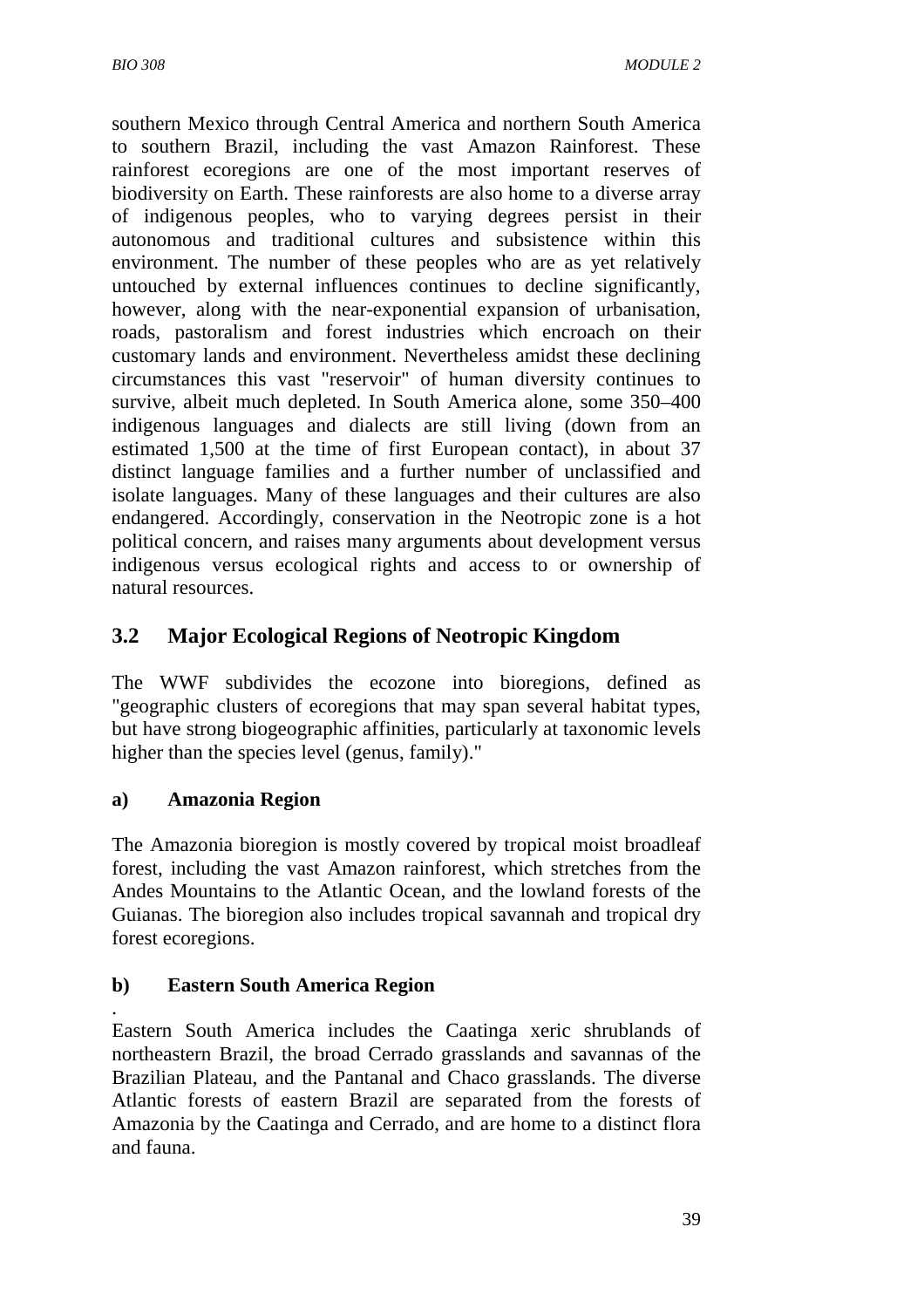#### **c) Orinoco Region**

The Orinoco is a region of humid forested broadleaf forest and wetland primarily comprising the drainage basin for the Orinoco River and other adjacent lowland forested areas. This region includes most of Venezuela and parts of Columbia.

#### **d) Southern South America Region**

The temperate forest ecoregions of southwestern South America, including the temperate rain forests of the Valdivian temperate rain forests and Magellanic subpolar forests ecoregions, and the Juan Fernandez Islands and Desventuradas Islands, are a refuge for the ancient Antarctic flora, which includes trees like the southern beech (Nothofagus), podocarps, the alerce (*Fitzroya cupressoides*), and Araucaria pines like the monkey-puzzle tree (*Araucaria araucana*). These magnificent rainforests are endangered by extensive logging and their replacement by fast-growing non-native pines and eucalyptus.

## **3.3 Endemic Animals and Plants in Neotropical Kingdom**

**Animals:** Thirty-one bird families are endemic to the Neotropical ecozone, over twice the number of any other ecozone. They include rheas, tinamous, curassows, and toucans. Bird families originally unique to the Neotropics include hummingbirds (family Trochilidae) and wrens (family Troglodytidae).

Mammal groups originally unique to the Neotropics include: Order Xenarthra: anteaters, sloths, and armadillos

New World monkeys,

Caviomorpha rodents, including capybaras and guinea pigs, and chinchillas

American opossums (order Didelphimorphia) and shrew opossums (order Paucituberculata).

Forty-three fish families and subfamilies are endemic to the Neotropical ecozone, more than any other ecozone (Reis et al., 2003). These fish taxa include more than 5,700 species, and represent at least 66 distinct lineages in continental freshwaters (Albert and Reis, 2011).

Some fish groups originally unique to the Neotropics include:

Order Gymnotiformes Neotropical electric fish Family Characidae tetras and allies Family Loricariidae armoured catfishes Subfamily Cichlinae Neotropical cichlids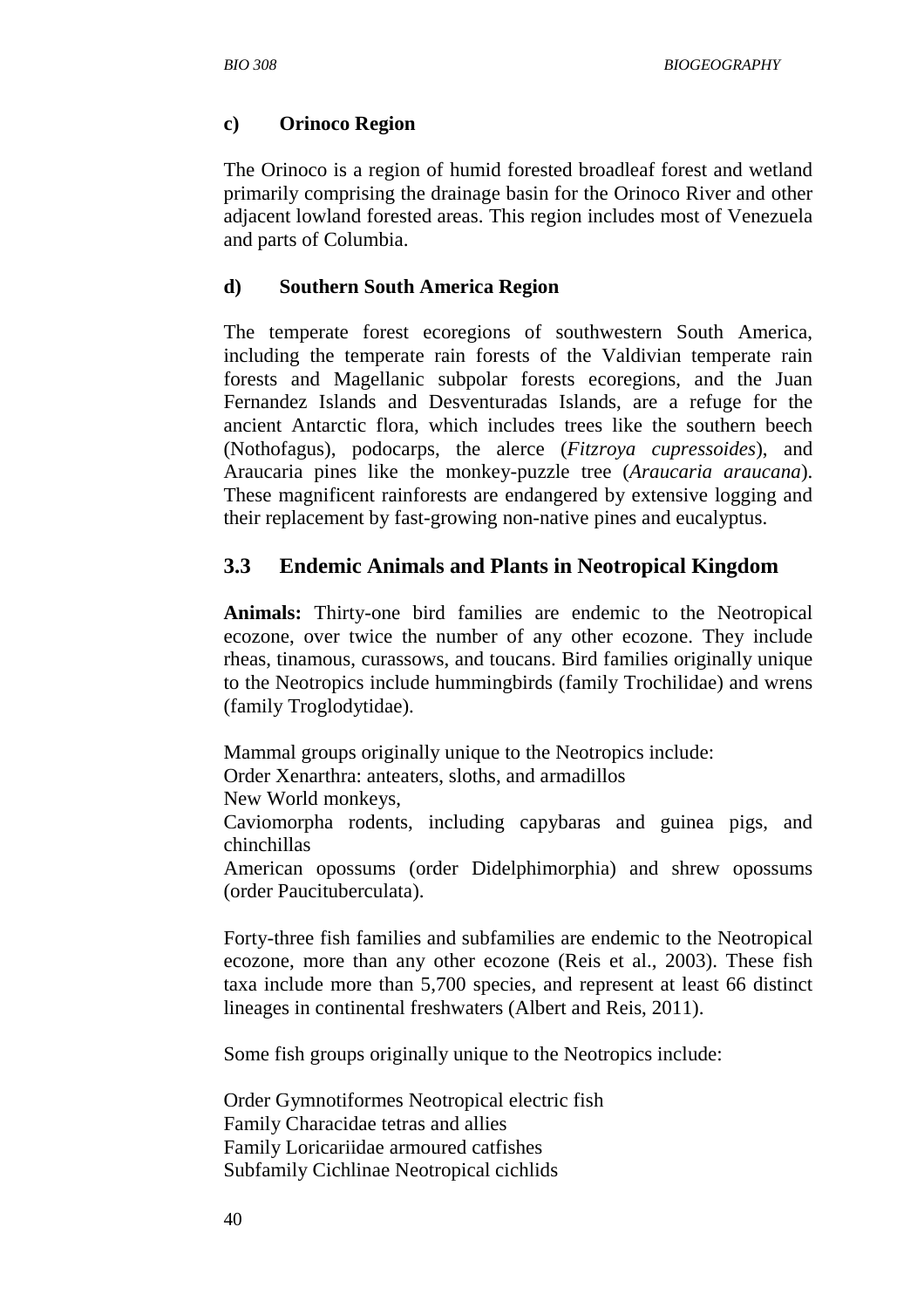Subfamily Poeciliinae guppies and relatives.

Examples of groups that are entirely or mainly restricted to the Neotropical region include New World Monkeys, Sloths, Tinamous, Hummingbirds, Toucans, Ovenbirds, Antbirds, Tanagers, Caimans, New World Coral Snakes, Poison Dart Frogs, Gonyleptidae.

**Plants:** Plant families that originated in the Neotropic include Bromeliaceae, Cannaceae, and Heliconiaceae. Plant species originally unique to the Neotropic include: Potato (*Solanum tuberosum*), Tomato (*Solanum lycopersicum*), Cacao tree (*Theobroma cacao*), source of cocoa and chocolate, Maize (*Zea mays*), Lima bean (*Phaseolus lunatus*), Cotton (*Gossypium barbadense*), Cassava (*Manihot esculenta*), Sweet potato (*Ipomoea batatas*), Amaranth (*Amaranthus caudatus*), Quinoa (*Chenopodium quinoa*).

# **4.0 CONCLUSION**

This floristic kingdom used to be home to some well known crop and cash crops that are found in many parts of the world today. It contains some endemic plant and animal species located in four different floristic regions. It spreads to different continents of the world.

# **5.0 SUMMARY**

In this unit, you have learnt the nature of the Neotropical kingdom and the subdivisions of the kingdom. You have also learnt the different plant and animal species that are endemic in the Neotropical region.

### **6.0 TUTOR-MARKED ASSIGNMENT**

i. Compare the features that are found in each neotropical floristic regions with those in the other regions within the kingdom.

# **7.0 REFERENCE/FURTHER READING**

Dallman, Peter F. (1998). *Plant Life in the World's Mediterranean Climates*. California Native Plant Society, California: University of California Press, Berkeley.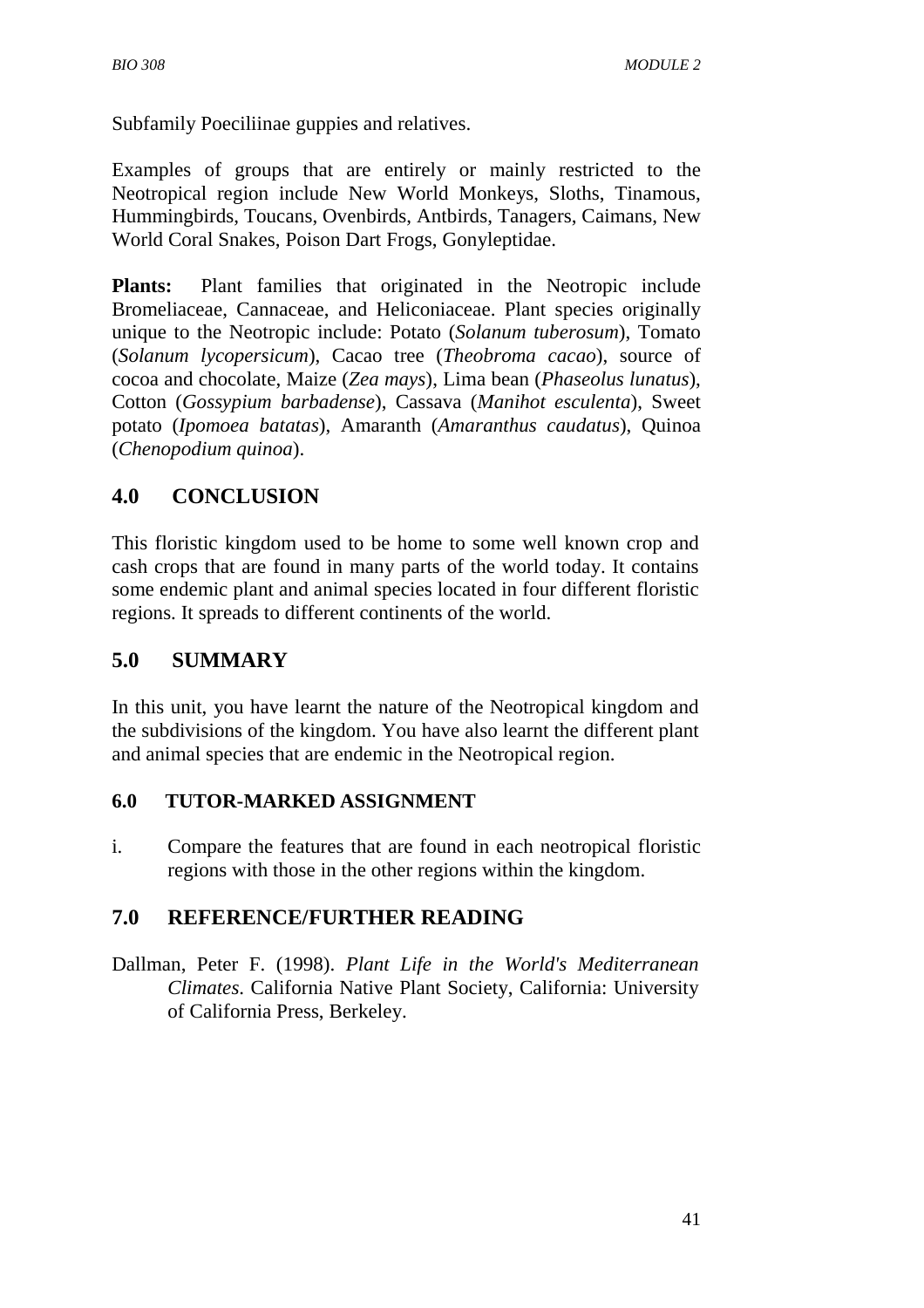## **UNIT 3 SOUTH AFRICAN KINGDOM**

#### **CONTENTS**

- 1.0 Introduction
- 2.0 Objectives
- 3.0 Main Content
	- 3.1 Description of the South African Kingdom
	- 3.2 Location of the Cape Region
	- 3.3 Flora and Fauna in the Cape Region
- 4.0 Conclusion
- 5.0 Summary
- 6.0 Tutor-Marked Assignment
- 7.0 Reference/Further Reading

#### **1.0 INTRODUCTION**

The South African floristic kingdom is mainly known as the Cape floristic region. It is located in South Africa and it has some plants and animals peculiar to it.

#### **2.0 OBJECTIVES**

At the end of this unit, you should be able to:

- describe the South African Kingdom and its location
- describe the endemic plants and animals in the floristic kingdom.

### **3.0 MAIN CONTENT**

#### **3.1 General Description of the South African Kingdom**

The Cape Floristic Region is a floristic region located near the southern tip of South Africa. It is the only floristic region of the Cape (South African) Floristic Kingdom, and includes only one floristic province, known as the Cape Floristic Province.

The Cape Floristic Region, the smallest of the six recognised floral kingdoms of the world, is an area of extraordinarily high diversity and endemism, and is home to more than 9 000 vascular plant species, of which 69 % are endemic. Much of this diversity is associated with the fynbos biome, a Mediterranean-type, fire-prone shrubland. The economic worth of fynbos biodiversity, based on harvests of fynbos products (e.g. wildflowers) and eco-tourism is estimated to be in the region of R77 million a year. Thus, it is clear that the Cape Floristic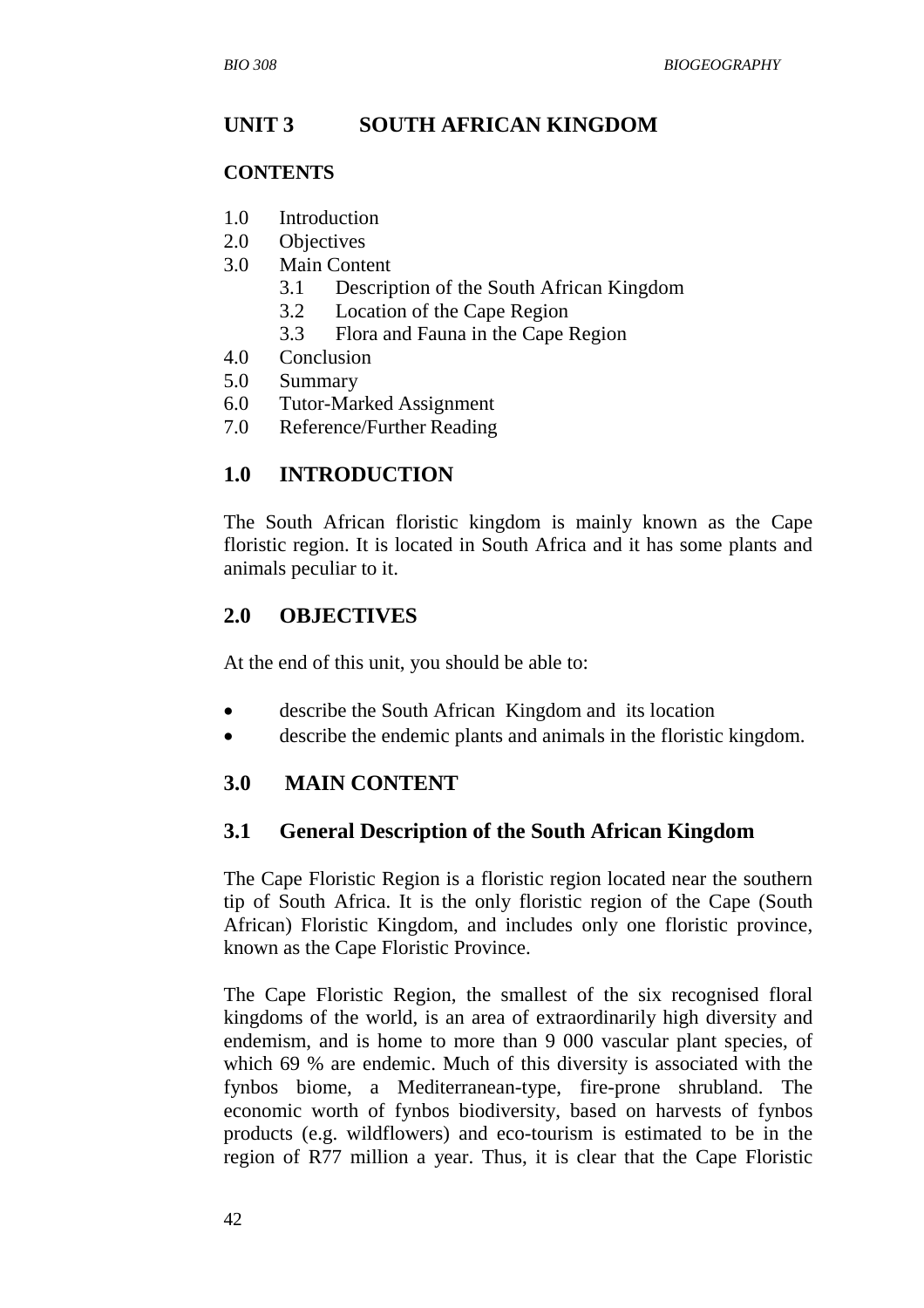Region has both economic and intrinsic biological value as a biodiversity hotspot.

# **3.2 Location and Description**

The Region covers the Mediterranean climate region of South Africa in the Western Cape in the southwestern corner of the country, and extends eastward into the Eastern Cape, a transitional zone between the winterrainfall region to the west and the summer-rainfall region to the east in KwaZulu-Natal.

# **3.3 Flora: Fynbos in the Western Cape**

Most of the region is covered with fynbos, a sclerophyllous shrubland occurring on acid sands or nutrient poor soils derived from Table Mountain Sandstones (Cape Supergroup). Fynbos is home to an amazing diversity of plant species including many members of the Protea family (Proteaceae), Heath family (Ericaceae), and Reed family of restios (Restionaceae). Other vegetation types are strandveld, a soft coastal scrubland found mostly on the west-facing coast of the Western Cape Province, on tertiary sands. Renosterveld is a grassy shrubland dominated by members of the Daisy family (Asteraceae - particularly renosterbos (Elytropappus rhinocerotis)), graminoids and geophytes, occurring on the base-rich shaley soils of the coastal forelands. Small pockets of Afromontane forest (Southern Afrotemperate Forest) can be found in humid and sheltered areas.

### **Ecology**

The World Wildlife Fund divides the Cape floristic region into three ecoregions, the Lowland fynbos and renosterveld, Montane fynbos and renosterveld and the Albany thickets. The fynbos ecoregions are designated one of the Global 200 priority ecoregions for conservation. Conservation International declared the Cape floristic region to be a biodiversity hotspot.

# **4.0 CONCLUSION**

The South African Kingdom is also known as the Cape region because that is the only floristic region in the kingdom. It, however, has three ecoregions. It is smallest floristic kingdom and has different plant families endemic in it.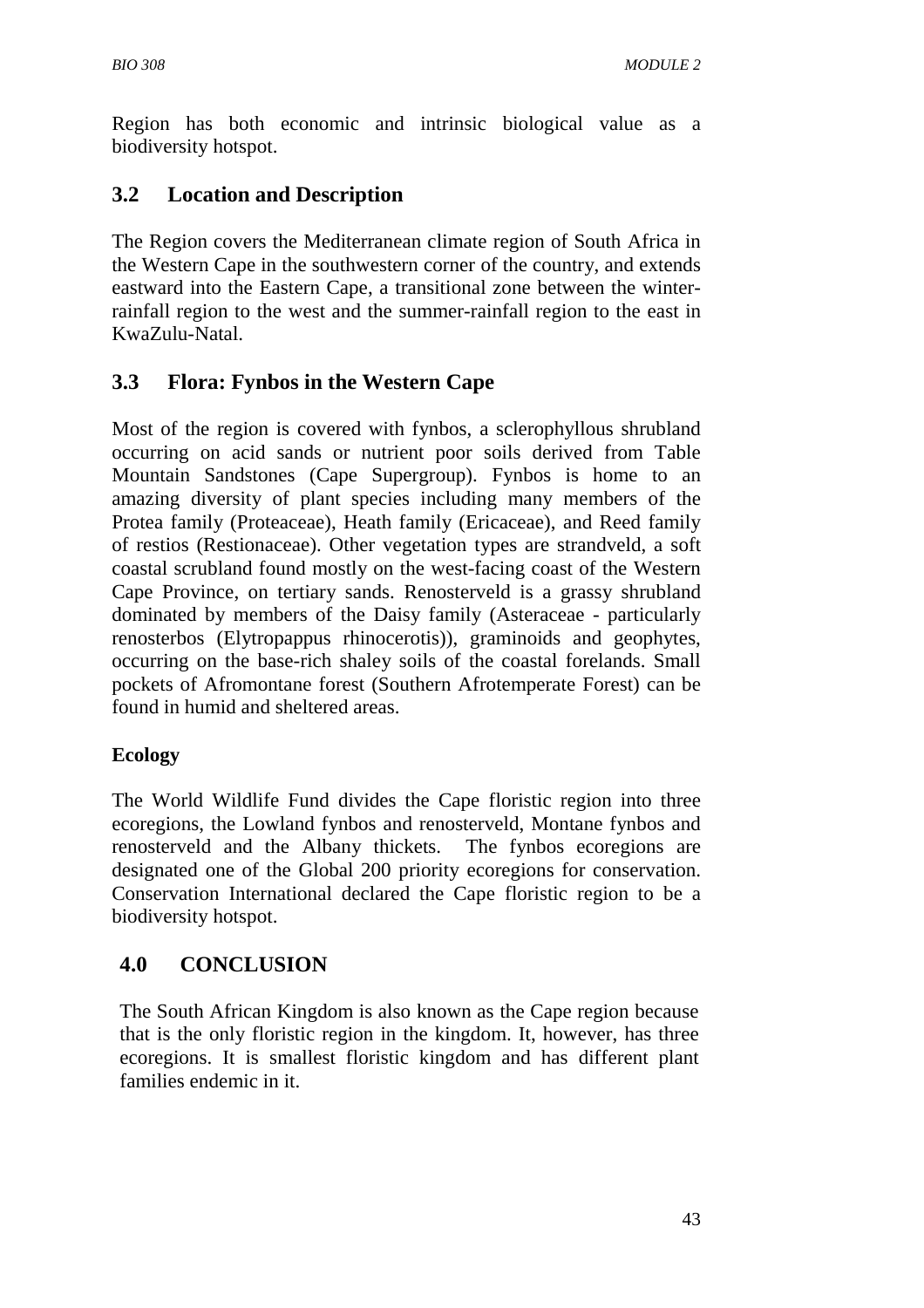# **5.0 SUMMARY**

In this unit, you have learnt about the nature of the South African kingdom also known as the cape floristic region. You have also learnt about the flora of the kingdom.

### **6.0 TUTOR-MARKED ASSIGNMENT**

List the types of vegetation/flora that can be found in the Cape Region.

#### **7.0 REFERENCE/FURTHER READING**

Dallman, Peter F. (1998). *Plant Life in the World's Mediterranean Climates*. California Native Plant Society, California: University of California Press, Berkeley.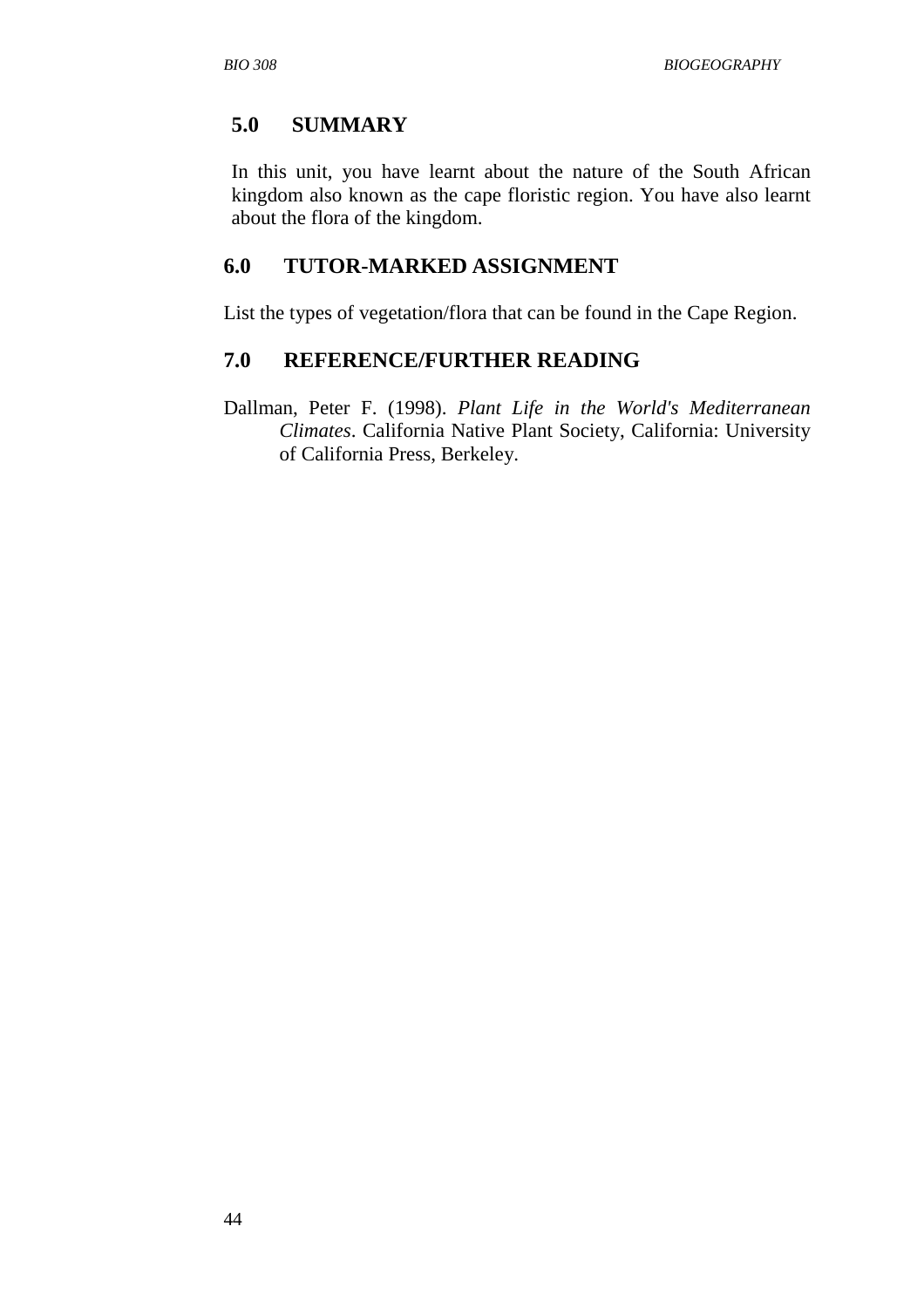# **UNIT 4 AUSTRALIAN KINGDOM AND ANTARCTIC KINGDOM**

#### **CONTENTS**

- 1.0 Introduction
- 2.0 Objectives
- 3.0 Main Content
	- 3.1 Description of the Antarctic Kingdom
	- 3.2 The Subkingdoms of Antarctic Kingdom
		- 3.2.1 Fernandezian Region
		- 3.2.2 Argentina-Chile-Patagonian Region
		- 3.2.3 Neozeylandic Region
- 4.0 Conclusion
- 5.0 Summary
- 6.0 Tutor-Marked Assignment
- 7.0 Reference/Further Reading

## **1.0 INTRODUCTION**

In this unit, you will learn about the Antarctic floristic kingdom. The Antarctic kingdom is found south of latitude  $40^{\circ}$ S. It has about 50 genera of plants original to it with three regions.

### **2.0 OBJECTIVES**

At the end of this unit, you should be able to:

- give a general description of the Antarctic Kingdom
- explain the different subkingdoms and regions of the Antarctic kingdom.

### **3.0 MAIN CONTENT**

### **3.1 General Description of Antarctic Kingdom**

The Antarctic Floristic Kingdom (also Holantarctic Kingdom) is a floristic region first identified by botanist Ronald Good (and later by Armen Takhtajan), which includes most areas of the world south of 40°S latitude. The Antarctic plant kingdom includes the continent of Antarctica, Patagonia (southern Chile, southern Argentina, Tierra del Fuego), most of New Zealand, the New Zealand Sub-Antarctic Islands, and all islands of the Southern Ocean south of 40°S latitude, including Gough Island, the Kerguelen Islands, and the Falkland Islands. Tasmania is omitted since its plant species are more closely related to those found in the Australian Floristic Kingdom. Many plant species of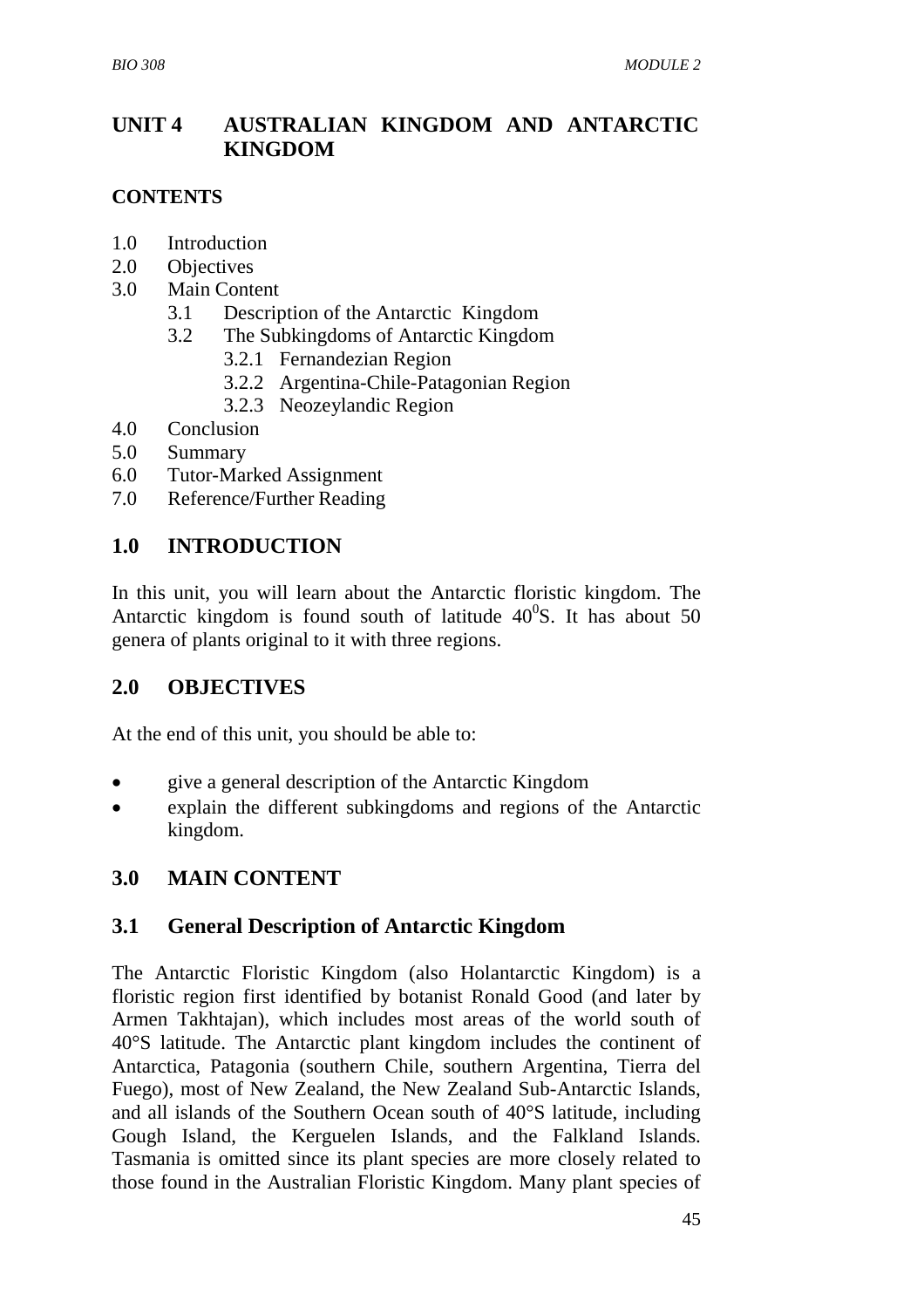Antarctica, temperate South America and New Zealand were very closely related, despite their disjunction by the vast Southern Ocean. The flora of this kingdom dates back to the time of Gondwana, the southern supercontinent which once included most of the landmasses of the present-day Southern Hemisphere, though it has been influenced by the flora of the Holarctic Kingdom since the Tertiary.

About 50 genera of vascular plants are common in the Antarctic plant kingdom, including Nothofagus and Dicksonia. Takhtajan also made note of hundreds of other vascular plant genera scattered about and isolated on islands of the Southern Ocean, including Calandrinia feltonii of the Falkland Islands, Pringlea antiscorbutica of the Kerguelen Islands, and the megaherb genera of the New Zealand Sub-Antarctic Islands.

There are about 11 families of plants that are endemic to this kingdom: Lactoridaceae, Gomortegaceae, Hectorellaceae, Halophytaceae, Francoaceae, Aextoxicaceae, Tribelaceae, Griseliniaceae, Misodendraceae, Alseuosmiaceae and Donatiaceae.

#### **3.2 Subdivisions**

The Antarctic floristic kingdom is subdivided into four floristic regions, and subdivided even further into sixteen floristic provinces. Most of the provinces lie within, or very near the Antarctic convergence zone.

#### **3.2.1 Fernandezian Region**

This is often included within the Neotropical Kingdom. It contains an Endemic family: Lactoridaceae. There are 20 endemic genera including Thyrsopteris, Nothomyrcia, Selkirkia, Cuminia, Juania, Robinsonia, Rhetinodendron, Symphyochaeta, Centaurodendron, Yunquea, Hesperogreigia, Podophorus, Pantathera and Megalachne. Species endemism of vascular plants is very high (about 70%). It is made up of the Fernandezian Province.

#### **3.2.2 Argentina-Chile-Patagonian Region**

This contains the following endemic families: Gomortegaceae, Halophytaceae, Malesherbiaceae, Tribelaceae, Francoaceae, Aextoxicaceae, and Misodendraceae. There are many endemic genera (including Leptocionium, Saxegothaea, Austrocedrus, Pilgerodendron, Fitzroya, Peumus, Boquila, Lardizabala, Philippiella, Austrocactus, Holmbergia, Berberidopsis, Niederleinia, Lebetanthus, Ovidia, Quillaja, Kageneckia, Saxifragella, Zuccagnia, Tepualia, Magallana, Gymnophyton, Laretia, Mulinum, Talguenea, Schizanthus, Melosperma, Monttea, Hygea, Mitraria, Sarmienta, Chiliotrichum, Melalema,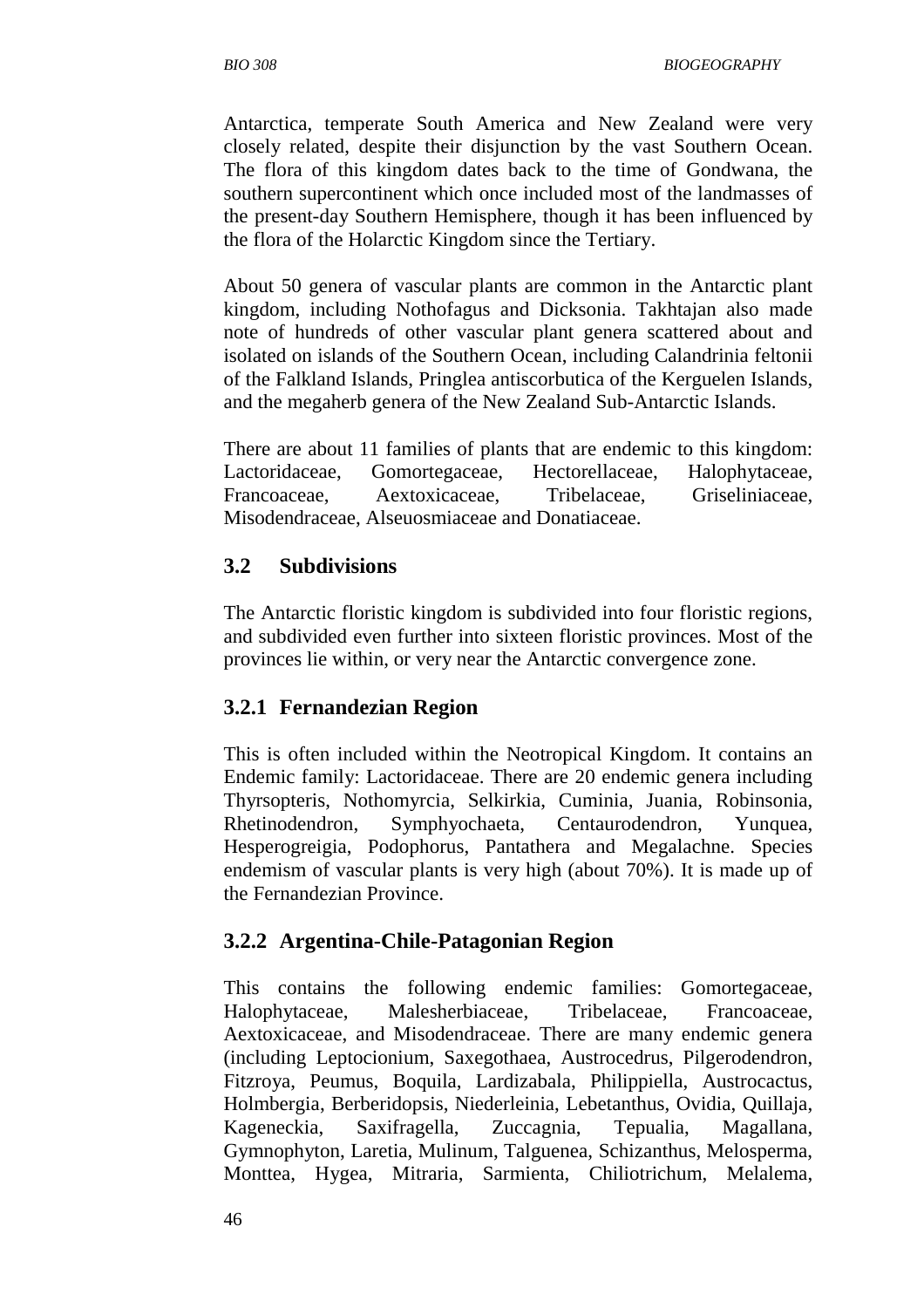Nassauvia, Tetroncium, Gilliesia, Leontochir, Leucocryne, Schickendantziella, Solaria, Lapageria, Conanthera, Tecophilaea, Tapeinia, Fascicularia, Ortachne, and Jubaea) and species.

It is made up of the Northern Chilean Province, the Central Chilean Province, the Argentine Pampas Province, the Patagonian Province and the Tierra del Fuego Province.

# **3.2.3 Neozeylandic Region**

This contains an endemic family: Ixerbaceae which is an endemic monogeneric family of one species, *Ixerba brexioides*. The Ixerbaceae is the only endemic New Zealand vascular plant family. There are 50 endemic genera in the region (including Loxsoma, Pseudowintera, Hectorella, Entelea, Hoheria, Corokia, Alseuosmia, Carmichaelia, Lophomyrtus, Neomyrtus, Plectomirtha, Stilbocarpa, Kirkophytum, Coxella, Lignocarpa, Scandia, Dactylanthus, Myosotidium, Parahebe, Negria, Rhabdothamnus, Teucridium, Oreostylidium, Pachystegia, Haastia, Leucogenes, Phormium, Rhopalostylis, Lepidorrhachis, Hedyscepe, Howea, Sporadanthus, Aporostylis, Desmoschoenus), very high species endemism, especially among Pinophyta.

The provinces in the region include the Lord Howe Province, the Norfolkian Province, the Kermadecian Province, the Northern Neozeylandic Province, the Central Neozeylandic Province, the Southern Neozeylandic Province, the Chatham Province and the New Zealand Subantarctic Islands Province.

# **4.0 CONCLUSION**

The artarctic kingdom contains about 30 genera of plant. It is located in the Antarctic region and other parts of the world like New Zealand and the Patagonia. It is made of four flouristic regions and about sixteen flouristic provinces.

### **5.0 SUMMARY**

In this unit, you have learnt the:

- nature of the Antarctic Kingdom
- subdivisions of the Antarctic kingdom
- type of plants that is endemic in the region.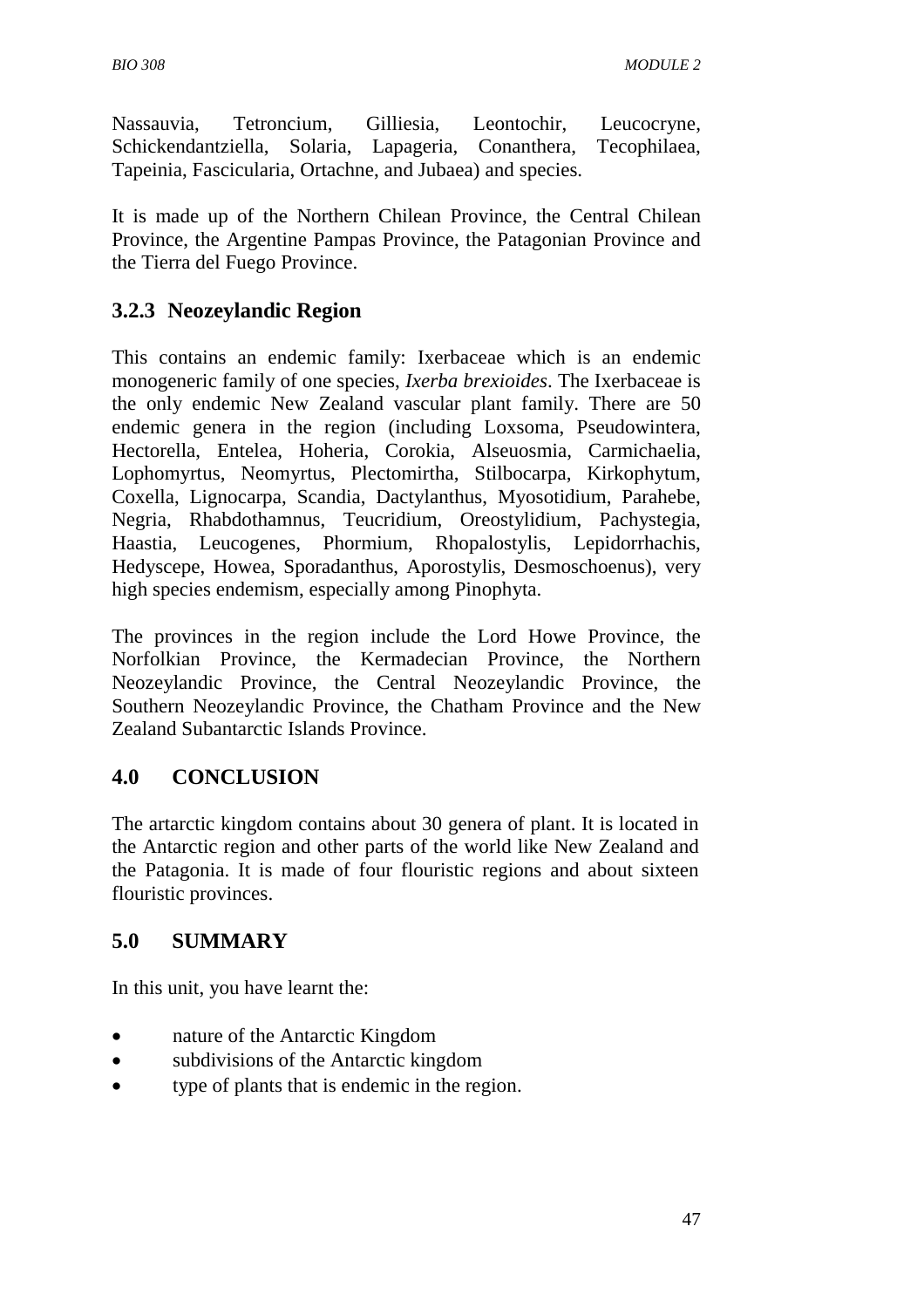#### **6.0 TUTOR-MARKED ASSIGNMENT**

- i. State the locations of the artactic kingdom.
- ii. Give four regions of the Antarctic regions and five genera of plants endemic in each region.

### **7.0 REFERENCE/FURTHER READING**

Dallman, Peter F. (1998). *Plant Life in the World's Mediterranean Climates*. California Native Plant Society, California: University of California Press, Berkeley.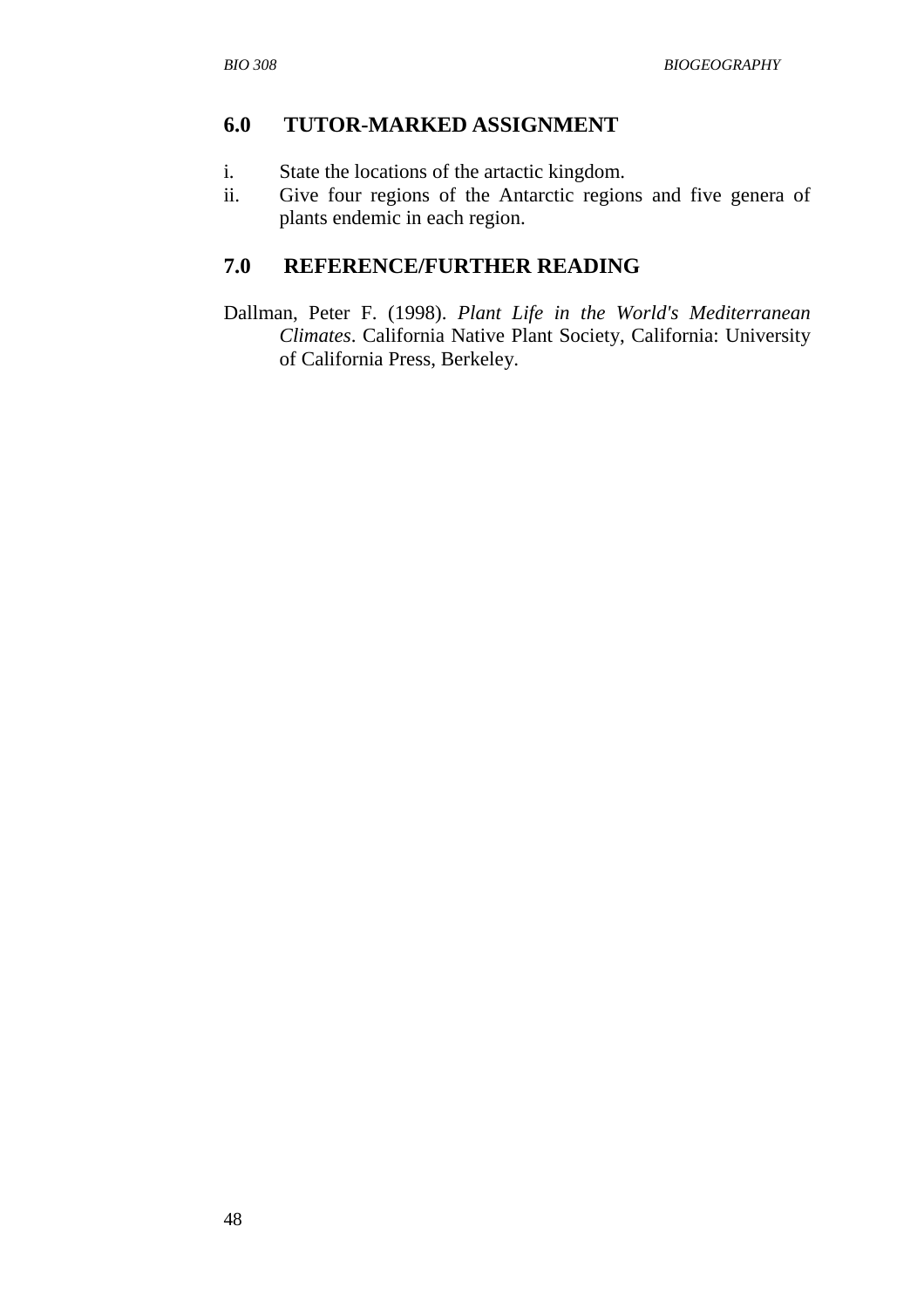# **UNIT 5 ZOOGEOGRAPHY**

#### **CONTENTS**

- 1.0 Introduction
- 2.0 Objectives
- 3.0 Main Content
	- 3.1 Description of Zoogeography
	- 3.2 Zoogeographical Regions
- 4.0 Conclusion
- 5.0 Summary
- 6.0 Tutor-Marked Assignment
- 7.0 Reference/Further Reading

# **1.0 INTRODUCTION**

This unit looks at zoogeography which is the branch of science that deals with animal distribution. It gives a general overview of zoogeography and explains the zoogeographical regions.

## **2.0 OBJECTIVES**

At the end of this unit, you should be able to:

- classify the zoogeographical regions of the world
- identify the basics of zoogeography.

### **3.0 MAIN CONTENT**

### **3.1 General Concept of Zoogeography**

Zoogeography deals with the study of distribution of land animals and those living in freshwater. Marine animals cannot be confined to any one region as the seas are interconnected and the only possible barrier for them can be climate. Hence most of the animal distribution studies are based on the land vertebrate fauna that also includes freshwater fishes and amphibians, which due to osmotic problems cannot cross salt water to reach from one land mass to another, although land makes only about 29% of the earth's surface and land vertebrates only 2% of the entire animal kingdom. Theoretically zoogeography is the study of all animals that includes invertebrates of which insects constitute the largest group. Earlier studies involved almost exclusively the bird fauna, which being gifted fliers can cross all kinds of barriers and some of them do reach from one end of the globe to another.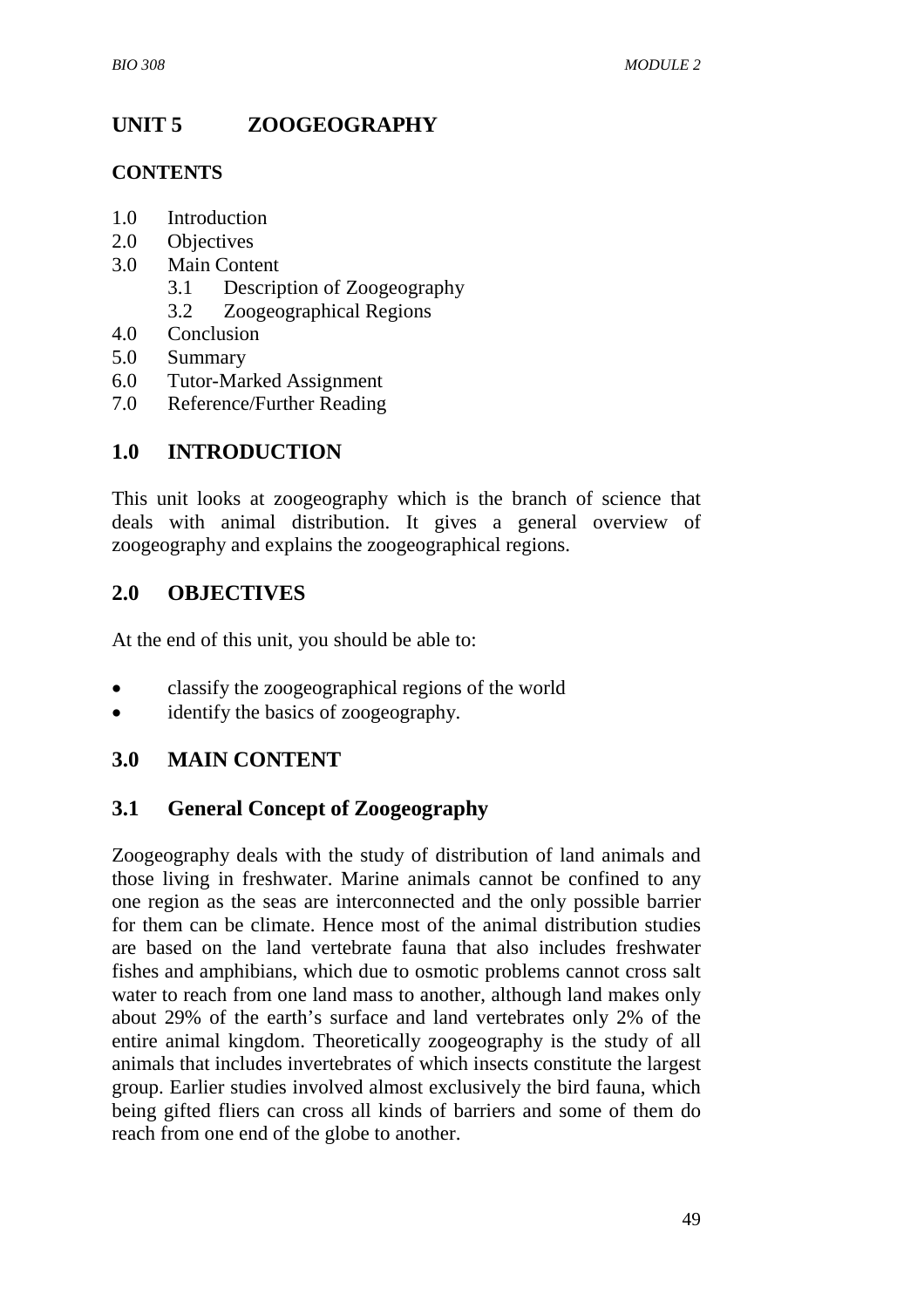Fascination for zoogeographical studies arose from the Darwinian philosophy that animals lived where evolution made them most adapted to live in. But a cursory look reveals that elephants, zebras, giraffes, lions and a large number of African animals can live equally comfortably in South America and so can do the tropical American monkeys, jaguars, Llamas, sloths, armadillos, anacondas and a large number of birds in Africa but they are limited to their regions. Alligators can live almost in any tropical habitat but are confined to the New World and China, whereas crocodiles occur in the tropics of all continents. Given the opportunity, marsupials will do well in any other continent but are restricted to Australia and one of them, opossum, does exist in the New World. No placental mammal existed in Australia and New Zealand until recently when we carried our pets and sheep along and some of them escaped and became wild to disturb the ecological balance that existed for millions of years. Lungfishes and ostriches inhabit widely separated continents of South America, Africa and Australia. Camels are found in the deserts of Middle East to Mongolia and India but one species reaches as far away as South America. Similarly, four species of tapirs live in South America but one species has gone to far eastern Sumatra and nowhere in between where climate is quite suitable for it to live. Limbless amphibians also show similar distribution. Such peculiarities in the distribution of animals triggered more detailed studies to find out why animals could not be distributed in all places where climate and other environmental conditions are conducive.

Zoogeographic provinces are regions of distinctive fauna. They are based on the taxonomic or phylogenetic relationships of animals and not the adaptations of animals to specific environments. One way of looking at this is to think of the fauna of each province as constituting the gene pool available to the forces of natural selection to adapt animal life to the variety of habitats present in the particular region. The gene pool (i.e. the taxa represented) is different in each province.

Following the concept of a *region* as used in geography, each province maintains a level of homogeniety within its borders and clearly differs from adjacent areas. The boundaries between zoogeographic provinces are drawn according to the *distribution of vertebrate taxa* (in particular, *families*). Slater, who is commonly acknowledged as the developer of this system of drawing regions according to fauna, based his regions on the taxonomic relationships of birds; but the same regional limits work well enough for fishes, amphibians, reptiles, and mammals.

The data used to delineate regions were compiled long before continental drift was even considered. Furthermore, they represent only taxa extant in the 19th century. Paleontological advances, particularly in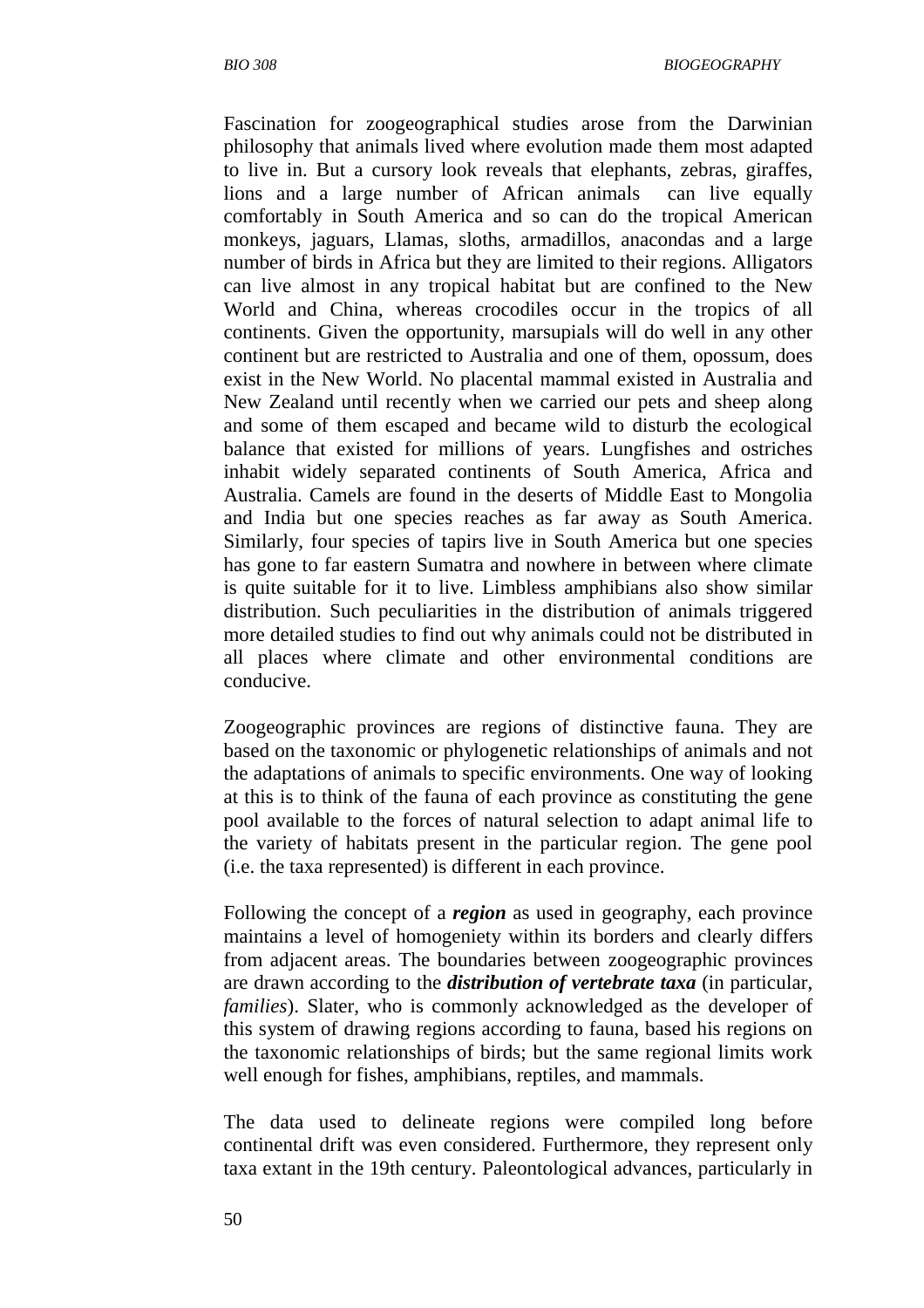the 20th century, have added new information on the distribution of vertebrate families that negate some of the assumptions of Slater, Wallace and others. Nonetheless, the basic notion and the names of the zoogeographic provinces are still in use today.

The exact locations of boundaries of any region are often problematic, and this is certainly true for zoogeographic provinces. The boundary between the Oriental and Australian provinces, for example, has been redrawn several times; the most famous version is known as Wallace's Line, which falls between Borneo and Sulawesi and between the tiny islands of Bali and Lombok. The latter pair of islands is separated by a mere 20 miles, but for the most part they are inhabited by different families of mammals and even birds with all the powers of flight.

### **3.2 Zoogeographic Regions**

Below are some comparative data for the six zoogeographic regions. The total number of families and the number of endemic families pertain to all mammals, except bats. The number of families shared refers to those families found only in the respective two zoogeographic regions and excludes more widespread families like the Canidae, which has reached all continents except Antarctica (although entry into Australia is generally considered a result of its introduction by people and not natural dispersal processes).

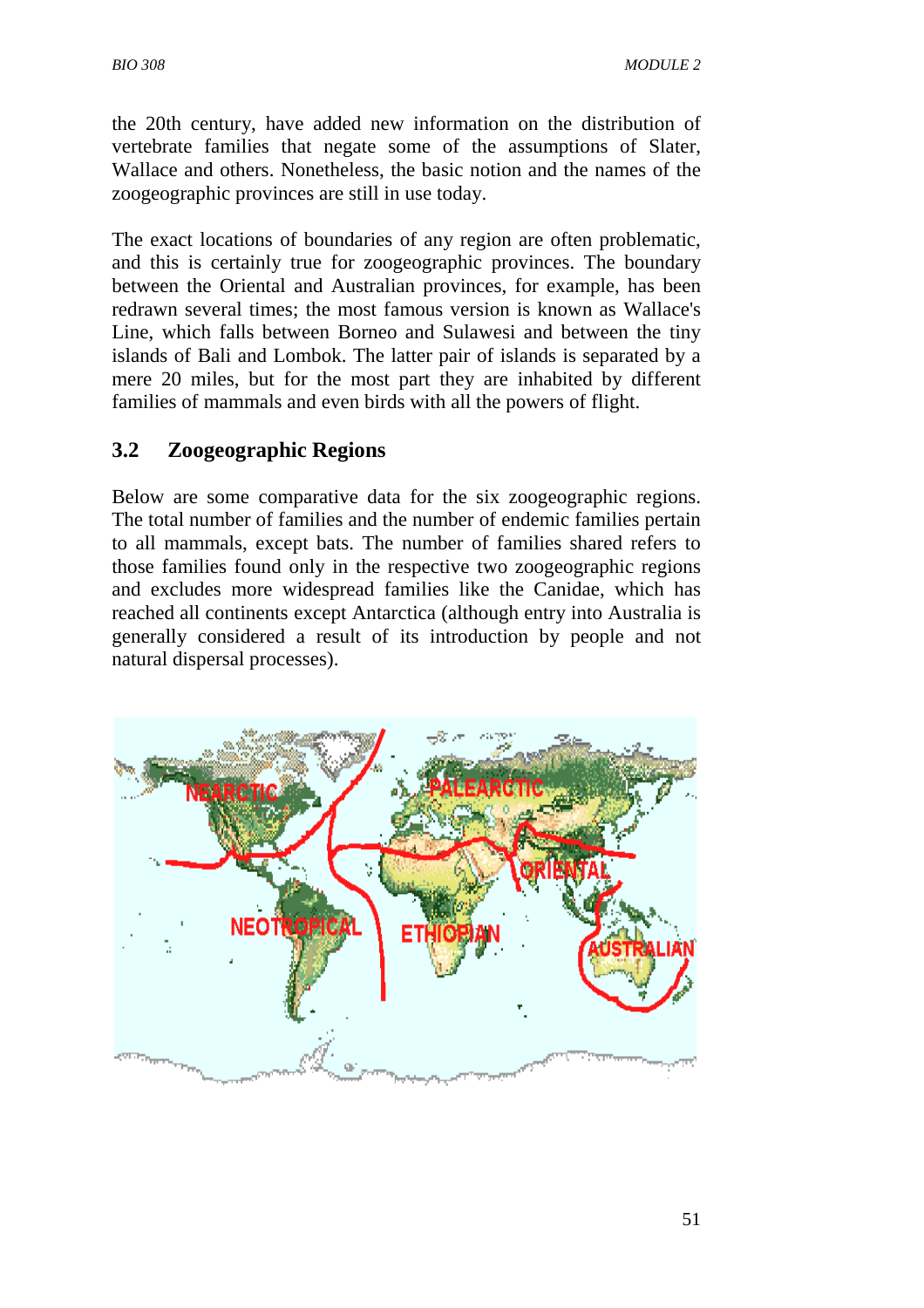

- **a) Palearctic Zoogeographic Province**: 28 families of animals are found in this province; 2 are endemic (the mole rats, and another rodent group, the seleviniids). 22 families of animals in this province are shared with the Ethiopian while 19 families are shared with the Oriental. Many in common with the Nearctic (to the degree that the same genera and in some cases the very same species are found in both regions).
- **b) Nearctic Zoogeographic Province**: This contains 24 families of animals; 4 are endemic (pronghorn, mountain beaver, pocket gophers, pocket mice). Most are widely distributed, especially in the Palearctic. 4 families in this province are shared with the Neotropical, but each is represented in Nearctic by only one species (armadillo, opossum, porcupine and peccary).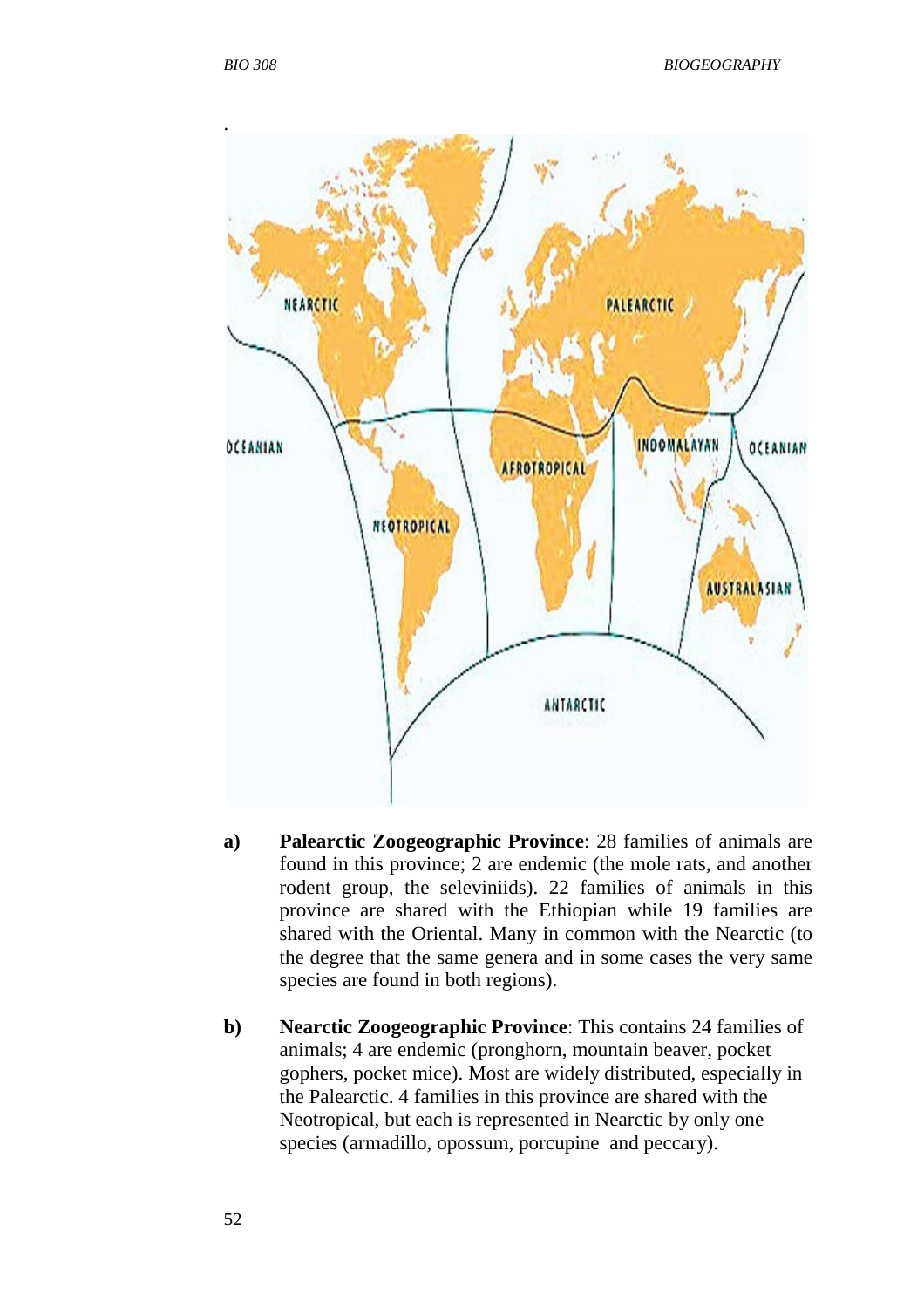- **c) Neotropical Zoogeographic Province:** This contains 32 families; 16 are endemic (10 are caviomorph rodents; 3 are in the nearly endemic order Edentata-sloths, anteaters, and armadillos; 1 is a marsupial; and 2 are monkeys). 4 families shared with the Nearctic (each represented in the Nearctic by only one species) 1 shared with the Palearctic (Camelidae), and 1 shared with the Oriental (Tapiridae).
- **d) Ethiopian (Afrotropical) Zoogeographic Province:** 38 families; 12 endemic (including giraffes, hippopotamus; aardvark, elephant shrews, otter shrews, hyraxes, golden moles, and several rodents). 22 families shared with the Palearctic 8 shared with the Oriental (in many cases the same genera are found in both regions).
- **e) Oriental Zoogeographic Province:** 30 families; 4 endemic families (2 primates-flying lemurs; tree shrews; hairy hedgehogs; spiny dormice). There is one endemic order (spiny dormice) in the province. 19 familie in this provinces are shared with the Palearctic, 8 shared with the Ethiopian (e.g., elephants, rhinoceroses, great apes) and 1 shared with the Neotropical (Tapiridae).
- **f) Australian Zoogeographic Province:** 9 families; 8 are endemic (6 are marsupials, 2 are monotremes-a subclass of mammals). The one non-endemic family is shared with the Palearctic (the only placental mammal, a mouse).

# **4.0 CONCLUSION**

The study of zoogeography helps to understand the regions of animal distribution. It also helps to give knowledge on the different types of animals endemic in various zoogeographical regions.

# **5.0 SUMMARY**

In this unit, you have learnt that:

- animals are found in different regions called zoogeographical regions
- the zoogeographical regions of the world.

# **6.0 TUTOR-MARKED ASSIGNMENT**

Differentiate between the phytogeographic and zoogeographic kingdoms.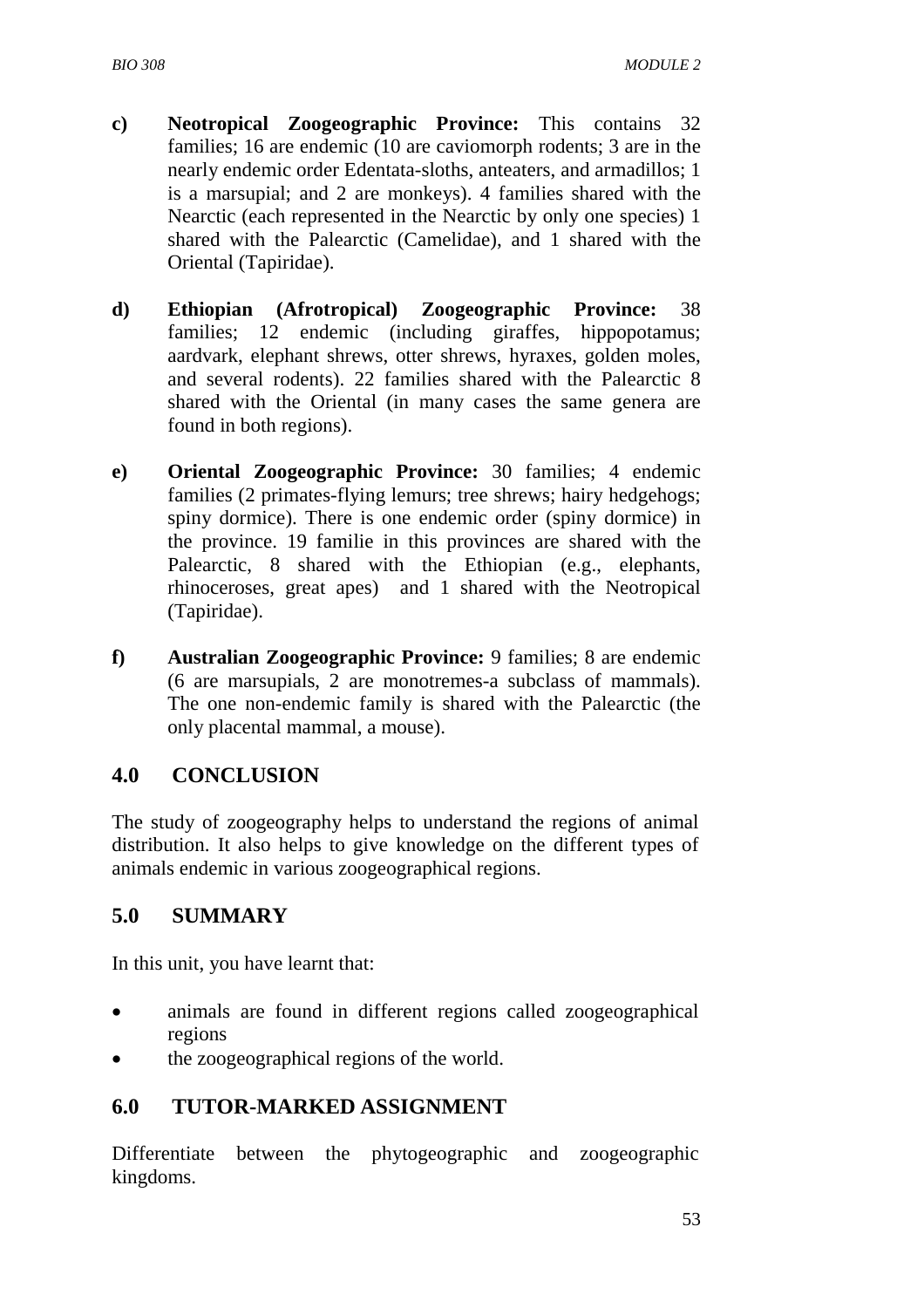#### **7.0 REFERENCE/FURTHER READING**

Dallman, Peter F. (1998). *Plant Life in the World's Mediterranean Climates*. California Native Plant Society, California: University of California Press, Berkeley.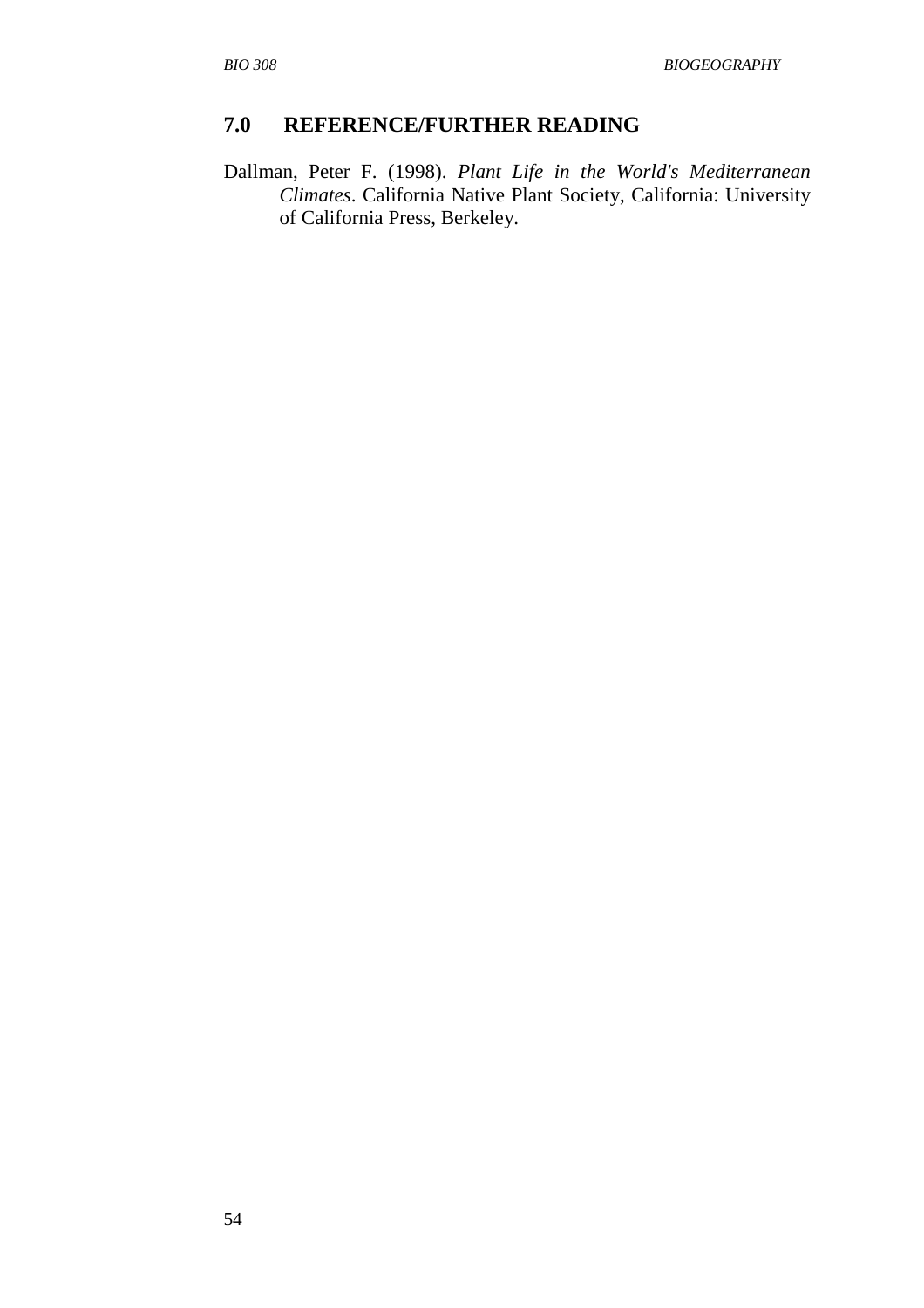# **MODULE 3**

- Unit 1 Zoogeographical Provinces
- Unit 2 Island Biogeography
- Unit 3 Relationship between Vegetation and Climate
- Unit 4 Relationship between Soil Type and Vegetation

# **UNIT 1 ZOOGEOGRAPHICAL REGIONS**

- 1.0 Introduction
- 2.0 Objectives
- 3.0 Main Content
	- 3.1Palaearctic Region
	- 3.2 Nearctic region
	- 3.3 Neotropical region
	- 3.4 Ethiopian region
	- 3.5 Oriental region
	- 3.6 Australian Region
- 4.0 Conclusion
- 5.0 Summary
- 6.0 Tutor-Marked Assignment
- 7.0 Reference/Further Reading

# **1.0 INTRODUCTION**

This unit will describe the zoogeographical regions one after the other. The animals will be classified accordingly. Classification of families of both animals and births will be made also in their various regions.

# **2.0 OBJECTIVES**

At the end of this unit, you should be able to:

- relate animals to regions they belong
- state the characteristic features of each zoogeographical region.

# **3.0 MAIN CONTENT**

### **3.1 Palaearctic Region**

This is the largest of the six regions is covering an area of 14,000,000 square miles. In this region Europe, Asia, North of Himalayas and Northern parts of Africa. It lies on Longitudes 10°W to 170°W and latitudes 25°N to 80°N covers a total area of approximately 46 million  $km^2$ .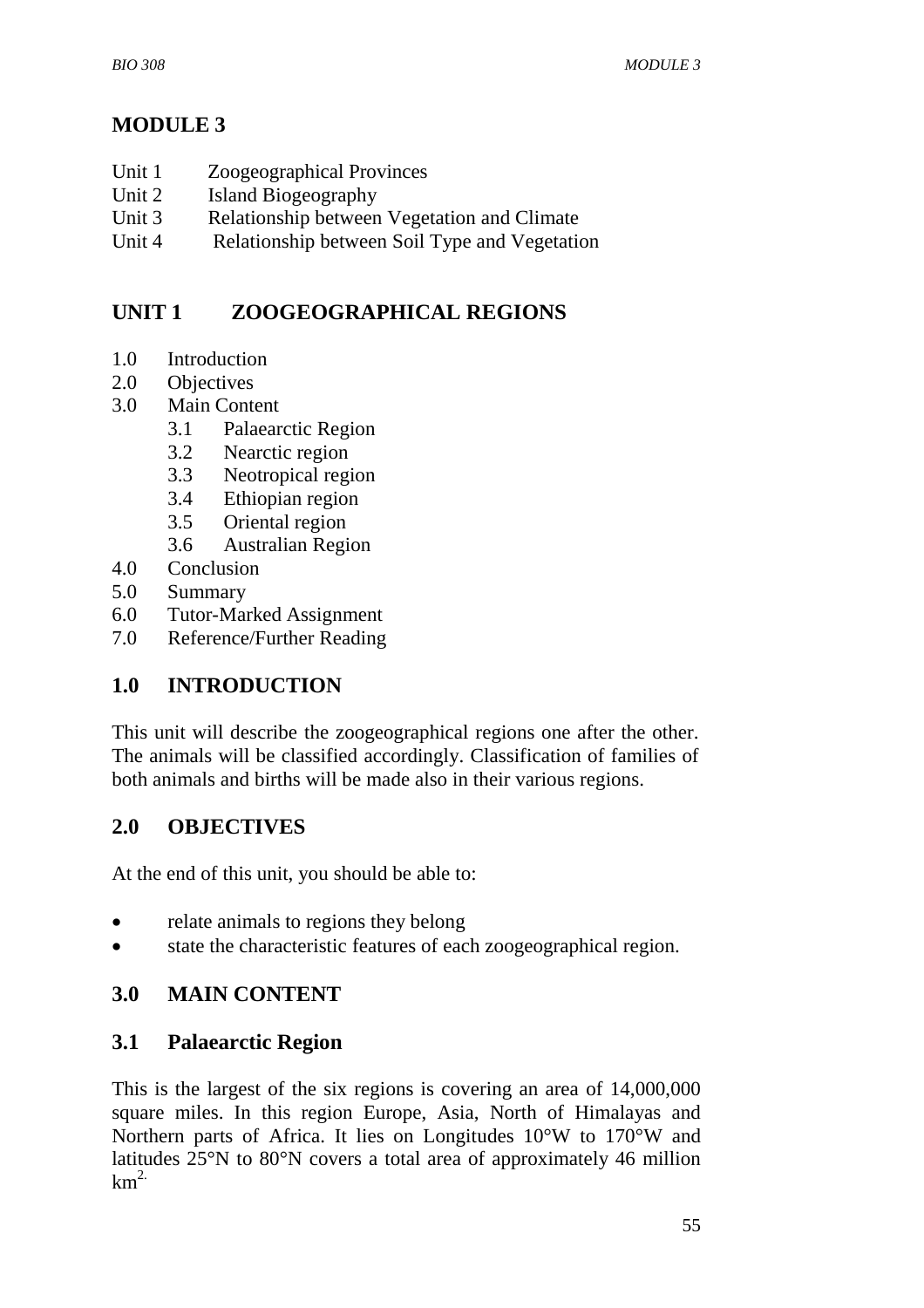This region shows wide range of temperature fluctuations. It also shows wide range of fluctuation in the amount of rainfall. It includes polar arctic region. On its Northern side it shows temperate conditions. Eastern Asia shows deciduous forests and in the Northern region 'Steppe' grass lands are present. The region also shows wide fluctuations in physical and climatic features. So, it supports good fauna.

#### **i) Sub Regions of Palaearctic Region**

- **a) European Sub-region** : Northern and central Europe, Black sea and caucasus rare included in it. It is represented by 85 families of vertebrates. Amphibians and Reptiles are represented with six families each. Myogale, only one genus of mammal is present. Bird like Tits, wagtails, mammals like wolf and moles are common in this sub-region.
- **b) Mediterranean Sub-region:** Remaining parts of Europe; Africa and Arabian portions are included in it. 124 families of terrestrial vertebrates are present. Birds like Upupa and Pastor; mammals like elephant scurew, Hyena and porcupine are seen in this subregion.
- **c) Siberian Sub-region:** Northern Asia, Himalayas are included in it. 94 families of vertebrates are included in it. Families of Musk deer and Moles are confined to this sub-region.
- **d) Manchurian Sub-region**: Mangolia, Japan, Korea, and Manchuria are included in it. Mammals like, Tibetan Languor, Great Panda, Tufted deer, Chinese water deer are common.
- **ii) Fauna of the Palaearctic region**: This region is supported by good fauna. Fishes, Amphibians, Reptiles, Birds and Mammals are represented.

**Fishes**: Most of the fishes show greater affinity to North America. Paddle fishes in China, Cyprinus, Anabas and Sucker fish (Echenis) are present.

**Amphibians**: Frogs like Discoglossus, Bufo, Hyla, Rhacophorus, Salamanders like Proteus, Megalobatrachus, and a number of tailed amphibians are seen in palaearctic and Nearctic regions.

**Reptiles**: Snakes like Natrix, Dasypettis, T,rphlos, lizard like Monitor, tortoise like Testudo are common. True pit vipers, Colubrids are most commonly seen. '

**Birds**: Birds like Hawks, Cukoos, rails, finches, crows are present which are migratory. Nearly 37 species of birds are present. Parrots are absent.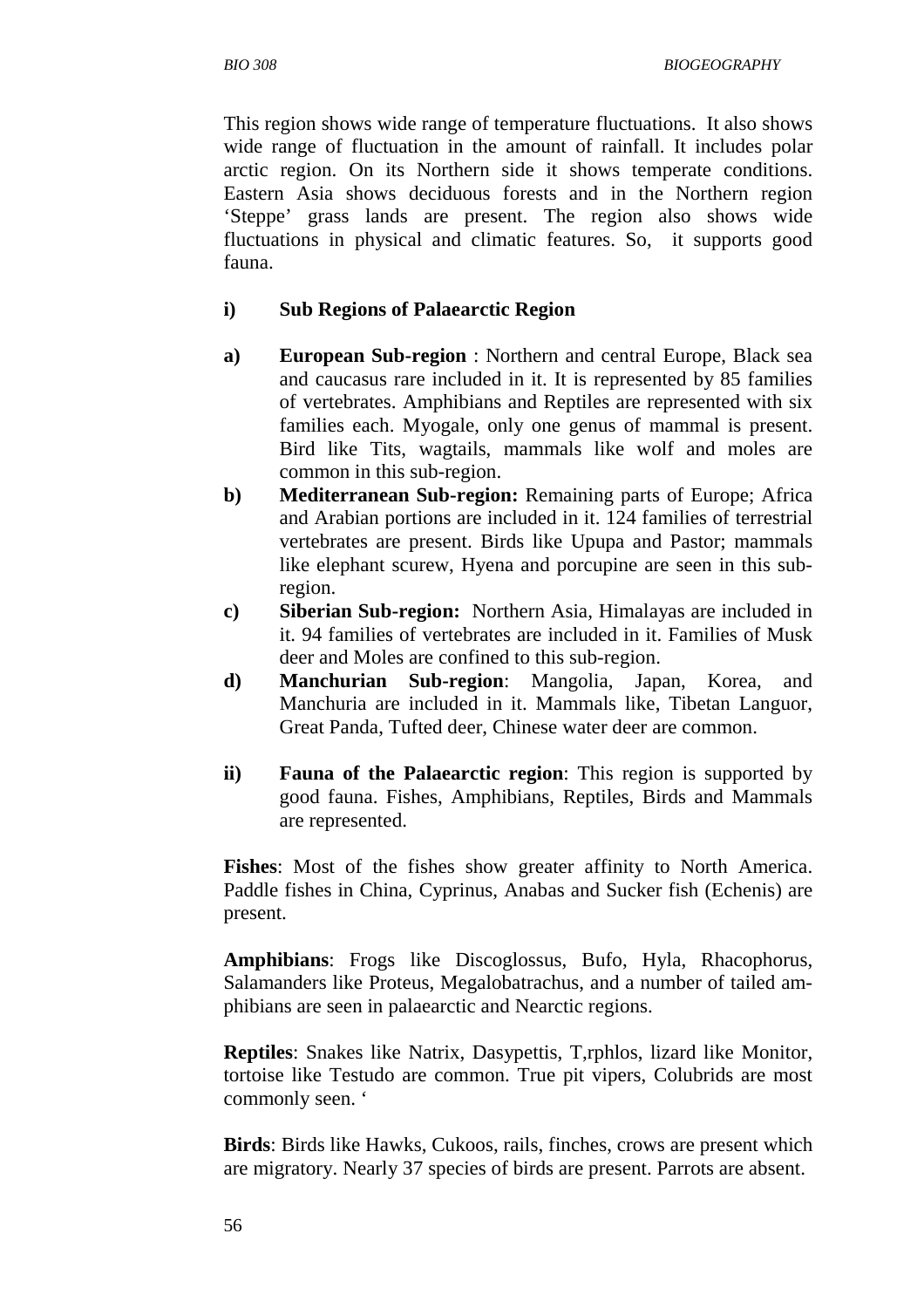**Mammal:** Camel, deer, wolf, horse, pig, hedgehog like mammals are common, Fruit bats, panthera bear are also present. The common mammalian fauna includes Deer, Beavers, Dog, Cat, Squirrels, Rabbits, Mice, Bats and moles.

# **3.2 Nearctic Region**

This cuts across North America, Mexico north of the tropics, and Greenland. It lies along Longitudes  $168^{\circ}$ W to  $15^{\circ}$ W and latitudes  $\sim$ 20<sup>°</sup>N to  $85^{\circ}$ N with a total area of approximately 21 million  $km^2$ . It shows great variations in climatic conditions and temperatures. In the North Greenland, frozen ice is seen. It has range of mountains which extended from North to South. In the South west of North America deserts are present.

#### **Sub- Regions of Nearctic Region**

- **a) California Sub-region** : A part of North America Nevadaand Cascade ranges and part of British Columbia are included in it Nearly 86 families of vertebrates like Haplodotidae Anielhade Vampires and Free tailed bats are seen in this sub region
- **b) Rocky Mountain Sub-region**: It includes mountains of East California with nearly 107 families of terrestrial vertebrates. Goats, Haplocerus, Prairie dogs and Lizards are commonly seen.
- **c) Alleghasy Sub-region**: It includes rocky mountain sub- region, Lakes of Eastern parts of U.S.A. Vampire bats, Star nosed moles, Opossums, Turkeys and Carolina parrots are present.
- **d) Canadian Sub- region**: It includes remaining parts of North America and Greenland. Bison, Gluttons, Polar bears, arctic fox, Reindeer are commonly seen. '

**Fauna of the Nearctic region**: This includes Fishes, Amphibians, Reptiles, Birds and Mammals.

**Fishes**: Cat fishes, Garpike, Paddle fishes, and Cyprinidonts are commonly present.

**Amphibians**: Amphiuma, Salamanders, Bufo, Amblystoma, Hyla, and Rana are seen in this region.

**Reptiles**: Rich number of Reptiles like, Musk turtle, Trionyx, Emydines, *Alligators ophiosaurs*, and vipers like *Pituophis couophis* and Chilomeniscus are present.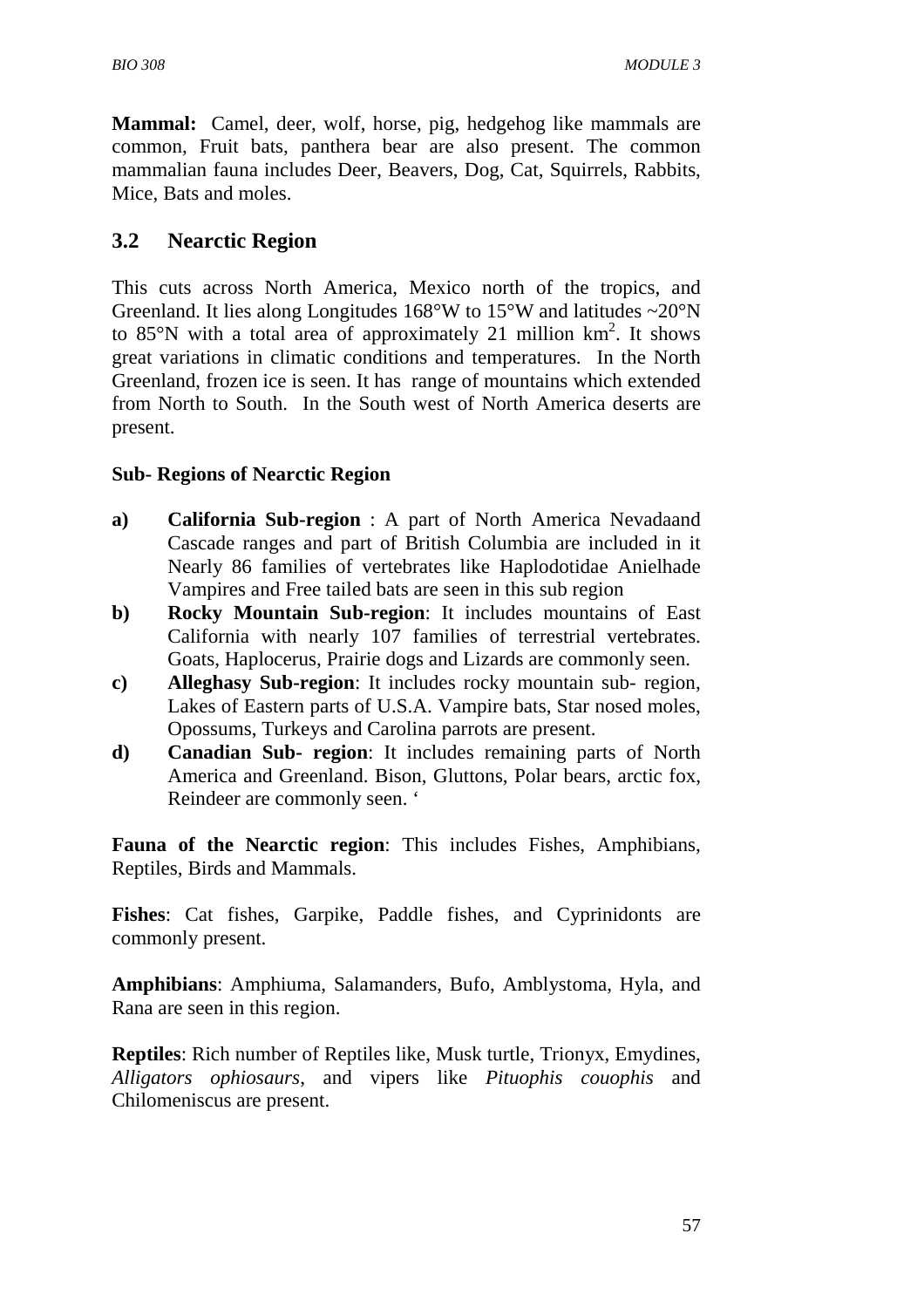**Birds**: Nearly 39 families of birds including Pelicans, Heron, Humming birds, Woodpeckers, l9ycatchers, Mocking birds, Larks and Sand- pipers are present.

**Mammals**: Mammals like Squirrels, Moles, Rabbits, Beavers, Cats, Bats, Deers, Bears, Weasels, Opossum, Porcupine and Armadillo are present. Nearly 24 families are seen in this region.

#### **3.3 Neotropical Region**

This includes tropical Mexico, Central America, South America and adjacent islands (Galapagos, Falklands), and the West Indies. It lies along Longitudes 112°W to 35°W; latitudes 20°N to 57°S. Total area of this region is approximately 8.2 million  $km^2$ . This region includes S. America, Central America, Mexico and West Indies. This region shows tropical conditions. The southern part of South America shows temperate zones, because of these varied environmental conditions Luxuriant forests, Deserts, Plains and Rivers are common. In the Amazon region thick forests are present. They are all evergreen forests while grassy plains are present in Argentina. This region shows Andes Mountains. Because of these conditions good vegetation is seen and rich fauna is present.

This region is divided into 4 sub-regions: Chillian sub region, Brazilian sub region, Mexicon sub-region and West Indies sub-region.

- **1) Chillian Sub-region**: It includes West Coast of South America. It contains Ands mountain ranges Bolivia =, Peru, Argentina. It includes 3 toed Ostrich called Rhea Americana, Clams, Oil birds are common.
- **2) Brazilian Sub-region**: It includes tropical forests of South America. It shows evergreen forests. Plains are also seen Rivers are present hence more vegetation is seen. It supports rich fauna. In this region American Monkey, Blood sucking bats (Vampire) Armadillos are common. '
- **3) Mexican Sub-region**: North of Isthmus of Panama is called Maxton sub-region. This region shows Rocky Mountains. It is showing subtropical conditions. In this region Tapiers, Mudterrapins etc., are common.
- **4) West Indies or Antillean Sub-region**: The region contains West Indies, islands. Trinidad and Tobago are not included in this region. These islands contain mountains. In this sub-region the Vertebrate fauna is poor.

**Fauna in Neotropical region**: In this region many endemic species are present, and 39 families are recognised.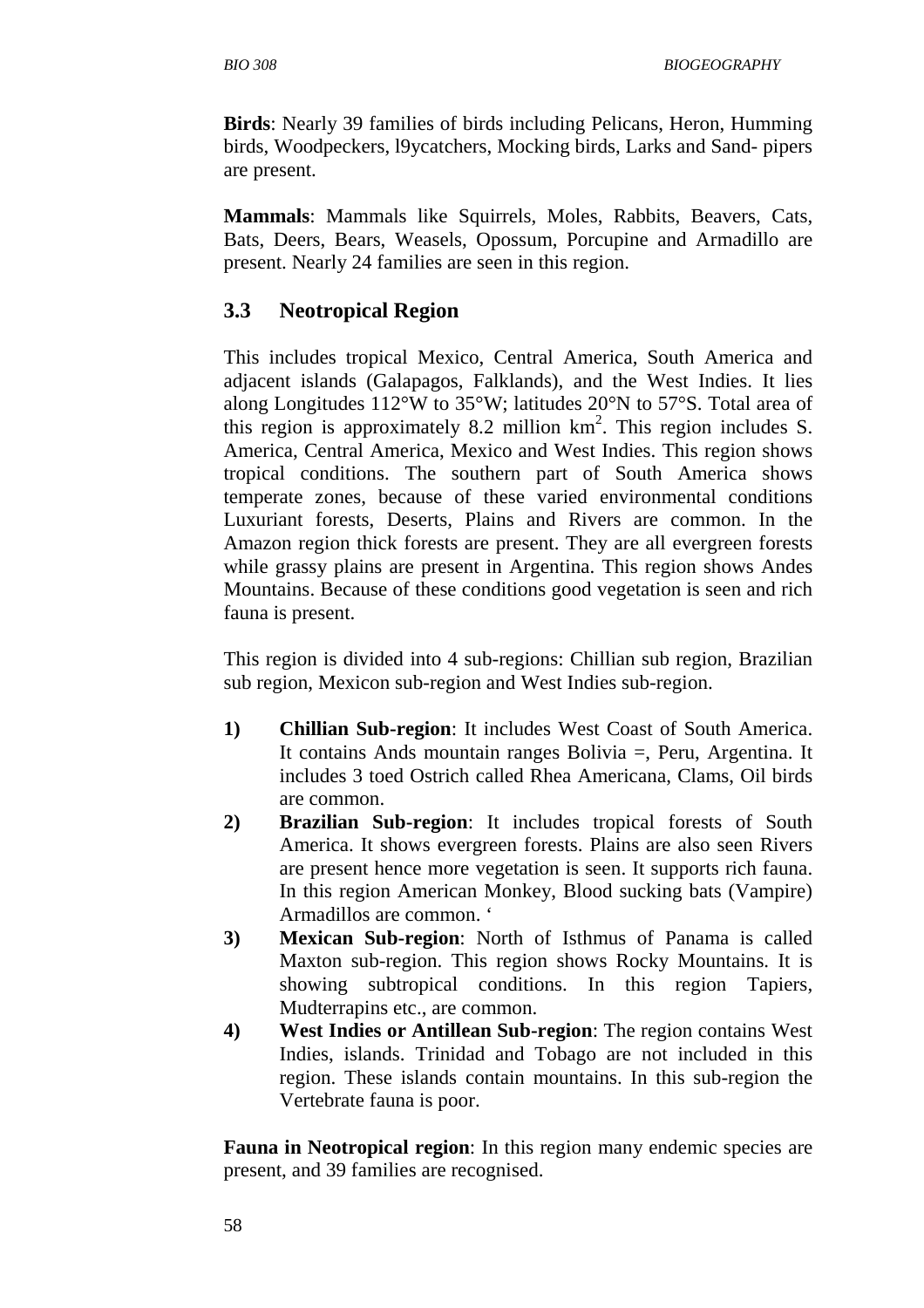**Fishes in Neotropical region**: In this region many fresh water fishes are present. The important features of the regions are the absence of Carps. In this region Cat fishes; Trygonids, Edi fishes are present.

In South American region one Dipnoi fish is present Lepidosiren is called South American Fresh water Lung fish.

**Amphibians in Neotropical region**: In this zone 14 families of Amphibians are present which include *Pipa pipa*, Hyla, Bufo, Rana etc. Caecelians are also represented in this region by Siphanophis, and Rainotrema with Urodeles being very few.

**Reptiles in Neotropical regions:** The reptiles of the sub-region will resemble those of Ethiopian and Oriental zone. The reptiles in the region include Crocodiles, Alligator, many turtles, and tortoises (which are common in the region), etc. 15 families of lizards are represented out of which 5 families are reported in this region. Examples include Helodermidae (Poison lizard), Andidae, Crcosauridae etc. In this region many snakes are present. Coral snakes, Pit vipers, Typhiops and many other snakes are present.

**Birds in Neotropical**: Avian fauna of this region is striking and peculiar. Hence South America is called Bird continent. Birds in the region include *Rhea Americana* (3 toed ostrich) - American Ostrich, Tinamus (Flightless bird is Endemic to this region), Ducks, Pigeons, Patrots, Swifts, Wood peckers, King fishers, Starks. Ant thrushers, Tree creepers, Oil birds are endemic to this region only.

**Mammals in Neotropical region**: 32 families are available. Nearly 10 families are endemic to this region. Examples include Hapalidae, Cebidae etc. families of New World monkeys. Armadillos, sloths, Ant eaters, Didelphis etc., are also seen in this region. Other mammals like Tapiers, Uamas, Deer, Squirrels, Rabbit, and Armadios are common in this region. In this region, Hyenas (*Aye-aye*), Hedge-hog and native horses are absent.

### **3.4 Afrotropical (Ethiopian) Region**

This includes Africa south of the Sahara and Indian Ocean islands Madagascar, Comoro Islands, Seychelles, and Mascarene Islands). Latitudes 20°N to 35°S. Total area is approximately 21 million  $km^2$ . This Ethiopian region is divided into four sub regions namely: East African sub region, West African sub region, South African sub region, and Malagasy sub region.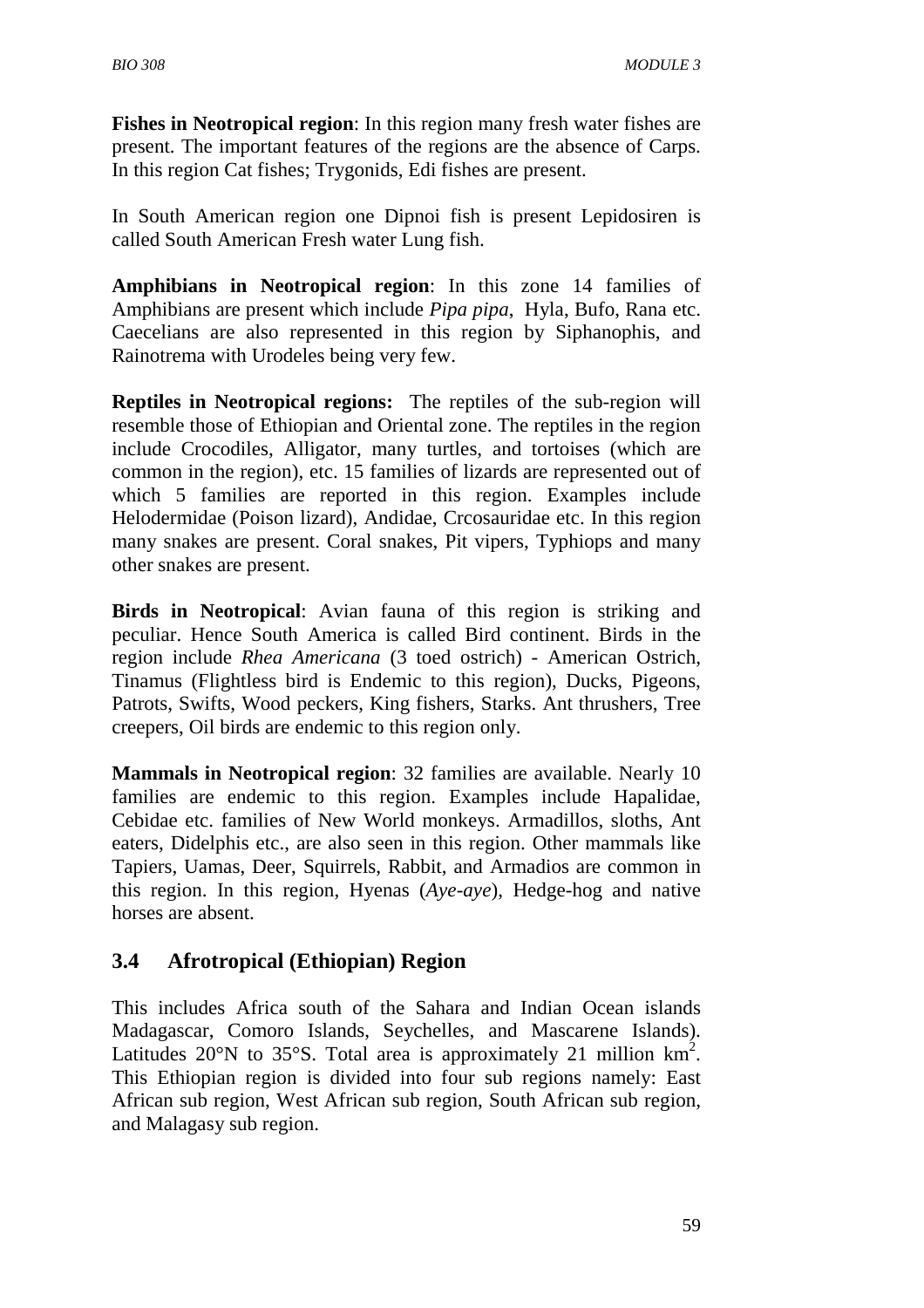**East African Sub-region**: This region includes Tropical Africa and tropical Arabia are present, because of high temperature desert conditions are available. Sahara desert is included in the region. In this region desert animals are included. Giraffe, Zebra, Camel, Ostrich etc., are common.

**West African Sub- region**: This region shows thick forest. River Congo is included in this region. This region shows heavy rainfall. It has rich flora which supports good fauna. Gorilla, Gibbon, Great Apes, Elephants, Panthers, Lions are present while Pittedae family of Birds are common.

**South African Sub- region** : This Southern part of the African continent is included in this region. It shows peculiar fauna like Secretory birds, African moles, Rats, Bandicoots, and South African lung fish (Protopterus).

**Malagasy Sub- region**: It includes Madagascar and nearby islands. Darlington separated this Madagascar from Ethiopian region. In this region Chameleons are more popular.

#### **Fauna of Ethiopia Region**

**Mammals**: *Aye aye* (Hyaena), Galeopithicus, *Gorilla gorilla*, Chimpanjee, Gibbon, *Equs equs* (Horse), Elephant, *Panthera tigris* (Tiger), *Panthera leo* (lion), Assionomyx (Leopard), Camelus (Camel), Deer, Sus (Pig), *Equs acinus* (Donkey).

**Birds**: The most important birds of this region are two toed Ostrich-Struthio camelus. Others include Horn bills, Heron, Pigeons, Parrot, Cuckoos, Storks, Finches etc. In this region some exclusive birds are present. They are: Ostriches, Pittedae, . Hammer headed birds, Mouse birds etc.

**Reptiles in Ethiopian region**: Crocodiles and Reptiles are very numerous. Examples are: Testudo, Trionyx, Chameleon which is the characteristic of this region and Geck (a flying lizard). In this region many Snakes are present such as: Rattle snakes, Cobras, Vipers, Pythons and Typhiops etc.,(common in this region).

**Amphibians**: This fauna is distinctive and is represented by Cicaelians, Anura. Rhacophorus, Hyla, Microhyla, Xenopus (Clawed Toad) which is exclusively in this region, Cicaeans (which are abundant). Tailed amphibians are absent.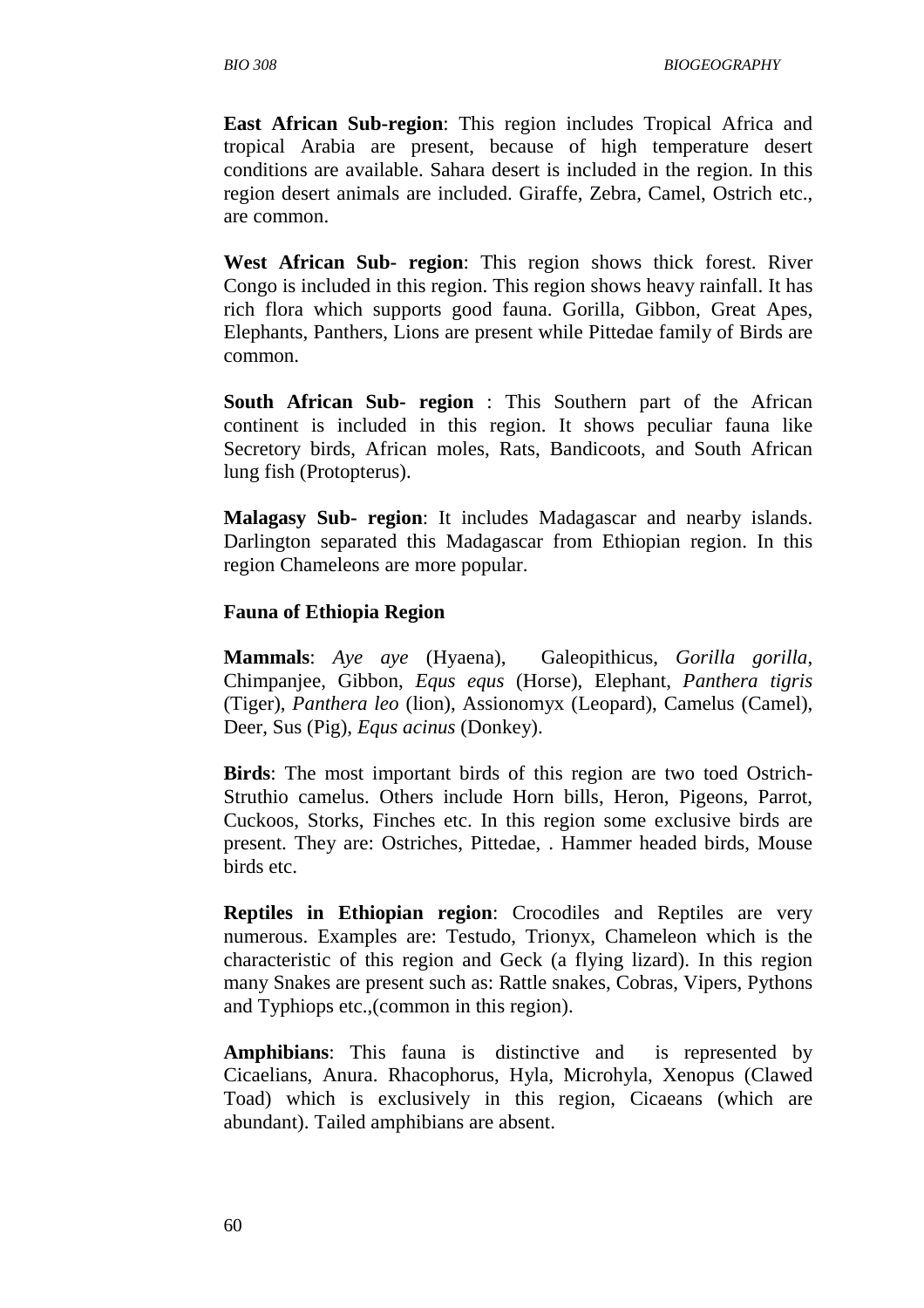**Fishes in Ethiopian region**: Fish fauna is diverse is diverse in this region. Examples include Protopterus (African fresh water lung fish), Sharks, Tuna fishes, Cat fishes, Cyprinids, Electric fishes which are common in this region.

# **3.5 Indomalayan (Oriental) Region**

This is found in Southeast Asia and adjacent islands south of the Himalayas though the Indonesian Archipelago, Philippines, and Borneo to "Wallace's Line" between Bali and Lombok. It has a total area ~9.6 million km<sup>2</sup>. This region includes Indian sub-continent Ceylon Burma Philippines. Formosa and Scathe China, form the North of this region Himalayas are present. On the West of it Arabian Sea is present. In the South east corner physical boundary is absent.

This region includes 4 sub regions. This region shows tropical and temperate zones. In the North East Asia rain forest is present towards the west desert is present. The remaining part shows plains and rivers hence this region shows different types of conditions. Hence more vegetation is present and more fauna is seen. The 4 sub regions in this region are Indian sub-region, Ceylon sub-region, Indo-China sub-region, and Indo-Malayan sub-region.

**Indian Sub-Region**: It includes North India and Central part. It starts from the root of Himalaya and extend up to Malabar Coast. This region shows plains and deserts. It shows temperate and tropical conditions. In this region Antelopes, Peacock, Indian Bison, Black Elephant, Equas and some important snakes are present.

**Ceylonian Sub-Region**: It includes Ceylon, Small Indian Peninsula. It shows Loris, Elephants, Equas, Rat, bandicoots and snakes.

**Indo-China Sub-Region**: It includes China south of Palaerctic region. It includes Gibbons, Lemurs, Rhinoceros, Salamanders, Disc tongued frogs are present.

**Indo-Malayan Sub- Region**: It includes Malayan peninsula and surrounding Islands. This region supports 132 families of fauna Gibbon, Rhinoceros, Badger, Broad bills etc. are very common in this region.

**Fauna of Oriental Region**: The fauna of Oriental region shows resemblances that of Ethiopian region. The fauna in the oriental region include: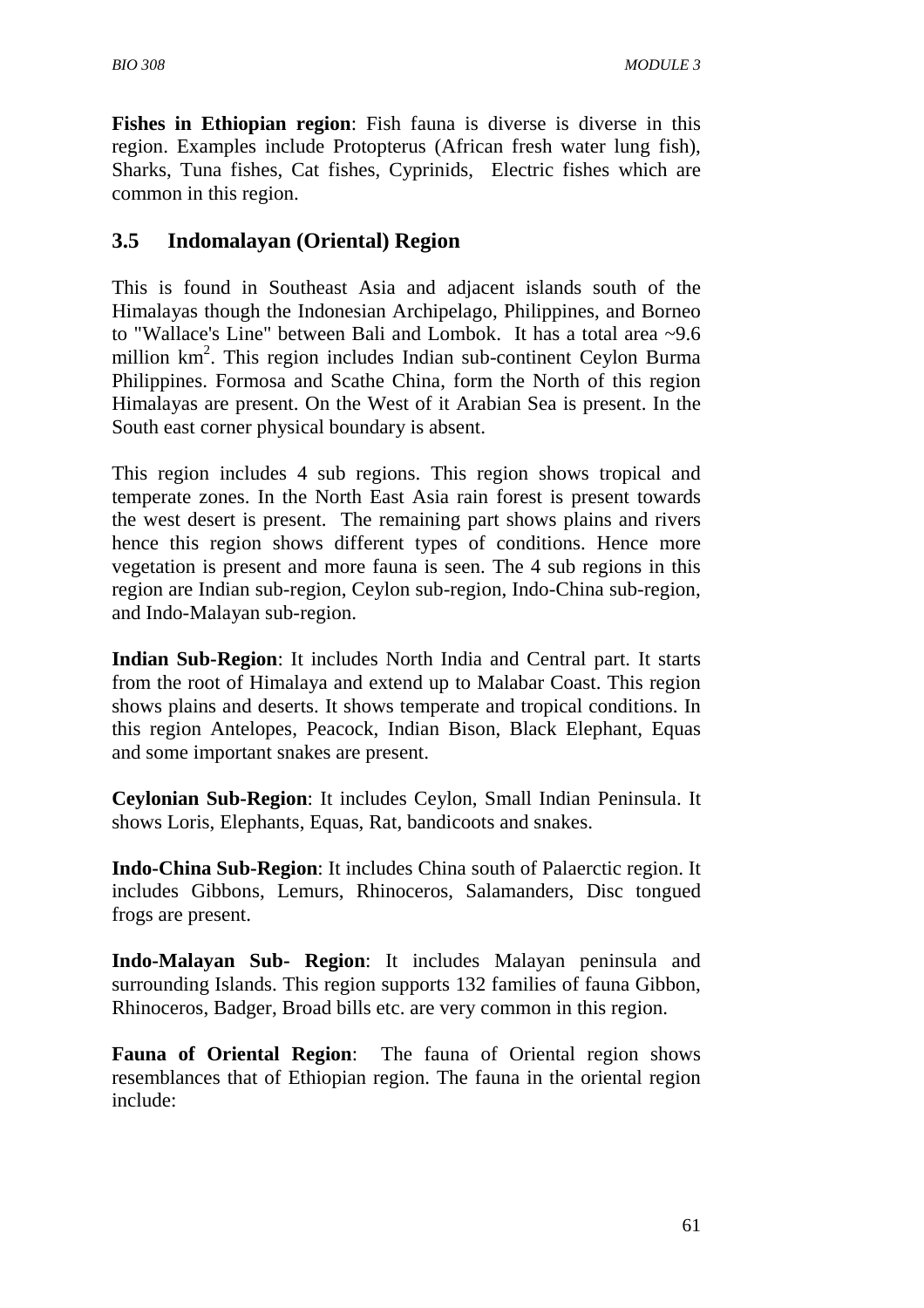**Fishes**: Fish fauna of Oriental region resemble that of Ethiopian region. Oriental fish fauna is dominated by Carps and Cat fishes. Notopteridae, Anabantklae, Syngnathus, and Cypsilurusetc.,

**Amphibians**: Tailed Amphibians are very rare, only one genus is represented *Tylptotriton verrucosus*. Anura and Apoda Amphibians are more. Rana species, Hyla, Rhacophorus, Bufo, Discoblastidae members, lcthyophis, Uraeotyphlus, Gegenophis etc. are some of the amphibians found in the oriental region.

**Reptiles**: Many reptiles are seen in this region. This fauna is dominated by lizards, snakes, turtles and Crocodiles. The other reptiles found in the region include Gvialis, Gecko (Flying Lizard), Chameleon, Varanus (Indian Monitor Lizard), Python, Typhlops, Testudo, Cobra etc. In this region Xenopeltidae, Uropeltidea forms are exclusive.

**Birds**: In this region 66 families of birds are included. These include Honey Guides, Wood Pecker, Horn bill, Pea- cock etc.

**Mammals**:This region includes 30 mammalian families. Shrews, Rabbit, Canis, Cat, Aye-aye (Hyaena), Sues, Equas Rhinoceros, Great apes like Orangutan, Gibbon Gorilla, Chimpanzee Alirus (Himalayan Pander), Camel etc., are the major mammals in the region. In this region tree shrews, flying lemurs, Indian Bisons are exclusive.

### **3.6 Australian Region**

Australian region contains Australia, Newzealand, New Guinea and nearby Islands in the Pacific ocean Walice" includes Celebas islands in Australian region. The realm is sub divided into four sub regions: a) Australian subregion, b) Austromalayan Subregion, c) Polynesian Subregion and d) Newzealand Subregion.

- **a) Australian Subregion**: It includes Australia and Tasmania. This region is located towards Southwest of Pacific ocean. In this region very peculiar fauna is seen. It is because this part is separated from the main land by a big stretch of Ocean. It shows tropical and temperate climate. In this subregion 34 genera of marsupials included. Hence it is called "Home of Marsupials**".**  Tailed Amphibians are-reported in this region. Flightless birds like Emus are included in this region.
- b) **Austromalayan Subregion**: This region includes Malayan Archepelago islands, New Guinea, Solmon Islands etc., Dendrolagus, Dayrus etc., Marsupials are present while Crowned Pigeons, and Fly river Turtles are common.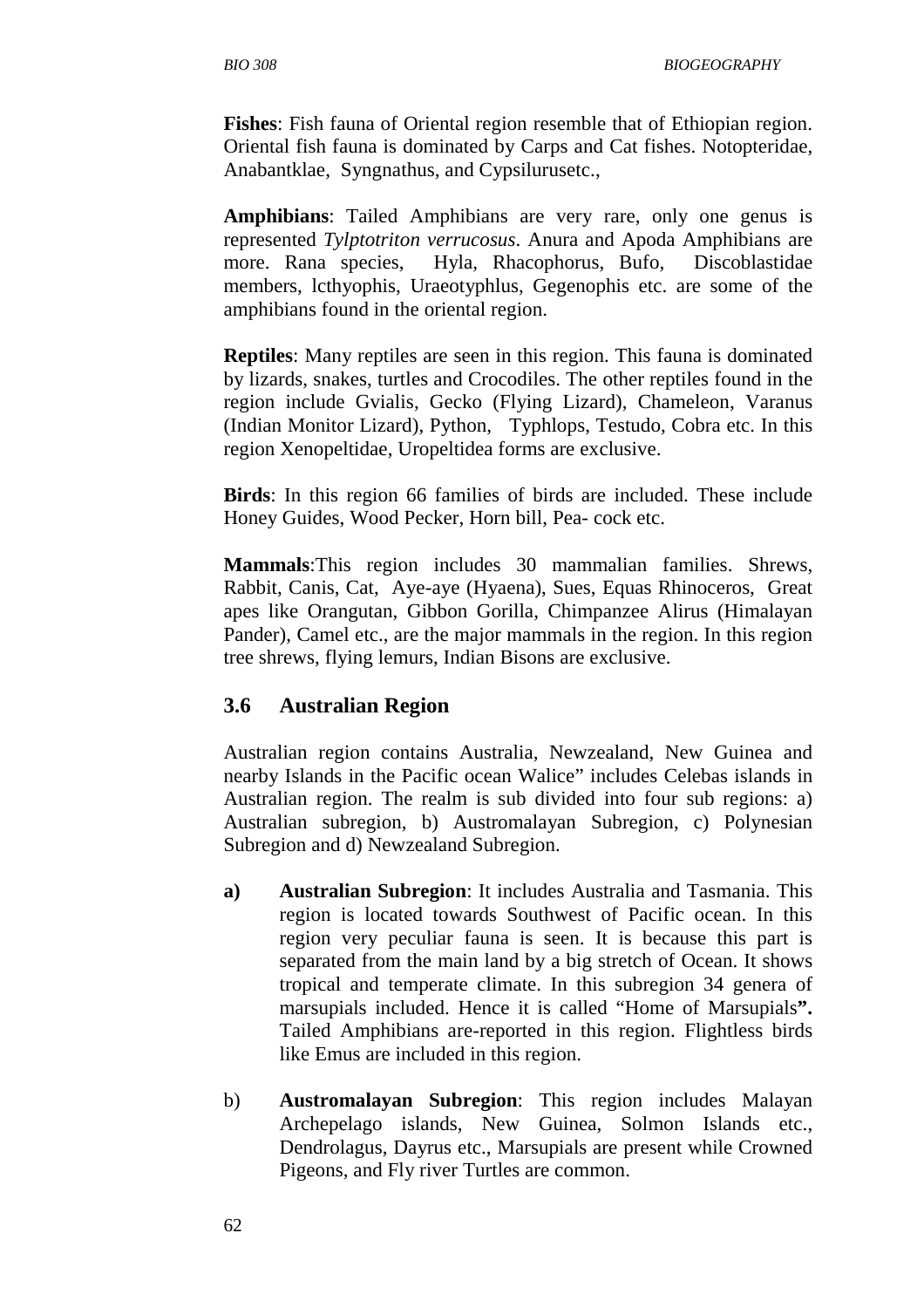- **c) Polynesian Subregion** : This region includes Polynesian Islands. In this region fauna is poor. Tooth build Pigeons are common.
- **d) Newzealand Subregion** : In this subregion Newzealand is included. In this subregion snakes are absent while flightless birds (kiwi) are present Hence these people are called Kiwis. Rats and bats are common and Sphenodon a living fossil is confined to this region only.

#### **Fauna of Australian Region**

**Mammalian Fauna in Australian region**: These include Ornithorhynchus (Duck billed Platypus), Macropus (Kangaroo), Dasous (Tiger Cat), Dendrologous, Pteropus (Flying fox), Paramoles (Marsupial Bandicoot), Echidna(Spiny ant eater), *Rattus rattus* (Rat), *Equs equs* (Horse), and *Equs acinus* (Donkey), Sus (Pig).

**Avian Fauna in Australian region**: In this region flightless birds are common. Such include Apteryx (Kiwi); present only in Newzealand, Dromaeus (Emu) New Guinea, and Casso wails- present in Australia. The other birds can be seen in this region are Pigeon (Columba livia), Duck, Crane, Crow, *Passer domesticus* (Sparrow), Tooth billed Region.

**Reptiles in Australian Region**: the major reptiles found in this region include Varanus (Monitor Lizard), Trionyx, *Testudo elegans*, *Caretta caretta*, Chameleon, Calotes versicolor, Mabuya etc. In Newzealand snakes are absent; Sphenodon is seen only in this region.

**Amphibians**: Tailed Amphibians, Frogs and Apodans are common in Australian region. Rana species, *Hyla arbouria*, *Micro hyla*, Rhachophorus, Alytes etc., Amphibians are common.

**Fishes in Australian region**: In this region the most important fish is a lung fish. Ceratodous is seen in this region. It is called **"**Australian Lung Fish**".** In this region many other fresh water and marine fishes are present. Examples include Scoliodon, Macarell, Cynoglosus, Catla catla, Anabas, Saccobranchus.

**Invertebrates in the Australian Region:** "Trigonia" a fresh water bivalved Molluscan is seen.

# **4.0 CONCLUSION**

The different zoogeographical regions have been shown in this unit. Each zoogeographical region has subdivisions (sub regions). Some animals are endemic in certain regions while some are absent in certain regions.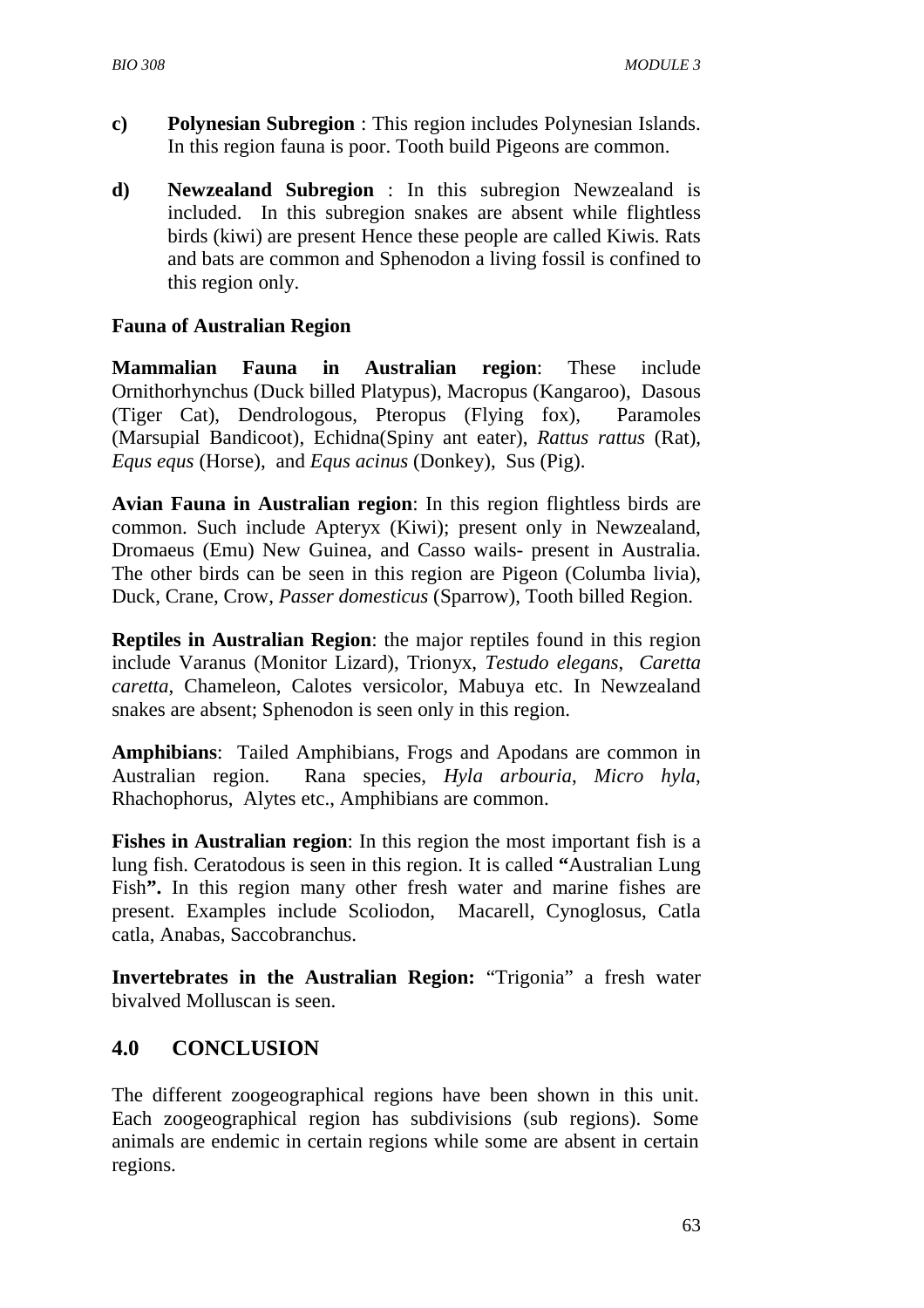### **5.0 SUMMARY**

In this unit, you have learnt the:

- different zoogeographical regions
- subdivisions in each zoogeographical region
- animals present, endemic and absent in each zoogeographical region.

## **6.0 TUTOR-MARKED ASSIGNMENT**

- i. Distinguish between the types of mammals found in the various zoogeographical regions
- ii. Give the characteristics features of each zoogeographical region.

## **7.0 REFERENCE/FURTHER READING**

Dallman, Peter F. (1998). *Plant Life in the World's Mediterranean Climates*. California Native Plant Society, California: University of California Press, Berkeley.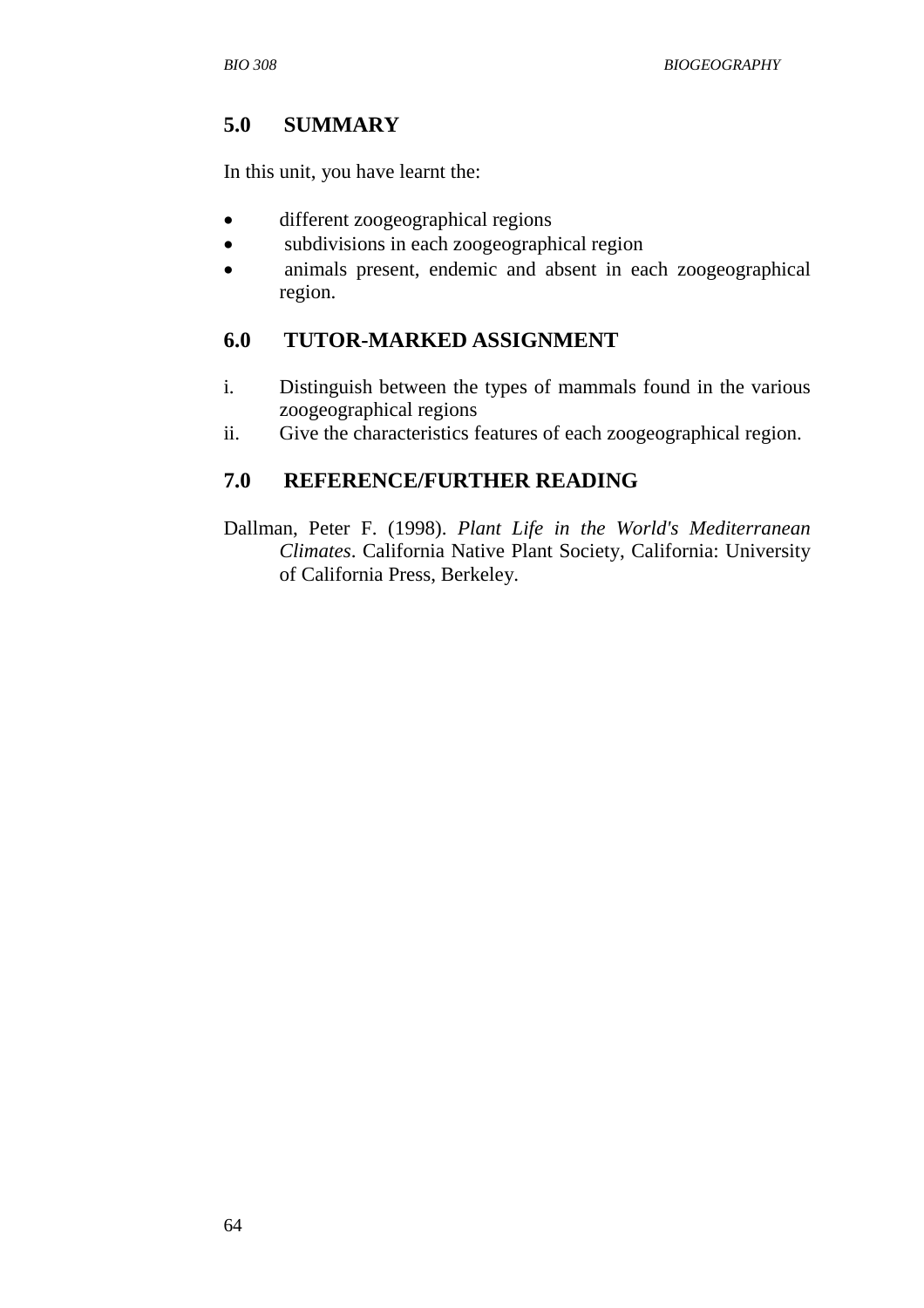### **UNIT 2 ISLAND BIOGEOGRAPHY**

#### **CONTENTS**

- 1.0 Introduction
- 2.0 Objective
- 3.0 Main Content
	- 3.1 Concept of Island Biogeography
	- 3.2 Theory of Island Biogeography
	- 3.3 Influencing Factors on Island Biogeography
- 4.0 Conclusion
- 5.0 Summary
- 6.0 Tutor-Marked Assignment
- 7.0 References/Further Reading

## **1.0 INTRODUCTION**

Island biogeography is a term used to describe locations that are isolated from other location. Such isolation may be due to difficult access to the locations and hence little interaction with other locations. The concept and the theory of island biogeography will be explained in this unit.

### **2.0 OBJECTIVE**

At the end of this unit, you should be able to:

describe the concept of island biogeography and the theory of its explanation.

## **3.0 MAIN CONTENT**

#### **3.1 Concept of Island Biogeography**

Island biogeography is a field within biogeography that attempts to establish and explain the factors that affect the species richness of natural communities. The theory was developed to explain species richness of actual islands. It has since been extended to mountains surrounded by deserts, lakes surrounded by dry land, fragmented forest [Sahney *et al*., 2010] and even natural habitats surrounded by humanaltered landscapes. Now it is used in reference to any ecosystem surrounded by unlike ecosystems. The field was started in the 1960s by the ecologists MacArthur and Wilson [1967] who coined the term theory of island biogeography, as this theory attempted to predict the number of species that would exist on a newly created island.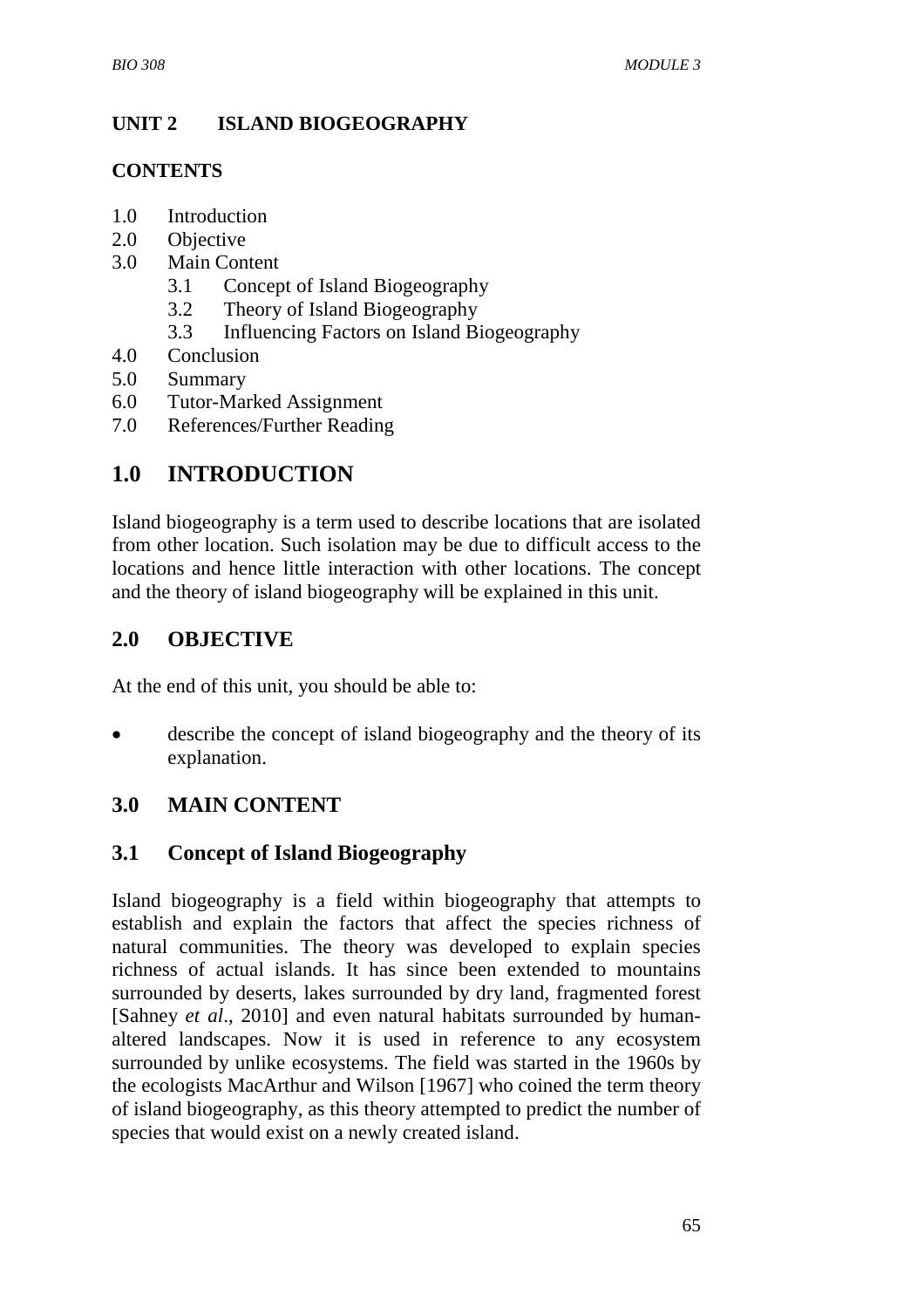For biogeographical purposes, an "island" is any area of suitable habitat surrounded by an expanse of unsuitable habitat. While this may be a traditional island—a mass of land surrounded by water—the term may also be applied to many untraditional "islands", such as the peaks of mountains, isolated springs in the desert, or expanses of grassland surrounded by highways or housing tracts. Additionally, what is an island for one organism may not be an island for another: some organisms located on mountaintops may also be found in the valleys, while others may be restricted to the peaks.

#### **3.2 Theory of Island Biogeography**

The theory of island biogeography proposes that the number of species found on an undisturbed island is determined by immigration and extinction. And further, that the isolated populations may follow different evolutionary routes, as shown by Darwin's observation of finches in the Galapagos Islands. Immigration and emigration are affected by the distance of an island from a source of colonists (distance effect). Usually this source is the mainland, but it can also be other islands. Islands that are more isolated are less likely to receive immigrants than islands that are less isolated.

The rate of extinction once a species manages to colonise an island is affected by island size (area effect or the species-area curve). Larger islands contain larger habitat areas and opportunities for more different varieties of habitat. Larger habitat size reduces the probability of extinction due to chance events. Habitat heterogeneity increases the number of species that will be successful after immigration.

Over time, the countervailing forces of extinction and immigration result in an equilibrium level of species richness.

#### **Modifications**

In addition to having an effect on immigration rates, isolation can also affect extinction rates. Populations on islands that are less isolated are less likely to go extinct because individuals from the source population and other islands can immigrate and "rescue" the population from extinction (rescue effect).

In addition to having an effect on extinction, island size can also affect immigration rates. Species may actively target larger islands for their greater number of resources and available niches; or, larger islands may accumulate more species by chance just because they are larger (target effect).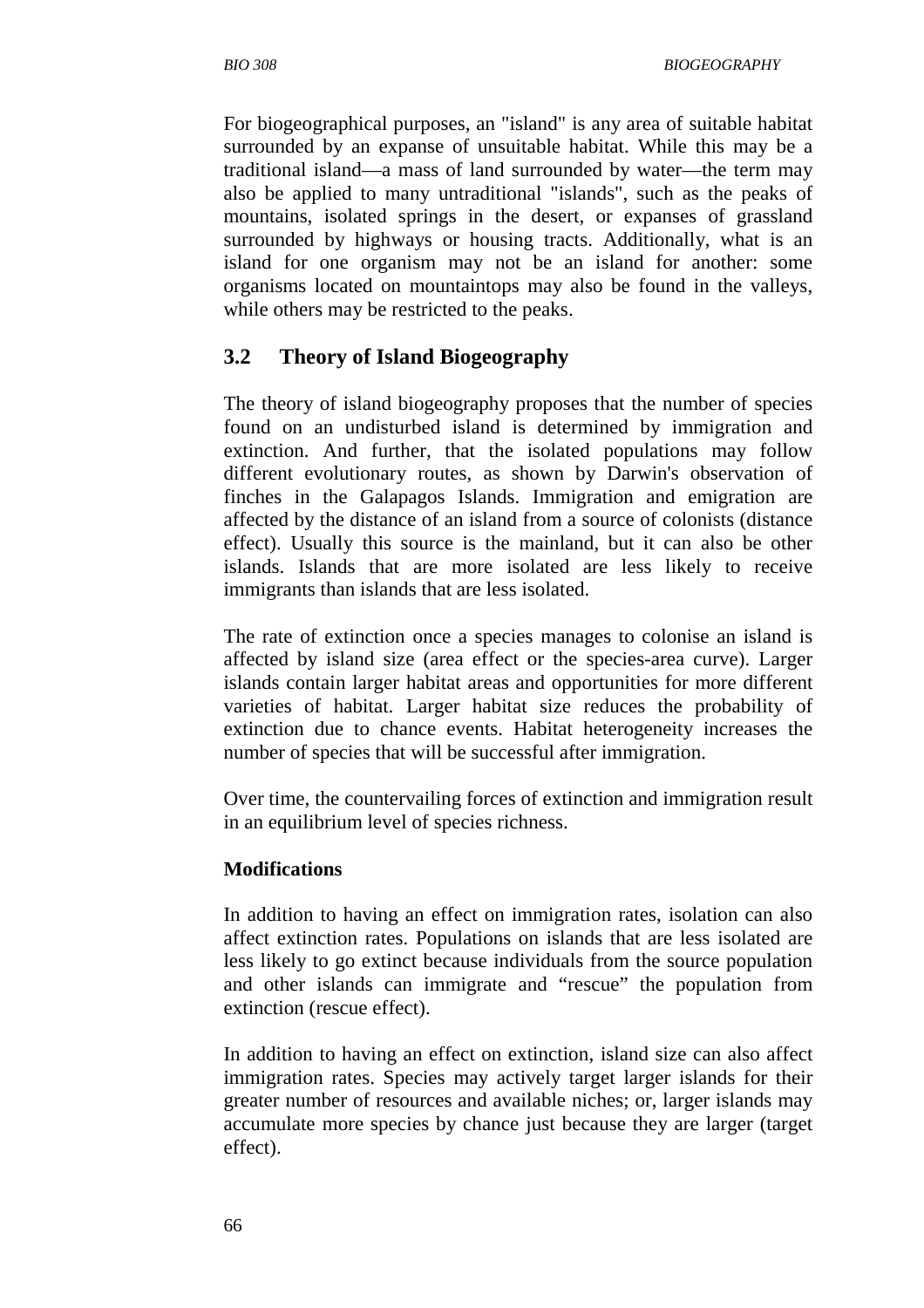# **3.3 Influencing Factors on Island Biogeography**

These include:

- Degree of isolation (distance to nearest neighbour, and mainland)
- Length of isolation (time)
- Size of island (larger area usually facilitates greater diversity)
- The habitat suitability which includes:
- Climate (tropical versus arctic, humid versus arid, etc.)
- Initial plant and animal composition if previously attached to a larger land mass (e.g. marsupials, primates)
- The current species composition
- Location relative to ocean currents (influences nutrient, fish, bird, and seed flow patterns)
- Serendipity (the impacts of chance arrivals)
- Human activity.

# **4.0 CONCLUSION**

Island biogeography explains the richness of species in natural communities. The concept has been explained by several theories which have been modified over the period. The species richness is affected by certain factors like human interference, climate, current species composition amongst others.

## **5.0 SUMMARY**

In this unit, you have learnt the:

- factor that influences species richness in a natural community
- theories that explain island biogeography.

# **6.0 TUTOR-MARKED ASSIGNMENT**

With reference to a named location, state the factors that make such location described biogeographically as an island.

# **7.0 REFERENCES/FURTHER READING**

- MacArthur, R. H. & Wilson, E. O. (1967). The theory of island biogeography. http://books.google.com/books?
- Albert, J. S. & Reis, R. E. (2011). *Historical Biogeography of Neotropical Freshwater Fishes.* University of California Press, Berkeley. 424 pp.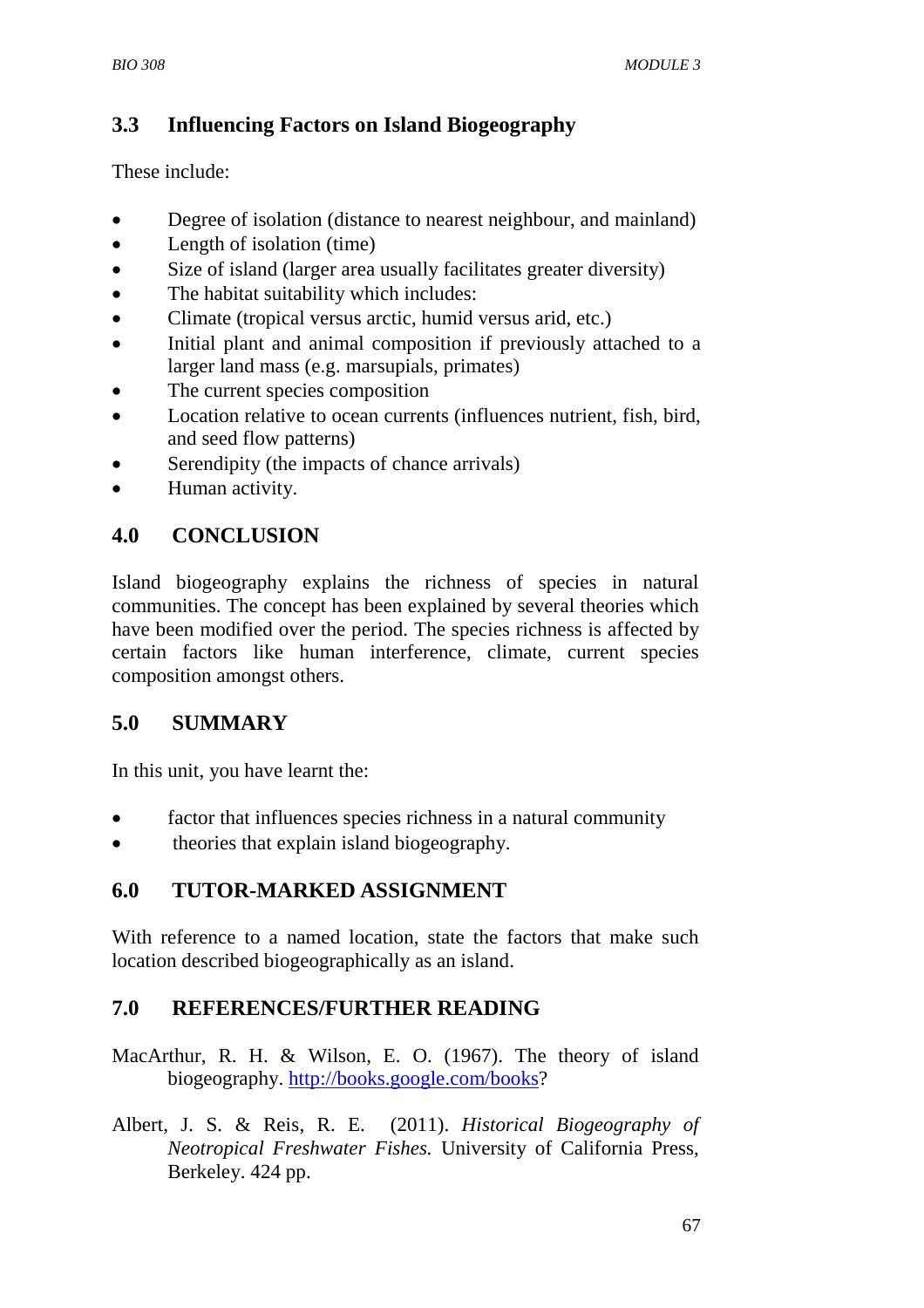#### **UNIT 3 RELATIONSHIP BETWEEN VEGETATION AND CLIMATE**

#### **CONTENTS**

- 1.0 Introduction
- 2.0 Objectives
- 3.0 Main Content
	- 3.1 Relationship between Climate and Vegetation
	- 3.2 Climate-vegetation Interaction in Sahara/Sahel Region
	- 3.3 Nigerian Vegetation: Case Study of Relationship between Vegetation and Climate
- 4.0 Conclusion
- 5.0 Summary
- 6.0 Tutor-Marked Assignment
- 7.0 Reference/Further Reading

#### **1.0 INTRODUCTION**

The growth and the nature of plants in an area depend largely on the climatic situation of a given area. The relationship between climate and vegetation is examined in this unit.

#### **2.0 OBJECTIVES**

At the end of this unit, you should be able to:

- explain how climate affects vegetation
- evaluate how vegetation affects climate
- describe with particular reference to Nigeria, the interaction between climate and vegetation.

#### **3.0 MAIN CONTENT**

#### **3.1 Relationship between Climate and Vegetation**

Generally, the climate of a place or a region influences the type of vegetation to be found in such region. Moisture content, availability of nutrient in the soil depends on the climatic conditions of an area. These in turn determine the type of vegetation that can be found in a given place .Köppen's climate classification system was among the firsts attempts to establish quantitative relationships between climate and vegetation on a global scale. Holdridge used three climatic variables (predictors) - annual precipitation, bio-temperature (temperature above  $0^{\circ}$ C), and ratio of mean annual potential evapotranspiration to mean total annual precipitation - to separate 38 climatic "life zones" from each other.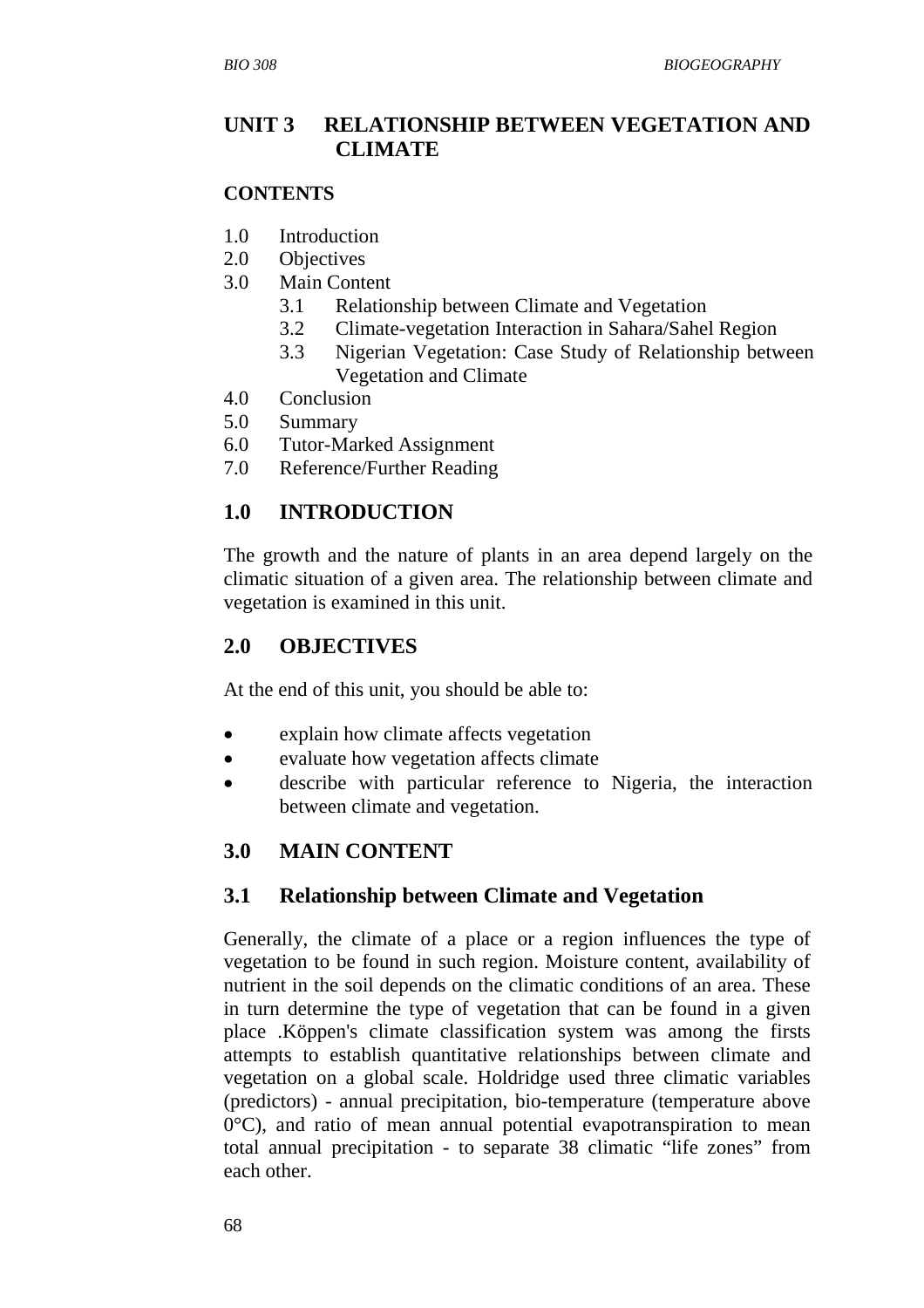On a global average, of 100 units of energy entering the global climate system, 46 are absorbed by the surface and 31 are exchanged in the form of sensible and latent heat. Vegetation influences the absorption of energy by the surface via modification of the surface albedo as well as via alteration of energy partitioning between sensible and latent heat. Additionally, vegetation modifies the surface roughness length. These processes are accounted for by soil-vegetation-atmosphere transfer schemes (SVAT) which serve as land surface modules within atmospheric general circulation models (GCMs).

In regions with strong zonal atmospheric circulation, like the northern middle latitudes, the effect of local vegetation changes on the regional climate may be smaller than the effects due to such changes in remote regions. At the same time, changes in vegetation cover affect not only the region with altered vegetation, but also neighbouring regions. The local effect is most pronounced for temperature, as vegetation changes directly affect the local radiative budget.

Changes in vegetation also alter the evaporation. However, changes in air moisture content may result in quite remote effects due to the longdistance transport of moisture. For example, in Europe there is a general reduction in precipitation towards the continent's interior as the transport of moisture from the Atlantic Ocean declines with distance to the ocean. A substantial fraction of precipitation re-evaporates via plant transpiration. The significance of water recycling on a way of moisture transport increases for continental regions. Thus, changes in regional climate depend on both remote and local changes in vegetation.

#### **3.2 Climate-vegetation Interaction in Sahara/Sahel Region**

The dependence of vegetation on climate in subtropical deserts and semideserts can in a first approximation be expressed in terms of precipitation because the vegetation productivity is strictly limited by low water availability. Vegetation does not completely cover the land surface. The drier the climate is, the scarcer is the vegetation and the greater is the fraction of bare soil. The physical characteristics of bare soil (albedo, roughness, and water conductivity) differ from those of vegetation cover. That, in turn, creates a basis for the influence of vegetation on climate.

Low precipitation results in little vegetation cover, and the surface albedo is determined by bare ground with a high albedo. This positive feedback supports a desert that is self-sustaining. On the other hand, if there is more precipitation, there is more vegetation; this is darker than sand so the albedo is lower, the surface temperature is higher, and the gradient in temperature between land and ocean increases, amplifying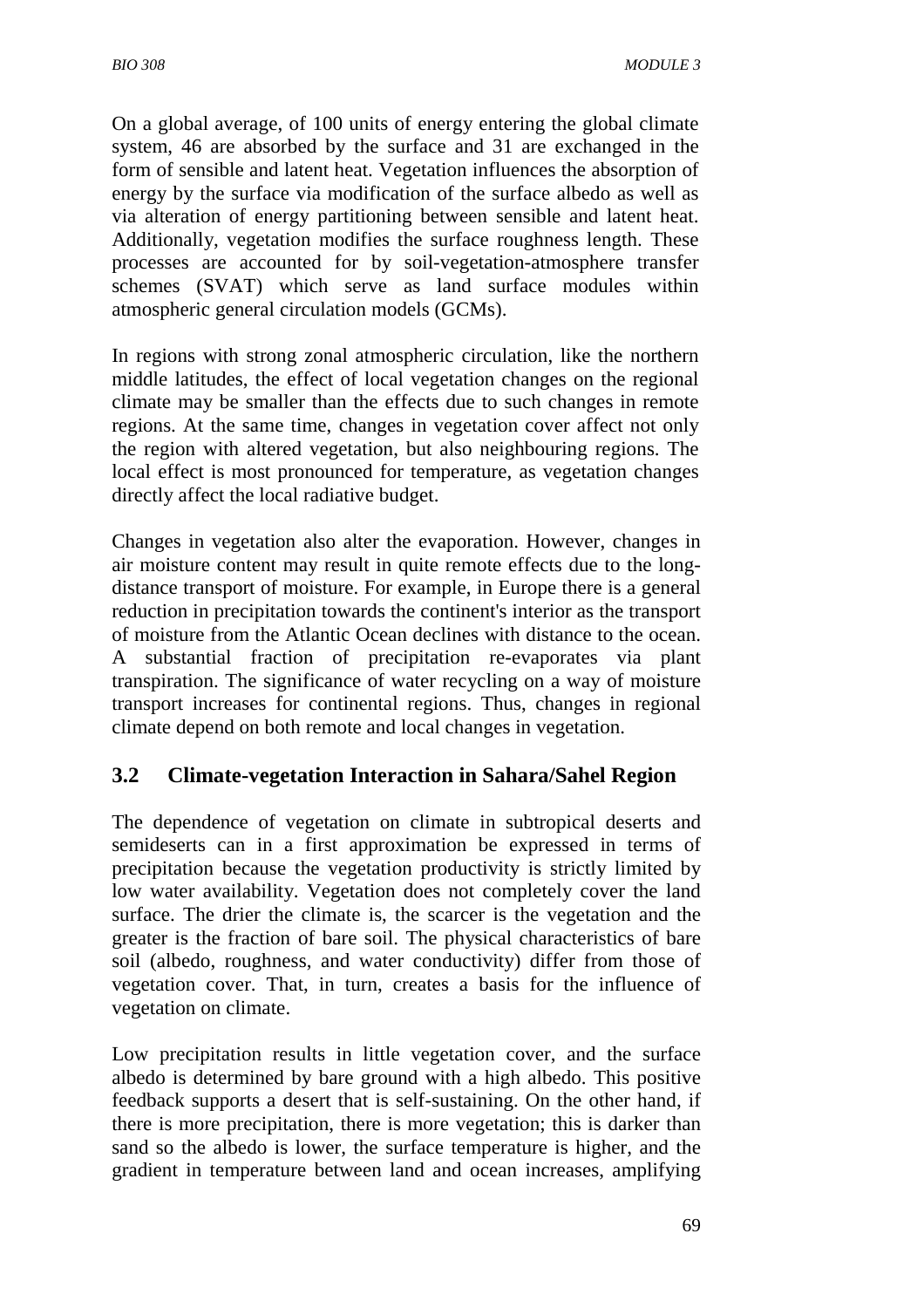*BIO 308 BIOGEOGRAPHY* 

monsoon circulation and upward motion over the desert. As a result, the summer rainfall in the region increases. Another positive vegetationprecipitation feedback active in the region is based on an ability of vascular plants to transpire water from the soil, enhancing evapotranspiration in comparison with bare ground.

### **3.4 Nigerian Vegetation: Case Study of Relationship between Vegetation and Climate**

Nigeria has a tropical climate with sharp regional variances depending on rainfall. Nigerian seasons are governed by the movement of the intertropical discontinuity, a zone where warm, moist air from the Atlantic converge with hot, dry, and often dust-laden air from the Sahara known locally as the harmattan. During the summer, the zone of intertropical discontinuity follows the sun northward. As a result, more and more of the country comes under the influence of moisture-laden tropical maritime air. As summer wanes, the zone shifts southward, bringing an end to the rainy season. Temperatures are high throughout the year, averaging from  $25^{\circ}$  to  $28^{\circ}$  C (77° to 82°F). In the higher elevations of the Jos Plateau, temperatures average 22°C (72°F). Northern Nigeria typically experiences greater temperature extremes than the south.

Rainfall varies widely over short distances and from year to year. Parts of the coast along the Niger Delta, where the rainy season is year-round, receive more than 4,000 mm (160 in) of rain each year. Most of the country's middle belt, where the rainy season starts in April or May and runs through September or October, receives from 1,000 to 1,500 mm (40 to 60 in). Within this region, the Jos Plateau receives somewhat more rain, due to its higher elevation. In the dry savanna regions, rainfall is especially variable over distance and time. The region along Nigeria's northeastern border receives less than 500 mm (20 in) of rain per year, and the rainy season lasts barely three months.

Climate (particularly rainfall) has an important influence on the distribution of vegetation in Nigeria. There are ten main vegetation zones: the Sahel, Sudan and Northern Guinea zones. Jos Plateau, Montane forest and grassland, Rain forest, Oil palm bush, Southern Guinea zone, Swamp and Mangrove forest. These major zones have different vegetation types which can be further subdivided into coastal forest and mangrove, deltaic swamp forest, swamp forest and wooded savanna, secondary forest, mixed leguminous wooded savanna. *Isoberlinia* savanna, *Afzelia* savanna and semi-deciduous forest, plateau grass savanna, mixed Combretaceous woodland, wooded savanna, mixed wooded savanna, floodplain complex, *Sorghum* grass savanna,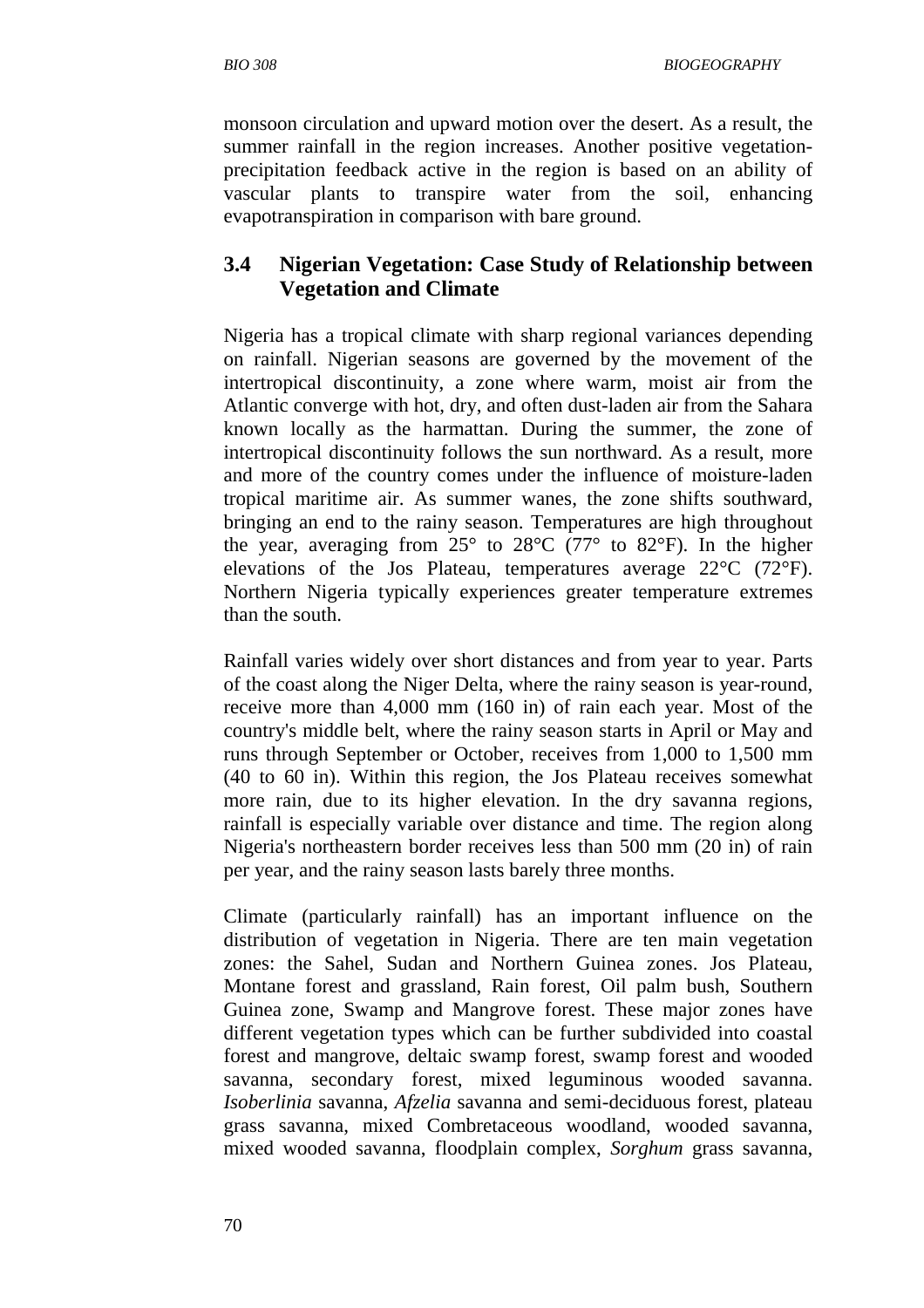*Burkeo Africana* savanna, wooded tropical steppe and moist lowland forest.

Vegetation also varies dramatically at both the national and local level in relation to climate, soil, elevation, and human impact on the environment. In the low-lying coastal region, mangroves line the brackish lagoons and creeks, while swamp forest grows where the water is fresh. Farther inland, this vegetation gives way to tropical forest, with its many species of tropical hardwoods, including mahogany, iroko, and obeche. However, only in a few reserves-protected from the chainsaw and the farmer-is the forest's full botanic diversity intact. Elsewhere, forest is largely secondary growth, primarily of species like the oil palm that are preserved for their economic value.

Immediately north of the forest is the first wave of savanna: the Guinea, or moist, savanna, a region of tall grasses and trees. The southern margins of the Guinea savanna-which has been so altered by humans that it is also called the derived savanna-were created by repeated burning of forest until only open forest and grassland were left. The burnings decimated important fire-sensitive plant species and contributed to erosion by removing ground cover. Tropical forest is giving way to the Guinea savanna at such a rate that the only forests expected to survive the next generation are in reserves. Beyond the Guinea savanna lies the drier Sudan savanna, a region of shorter grasses and more scattered, drought-resistant trees such as the baobab, tamarind, and acacia. In Nigeria's very dry northeastern corner, the semidesert Sahel savanna persists. Throughout these drier savannas, drought and overgrazing have led to desertification-the degradation of vegetation and soil resources.

## **4.0 CONCLUSION**

The interaction between vegetation and climate has been explained in this unit. The climate of an area generally influences the type of vegetation to be found in such area and the type of plants and the activities influence the climatic conditions to found in an area. Nigerian vegetative distribution shows a clear example of the interaction between climate and vegetation.

## **5.0 SUMMARY**

In this unit, you have learnt that:

- climate and vegetation influence each other
- the climatic factors like temperature and temperature affect the growth of plant and the type of vegetation to be found in an area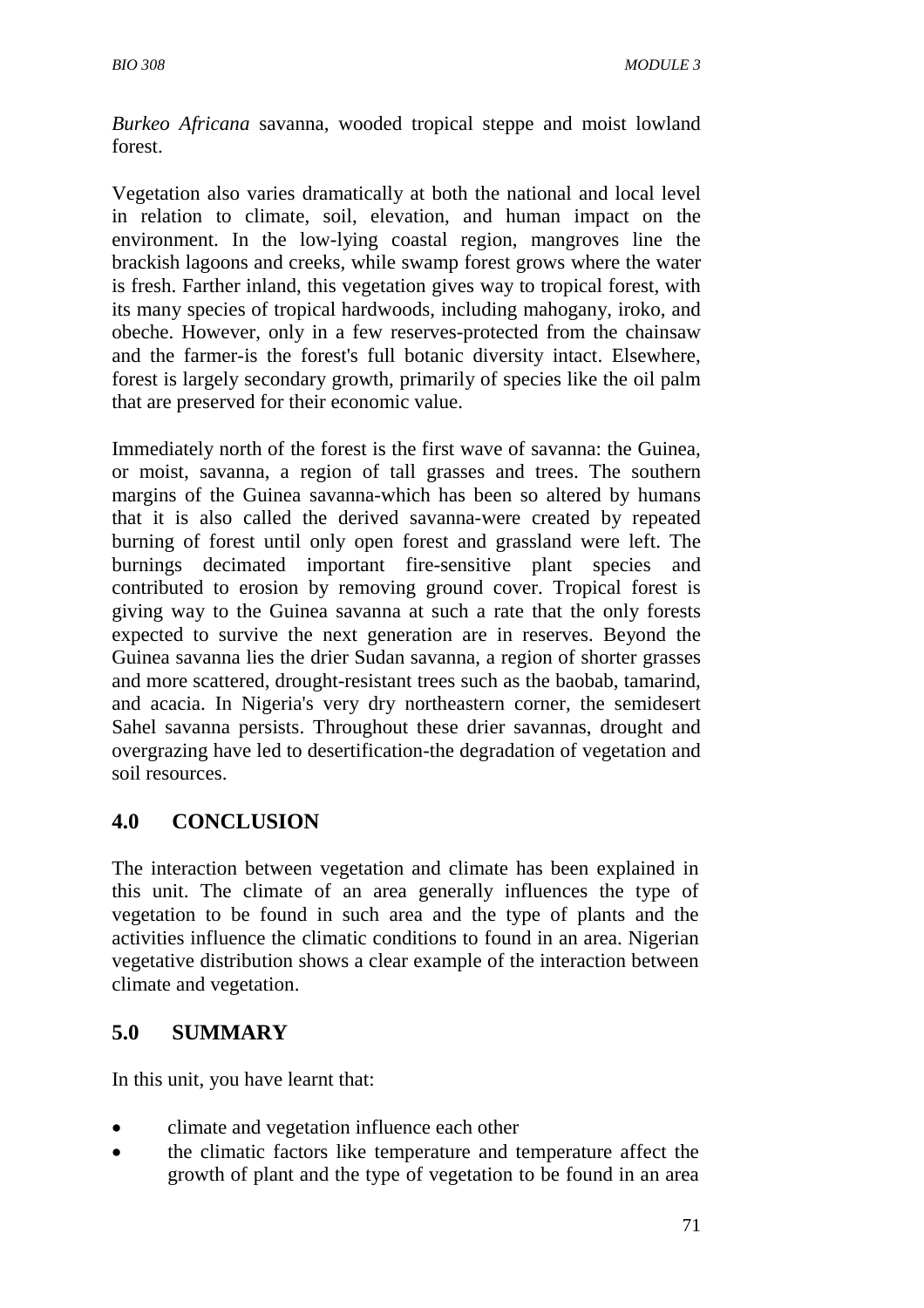while vegetation affects climatic factor like humidity

• the vegetation distribution in Nigeria is a typical example of how climate affects vegetation.

## **6.0 TUTOR-MARKED ASSIGNMENT**

- i. Explain how rain fall and temperature affect vegetation of an area.
- ii. Describe the vegetative zone of Nigerian linking such to the level of rainfall.

#### **7.0 REFERENCE/FURTHER READING**

Woodward, F. I., *Climate and plant distribution* (Cambridge University Press, 1987). 174 pp.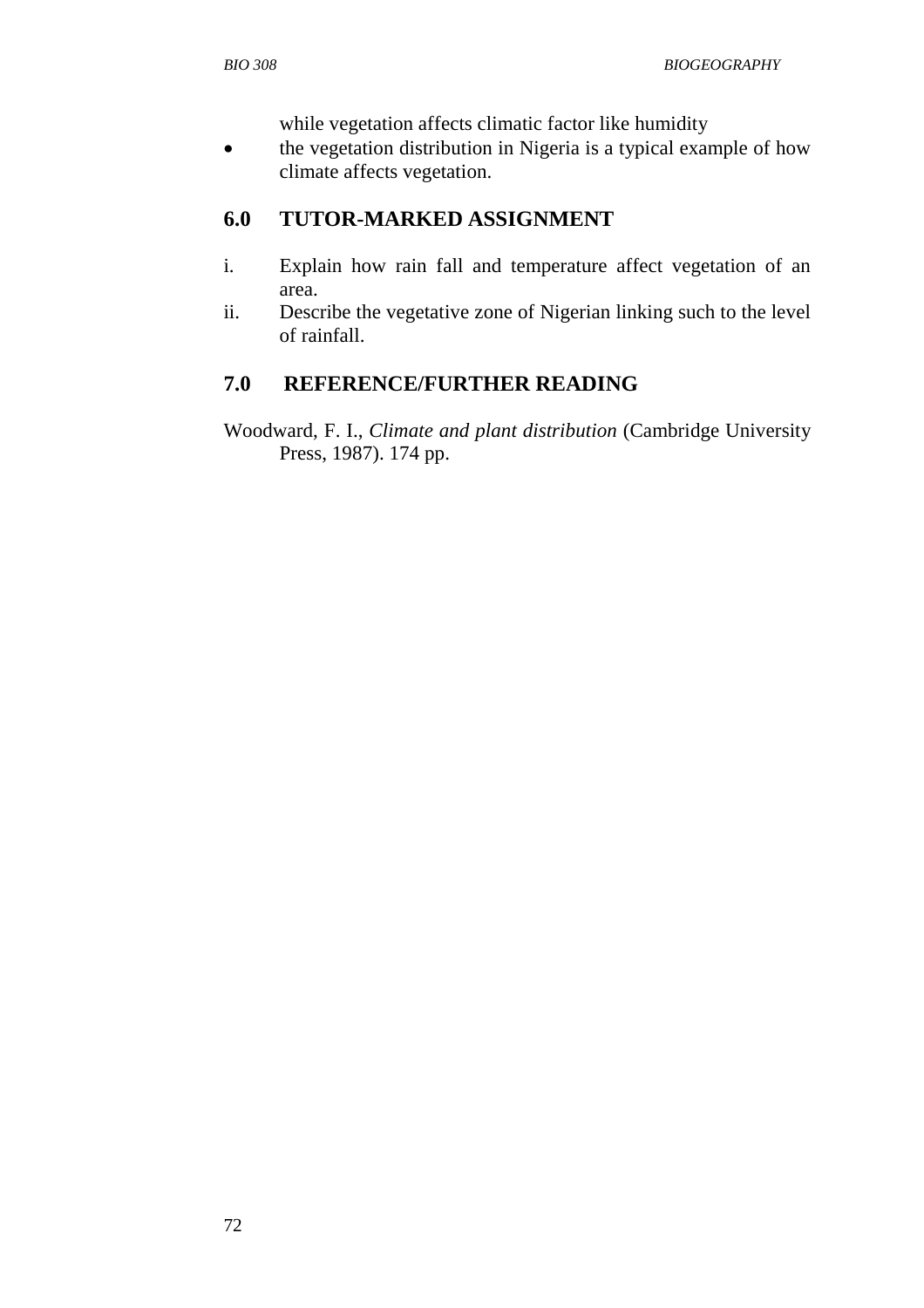## **UNIT 4 RELATIONSHIP BETWEEN SOIL TYPE AND VEGETATION**

#### **CONTENTS**

- 1.0 Introduction
- 2.0 Objective
- 3.0 Main Content
	- 3.1 Influence of Vegetation on Soil Type
- 4.0 Conclusion
- 5.0 Summary
- 6.0 Tutor-Marked Assignment
- 7.0 Reference/Further Reading

### **1.0 INTRODUCTION**

This unit introduces you to the close relationship between soil type and vegetation.

#### **2.0 OBJECTIVE**

At the end of this unit, you should be able to:

describe the relationship between soil type and vegetation.

#### **3.0 MAIN CONTENT**

#### **3.1 Influence of Vegetation on Soil Type**

A close relationship between soil type and vegetation tends to develop as soils begin to form. Vegetation plays an important part in the formation of soils from solid rock. The acids released by the roots of some plants act to breakdown the rock on which the soil is forming. The vegetation on a soil is particularly important in supplying the soil with precious organic matter. There is often a close relationship between the vegetation and the soil, the vegetation supplying its dying remains to the soil and the soil converting them into nutrients so the vegetation can continue to survive and develop in years ahead. Different types of vegetation give rise to different forms of organic matter in soils. The different soil processes and the potential plant influence on them are shown below.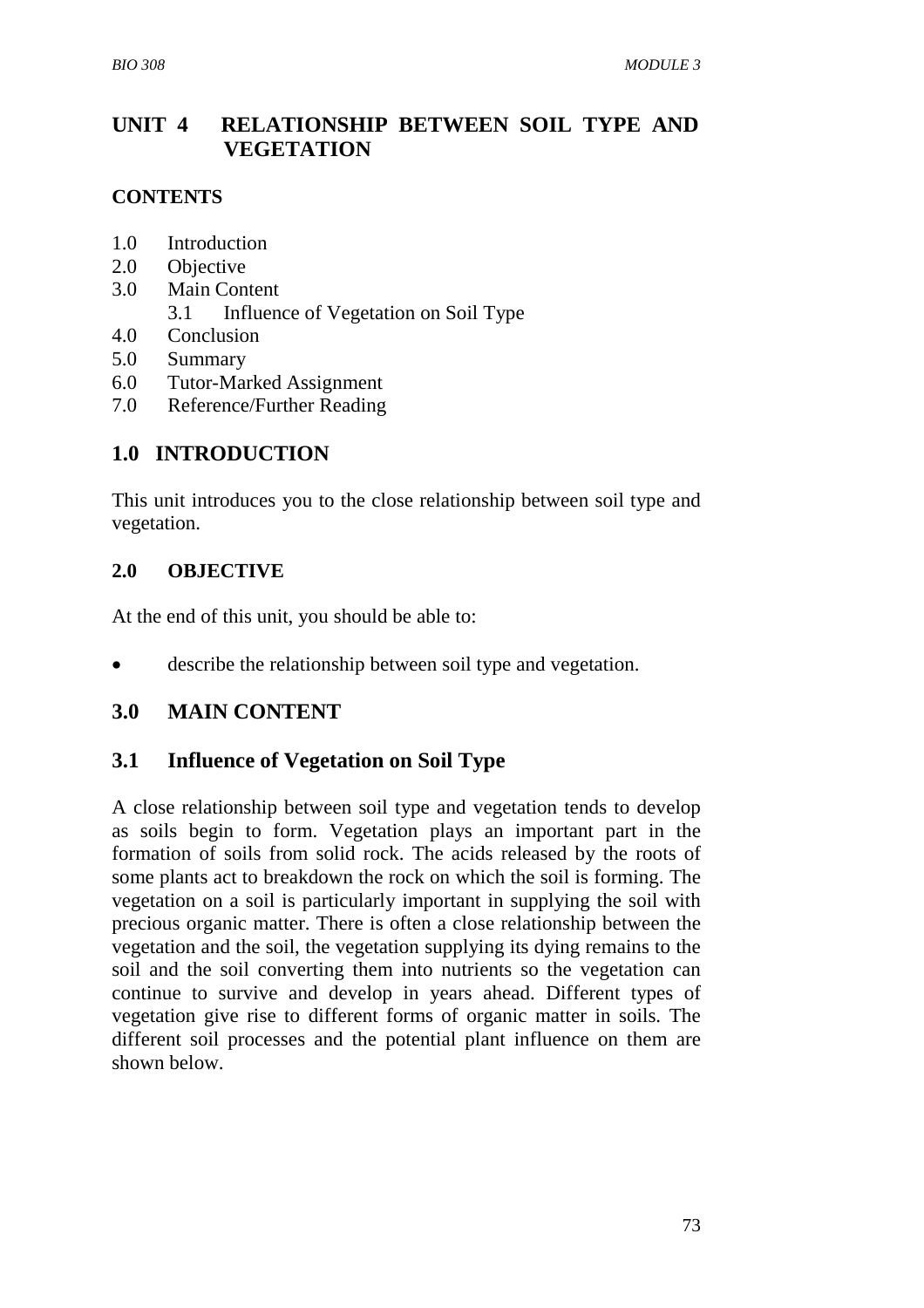| S/N<br><b>Defining</b><br>soil<br>Soil process                        | Potential plant  |
|-----------------------------------------------------------------------|------------------|
| characteristic<br>influence on process                                |                  |
| Sorption<br>Low, shading<br>$\mathbf{1}$<br>Temperature $(T)$         |                  |
| High, root exudates<br>Kd<br>of                                       |                  |
| adsorption, pH                                                        |                  |
| ionic<br>Solution<br>None to low                                      |                  |
| strength $(\mu)$                                                      |                  |
| Desorption/dissolution<br>$\overline{2}$<br>Low, shading<br>$\, T \,$ |                  |
| Kd<br>of<br>High, root exudates                                       |                  |
| desorption, pH                                                        |                  |
| None to low<br>$\mu$                                                  |                  |
| Volumetric<br>High, transpiration<br>3<br>Mineralisation/             |                  |
| immobilisation<br>water content $(q)$                                 |                  |
| $\overline{T}$<br>High, shading                                       |                  |
| Organic<br>High<br>matter                                             |                  |
| quality                                                               |                  |
| Enzyme<br>High, phosphatase                                           |                  |
| concentration<br>exudation                                            |                  |
| Mass flow<br>$\overline{4}$<br>Hydraulic<br>High,                     | transpiration    |
| conductivity, $q$<br>effect on $q$                                    |                  |
| Bulk density $(r)$<br>Low to medium, root                             |                  |
| action                                                                |                  |
| Pore-size<br>Low to medium, root                                      |                  |
| distribution<br>action                                                |                  |
| Solution<br>Low to medium, root                                       |                  |
| exudates<br>concentration                                             |                  |
| (Cl)                                                                  |                  |
| Diffusion<br>High, transpiration<br>5<br>Impedance                    |                  |
| effect                                                                | on $q$ ,<br>root |
| action<br>on                                                          | soil             |
| structure<br>Kd                                                       |                  |
| Low to medium, root<br>exudates                                       |                  |
| High, transpiration<br>Q                                              |                  |
| Low to medium, root<br>pore-size                                      |                  |
| r,<br>distribution<br>action                                          |                  |
| Cl<br>Low to medium, root                                             |                  |
| exudates                                                              |                  |

Growth of plants and activities of plants also depend on the nature of soils. Soil types with high sandy particles have low water retention capacity with high porosity. With the high porosity, such soils have little retention of nutrients hence support little vegetation. In the case soils with high level of fine particles, water retention is very high and the